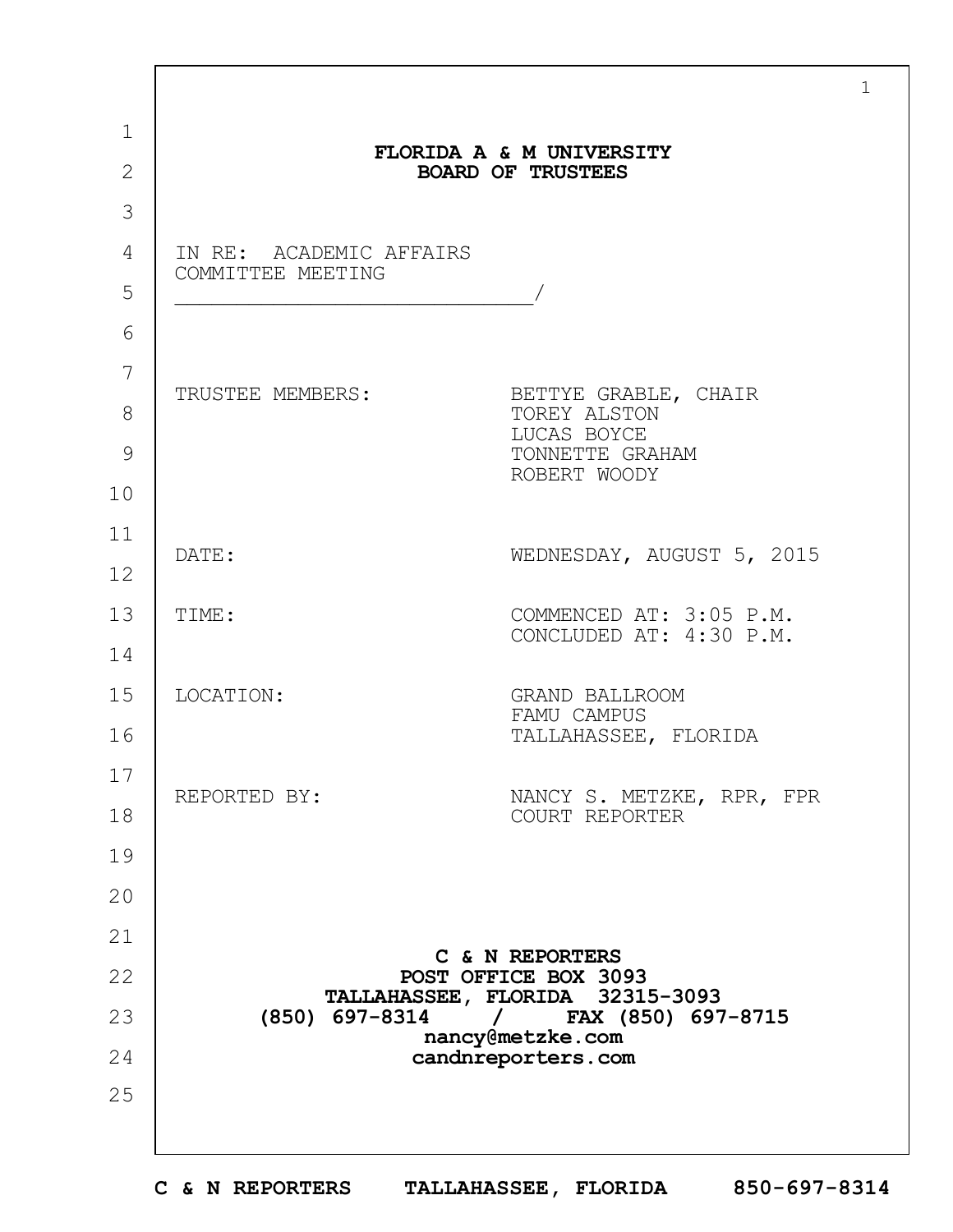|             | 2                                                 |
|-------------|---------------------------------------------------|
| $\mathbf 1$ | <b>ACADEMIC AFFAIRS COMMITTEE</b>                 |
| 2           |                                                   |
| 3           | TRUSTEE GRABLE: Okay. We're going to go           |
| 4           | ahead and move forward with the next committee    |
| 5           | meeting, which is the Academic Affairs Committee, |
| 6           | so we'd like everyone to return to their seats so |
| 7           | that we may keep the ball rolling.                |
| 8           | And as the President is coming back to the        |
| 9           | table, we'll go ahead and ask that the roll be    |
| 10          | called for the Academic Affairs Committee.        |
| 11          | ATTORNEY BARGE-MILES: Trustee Grable.             |
| 12          | TRUSTEE GRABLE: Here.                             |
| 13          | ATTORNEY BARGE-MILES: Trustee Alston.             |
| 14          | TRUSTEE ALSTON: Here.                             |
| 15          | ATTORNEY BARGE-MILES: Trustee Boyce.              |
| 16          | TRUSTEE BOYCE: Here.                              |
| 17          | ATTORNEY BARGE-MILES: Trustee Graham.             |
| 18          | TRUSTEE GRAHAM: Here.                             |
| 19          | ATTORNEY BARGE-MILES: Trustee Warren.             |
| 20          | (NO RESPONSE).                                    |
| 21          | ATTORNEY BARGE-MILES: Trustee Woody.              |
| 22          | TRUSTEE WOODY: Here.                              |
| 23          | ATTORNEY BARGE-MILES: Madam Chair, you have a     |
| 24          | quorum.                                           |
| 25          | TRUSTEE GRABLE: Thank you,                        |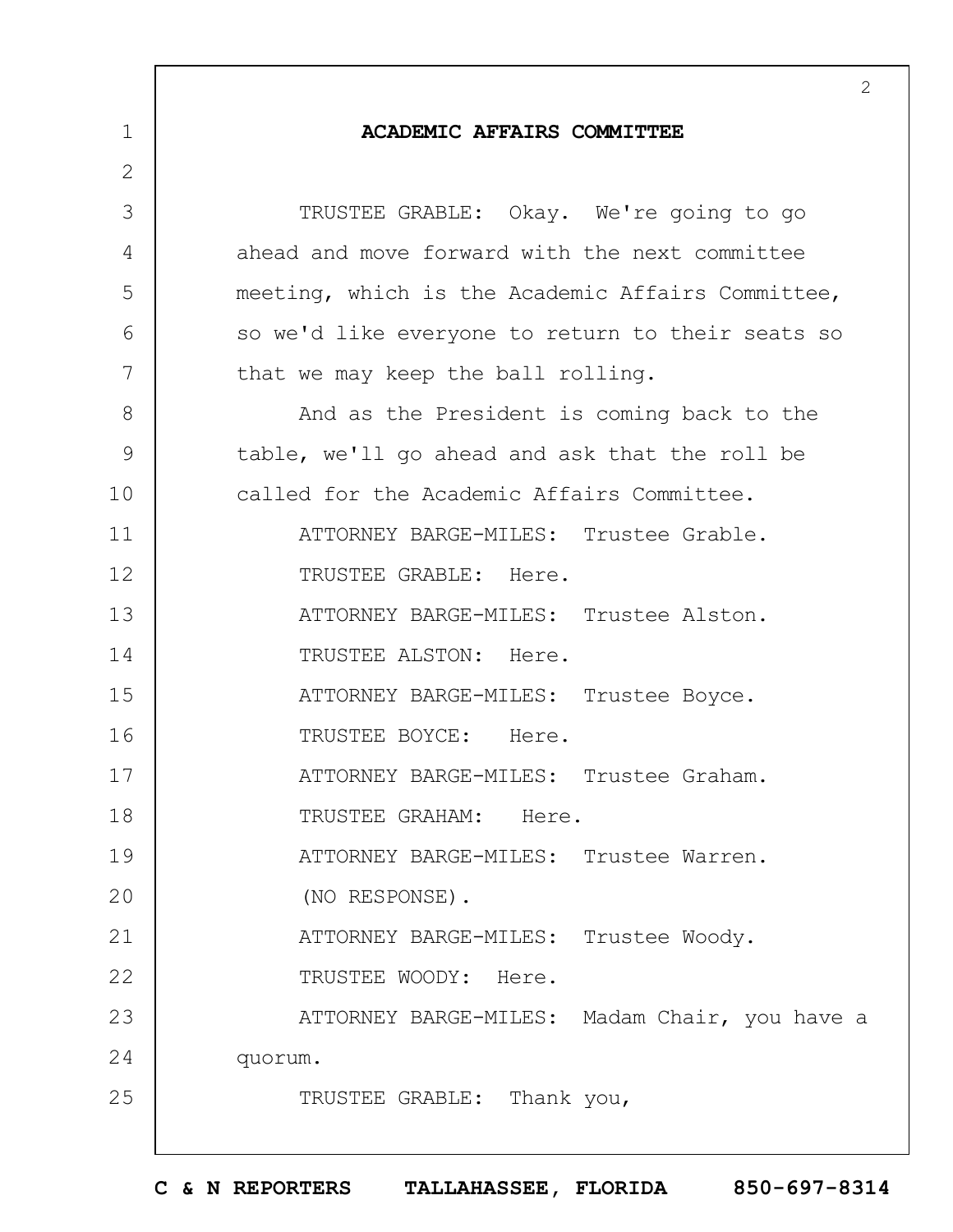1 Attorney Barge-Miles.

| $\overline{2}$ | The Academic Affairs Committee has one action       |
|----------------|-----------------------------------------------------|
| 3              | item if that is indeed what the Board decides       |
| 4              | today. That only one potential action item is to    |
| 5              | be presented by the Provost; and as you are aware,  |
| 6              | this is the University's revised work plan that is  |
| 7              | being recommended by Academic Affairs.              |
| $8\,$          | The revised work plan will be presented             |
| $\mathcal{G}$  | today. It contains feedback received from the       |
| 10             | Board of Governors' meeting in June and from the    |
| 11             | BOT at its last committee meeting. Provost David,   |
| 12             | Associate Provost Palm and Pitter will offer their  |
| 13             | report to us regarding the University's revised     |
| 14             | work plan.                                          |
| 15             | Provost David.                                      |
| 16             | PROVOST DAVID: Good afternoon and thank             |
| 17             | you. We have actually been working on what          |
| 18             | will be our Power Point for the Board of Governors, |
| 19             | so I'm showing this to you in draft form so that    |
| 20             | you'll have a chance to see how we'll present it    |
| 21             | to the Board of Governors. So the next slide,       |
| 22             | please.                                             |
| 23             | They gave us some challenges. The first             |
| 24             | challenge was to reassess our goals for improvement |
| 25             | of student success and student outcomes and to      |
|                |                                                     |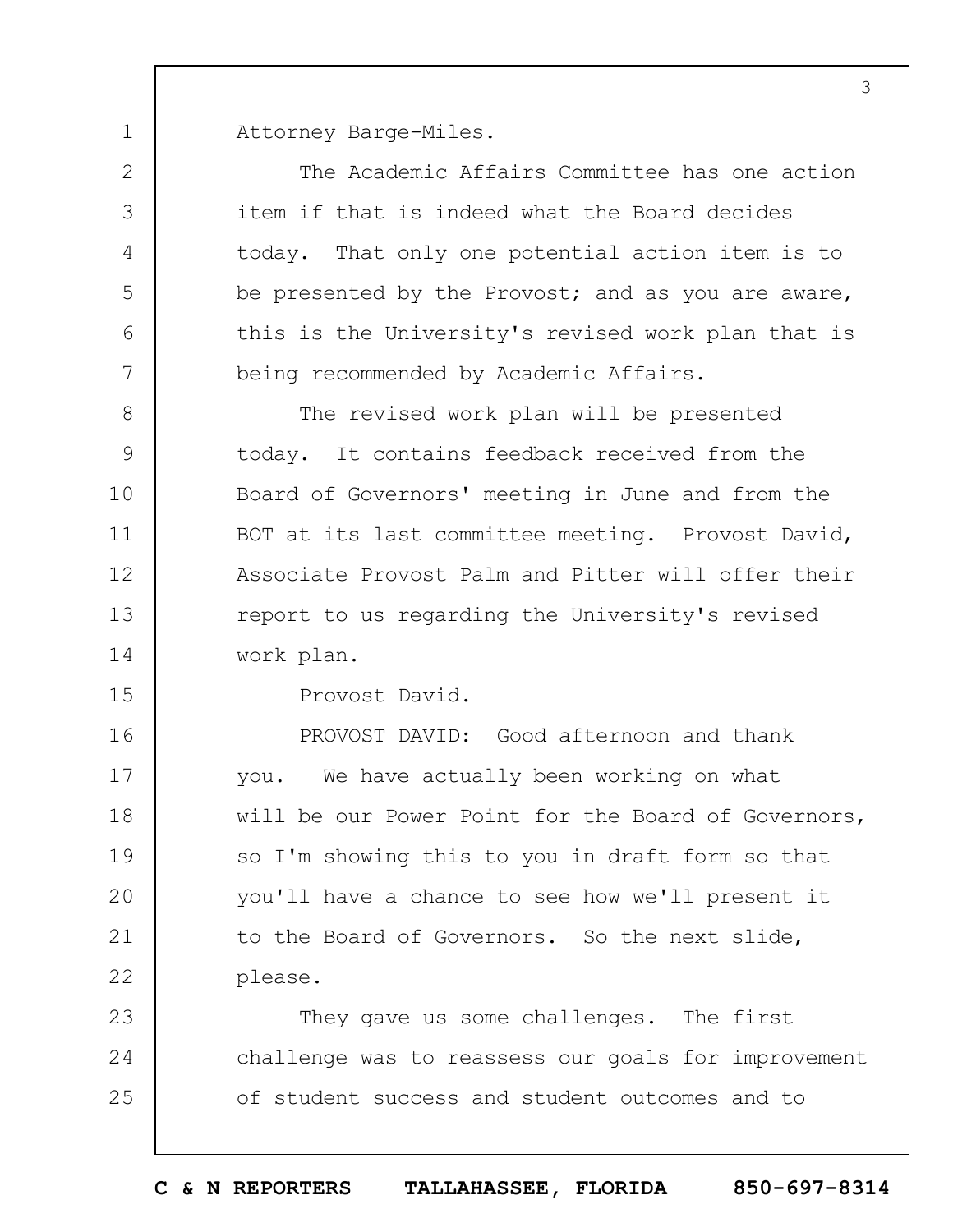develop a plan to achieve significant success; to reassess our goals for student success rates for licensure exams and to, again, develop a plan for significant success; to reassess our goals for student enrollment with regard to student mix and segmented student body growth; and finally, to engage in long-term planning to support a vision of FAMU going forward and revitalization of FAMU in light of contemporary realities and imperatives.

1

2

3

4

5

6

7

8

9

10

11 12 13 14 15 16 17 So we circulated a separate document which basically provided the changes pulled out of the full document so you wouldn't have to search for them. So it's this document that looks like this. It has the changes that we have made. It shows what the goals were, it shows what our new goals were and -- are, excuse me.

18 19  $20$ 21 22 23 24 25 And one of the things that we did is that we really took advantage of the invitation from both the Board of Governors and the Board of Trustees to imagine where we want to be in 2019. And we decided that in 2019 we want to be in the middle of the State University System and being at a place where we are able to provide all of the support for our students to have the kind of

**C & N REPORTERS TALLAHASSEE, FLORIDA 850-697-8314**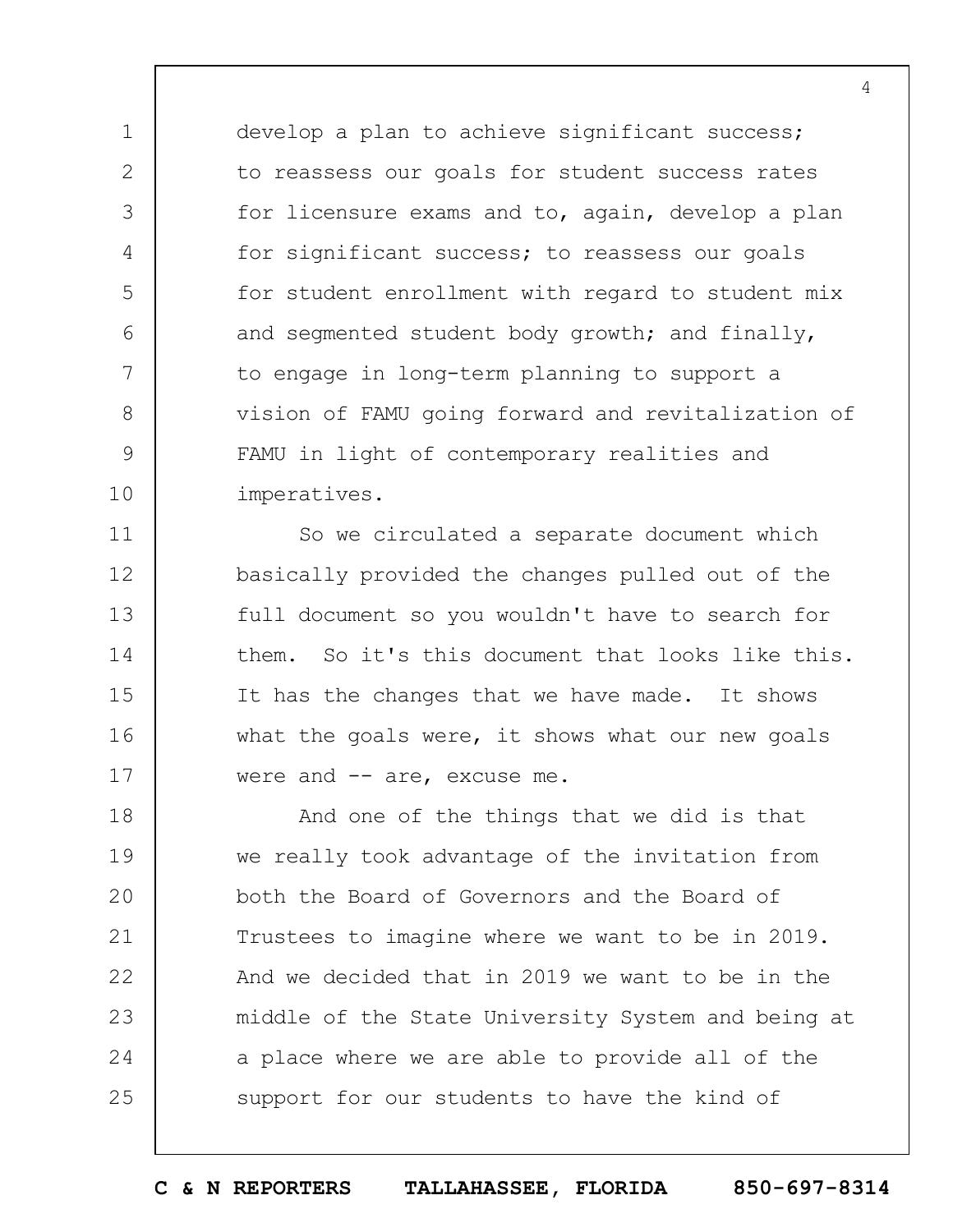student success and the kind of college -- provide the kind of college experience that we believe that they are due. So that's what these goals represent.

1

2

3

4

5

6

7

8

9

10

11

12

13

This is just the planned enrollment growth. What we did here was really not too much of tweaking, but Vice President Bill Hudson will be able to speak to this if you have any questions. But what we were really trying to do is highlight that although there is growth  $-$  because they were concerned that we were growing and not being able to provide students with the success that we want.

14 15 16 17 18 19  $20$ 21 22 23 24 25 We want to make sure that they appreciate the changes that we are anticipating in our student body. And one is that we will grow our transfer student mix, and a second is that we will try and reach out more to and accept more nonresident students. We have a lot of Rattlers who are not -- who are potential Rattlers who are not from the State of Florida. We'd like to increase that mix. And we also, again, want to control the number of what we call access and opportunity students and what the Board of Governors calls profile admits.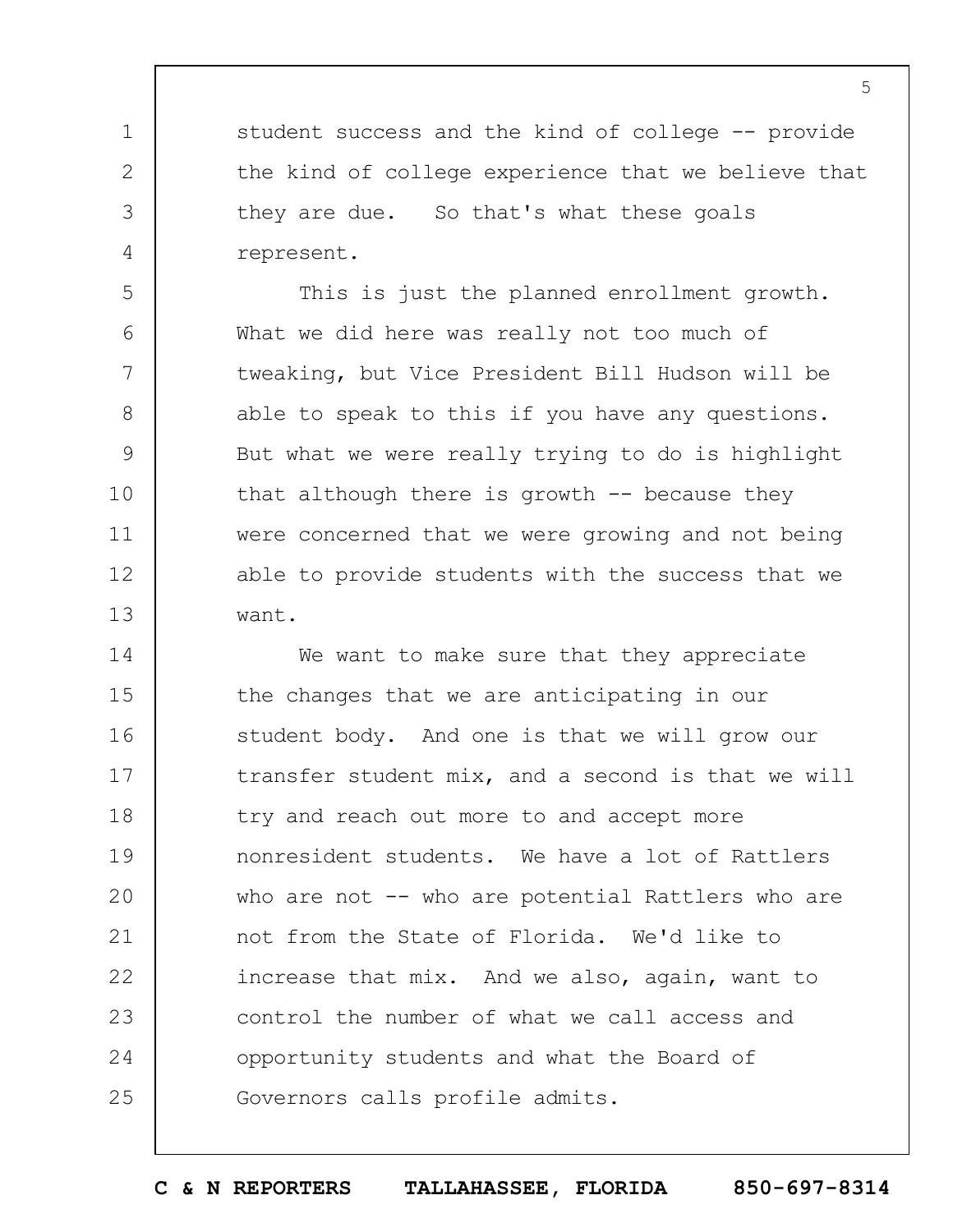And this is just -- there was a question at the last Board of Trustees' meeting about the trend with our AOS students, and this is just a graphic that shows where we have been and where we are going with our access and opportunity matriculates.

1

2

3

4

5

6

7

8

9

10

11

12

So here is the kind of snapshot of those metrics that we are changing that are performance metrics. Not all of our metrics are performance measures. But those that are performance metrics that have been changed in our new draft are highlighted here in red, and those 2019 goals, that's where you see that significant jump.

13 14 15 16 17 18 19 The 2019 goals are where we hope to be at the State University System work plan projected average. So we took what every other State University System said is their goal for 2019, and we took an average and we decided that that's where we want to be. That's going to be our metric that we're going to shoot for.

 $20$ 21 22 23 24 25 This is a stretch goal by every definition. You'll see that there's a significant jump from 2018 to 2019. That's in part because it will take time for the efforts that we're putting in place to see a result. Our 2016 goals, our 2016 numbers for the six-year graduation rate, for example, are

**C & N REPORTERS TALLAHASSEE, FLORIDA 850-697-8314**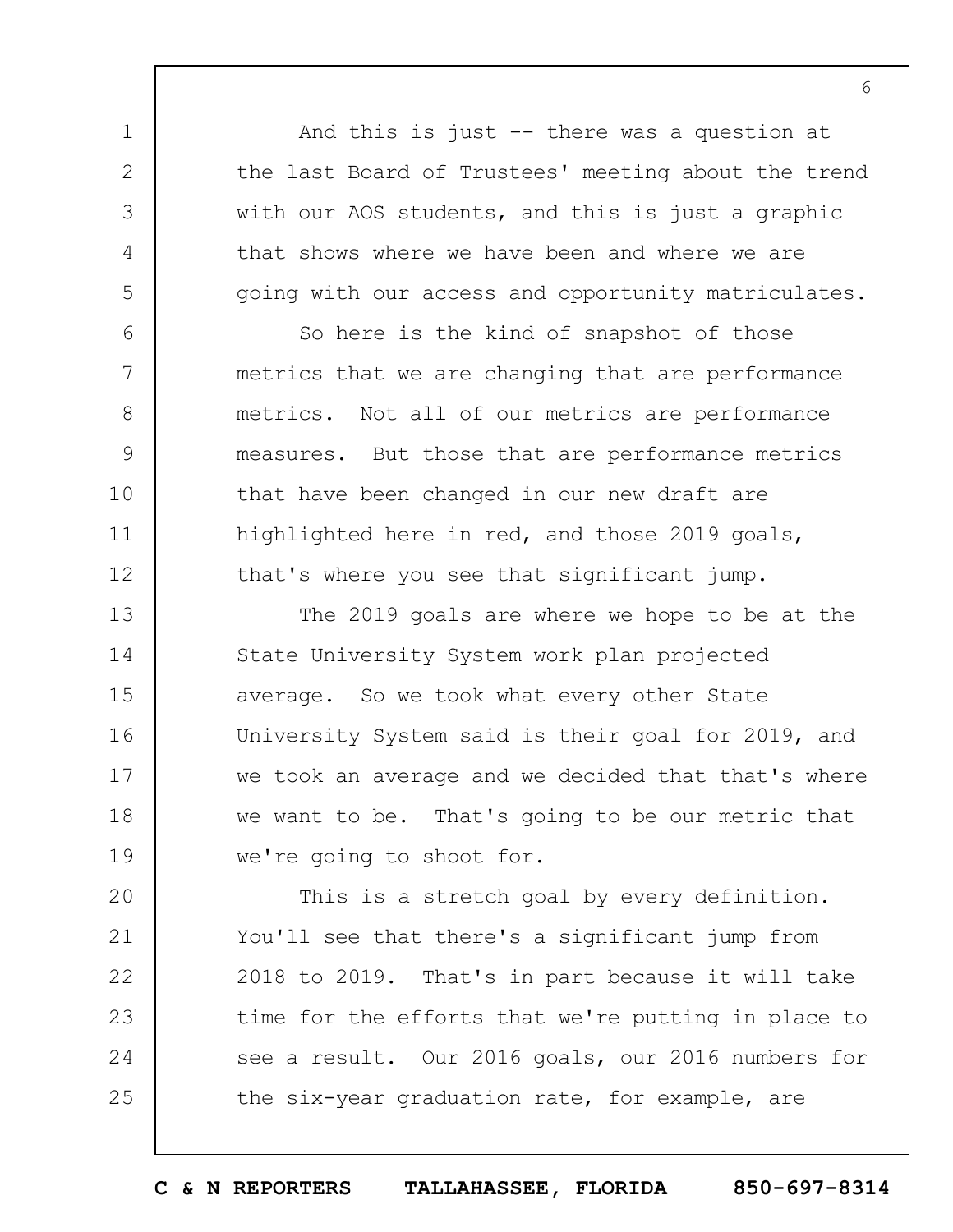based on students who have one year left of college. But the further out we go, the more likely we are to have that kind of significant impact that we're hoping for.

1

2

3

4

5

6

7

8

25

And so that's why you see a significant jump in some of the goals between 2018 and 2019. The longer we have our hands on the students, the better chance we have of meeting the goals.

9 10 11 12 13 14 15 16 17 18 There are other key performance indicators besides the performance metrics, and so one of them is the licensure pass rates. We had a very productive meeting with all of the exam -- the programs that have exams that fall under this category as well as other licensure exams that are not measured in this category to share best practices. And we're committed to getting all of our licensure pass rates above the national or state average.

19  $20$ 21 22 23 24 And the other very important metric for us is making significant progress in the four-year graduation rate. We are -- we understand that the six-year graduation rate is the industry standard, but we want to actually improve our four-year graduation rate as a FAMU standard.

And then finally, average time to degree will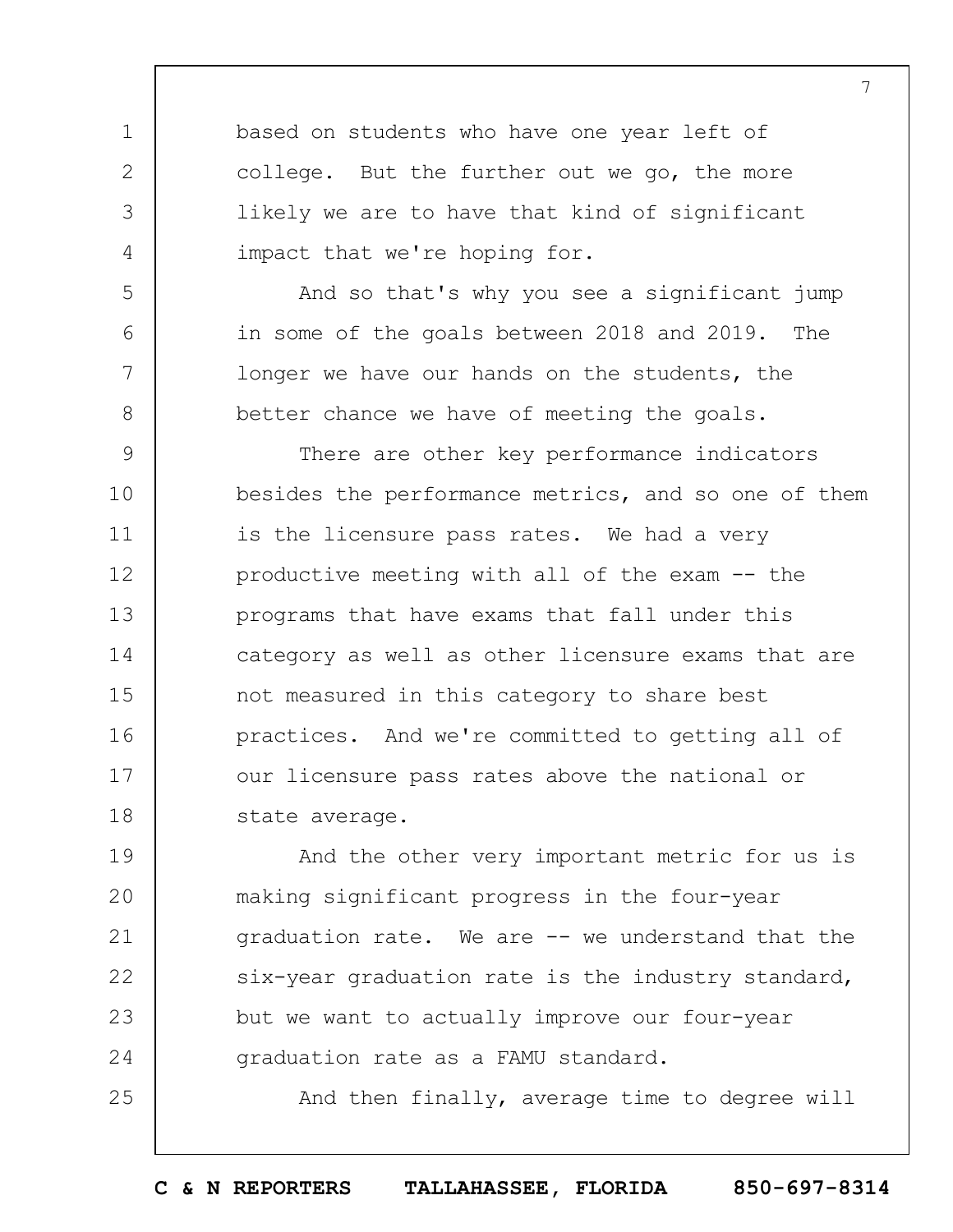hopefully fall as we make progress with all of those other areas. And the number of graduate degrees awarded, we've increased that a little bit because we actually have the good news of knowing that, for example, the law school has brought in a larger class dunking the kind of downward trend of the last few years for the national law school enrollment. And then, of course, we have a very aggressive goal for our annual gifts because we're hoping to make a lot of progress in that area as well.

1

2

3

4

5

6

7

8

9

10

11

12

13

14

TRUSTEE ALSTON: Madam Chair.

TRUSTEE GRABLE: Trustee Alston.

TRUSTEE ALSTON: Yes, if I could, Madam

15 16 17 18 19  $20$ 21 22 Provost, I think that these goals are great. I think you used the word "stretch goals" or "aggressive goals." My question is -- I know that we're going to have, and I think we already had, you know, some budget conversation and it's not really a budget question, but what fundamentally needs to change from a cultural standpoint to get us to 2019? So let me just ask that question.

23 24 25 PROVOST DAVID: Sure. So we do have a couple of slides on what we're planning on doing. We are going to build on successful initiatives from the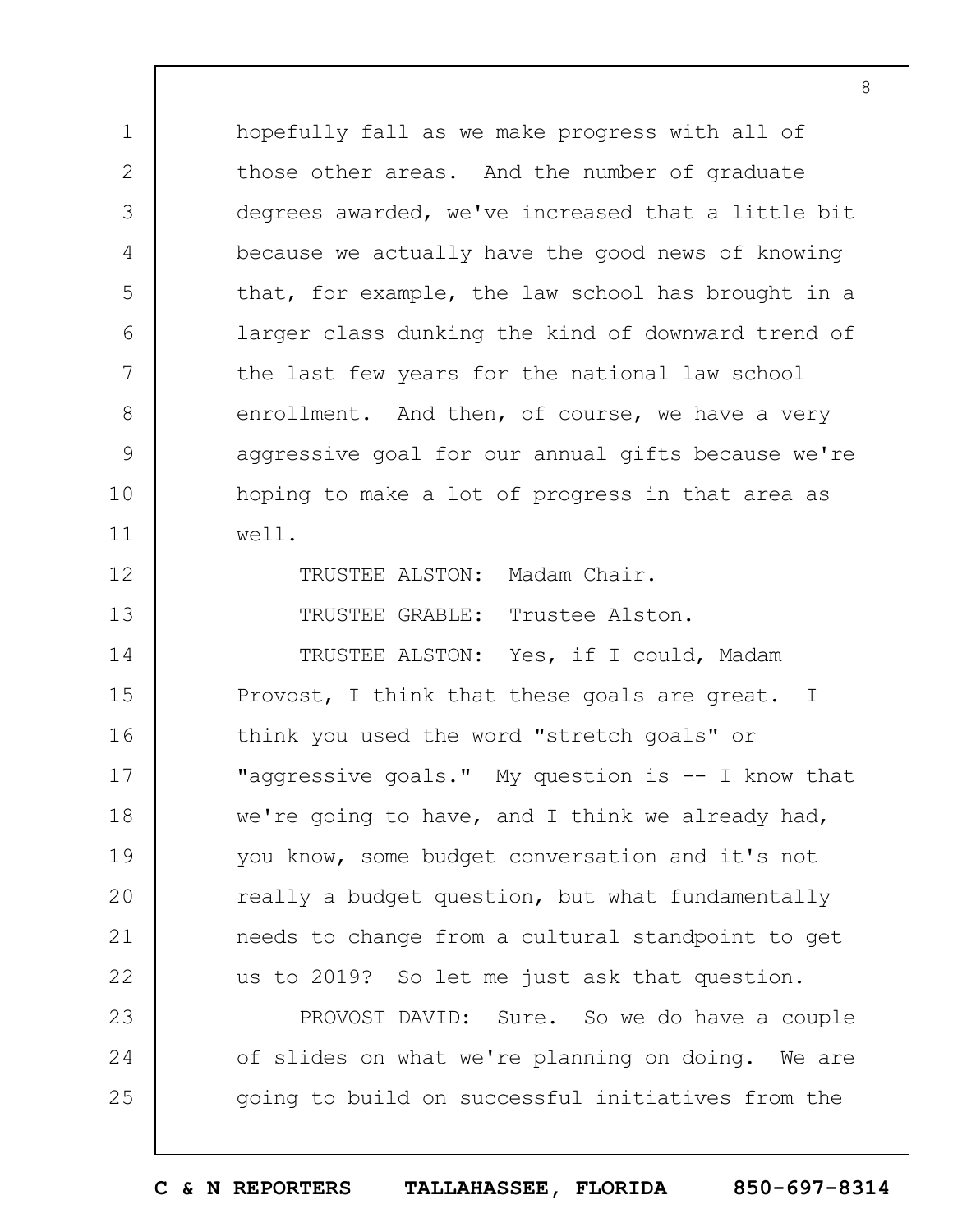2012 work plan, and that was something that the Board of Governors worked with the University on. And a lot of this has allowed us to be more successful in our student advising. And that has led us to be able to, for example, have an improvement in our academic progress rate from 54% to 70% over that time frame.

1

2

3

4

5

6

7

10

11

12

19

8 9 CHAIRMAN MONTGOMERY: I had a question, Madam Chair.

TRUSTEE LAWSON: Madam Chair.

CHAIRMAN MONTGOMERY: Madam Chair.

TRUSTEE GRABLE: Chairman Montgomery.

13 14 15 16 17 18 CHAIRMAN MONTGOMERY: Could you go back to the previous -- sorry, could you go back to the previous slide? Just a question for Provost David: Is that number correct where it says annual gifts received, 3.3 for the 2015 academic year? Is the 3.3 million correct?

PROVOST DAVID: Yes, that's correct.

 $20$ 21 22 23 24 25 CHAIRMAN MONTGOMERY: What was the number for the previous year? Because it was my understanding that the annual gifts received actually went up, but I'm just curious as to what the number was from the previous year. And the question is so that we're trending in the right way, I see that there's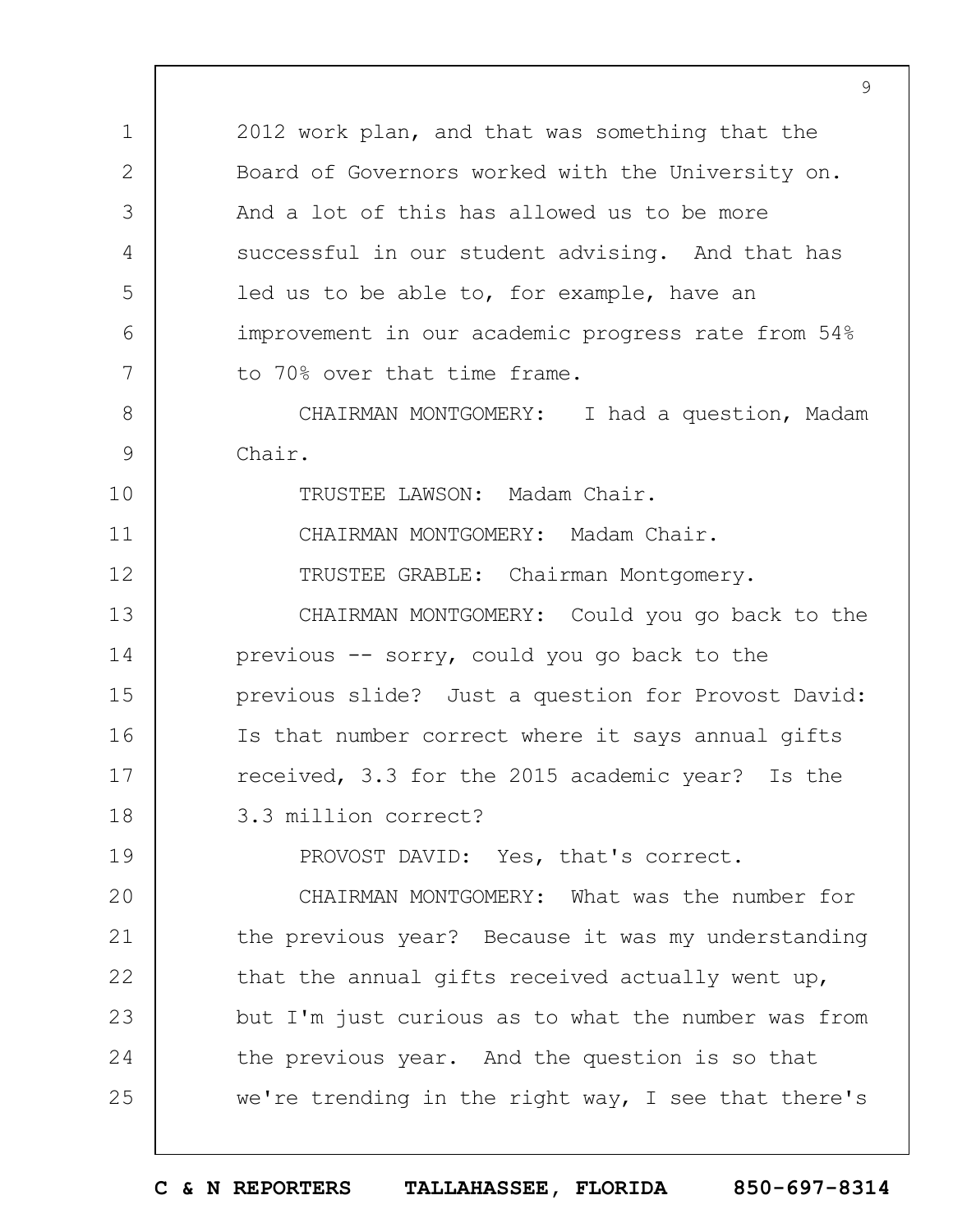1 2 3 4 5 6 7 8 9 10 11 12 13 14 15 16 17 18 19  $20$ 21 22 23 24 25 10 a jump from the -- I mean that would be a \$1.7 million jump, and then it's sustained over time. A question I asked in a previous committee was why if we were at, I believe, five  $-$ - we were reported -- and I'll find this in the documentation, but we were told that the number was five and a half. PROVOST DAVID: Oh, excuse me, sorry. CHAIRMAN MONTGOMERY: I'm sorry, Madam --PROVOST DAVID: Light bulb moment. CHAIRMAN MONTGOMERY: Madam Chair. TRUSTEE GRABLE: Sir. Provost David, did you want to respond to the Chairman? PROVOST DAVID: So the numbers are a year behind, so the 2015 number is a significant lag; and so the number which is really based on the activities that we have been  $-$ - that you've been hearing about is actually the 5 million number. Does that make sense? Because it's actually reported significantly behind. TRUSTEE GRABLE: President Mangum. PRESIDENT MANGUM: Maybe I can help you with understanding the performance metrics report, the prior year activity. So for actual 2015, it's actually activity that took place -- in all of the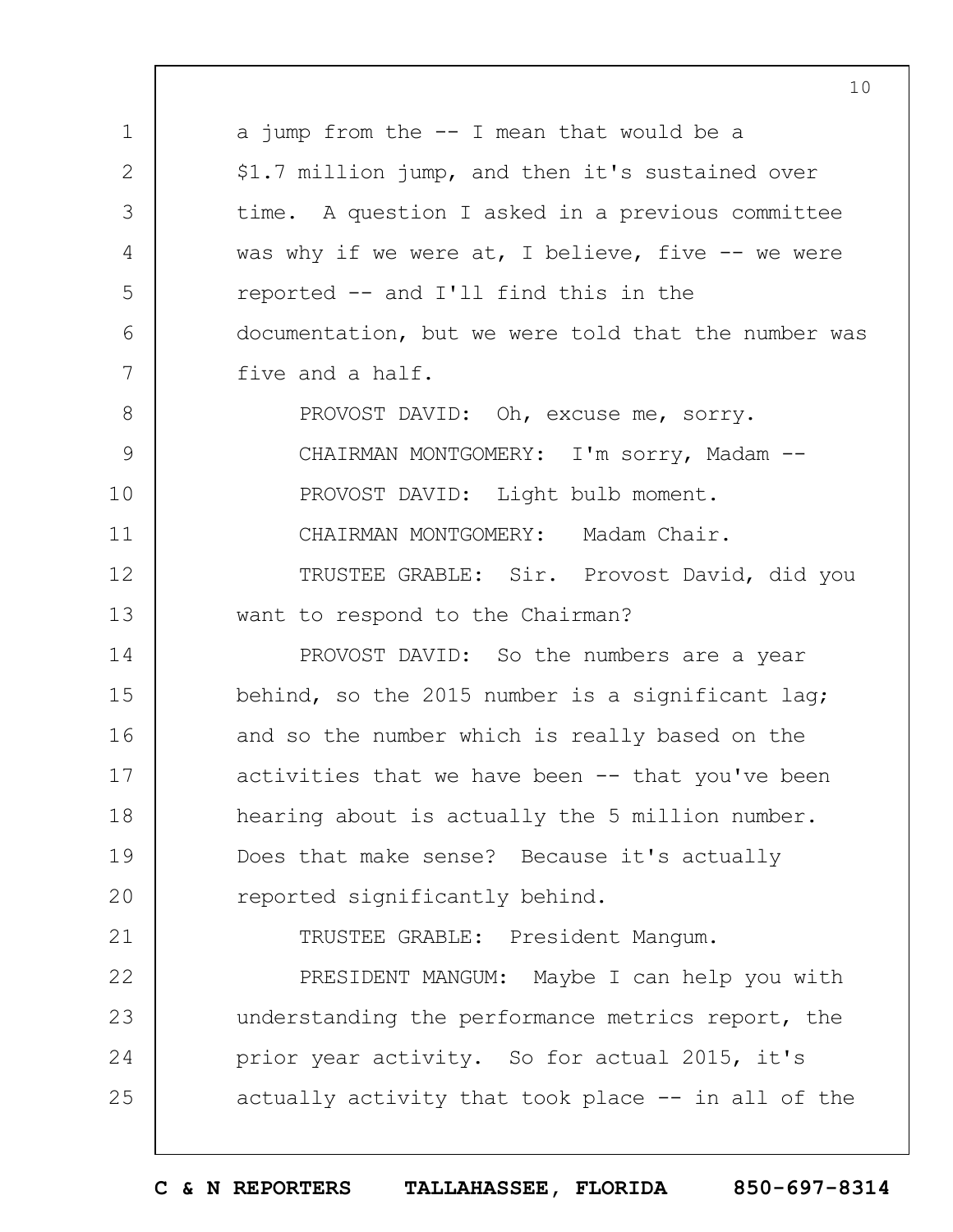|               | 11                                                   |
|---------------|------------------------------------------------------|
| $\mathbf 1$   | metrics, they are the activity that took place in    |
| $\mathbf{2}$  | $13/14$ ; and that's reported -- because for         |
| 3             | everyone, there's a year lag in the data.            |
| 4             | TRUSTEE GRABLE: Okay. Mr. Chairman.                  |
| 5             | CHAIRMAN MONTGOMERY: I'm fine.                       |
| 6             | TRUSTEE GRABLE: Okay. All right. And could           |
| 7             | I just stop? We did have one other comment when we   |
| $8\,$         | met the other day, Provost David. How many more      |
| $\mathcal{G}$ | slides do you have?                                  |
| 10            | PROVOST DAVID: Just two more.                        |
| 11            | TRUSTEE GRABLE: Two more, okay. Excellent.           |
| 12            | I want you to complete your presentation because I   |
| 13            | do have some questions and maybe other Board         |
| 14            | members, but did you have one now?                   |
| 15            | TRUSTEE LAWSON: I can wait.                          |
| 16            | TRUSTEE GRABLE: Okay. Excellent. Thank you.          |
| 17            | PROVOST DAVID: Okay. So going more to your           |
| 18            | point, we've learned from our successes, and so one  |
| 19            | of the things that $-$ some of the things that we're |
| 20            | doing is further enhancing our student services in   |
| 21            | order to ensure student success. And so here are     |
| 22            | some of the things that we're doing, very            |
| 23            | significantly, placement tests to make sure we're    |
| 24            | putting students in the right classes; improving     |
| 25            | our undergraduate student success center and         |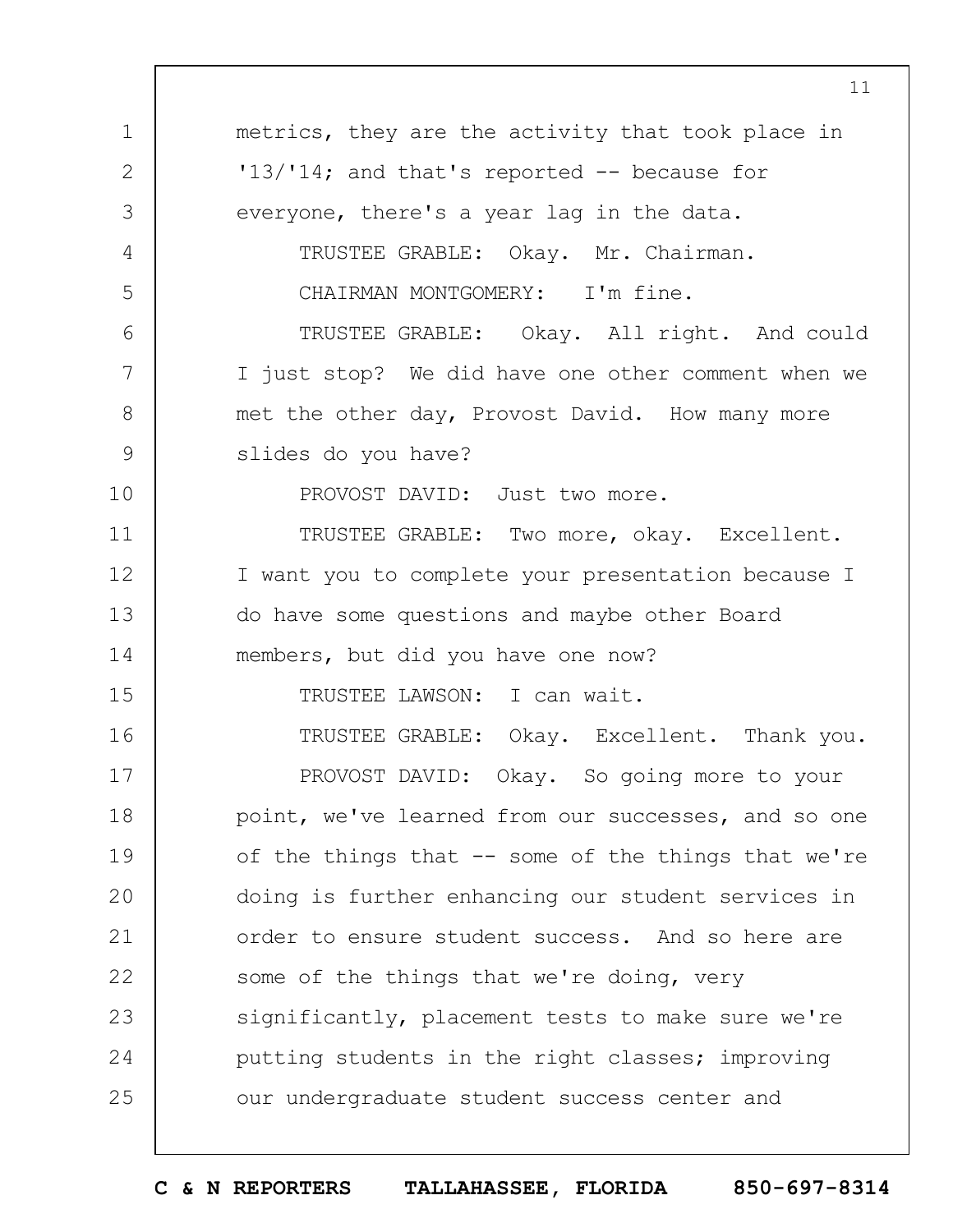providing more academic advisors to further improve the ratio for student services. All of those things are working on redesigning and monitoring high failure rate courses.

1

2

3

4

5

6

7

8

9

10

11

12

13

14

25

Not all of those require a budgetary influx, but it is true that we do need more resources in order to be fully successful in this plan. We have the \$1 million that was allocated, and we are certainly deploying that fund in ways to support these kinds of initiatives. But if we would want to make that kind of a jump in 2019, we will have to really rethink and hire new academic advisors, particularly in the upper division area as opposed to the lower division freshman/sophomore area.

15 16 17 18 19  $20$ 21 22 23 24 Those are the kinds of things that are going to take additional resources. We envision having camps and opportunities, boot camps to help make sure students are starting on the right track. We envision having an expanded version of the bridge program that we just successfully are concluding right now, which is a way to get those academic opportunity -- access and opportunity students on the right track when they have developmental needs and get them into FAMU in the fall.

And all of those things will require funding.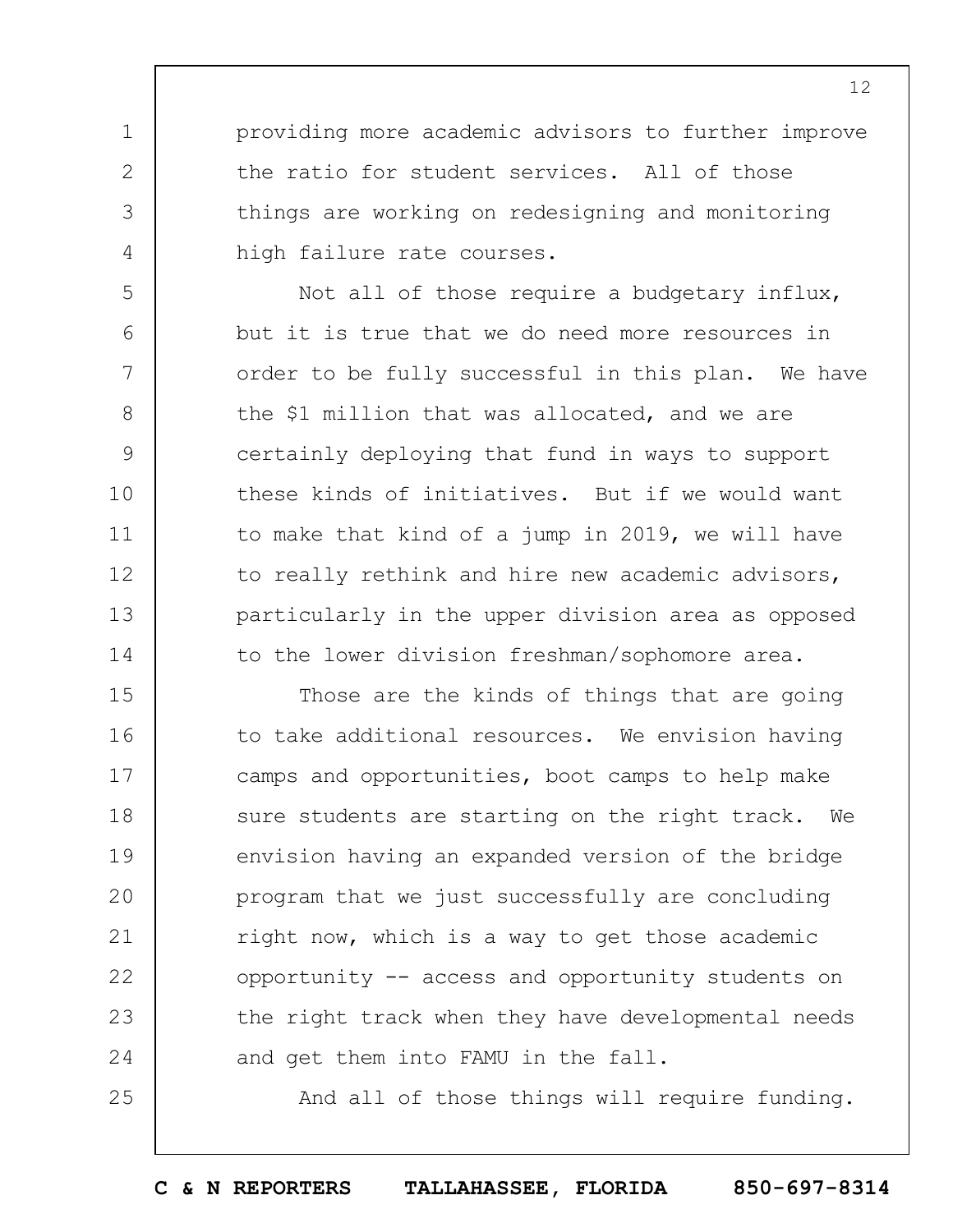That's part of what the legislative budget request is for. If we get that, we will definitely be able to make that kind of progress. If we don't get it, we will make the kind of progress we can with the resources that we have because we are strategically thinking.

1

2

3

4

5

6

7 8 9 10 11 12 13 14 15 We do have to think about cultural issues. We do have -- we are making some changes in our policies and practices. So, for example, we are no longer requiring students to apply for graduation. We are doing active degree audits so that we can tell students, hey, you are ready to graduate. And, you know, you might not know this, but you're eligible to graduate for this degree even though you are trying to get that degree.

16 17 18 19  $20$ 21 22 23 24 25 There are some other steps we would like to take, and we are going to submit a policy to the Faculty Senate and the Academic Policy Committee and bring it to the Board because it will be helpful when -- most students are happy to hear that kind of news. Some students really want to persist down a path that is not the path of success. And having Board support in being able to say to a student, you know, you really do have to change your major. Yes, we can do that, even if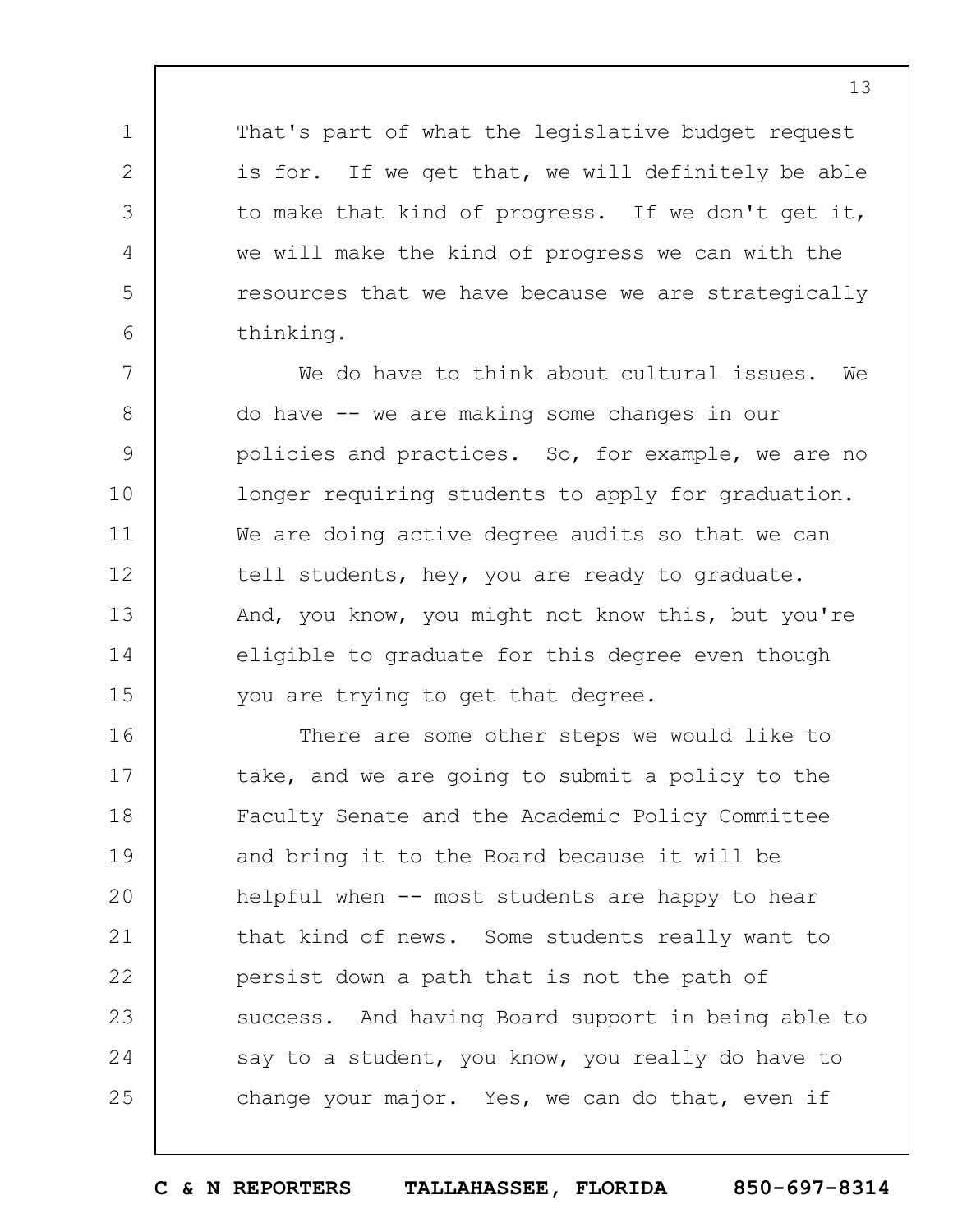1 2 3 4 5 6 7 8 9 10 11 12 13 14 15 16 17 18 19  $20$ 21 22 23 24 25 you don't want to do it. Yes, it's time for you to leave, you've been here for five years, and you have credits that get you out. We will need your support and we'll be asking for your support to make those kinds of statements. TRUSTEE GRABLE: And you had a followup, Trustee Alston? TRUSTEE ALSTON: If I could. TRUSTEE GRABLE: And we're going to try to wrap up the report so we can move to other questions, and I do have a couple myself. Yes. TRUSTEE ALSTON: Thank you, Madam Chair. And, actually, I think that's a good thing because I recall having to apply, you know, for graduation. My question is, you talked about the audits: Who will conduct those audits? Is that by school, by college? Is there someone in your shop that will be conducting -- or a team of individuals who will conduct those audits? How will the student know? Is it an email? Because I know we've talked about what is the main line of communication to students. Is that an email that goes out to them? How am I as a student notified about that audit? PROVOST DAVID: So degree audits happen as a

**C & N REPORTERS TALLAHASSEE, FLORIDA 850-697-8314**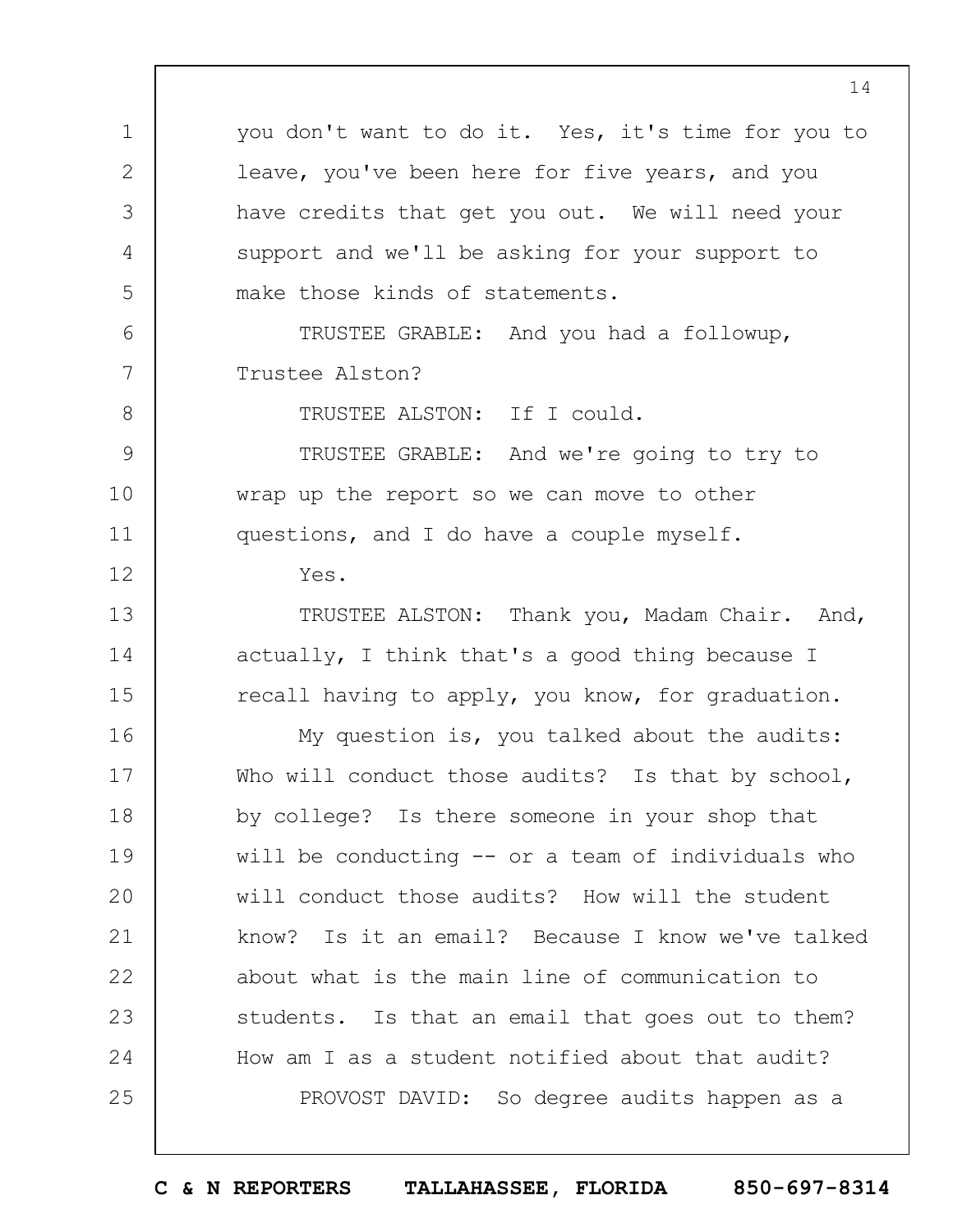matter of course, and they are typically done in the department; but for this effort where we are trying to do a degree audit of every single student, we're actually marshalling the resources of Institutional Effectiveness and the Registrar's Office and everyone. And what we want to do is be able to tell in that process every student: What do you need to do in order to complete your degree and get out of here as expeditiously as possible?

1

2

3

4

5

6

7

8

9

10 11 12 13 14 15 16 17 18 19  $20$ 21 22 23 24 25 When you get to the point of actually certifying someone for graduation, that is a departmental function; and that is, you know, notified to the student through the normal course. I believe that the policy in terms of having one email address that you adopted recently will help us in our communications with students. But with regard to students as we roll this out this summer, who are graduating this summer, we sent it electronically -- we sent a letter to both their home address and their last updated campus address. TRUSTEE ALSTON: Thank you. TRUSTEE GRABLE: Okay. And you're going to wrap up your presentation here? PROVOST DAVID: My next slide just says we're going to do more, so I'll summarize that we're

**C & N REPORTERS TALLAHASSEE, FLORIDA 850-697-8314**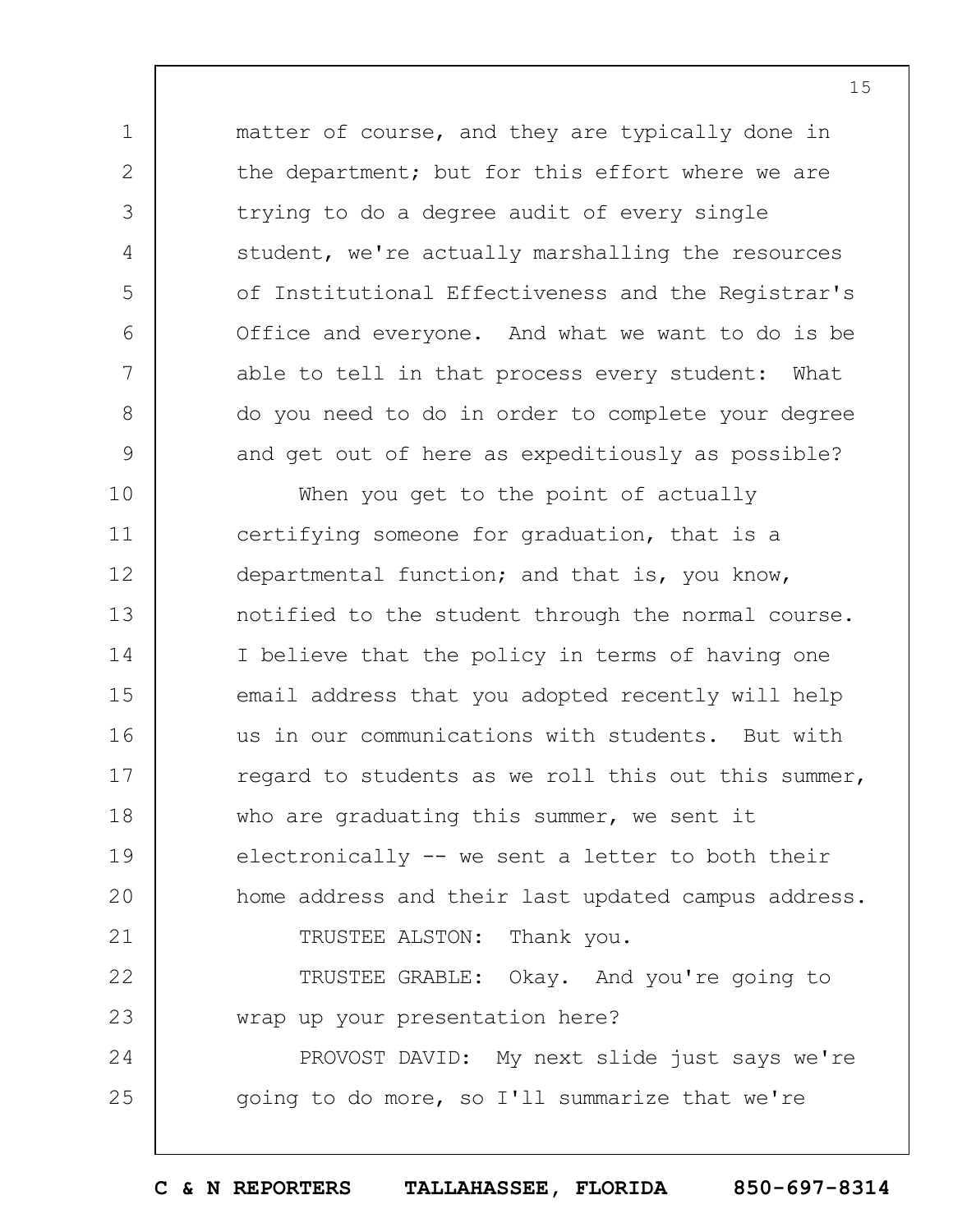1 going to do more.

2

3

4

5

6

7

8

9

10

11

TRUSTEE GRABLE: Okay. And before we accept questions from the Board members, the President has asked to make a comment.

> PRESIDENT MANGUM: Thank you, Madam Chair. TRUSTEE GRABLE: Thank you.

12 PRESIDENT MANGUM: One of the questions that was raised by the Strategic Planning Committee of the Board of Governors had to do with who we are, who we want to become and what are we going to  $-$ how do we know we've succeeded, which is basically a strategic planning set of questions.

13 14 15 16 17 18 19  $20$ So what we're proposing to answer them with and the way that our work plan has been built out for the next several years is around asking that question. So the LBRs that you have seen, they are a beginning step in us asking them for the resources that we need to be able to advance our graduation rates, retention rates, and move the institution forward.

21 22 23 24 25 So some of the faculty positions are in there, but one of the things that we will outline for them is a strategic planning process that includes all of the stakeholders at Florida A & M University beginning with a request from -- for the Board of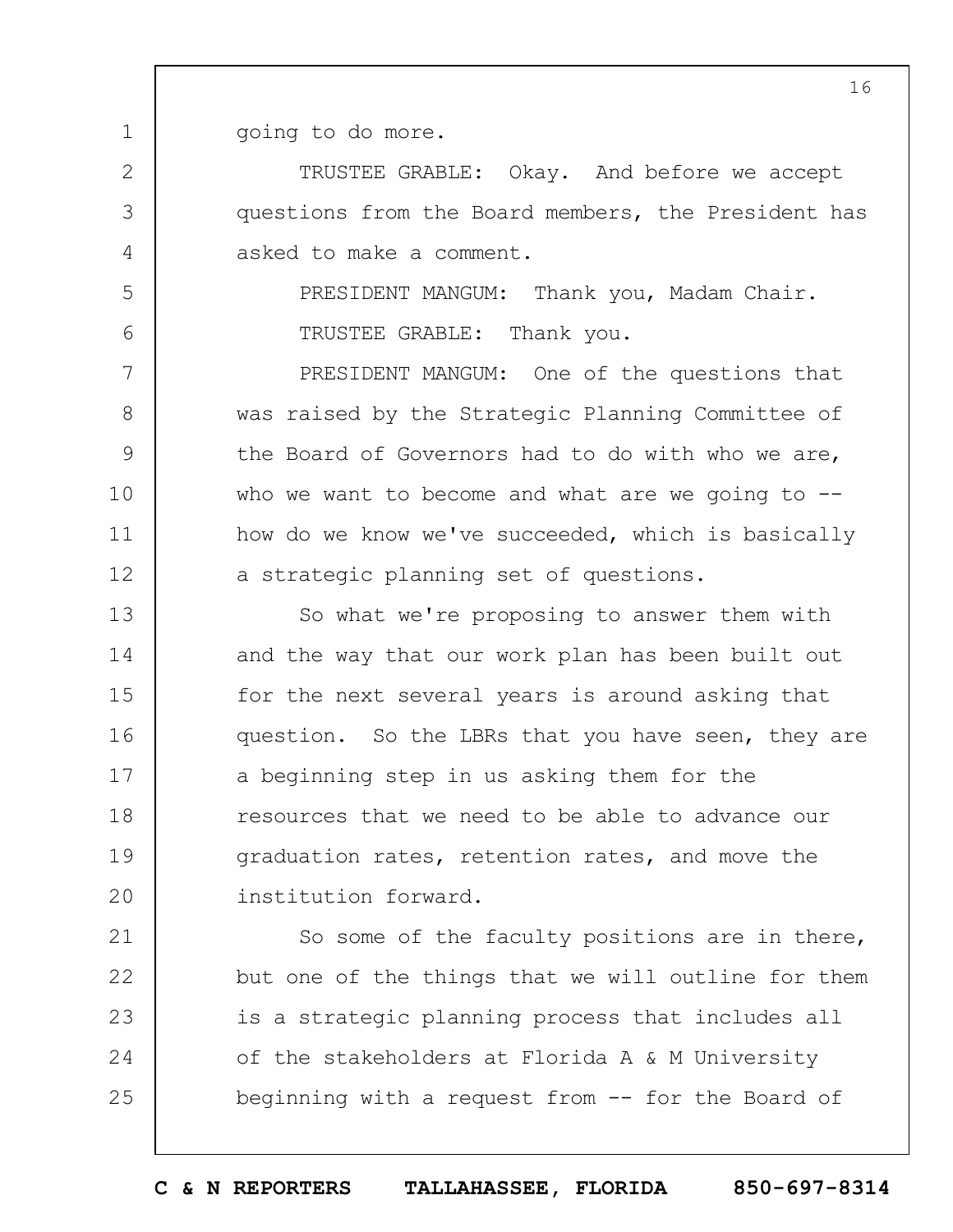Trustees to provide us with that direction through a strategic planning workshop.

1

2

3

4

5

6

7

8

9

10

11

12

25

From that, the process would take about eight months to advise us where we want to be, what we consider successful, and that will include providing information about the current status. Each one of the stakeholders or stakeholder groups, we would have focus groups for the faculty, the students, the staff, as well as the Foundation and Alumni to inform what a strategic plan and what the future of Florida A & M University should be about.

13 14 15 16 17 18 19  $20$ 21 22 23 24 Part of that process ends with us defining the resources that we need to achieve those long-range strategic plans and goals. But to get the direction that I believe the chair of the strategic planning was called -- that was calling for depends upon us being able to give them a statement whether it's a renewal of the existing plan or we need to reframe ourselves to be globally competitive. That's what we need to be able to do, and that's part of this presentation and part of what I will be outlining for them as a process and a timeline should the Board agree to participate.

TRUSTEE GRABLE: Okay. Thank you, President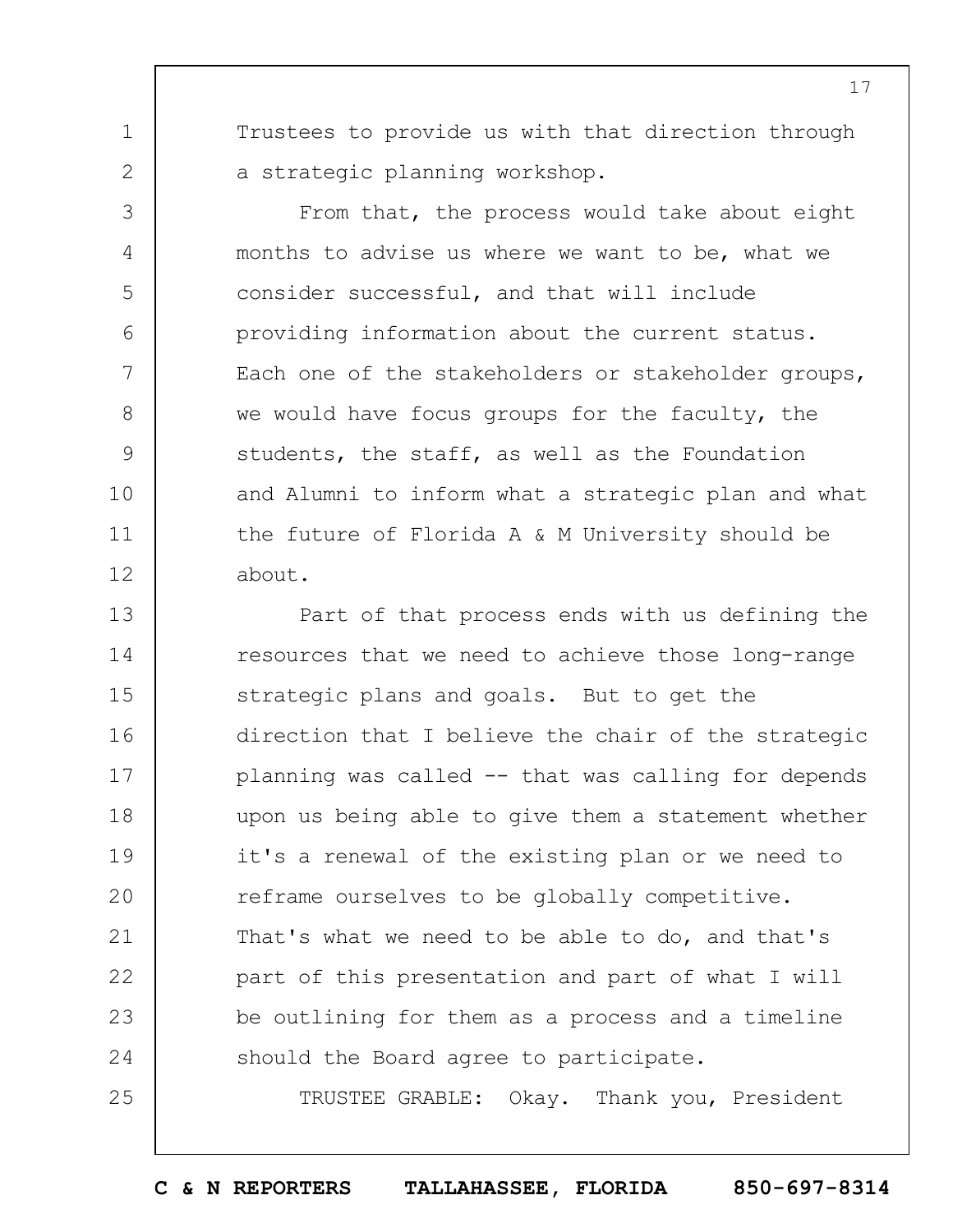Mangum.

1

2

Vice Chair Lawson.

3 4 5 6 7 8 9 10 11 12 13 14 15 TRUSTEE LAWSON: Yes, thank you. Just a couple of things. I was looking at the goals, and I realize that there's a big jump from, let's say, '16 to 2018/19, you know, whether it be the full-time, in-college six-year graduation rate, et cetera, et cetera. And those are some pretty big jumps, and I know in the legislative request we are requesting, you know, a fair amount of funding to help us address those; but assuming that funding does not come or only a portion of that funding comes, what's the plan to go after these goals, or do we need to revise these goals slightly based on that?

16 17 18 19  $20$ 21 22 23 24 25 PROVOST DAVID: So there -- we have more confidence with  $--$  and you'll see the nearer goals are, frankly, very aggressive goals, but they are lower in range in magnitude than that last jump. Our confidence is more strong for the nearer-term goals, and that's in part based on some of the strategies that we have been rolling out this summer and the strategies that we're going to put in place beginning in the fall and in the spring semester.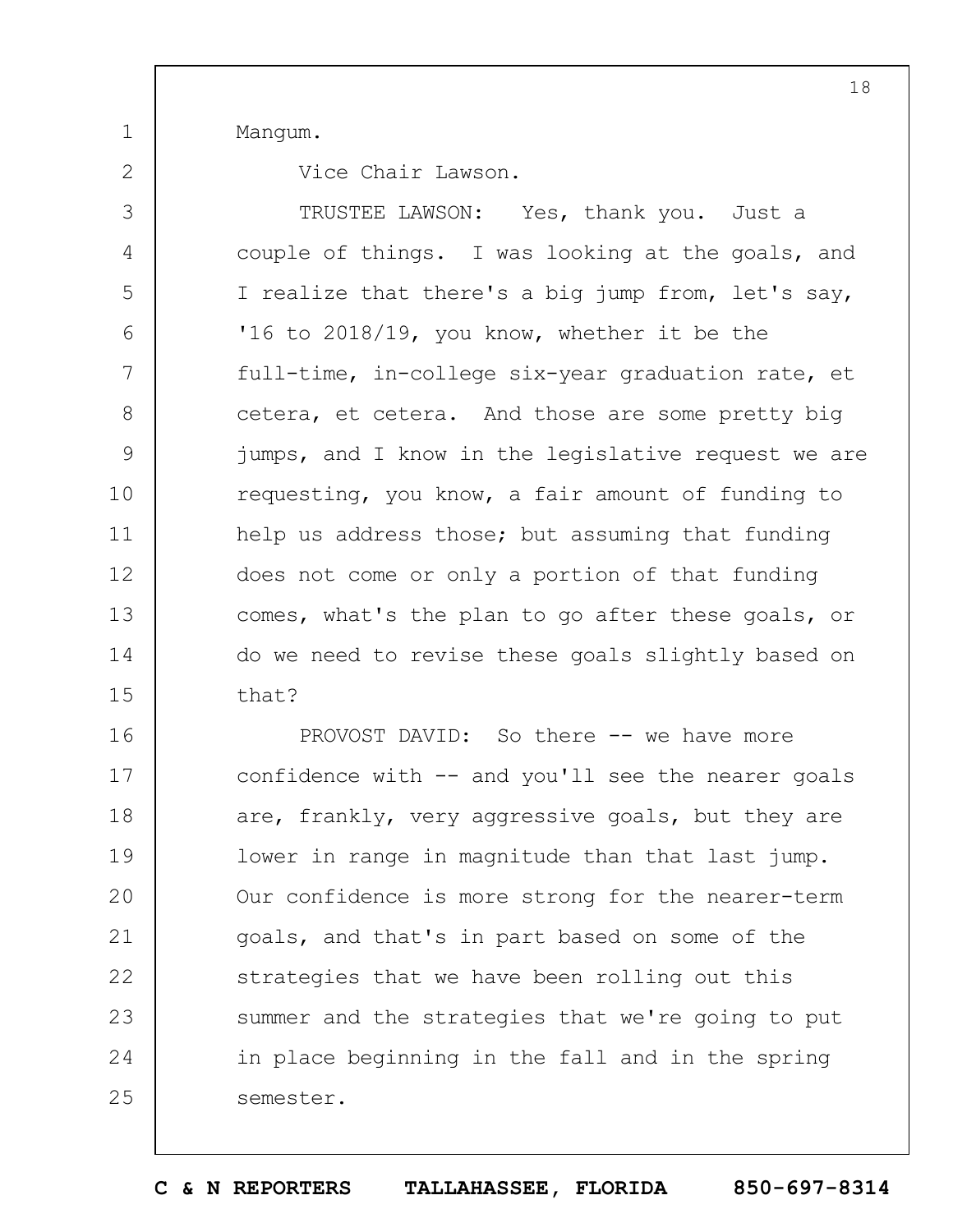So the degree audits, to do a degree audit of every single student on this campus is actually a pretty huge undertaking. It made people groan when they heard that that's what we wanted to do. Being able to influence students as they enter their sixth year and as they enter their fifth year will allow us the chance of making that jump to 43% and then from 43% to 49%, for example, in the six-year graduation rate.

1

2

3

4

5

6

7

8

9

10 11 12 13 14 15 16 17 It's easier for us to move the needle on academic progress rate. We're putting in place things so that when we touch the students when they first start in September that we're able to put them on a track so that we get more of them coming back the following fall in good academic standing, which gets us that jump from 73 to 75% in that number.

18 19  $20$ 21 22 23 24 25 So with all of these, there are strategies that are in place that we're implementing, and we have a good degree of confidence that we're going to be able to make those near-term goals. And the longer-term goals are where we really will need additional resources to ramp those efforts up so that we're getting more students, reaching more students and having more of an impact.

**C & N REPORTERS TALLAHASSEE, FLORIDA 850-697-8314**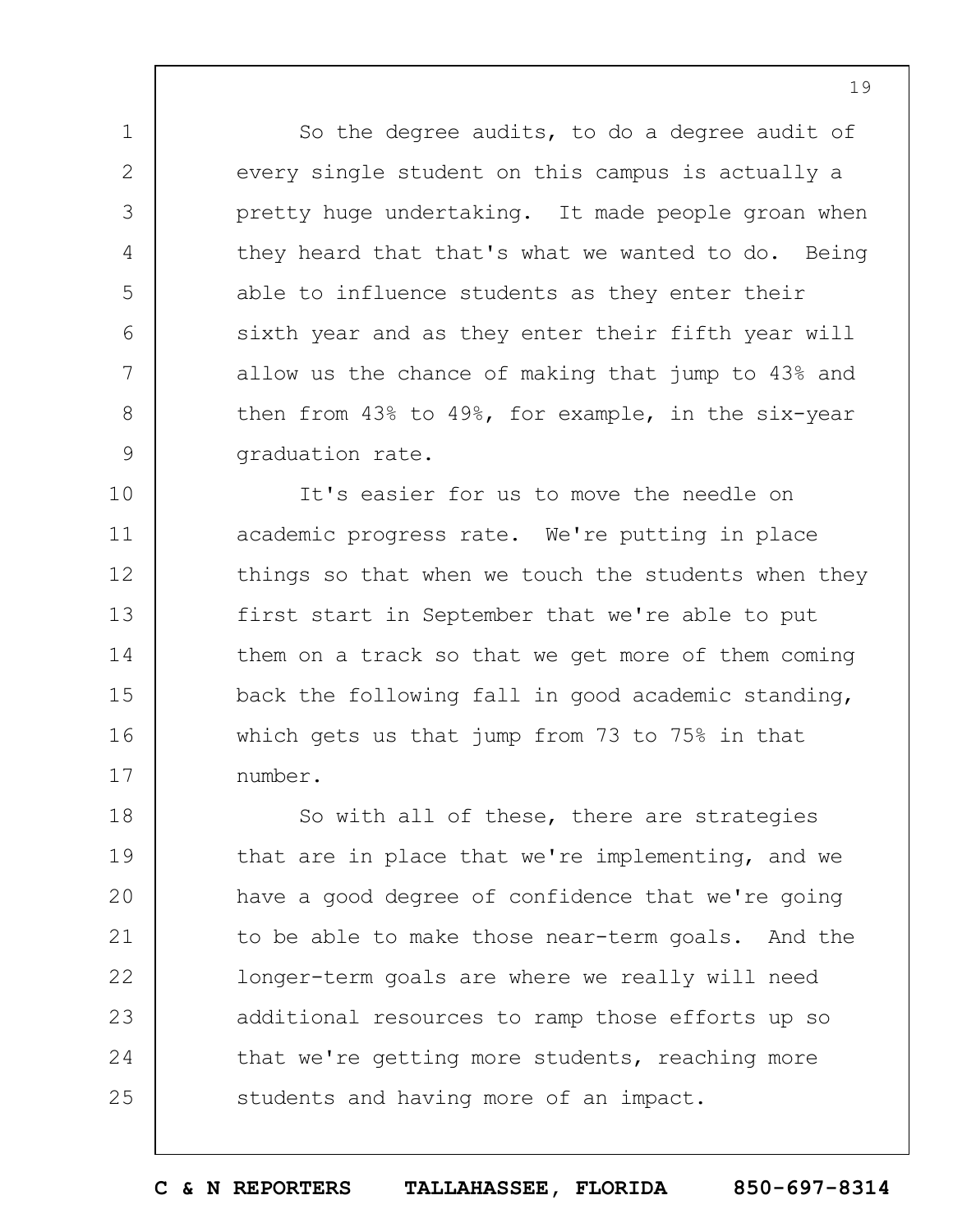TRUSTEE GRABLE: Vice Chair Lawson.

1

25

2 3 4 5 6 7 8 9 10 11 12 13 14 15 16 17 18 19  $20$ 21 22 23 24 TRUSTEE LAWSON: On the professional passage rates -- you know, one of the things in particular that the law school did, I guess it was two years ago when they were having problems with their passage rates, they came to the table with a fairly aggressive plan that also included revising their curriculum to include  $a -1$  quess it was a course that actually -- that simulated what the exam process and, et cetera, would look like. And I'm just wondering, for the other departments that have that passage exam issue or hill that they have to cross, what -- I guess for me I guess I need to understand. Like what are we doing in each one of those areas to ensure that the passage rate goes up or aid in making sure the passage rate goes up. Because with the law school, I think you could see a direct correlation between when we made it mandatory that every student take the class and then looking at the passage rate. It was almost - it was a direct one-to-one correlation almost; whereas, you looked at the people when it was optional, our passage rate wasn't quite as high. So can you share with us maybe some of the

things that are being done in the other schools to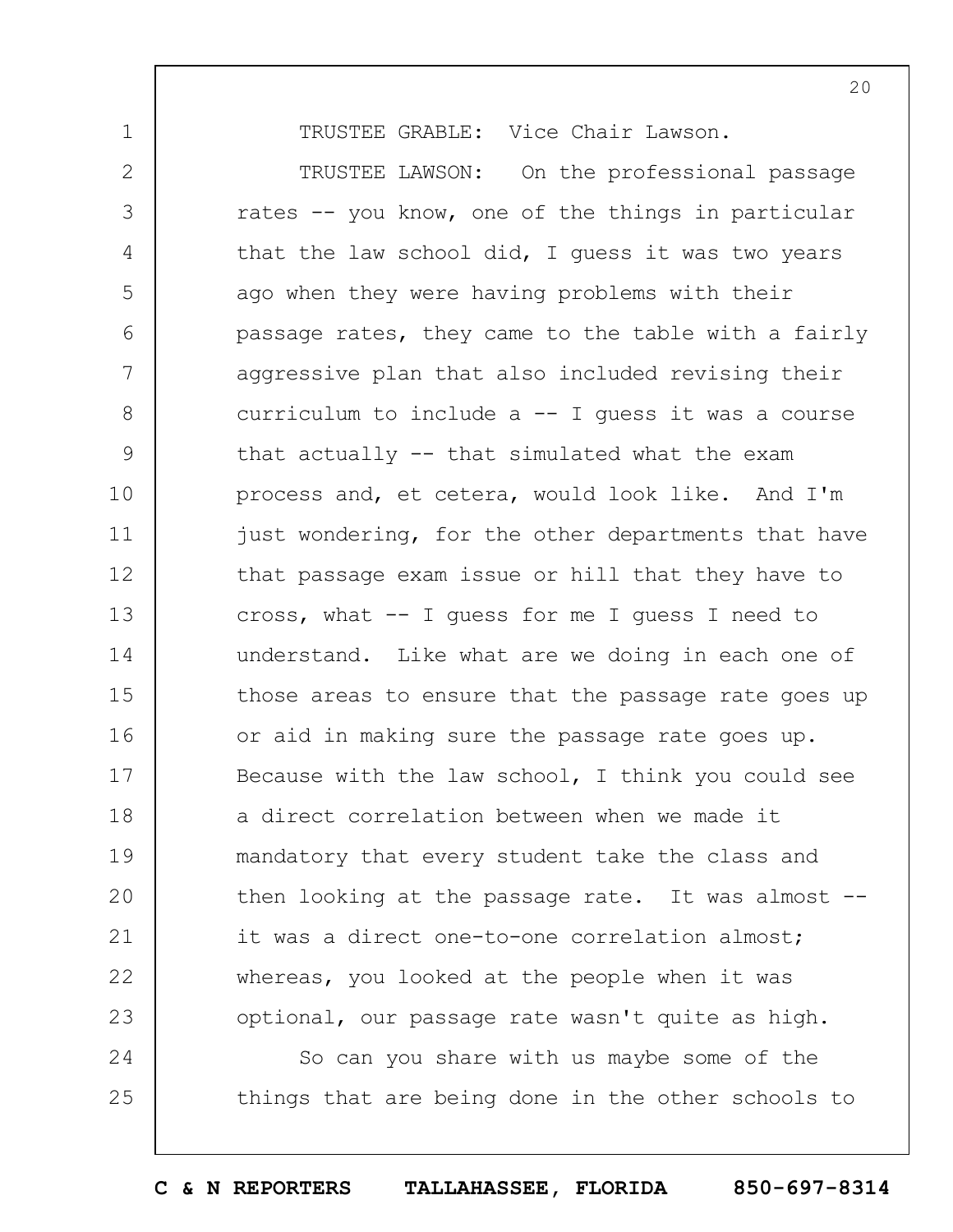1 2 3 4 5 6 7 8 9 help us, you know, kind of graduate to that level? PROVOST DAVID: Right. And we actually also asked them what  $--$  what do you need to make progress more quickly? It should be underscored that they are already making progress, they have already been implementing some of the very similar strategies. They had them all in a room, and they were all talking about what they were doing. It was very similar across the disciplines.

TRUSTEE LAWSON: Right.

10

11

12

13

14

15

16

PROVOST DAVID: The law school had the benefit of having a fee that was assessed that they could directly apply towards that, and the others have a little bit more resource challenges. So we asked them what are the resources, additional resources you would need to make that progress more quickly.

17 18 19  $20$ 21 22 23 24 25 Pharmacy went from being four standard deviations away from the national average to being within two standard deviations within the national average, so they have been making progress. What they have been doing is using an outside firm that provides testing, supplemental questions throughout the entire time that the students are in the program so that they're keeping on track; and they did make changes to their curriculum.

**C & N REPORTERS TALLAHASSEE, FLORIDA 850-697-8314**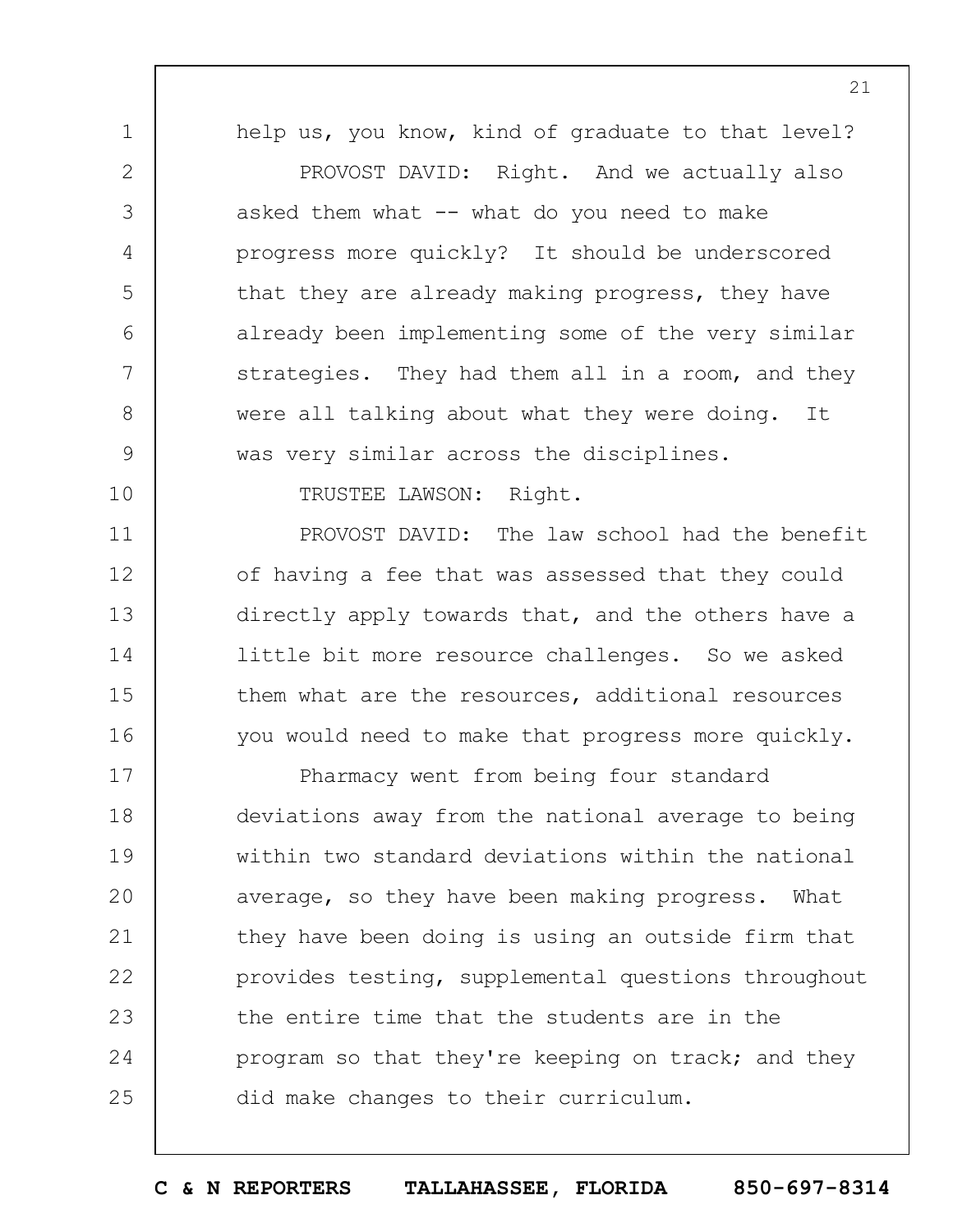Part of the challenge that they had in particular was that the test changed and they hadn't changed their curriculum as quickly to meet the needs of the test. So they are taking those kinds of steps.

1

2

3

4

5

6 7 8 9 10 11 12 13 14 15 Nursing is looking a lot more about the students they're accepting into the program for indicators, and then they also have changed their curriculum. They haven't added a specific course, but they've added questions into their courses to integrate the test curriculum throughout the various courses that they've had, and they've been showing some success with that, although they still have, again, some ways to go to meet the Board of Governors' benchmark.

16 17 18 19 And then the third one was physical therapy. Gita, help me, I can't remember what physical therapy said they were doing. Don't tell them I said that.

 $20$ 21 22 23 24 25 VICE PRESIDENT PITTER: Physical therapy has done a number of things since they had a new director come on board. So starting with recruitment, they've gone to -- they're participating in the national recruitment pool, so they have access to many more qualified students.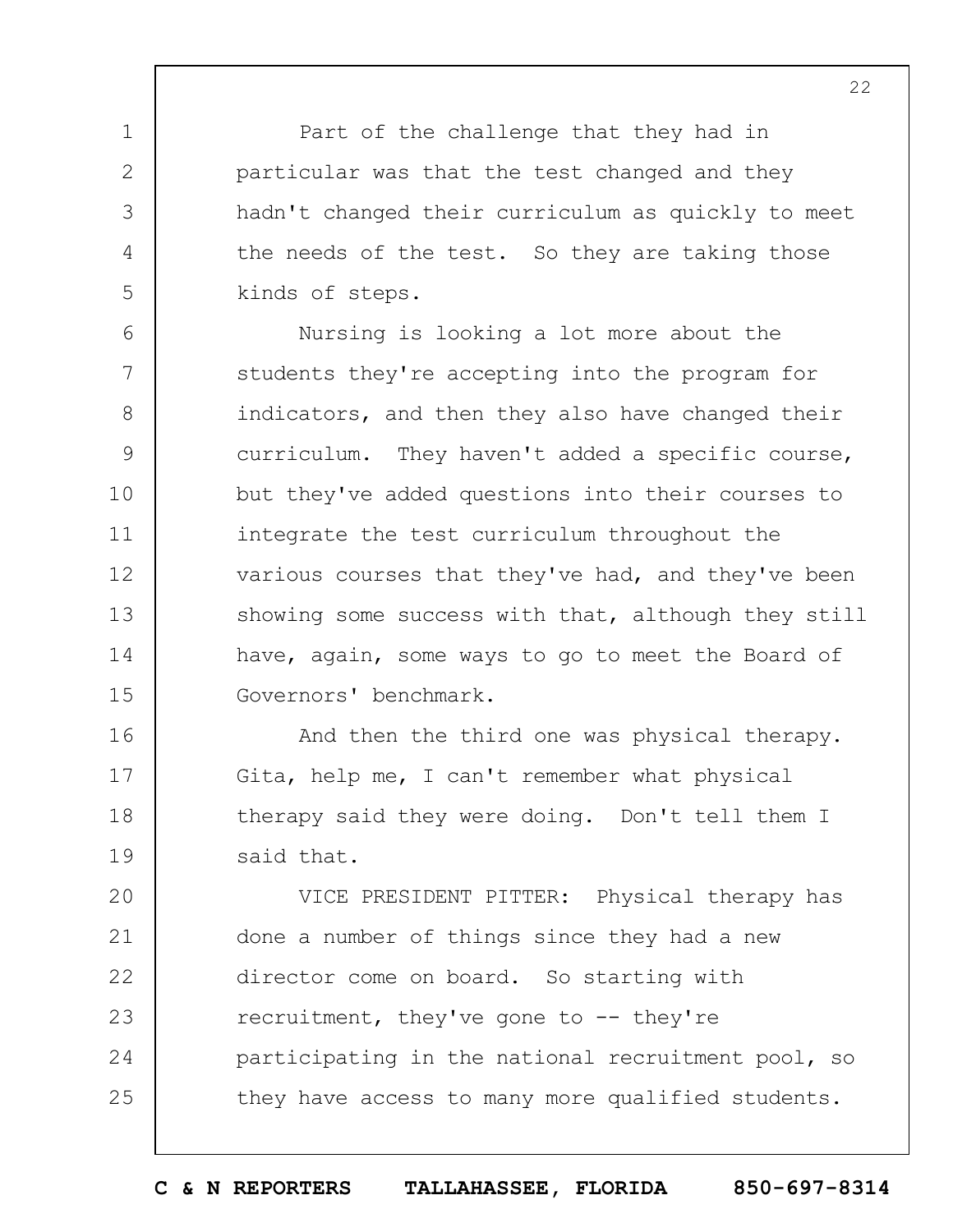They are reconfiguring their curriculum; they're changing the sequence of some courses; they're embedding questions into the curriculum that are much more like the licensure exam questions. And they've also got a consultant who is helping them to make this transition.

1

2

3

4

5

6

7

8

9

10

11

TRUSTEE GRABLE: Okay. Does that answer your question?

TRUSTEE LAWSON: That one did, yes, thank you. But I have a couple others, if I may.

TRUSTEE GRABLE: Certainly, Trustee Lawson.

12 13 14 15 16 17 18 19  $20$ 21 22 23 24 25 TRUSTEE LAWSON: I guess in looking at this situation where -- you know, I kind of go back to historically what our mission has been, and then I look at the reality of 92% of our current students are on some form of financial assistance, right? And then I look at these metrics that are highly leveraged to receiving a huge degree of state funding in order to drive to them. And I begin to question how realistic that is when I look at the population base that we're working with, historically that we've worked with. And there's nothing wrong with that base. I was that population base; I went to school on federal aid. But what I'm saying is looking at that reality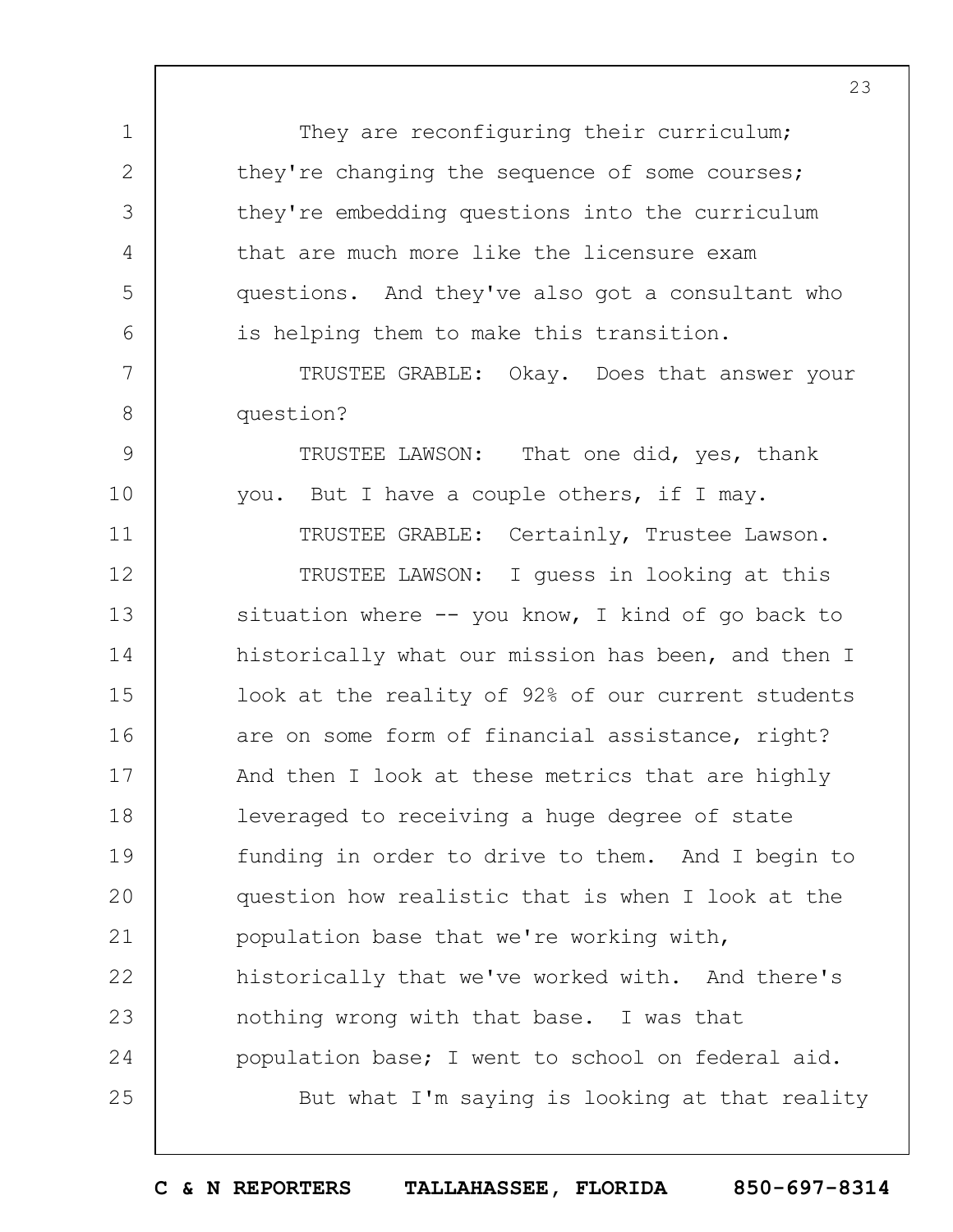and looking at these metrics and knowing that we are dependent upon this large gift to hit these metrics, do we feel like we're setting ourselves up for success.

PRESIDENT MANGUM: May I --

1

2

3

4

5

6

7

TRUSTEE GRABLE: President Mangum.

PROVOST DAVID: I defer to the President.

8 9 10 11 12 13 14 15 16 17 18 19  $20$ 21 PRESIDENT MANGUM: Thank you, because I also challenged the Provost to move the numbers to a more normal for SUS system set of metrics. And the reason for that was that also during the Board of Governors' meeting, we were challenged to say what it is we need. And if we're going to perform at the same levels of success as other SUS system schools using the averages that the Provost and the campus community used to come up with these numbers, we need to be funded at that level, and they said funding didn't matter. Because we have the type of students that we serve, we requested the resources that we believe that will help us move in that direction and obtain those goals.

22 23 24 25 So I believe that we're addressing the challenge to get the resources that we need to have our students perform at the same levels. They may not be the same services as are provided to other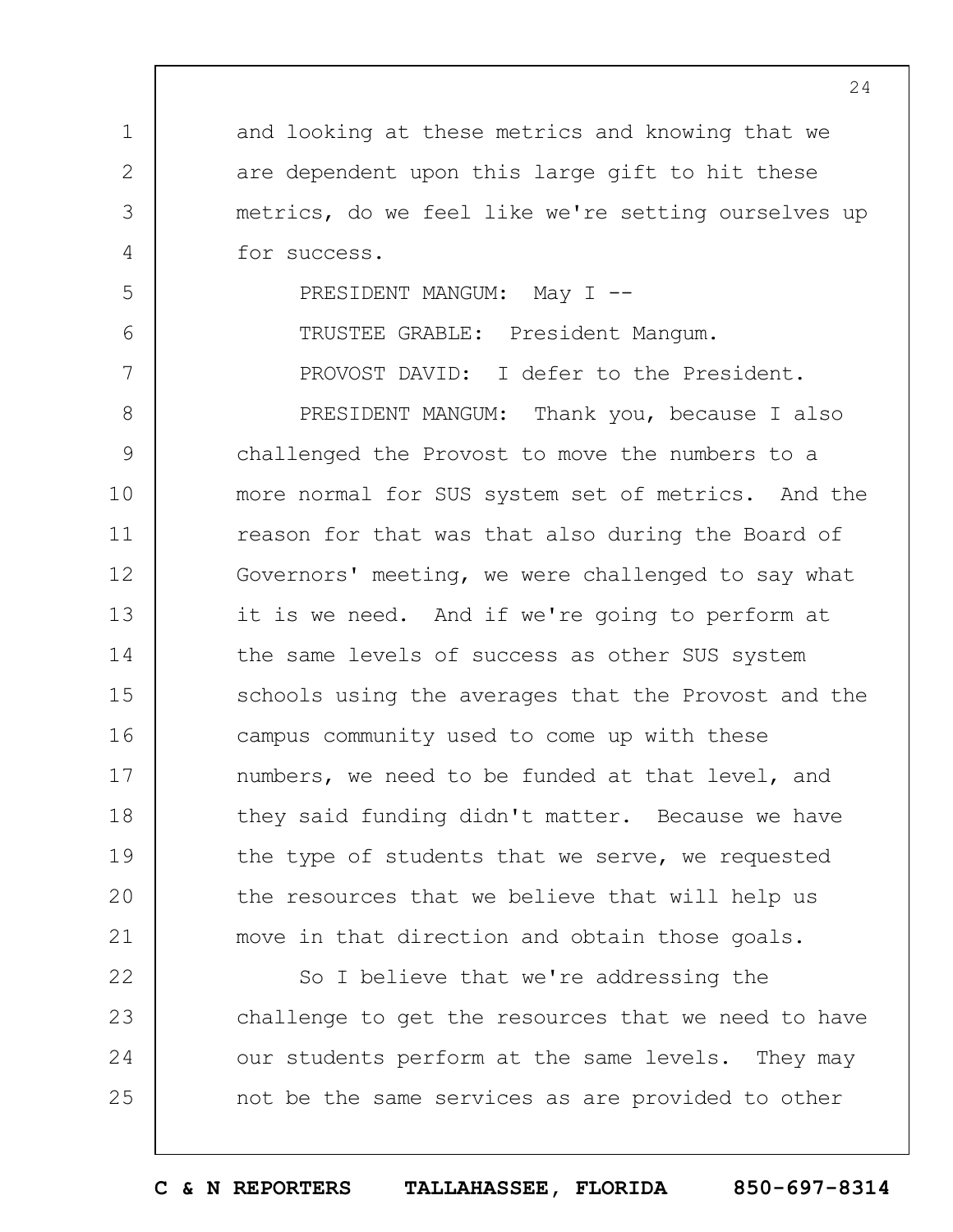institutions, but they are the services and programs that we need to move our students forward.

1

2

3

4

5

6

7

8

9

10

So I do believe it is idealistic in its nature, but we were asked to give what we believe that would move us and move the institution forward, and it's aggressive.

TRUSTEE LAWSON: Yes. Yes, I mean going from what, 45 to 75% full-time-in-college six-year graduation rate, you know, I mean that's pretty steep.

11 12 13 14 15 16 17 18 19  $20$ 21 22 23 24 25 So that was my -- that's my concern. Are we potentially looking up a hill we cannot, even in this window of time, achieve? So, you know, I don't want to rehash, but that's just a concern that I have as I look at the metrics, given, you know, what we've historically worked with as a student population; and we've taken that population and built them to be very productive but, you know, it's taken a bit of a push to get up that hill; and we all know that there has not been a lot of excess dollars floating around the state for education in the last four years. So, you know, I just look at those realities and say, are we being realistic about the targets that we're setting? PROVOST DAVID: Can I respond?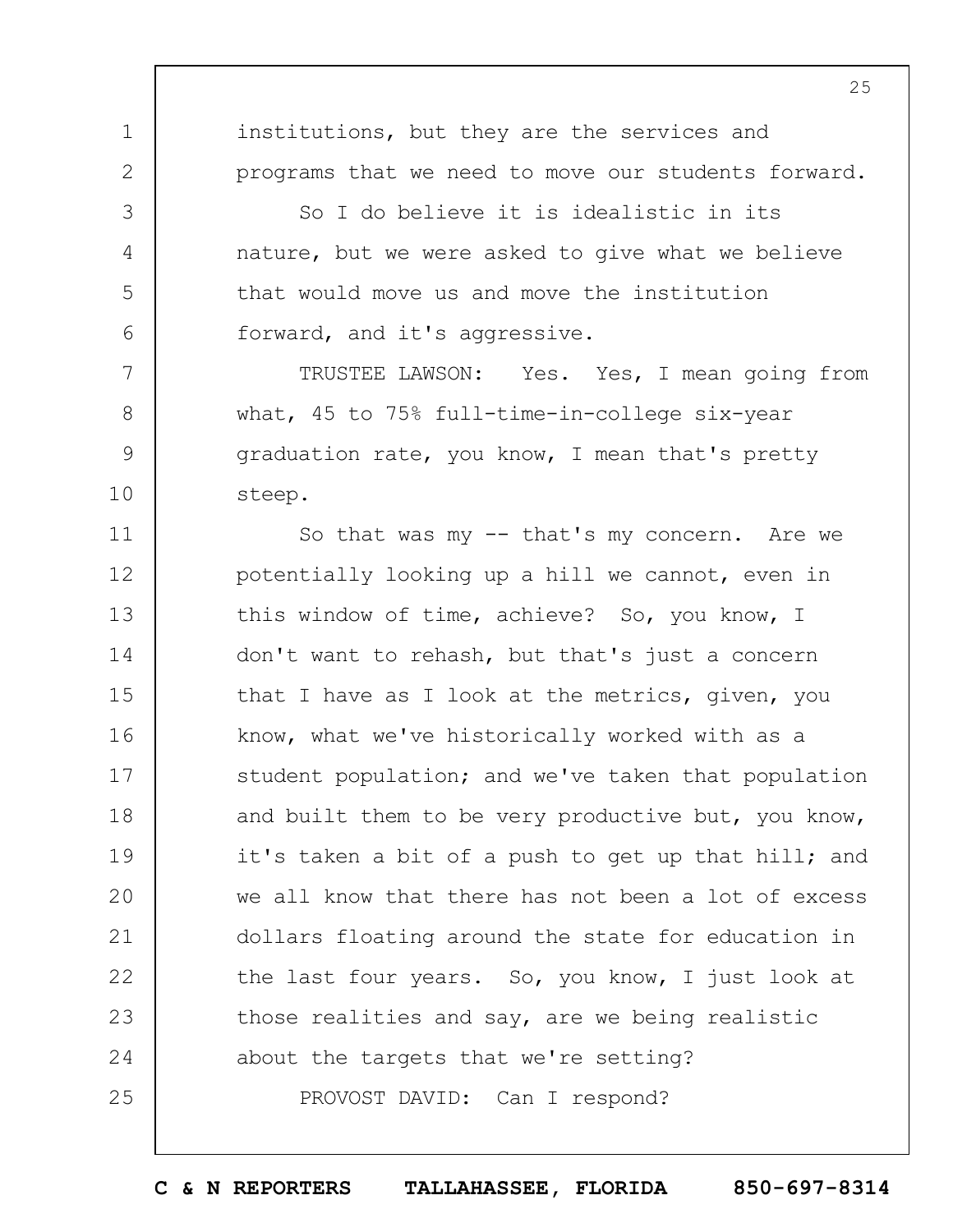TRUSTEE GRABLE: Provost David, and then -- TRUSTEE LAWSON: I'm done.

1

2

3

4

5

6

7

8

9

10

11

TRUSTEE GRABLE: -- unless there's another Board member who wants to speak, I do have a couple of questions and then we want to try to move the committee meeting forward.

PROVOST DAVID: It's important to recognize that this is a report that we put in every year, so our goal for the 2016 numbers are based on what will happen when we close out the calendar in August.

12 13 14 15 16 17 18 19  $20$ 21 22 23 24 25 2017 numbers will be based on what we think we can achieve next year, and those are the more realistic or modest goals. We are going to go full out to get them, and we're going to go full out to get the resources. If it turns out we don't get the resources or we're not on the track that we thought we were, then next year when we're approving this, we might adjust downward from 75. I don't want to be in that position, I want to be in a position where we are -- have the resources and the appropriate planning in place to make that 75 goal look more realistic next year than it looks this year. But if we're not, you know, then we'll make some of those kinds of adjustments. But right

**C & N REPORTERS TALLAHASSEE, FLORIDA 850-697-8314**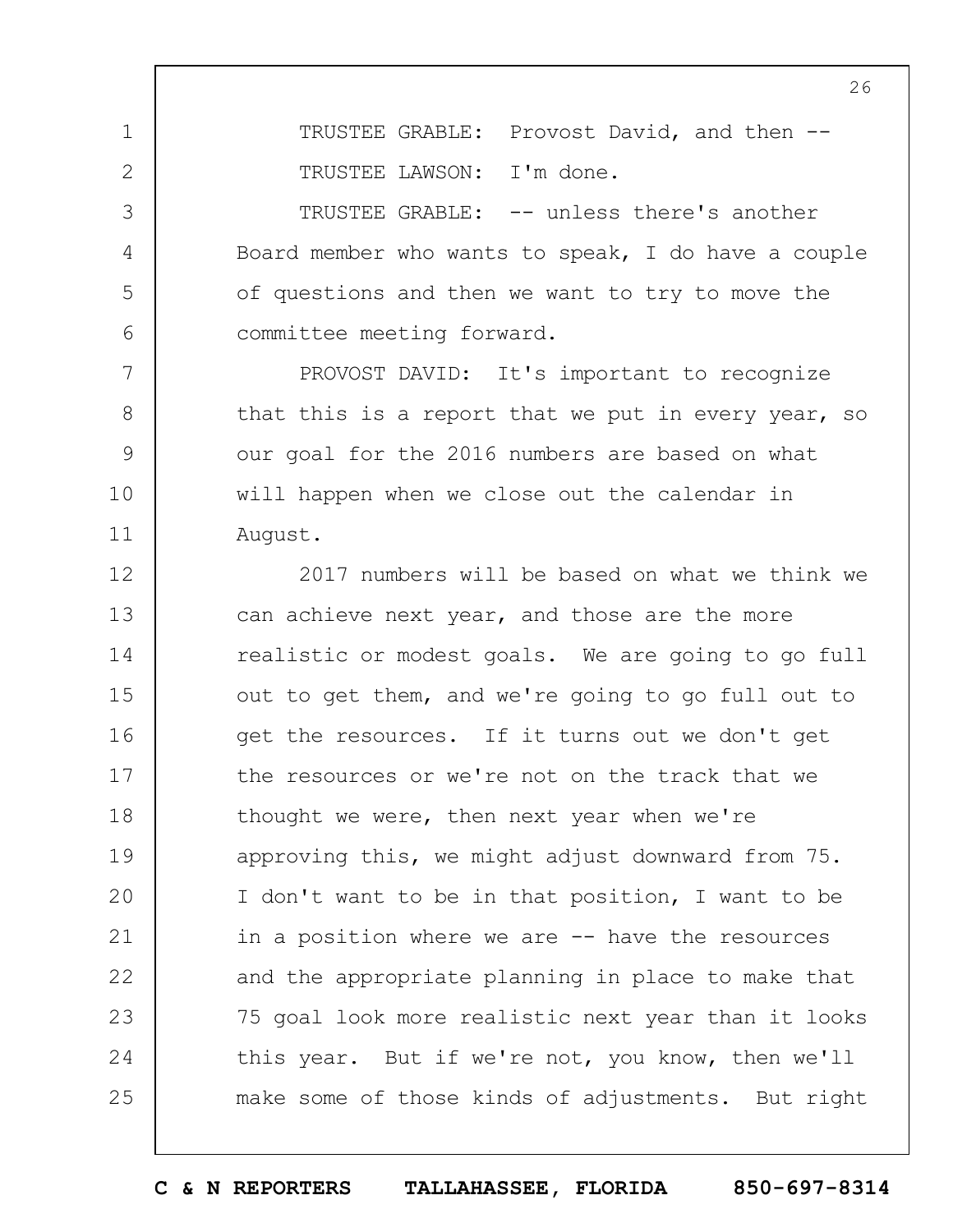1 2 3 4 5 6 7 8 9 10 11 12 13 14 15 16 27 now my goal is to energize people around 75%. TRUSTEE LAWSON: Okay. TRUSTEE GRABLE: Yes. Thank you, Trustee Lawson. Trustee Moore. TRUSTEE MOORE: Yes, just a comment and then a question. Trustee Lawson, I share in your concerns, but then what gives me some positive thought is then when I look at the planned growth section, we will look to -- under the strategy and model to attract a different type of student. We're looking at an increase in our regular admits as well as our transfers and a decrease in the profile admits, which then suggests that we're moving in a different direction and the quality of student will

17 18 be different. So that helps me as I look at this aggressive number.

19  $20$ 21 22 23 24 25 With respect to my question, Madam Provost, under the doctoral program section, it looks like in our May 2015 document that was provided to the Board there were six programs that we had listed; but for our newest revision or draft, it looks like computational science, chemistry and biomedical science have been removed, and just your comments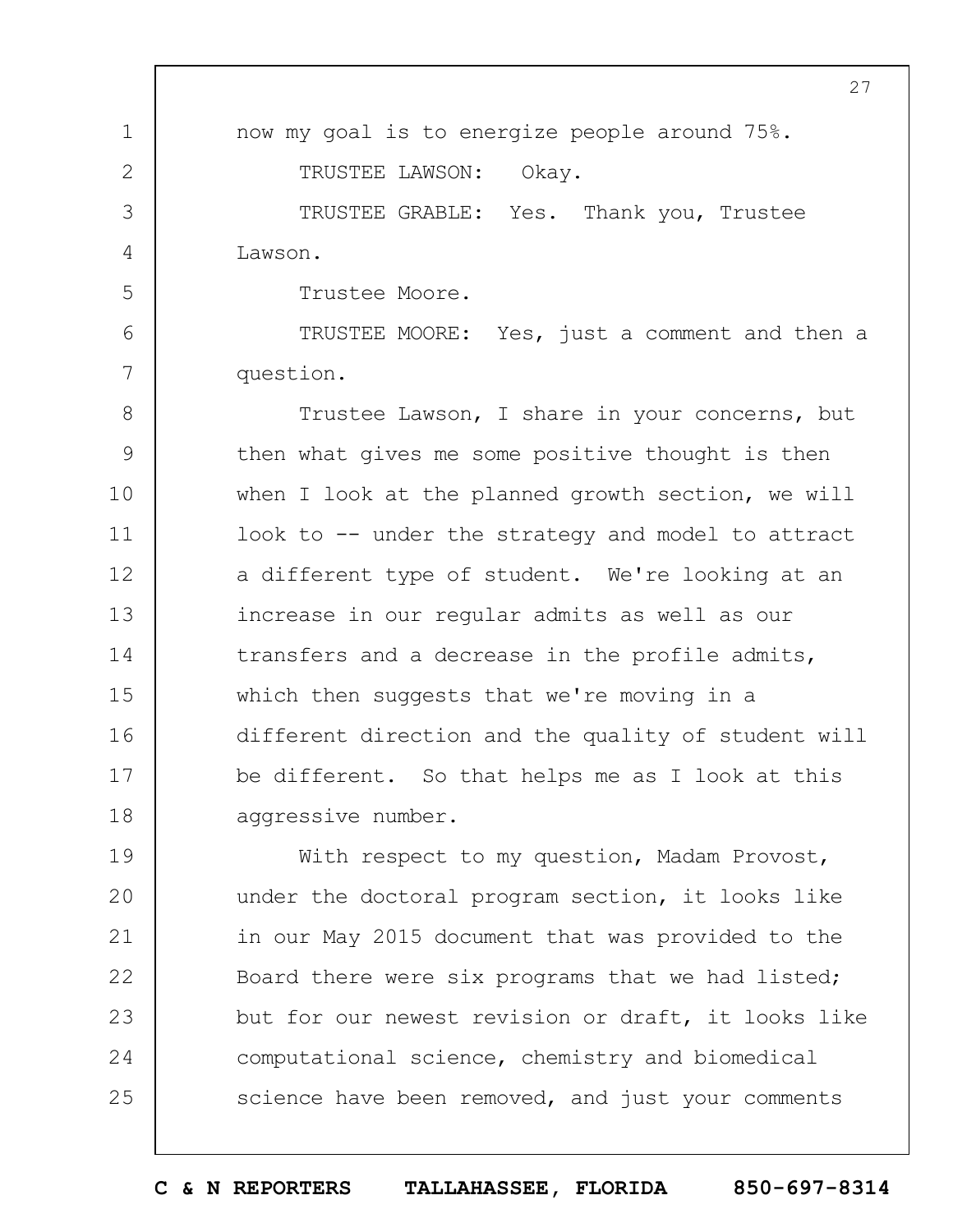on that.

1

2

3

4

5

6

7

23

PROVOST DAVID: You're right, there actually was one more slide.

TRUSTEE MOORE: Okay.

PROVOST DAVID: And that's where it shows that.

TRUSTEE MOORE: Okay.

8 9 10 11 12 13 14 15 PROVOST DAVID: And so one of the concerns that  $-$  there you go  $-$  one of the concerns that the Board of Governors raised was having a list of six new doctoral programs, even though this is for academic year -- to seek approval in academic year '16 through '18, they were concerned that it showed that we are going to be diluting our efforts from trying to make undergraduate success.

16 17 18 19  $20$ 21 22 So in order to respond to that, we have cut back our aspirations for academic year 2016 to '18 what we will seek approval for. So it's got contingencies upon contingencies. And then if we are able to demonstrate that we are making the kind of progress, then we might revisit this list for a future time.

TRUSTEE MOORE: Thank you.

24 25 TRUSTEE GRABLE: Okay. Thank you, Provost. Any other questions from Board members?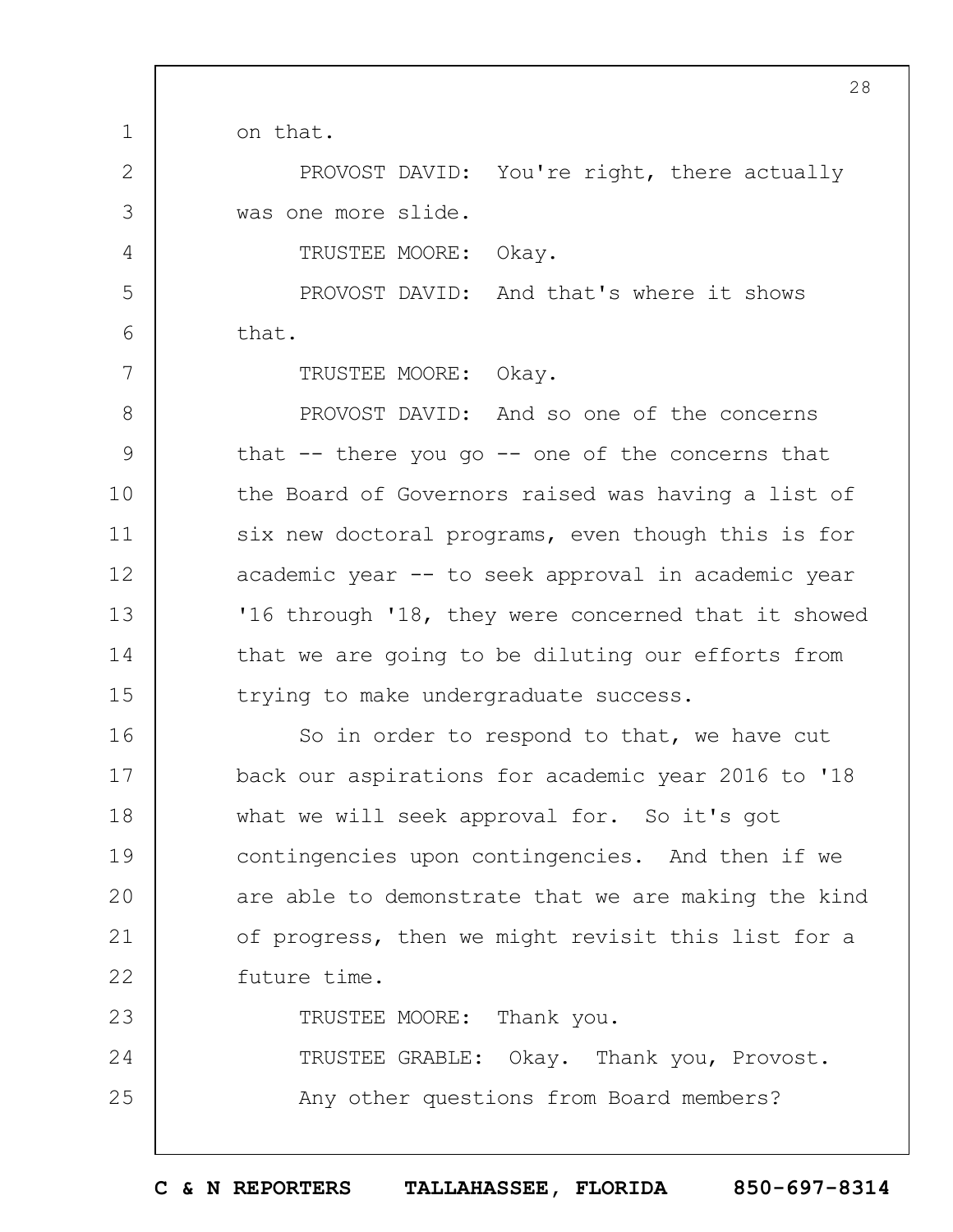(NO RESPONSE).

1

2

3

4

5

 $6 \overline{6}$ 

7

8

TRUSTEE GRABLE: Okay. I would like to echo a couple of things. President Mangum was correct. If you look through that transcript down at the Board of Governors' meeting in June, we do see several times where the governors asked: So is there anything we can do? That came from Governor Robinson.

9 10 11 12 13 14 15 16 17 18 Also, I'd like to point out, back to Trustee Lawson's comments, these are aggressive numbers, but the Provost does seem to feel that they are within reach with her energizing of the various stakeholders. But I would like to read just a couple of statements from the Board of Governors' meeting last month where Governor Levine said, quote, I just don't think some of these metrics are aggressive enough, and I'm not sure I'm going to support the work plan.

19  $20$ 21 So that goes back to Trustee Lawson's question, some of your concerns, Trustee Moore, as well as what the Provost has said.

22 23 24 25 We had no choice but to be aggressive, and I think you heard that message loud and clear, and thank you. We do need to make sure that we do meet those numbers.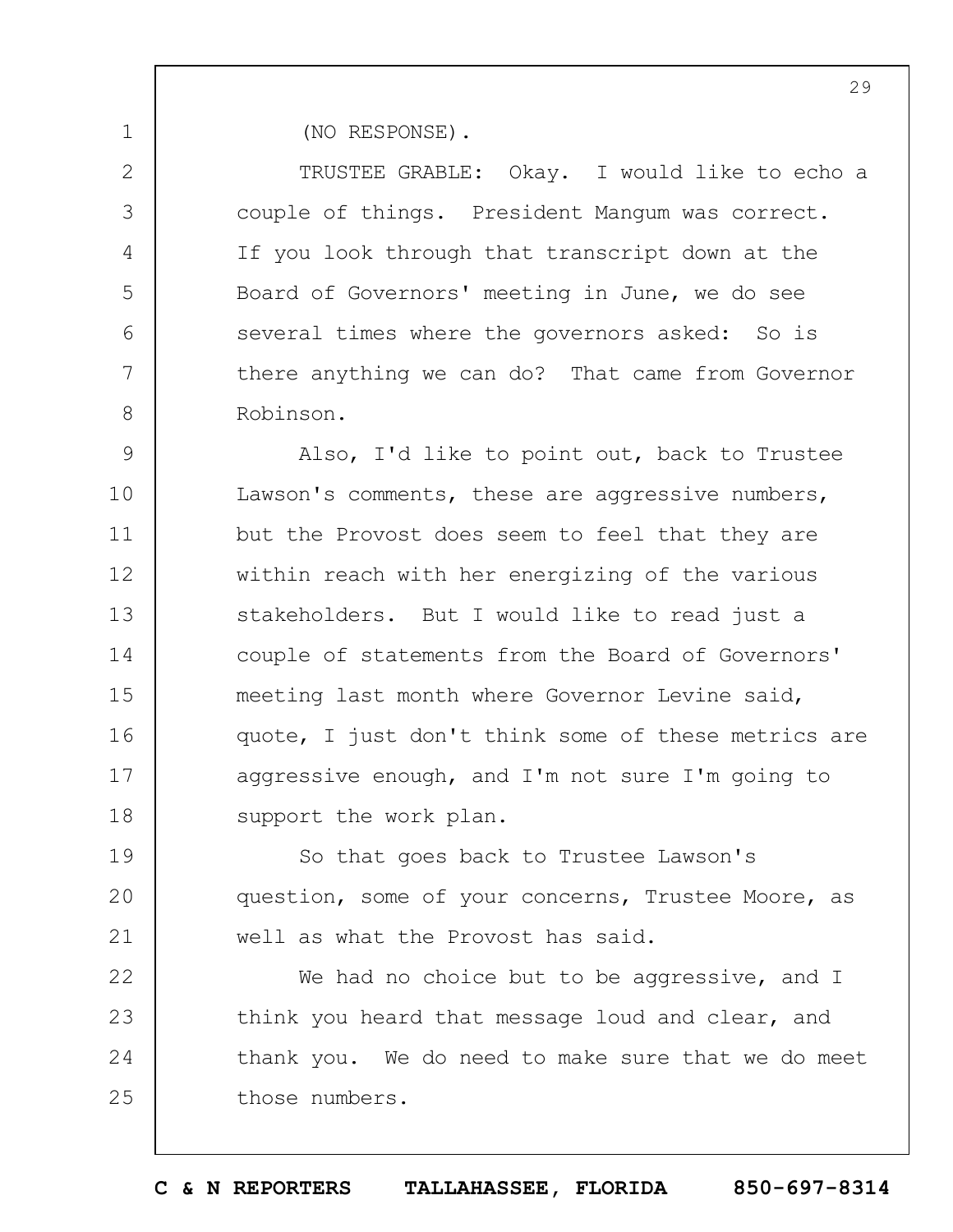But there was also one other comment from Governor Levine who I thought seemed to have some very poignant comments, and he offers, quote, I think the competition for minority students are so intense right now, and you've got to have, you've got to have -- to be more than the Number 1 HBCU, your performance has to be competitive to the point that you can attract students who have a choice of going anywhere. And he added: And I don't know if you (unintelligible) irrespective of where we are today, if you don't recognize that the platform is burning.

1

2

3

4

5

6

7

8

9

10

11

12

13 14 15 16 17 18 That to me was a very poignant comment, "the platform is burning." So we have no options at this point but to be as aggressive as possible. And for those of you who were at the meeting, they did ask for a transformative, those one-word (inaudible) and reinvention.

19  $20$ 21 22 23 24 25 So this is really critical that we do meet these goals, as you indicated, Provost David. But then I'm going to move to my overall question, and I'm going to move the questions away from the specifics of the plan because, as I recall, there's a term used at the Board of Governors' meeting saying that we do now have thoroughbreds at the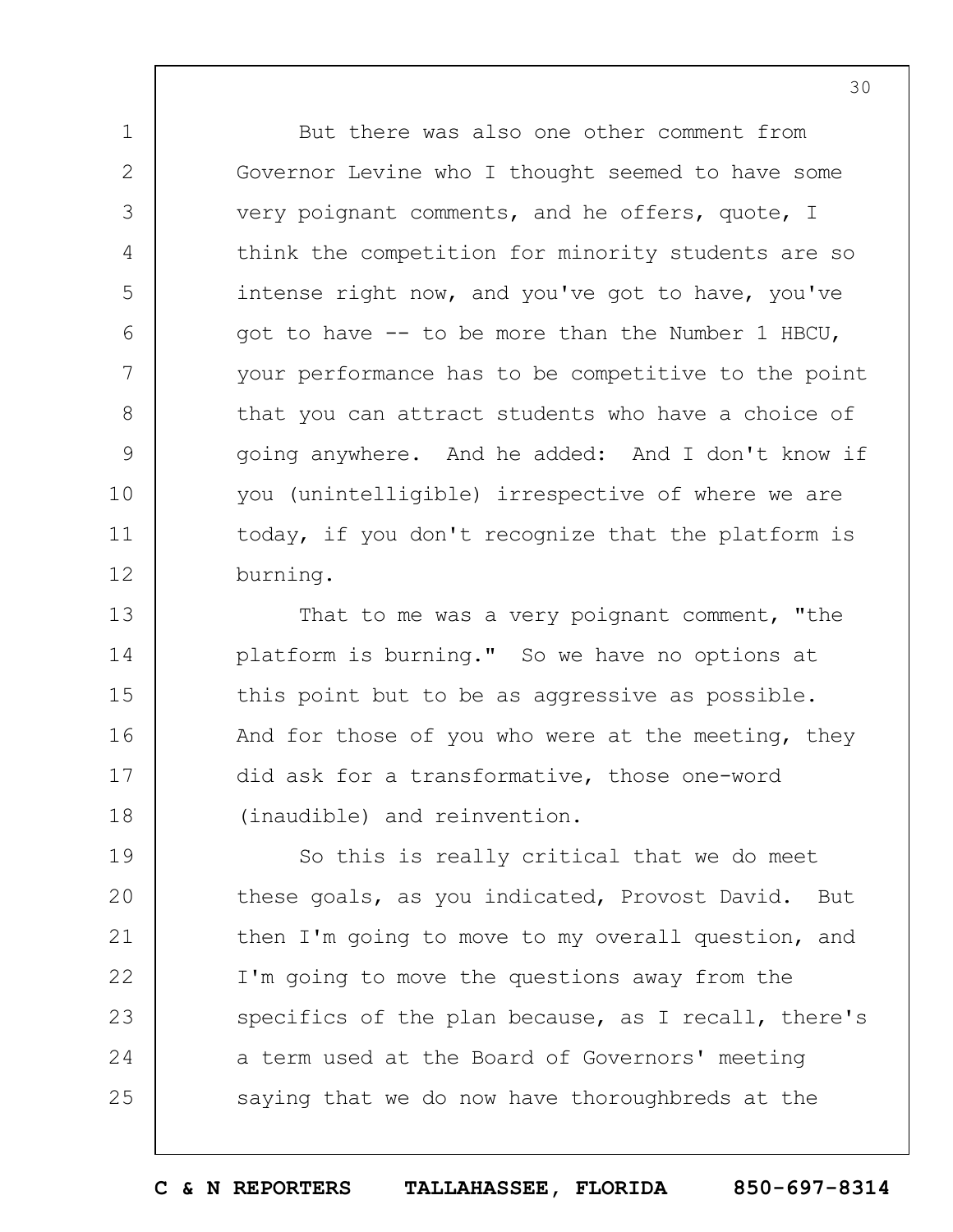table, and meaning the new leadership team members that the President has brought in, but  $-$ - and you and I talked about this the other day in our pre-meeting where you informed me of where we were going and what we planned to do with the meeting today, along with Associate Provost Palm being in the room.

8 9 10 11 12 Provost David, did you and/or members of your staff review the transcript of the BOG meeting in making your revisions? And I heard some references, but I just want to be certain of that before I ask my question.

13 14 15 16 PROVOST DAVID: Yes, we did, and we also reached out to I think it was Florida International Univers -- I get the Florida, the schools -- VICE PRESIDENT PITTER: FAU.

PROVOST DAVID: FAU.

1

2

3

4

5

6

7

17

18 VICE PRESIDENT PITTER: And UWF.

19  $20$ 21 22 23 24 25 PROVOST DAVID: And UWF, which were the two schools, to hear more about their best practices. We have also have been at various conferences this summer where you have a chance -- for example, the APLU conference, the Association of Public Land Grant Universities conferences where they talked about best practices for student success. So we've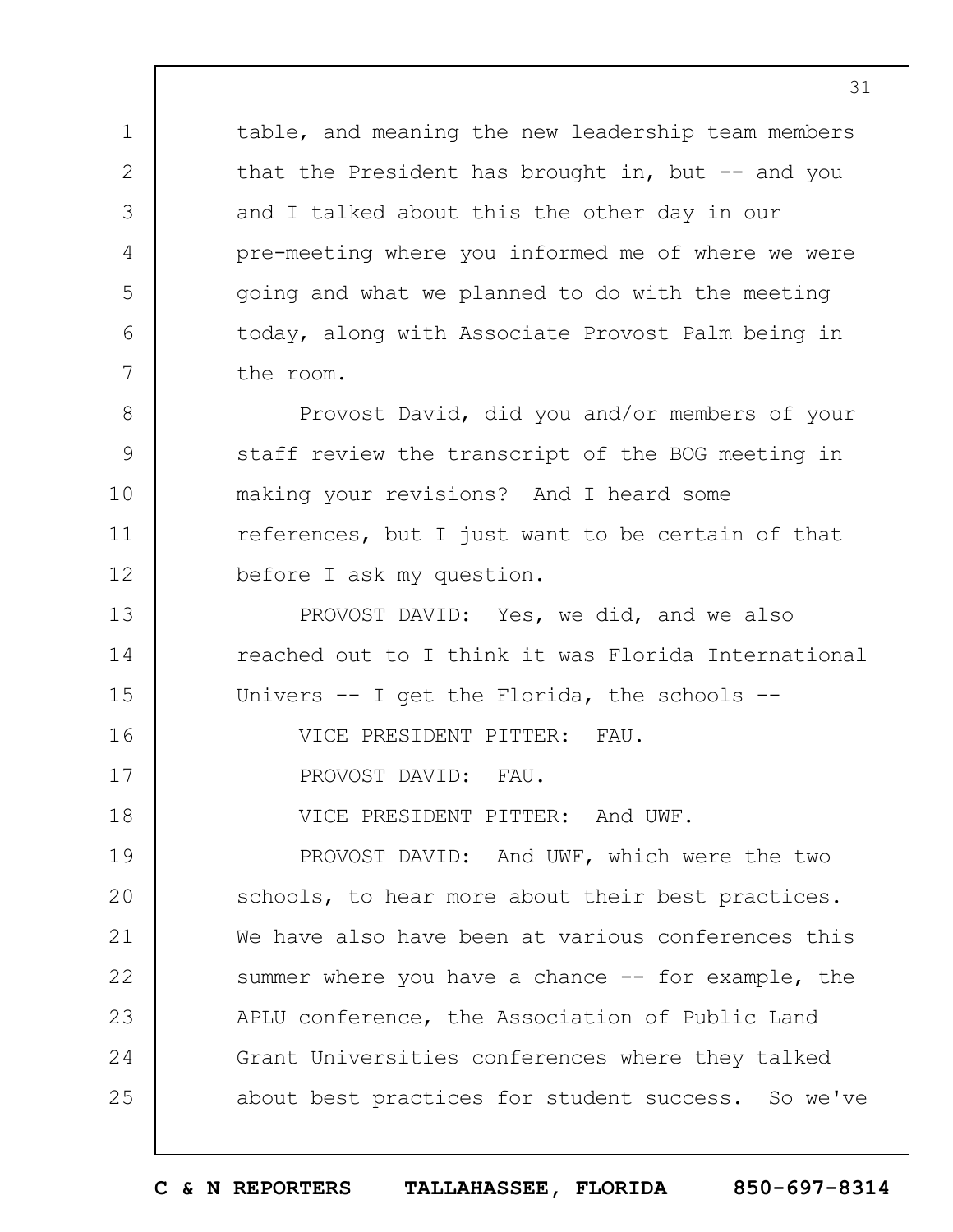been reaching out and testing our plan against other areas.

1

2

3

4

5

6

7

8

9

TRUSTEE GRABLE: Okay. With that said then, and you and I talked about this question, and I mentioned to you that I would bring it back again today at the full committee meeting: Did the BOG staff or has the BOG staff reviewed this revised plan that you are presenting to us today and offer any comments or suggestions?

10 11 12 13 14 15 16 17 PROVOST DAVID: So the answer is, they knew where we were before, and so they told us that they actually were comfortable with our original numbers, but they gave us specific feedback about what they thought would meet the needs of the Board of Governors themselves and -- or the governors, excuse me, themselves; and we have incorporated that.

18 19  $20$ 21 22 23 24 25 But then since we talked, actually yesterday a staff member called me up because they had seen the draft uploaded on our Board of Trustees' website, and they called to inquire because they noticed that it is a significant increase in the 2019 goals. And they asked about our rationale, and they asked how we thought we could get there. And she said, okay, I see you have a plan. It's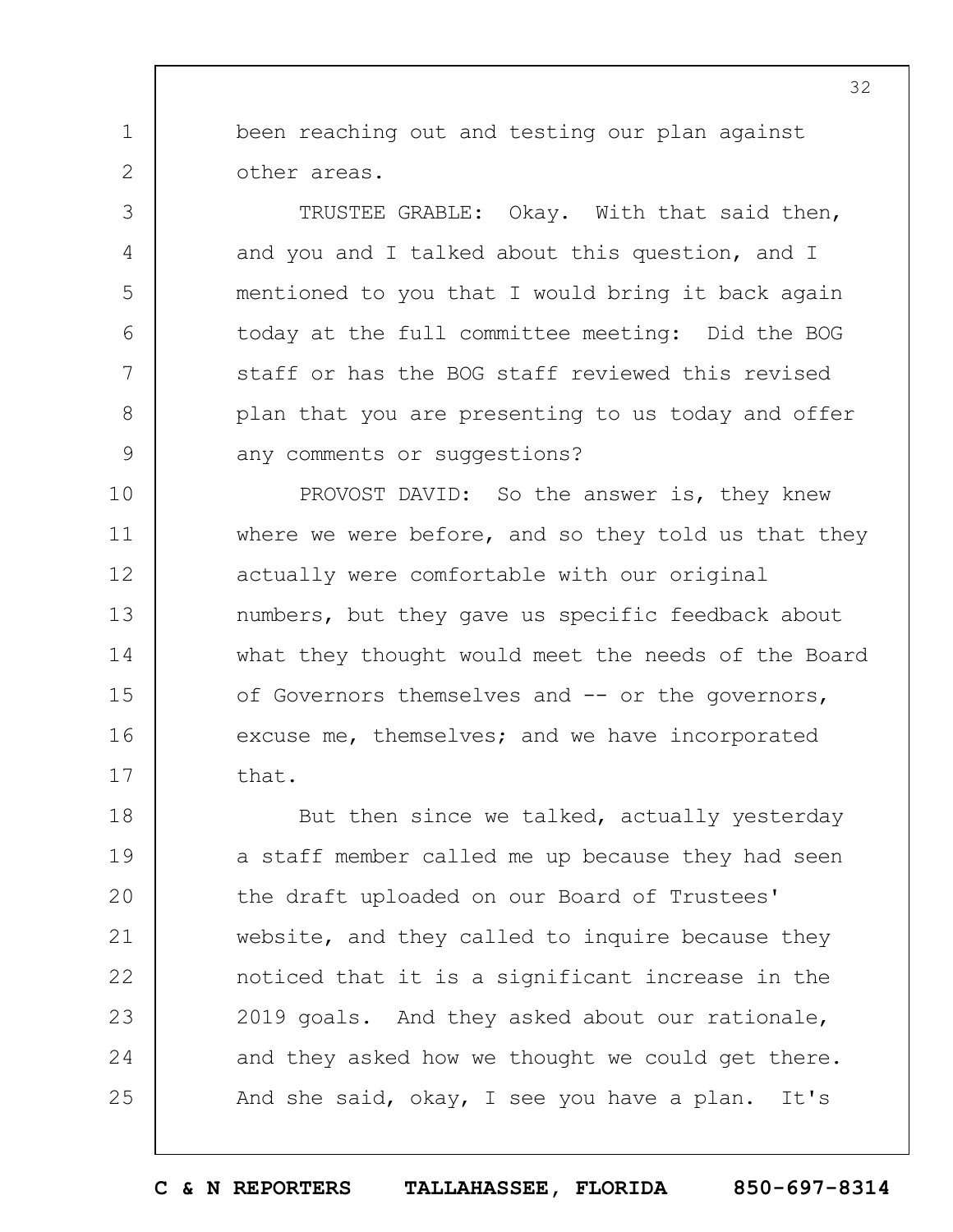aggressive, but I see you have a plan and we will support you.

1

2

3

4

5

6

7

25

TRUSTEE GRABLE: Okay. Well, I hope it's aggressive, transformative, and a reinvention in the eyes of the Board of Governors. But as you can see, other Board members are suggesting we do feel that they are aggressive.

8 9 10 11 12 13 14 15 16 I'm curious for -- maybe for future work plans, would it be possible, again -- and I mentioned this in our committee meeting, the first committee meeting of our committee -- that we all do get a chance with all of the stakeholders you plan to bring in, that potentially --Doctor Mangum, certainly feel free to chime in -- if we can see the actual presentation with various inputs from different stakeholders.

17 18 19  $20$ 21 22 23 24 As I mentioned to you, and talking with the University of South Florida trustees, they actually do review it with representation from their various stakeholders, including representatives from the Board of Trustees, to just help offer some sort of tweaking, just a separate set of eyes, if you will, in terms of the presentation, to make sure we put our best efforts forward.

PROVOST DAVID: So I will, of course, have to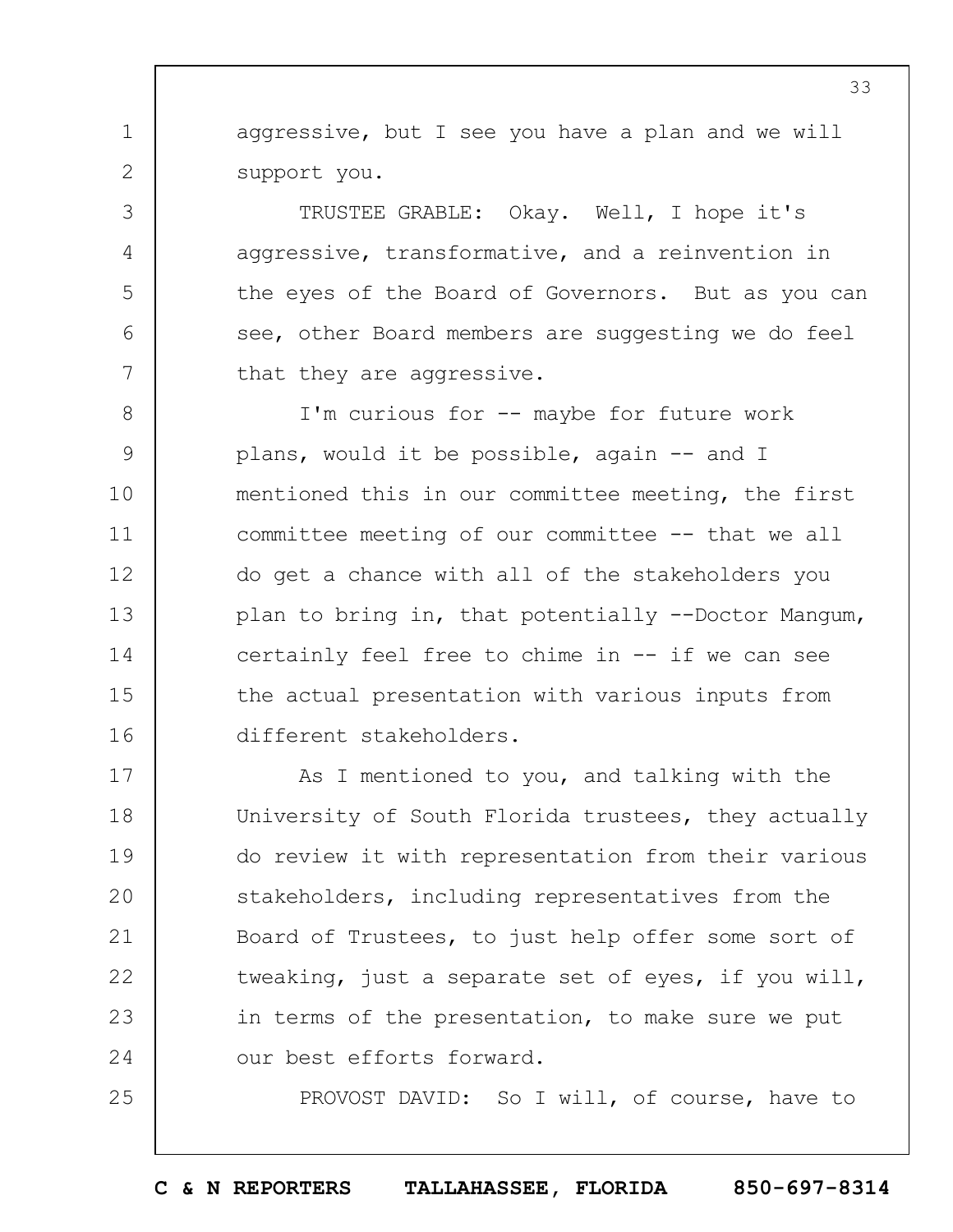1 2 3 4 5 6 7 8 9 10 11 12 13 14 15 16 17 18 19  $20$ 21 22 23 24 25 defer to the President on how we prepare. But this is the draft of the slides, so if you have - that's why it's on the template that the Board of Governors expects us to use. So if you have suggestions about these slides -- it's not complete, there are a couple of other slides that we're going to put in to answer specific questions, but this is kind of what I've got to share with the Board of Governors. TRUSTEE GRABLE: Doctor Mangum. PRESIDENT MANGUM: Thank you. I think the question is: Was this in the packet when it was first posted up to the internet -- TRUSTEE GRABLE: Yes. PRESIDENT MANGUM: -- so they could see it beforehand; that's what I think she wants to know. But this is the opportunity where the tweaking takes place at the committee. PROVOST DAVID: Oh, I'm sorry, you wanted to see it before -- TRUSTEE GRABLE: Right, in advance so I could have studied this. PROVOST DAVID: Oh, okay. TRUSTEE GRABLE: Yes, because I don't think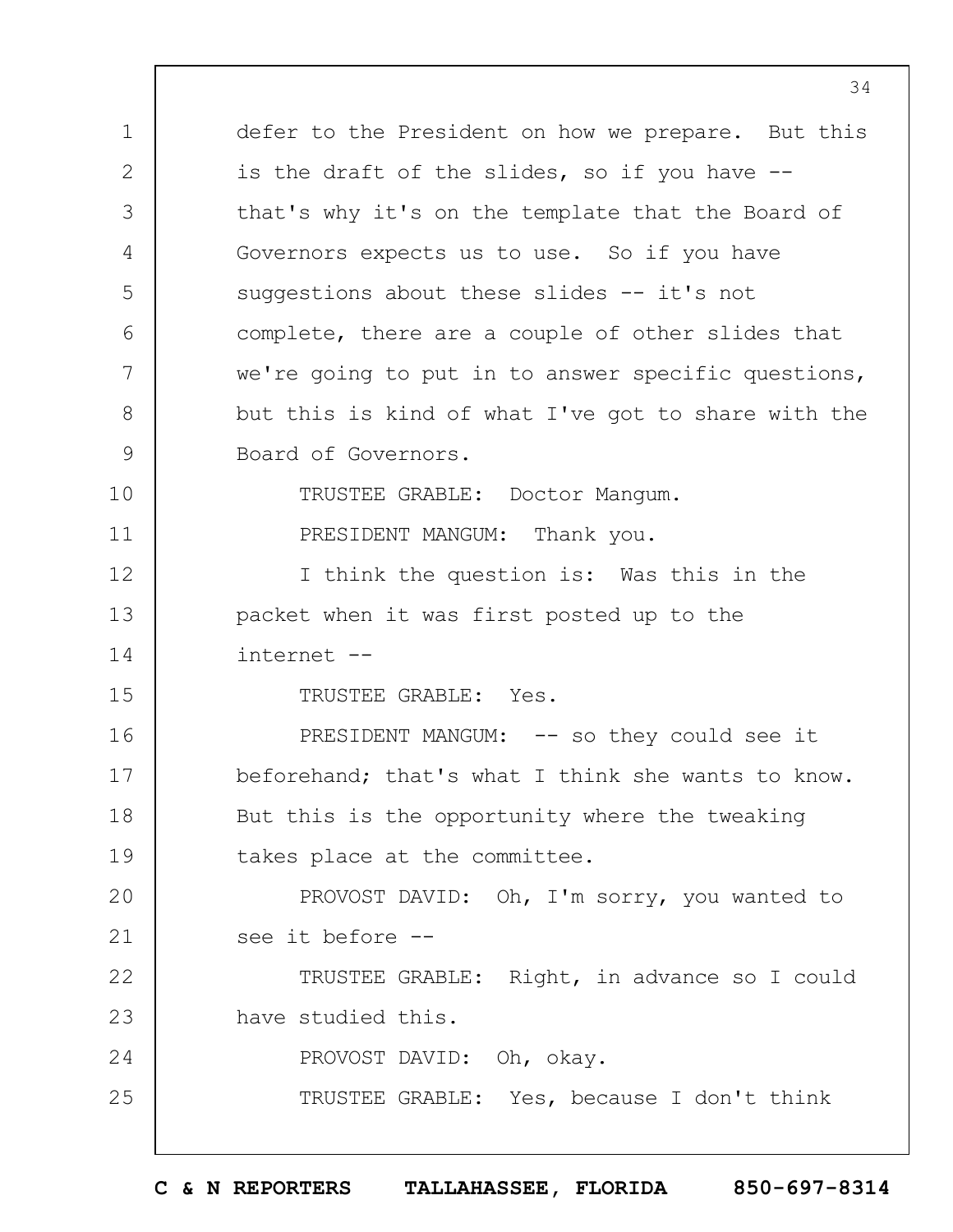1 2 3 4 5 6 7 8 9 10 11 12 13 14 15 16 17 18 19  $20$ 21 22 23 24 25 any other member had seen this slide presentation, and that would be helpful as we're going over this and reviewing it; but for -- I still didn't get an answer to the question. You're saying then that this is our opportunity, so does that mean then that we will get a chance to get a copy of that and then come back and make a decision on whether or not we want to move forward with the work plan? Because it's rather difficult to absorb a lot of this and make comparisons and look at other schools' plans without having had this in advance. PROVOST DAVID: Okay. So the work plan and the changes to the work plan were both uploaded last week. TRUSTEE GRABLE: Yes, and we did get that, but we have not seen what you're showing here. PROVOST DAVID: This is just a presentation to you -- TRUSTEE GRABLE: Right. PROVOST DAVID: -- and for convenience, I used the template which is what I will use in the Board of Governors in my presentation to you. TRUSTEE GRABLE: Okay. PROVOST DAVID: But what needs to be approved is the work plan, and that was uploaded last week

**C & N REPORTERS TALLAHASSEE, FLORIDA 850-697-8314**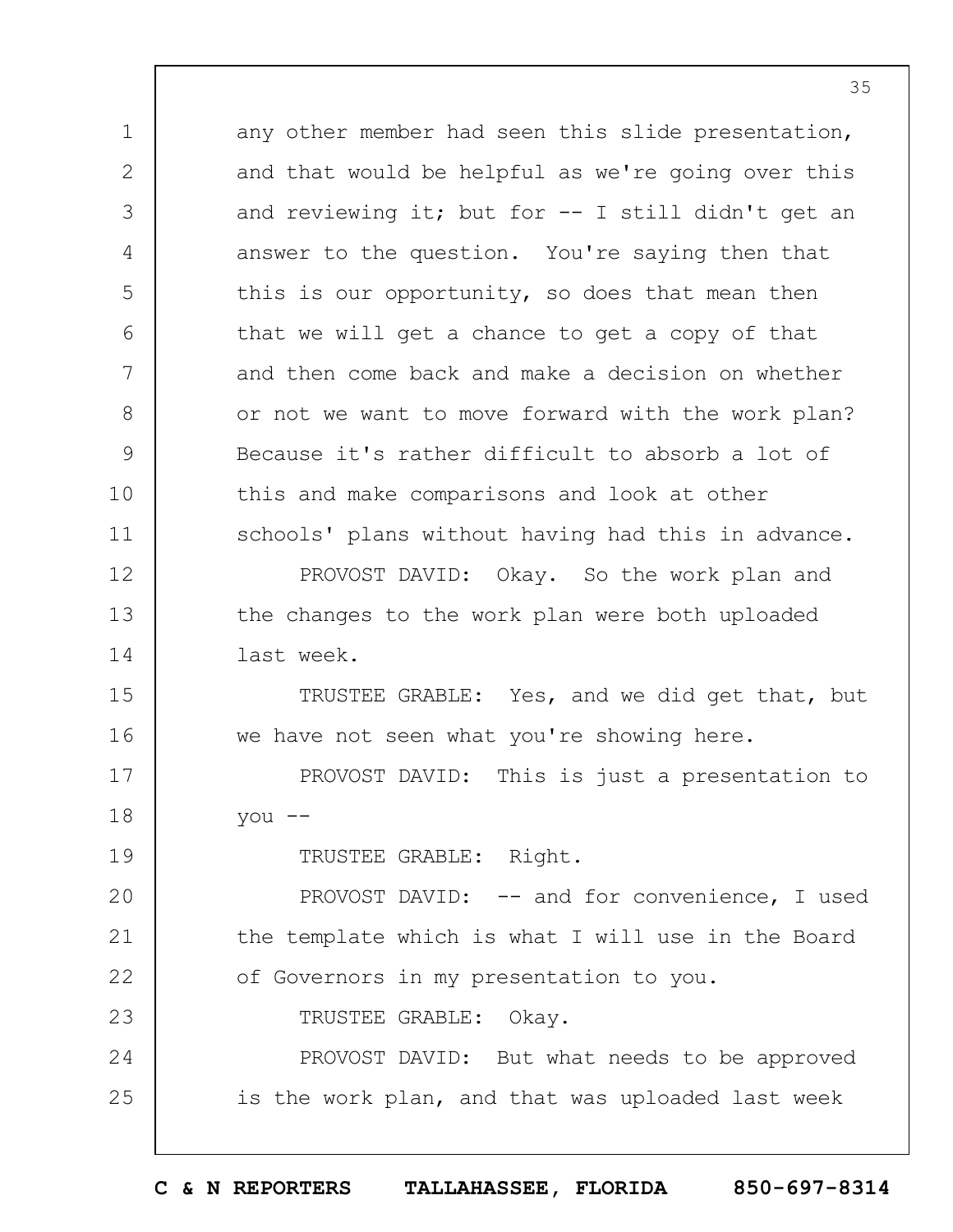1 to the website.

2

3

4

5

6

7

8

9

10

11

12

13

14

15

16

TRUSTEE GRABLE: Okay. But not dealing with the work plan but just this presentation, Board members did not get a chance to review this presentation. But now you just said that this was a presentation just for us. I'm interested in the actual presentation that will be presented to the Board of Governors so that we all can offer some suggestions to improve it, since we have seen others.

PRESIDENT MANGUM: Okay. Thank you. If I may respond, I talked with the Chair two meetings ago, and what we agreed to do was review all of the presentations to the Board of Governors with the Board of Trustees before we make it.

TRUSTEE GRABLE: Excellent.

17 18 19  $20$ 21 22 23 PRESIDENT MANGUM: So once this one is done, any presentation going forward that we make to the Board of Governors, we will schedule an opportunity for the Board of Trustees to review it. We tried to reinstate kind of that process last week with the ten-minute call in -- TRUSTEE GRABLE: Yes.

24 25 PRESIDENT MANGUM: -- or the time to call in in those half-an-hour blocks so that we could do it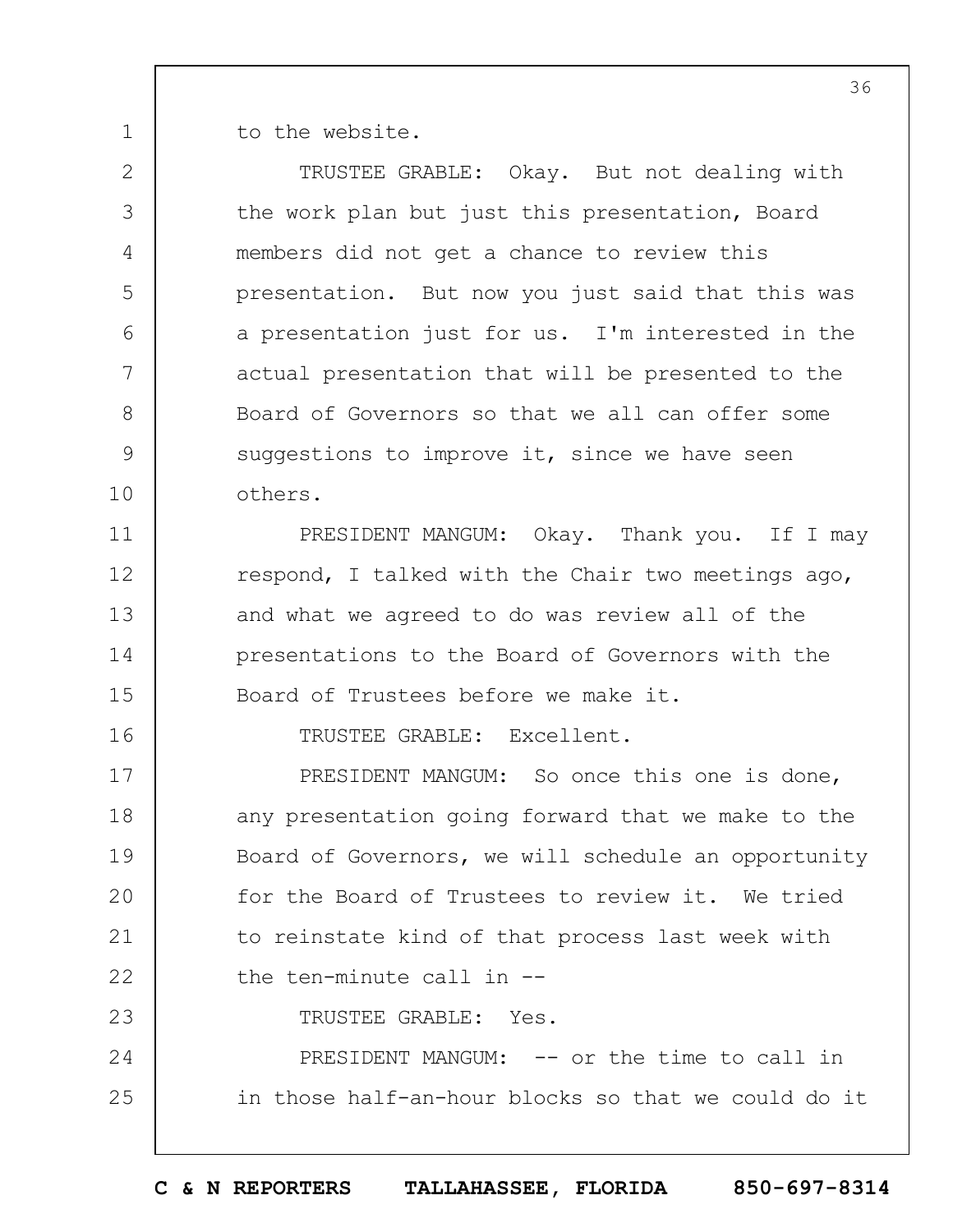1 2 3 4 5 6 7 8 9 10 11 12 13 14 15 16 17 18 19  $20$ 21 22 23 24 25 without calling a full Board meeting but each Board member would have the opportunity. So we're going to go back to doing that, not just for Board of Governors but for Board of Trustees. TRUSTEE GRABLE: Okay. PRESIDENT MANGUM: But if the Board wants to have a called meeting to review it, or we can do it individually. TRUSTEE GRABLE: Okay. PRESIDENT MANGUM: But we are committed to doing that. So when we are done before September -- TRUSTEE GRABLE: Yes. PRESIDENT MANGUM: -- we will have an opportunity to review all of the presentations that we'll make, not just for this particular committee but for any other ones that we make going forward. TRUSTEE GRABLE: Okay. And I think that is where  $--$ CHAIRMAN MONTGOMERY: Madam Chair. TRUSTEE GRABLE: I'm sorry, was that Chairman Montgomery? CHAIRMAN MONTGOMERY: Yes, I had a comment. TRUSTEE GRABLE: Okay. Go ahead, Chairman.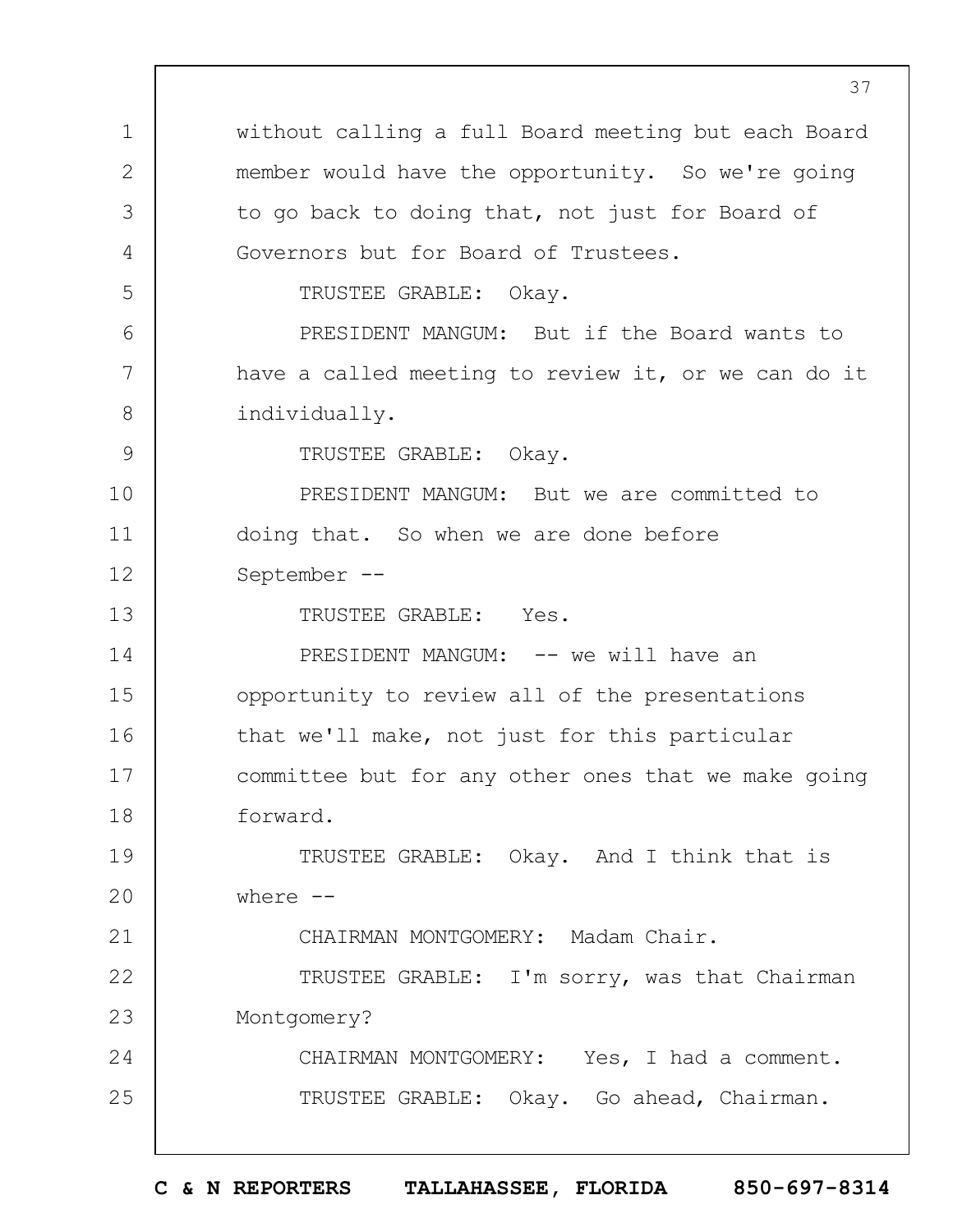CHAIRMAN MONTGOMERY: Thank you.

1

2

3

4

5

6

7

8

9

10

Provost David, in line with what's being asked, I spent over an hour today with Doctor Mangum and she didn't answer my questions. But as Board Chair, I had questions that I didn't understand, and so with that amount of time invested with me as the Board Chair, I'd imagine that there are other members of the committee -- or members of the Board who might also have the same type of questions and concerns.

11 12 13 14 15 16 17 And so the time constraints, my suggestion --I've suggested this to Doctor Mangum -- is that you reach out -- when we have things of this level of importance, that you reach out to individual members of the Board, or at least members of the committee, and on an individual basis walk them through this type of information.

18 19  $20$ 21 22 23 24 25 I will share this tomorrow in the Board meeting, but we are going to present a 12-month calendar, because this stuff happens every year. So next year we're not going to be  $-$ - well, if I'm in the leadership capacity, we're not going to rush at the end and try to move things along. We're going to make sure that the Board is informed so that when we come to these types of forums, these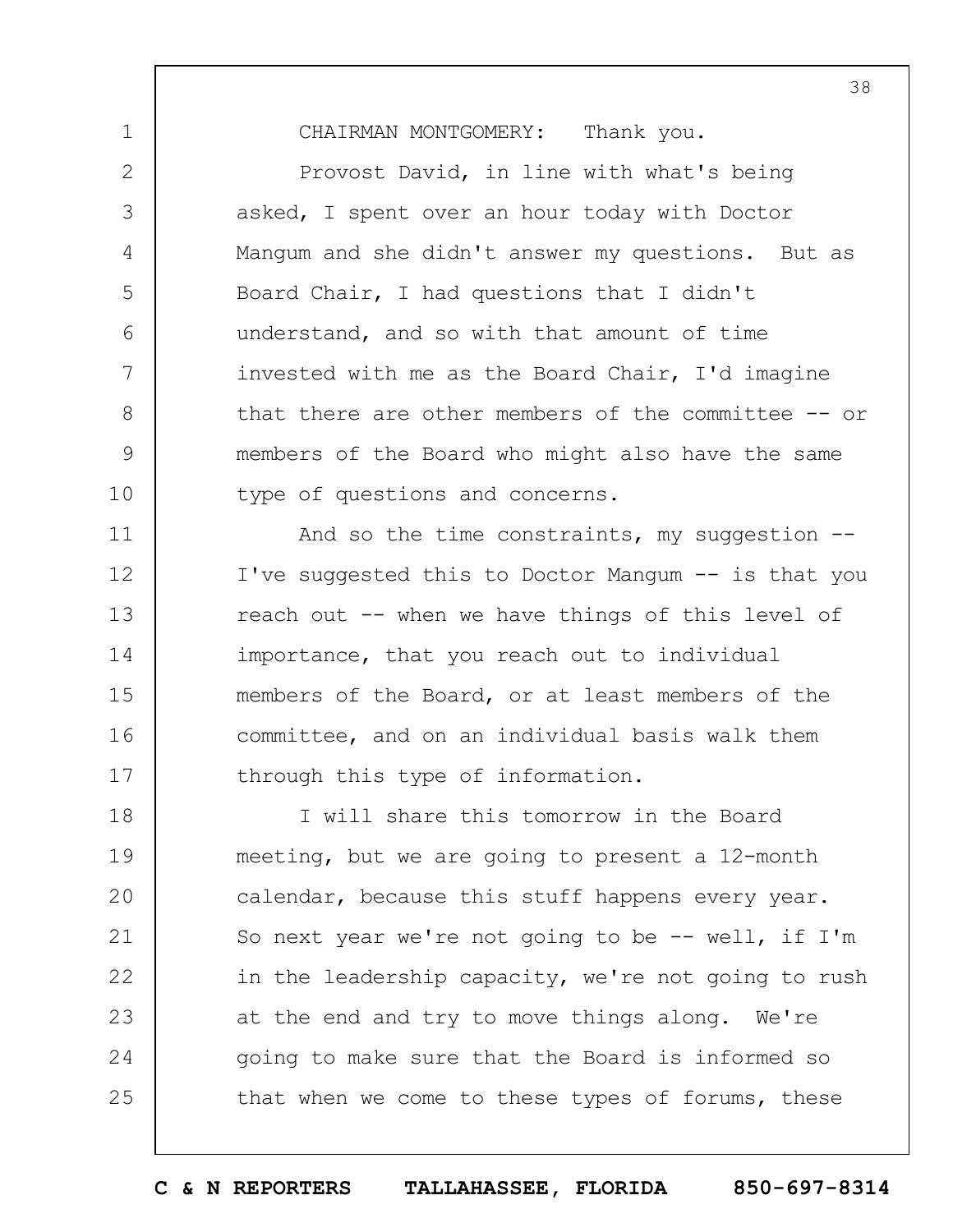1

2

3

4

5

6

7

8

will be five-minute conversations.

But again, my suggestion so that we're not in the position where  $-$ - I don't have a copy of this, the Chairman doesn't have a copy of this, the Board members don't have a copy of this. To prevent that in the future, would be to effectively educate them prior to the meeting; and then that way we can move things along.

9 10 11 12 13 PROVOST DAVID: So I apologize. I wasn't aware that our PowerPoints were expected to be posted before the meeting. But if that is the practice, I'm happy to post my PowerPoint before the meeting.

14 15 16 17 I did actually reach out to Trustee Grable to try and set up a meeting with the committee to talk through at depth and answer questions about the work plan, but there I guess was --

18 19  $20$ 21 22 23 24 25 TRUSTEE GRABLE: I was -- when you and I talked the other day, there was no discussion about this presentation. I'm not just looking at just the PowerPoint for the Board, we're actually, as the President indicated and I believe the Chairman is saying, the level of importance of this presentation to the Board of Governors is what we want to see as soon as we're able to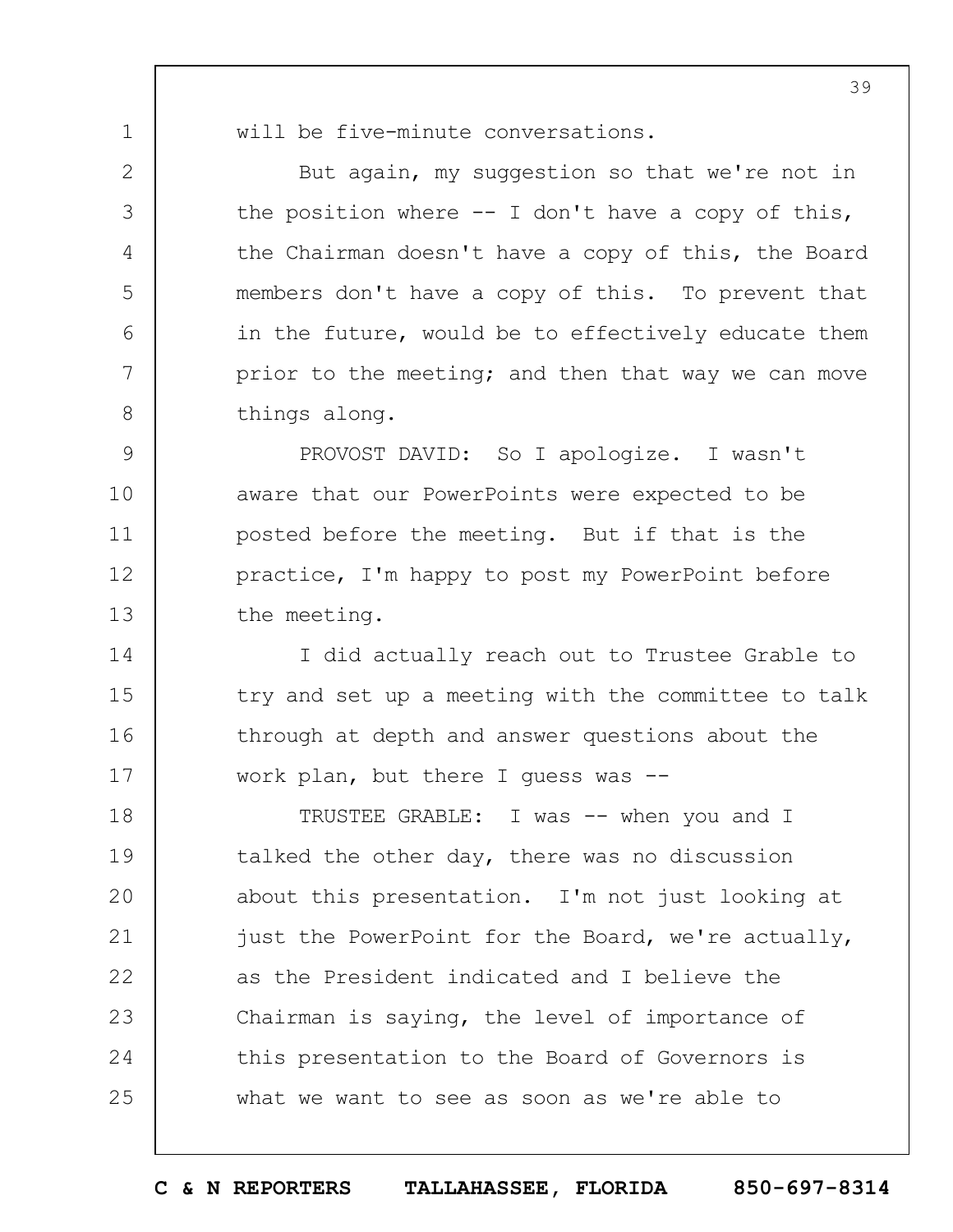complete it.

1

2 3 4 5 6 7 8 9 10 11 12 13 14 15 16 17 18 19  $20$ 21 22 23 24 25 If you're referring to this as a PowerPoint, I thought at one point you also referred to it as the presentation that you will give to the Board. Okay, so the President is saying that is not the case. And that's what we're interested in seeing, but this still would have been helpful if it had been uploaded to our site, but it was not. President Mangum. PRESIDENT MANGUM: May I clarify a little? TRUSTEE GRABLE: Yes. PRESIDENT MANGUM: The Provost's part of the presentation is probably complete. I have the strategic planning piece to put in it. TRUSTEE GRABLE: Okay. And that's what we're interested in seeing in case we can offer -- PRESIDENT MANGUM: And you will. TRUSTEE GRABLE: Okay. PRESIDENT MANGUM: Because that's the meeting that we're talking about scheduling. TRUSTEE GRABLE: Okay. CHAIRMAN MONTGOMERY: One more. TRUSTEE GRABLE: Chairman Montgomery. CHAIRMAN MONTGOMERY: And just one more thing.

**C & N REPORTERS TALLAHASSEE, FLORIDA 850-697-8314**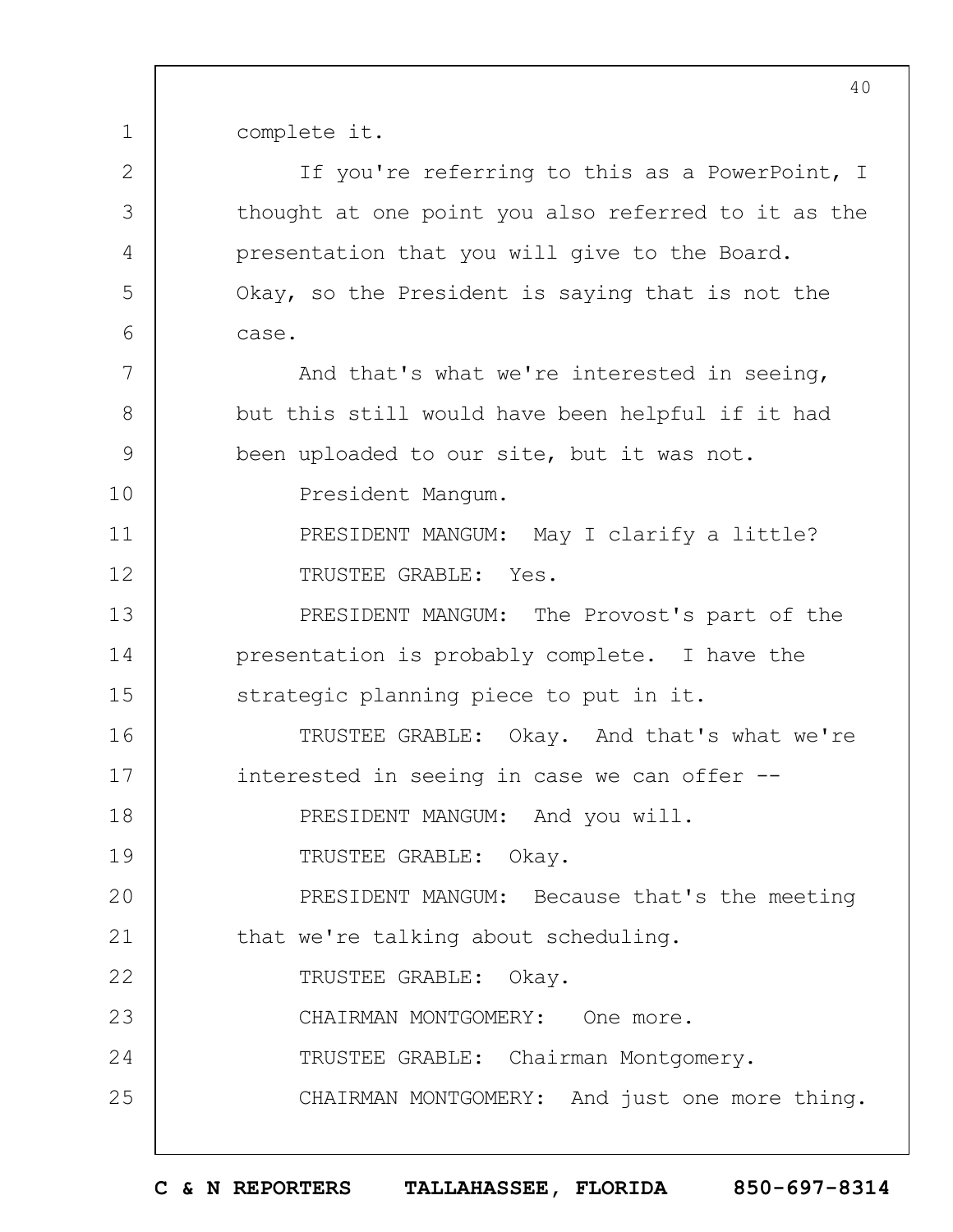1 2 3 4 5 6 7 8 9 10 11 12 13 14 15 I think it would also be helpful, Provost David, if you reviewed our operating procedures because it kind of lays out that we  $-$  I mean I don't necessarily have to read it to you, but it tells you about supporting documentation and that type of thing, and this information being presented to us -- I mean I don't know if you realize it but some of us -- even in just looking at it, it's just really helpful -- I know it's old-fashioned, but it's really helpful to have the information in front of us. So if you plan to present something that's extensive like this going forward, I'd ask -- I mean we can mention it to Doctor Mangum, but that you present it to us prior and give us enough time prior to digest.

16 17 18 19  $20$ So it's not a, I don't think, a complaint about the specifics. But this is something that's newly introduced today, and so in the future, if we have time to digest it ahead of time, then I think it puts us in a better posture.

21 22 23 24 25 PROVOST DAVID: I am happy to do whatever I can. I do want to emphasize that the information on this PowerPoint, those charts are really just the charts that were in the handout that was sent out, in the work plan that was sent out last week.

41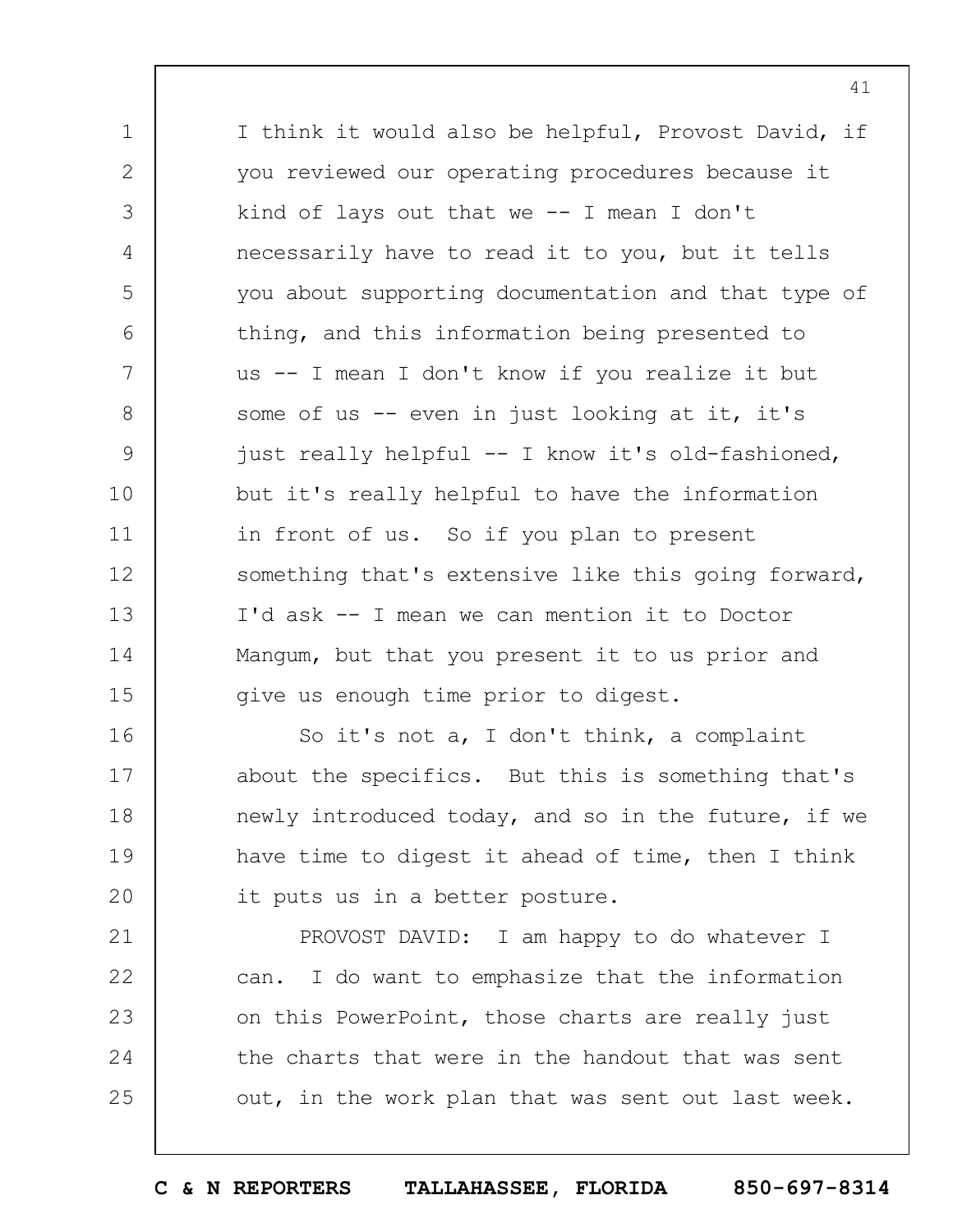1 2 3 4 I just put them in the PowerPoint so that I could talk through them. So all of the specifics were in those two documents. I will do my best to have Power Points

TRUSTEE GRABLE: That's fine. Thank you, Provost.

ready earlier and have them uploaded.

8 9 10 11 PROVOST DAVID: If I have a new thought the night before, can I amend the PowerPoint? It's hard for me to get the PowerPoint up a week before.

12 13 14 15 16 17 TRUSTEE GRABLE: Okay. Well, again, whatever you're going to present to the Board, even in a PowerPoint -- and we get this in the other committees -- we'd just like to see it in its various forms, and we can make comparisons with everything that we get, and thank you.

PROVOST DAVID: Okay.

5

6

7

18

19  $20$ 21 22 23 24 25 TRUSTEE GRABLE: All righty. At this time, with that being said, I really would like to see a copy of this particular PowerPoint where I can study and compare it with what we already have. And also, Doctor Mangum, we will follow through in receiving the others as you indicated to us, the final one.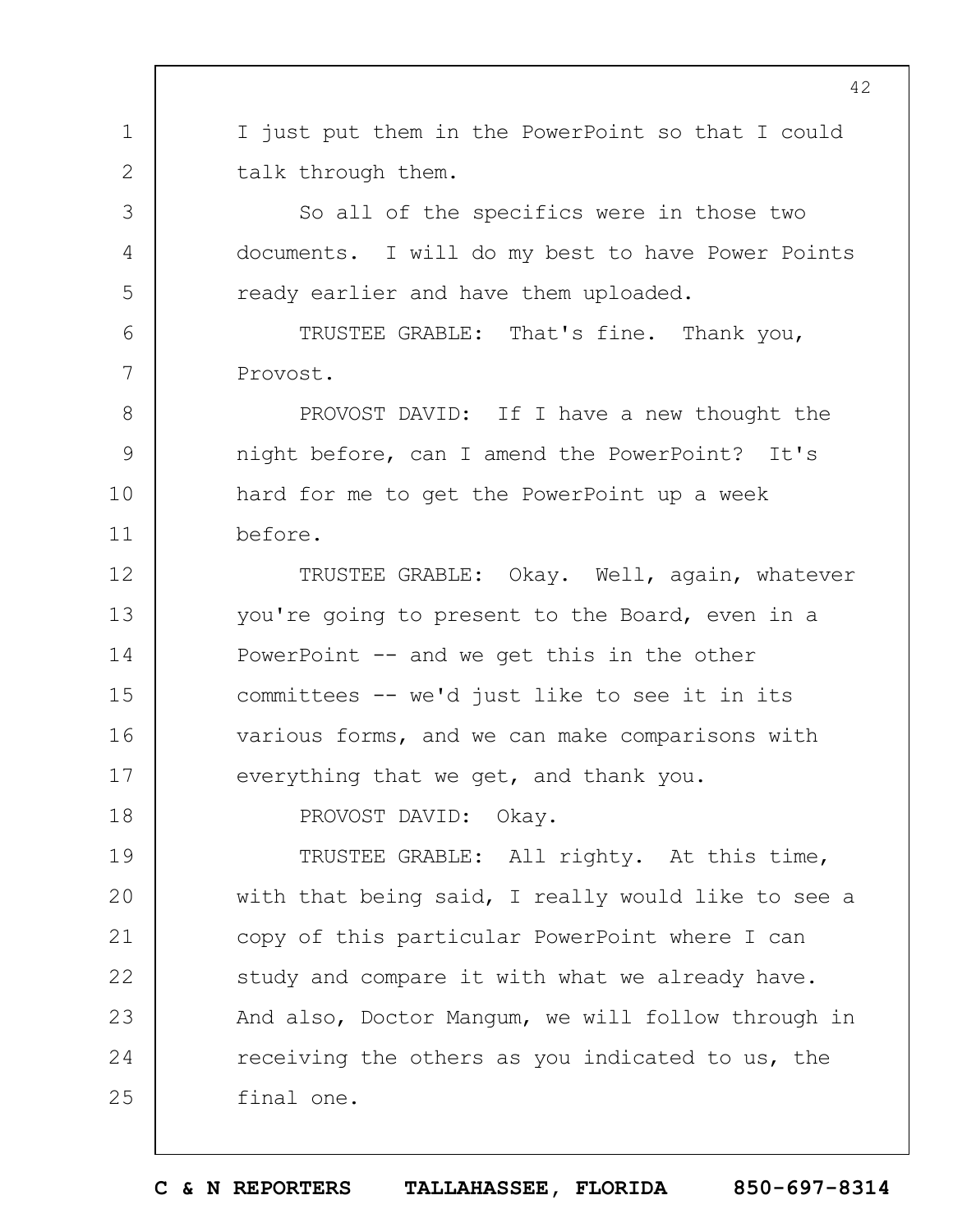1 2 3 4 5 6 7 8 9 10 11 12 13 14 15 16 17 18 19  $20$ 21 22 23 24 25 43 PRESIDENT MANGUM: Right. TRUSTEE GRABLE: And are there any other questions from Board members? TRUSTEE GRAHAM: Madam Chair. TRUSTEE GRABLE: Yes, Trustee Graham. TRUSTEE GRAHAM: I don't have a question, but to you, Provost David, and your staff, thank you for providing these updates. Also, I'd like to be used as an asset in my current position on the Board of Governors for this University. So if you and your office can get an appointment with me so that I can be fully briefed and updated on everything before the next meeting moving forward and can help shepherd this work plan along for FAMU. PROVOST DAVID: Great. Thank you. TRUSTEE GRAHAM: That's it. Thank you. TRUSTEE GRABLE: Thank you, Trustee Graham. Trustee Shannon, anyone on the phone have any questions, comments, or any other members? Yes? TRUSTEE SHANNON: No questions for me. I'm just glad that we'll have a little bit more time to see the information, so thank you. TRUSTEE GRABLE: Okay. You're welcome, Trustee Shannon.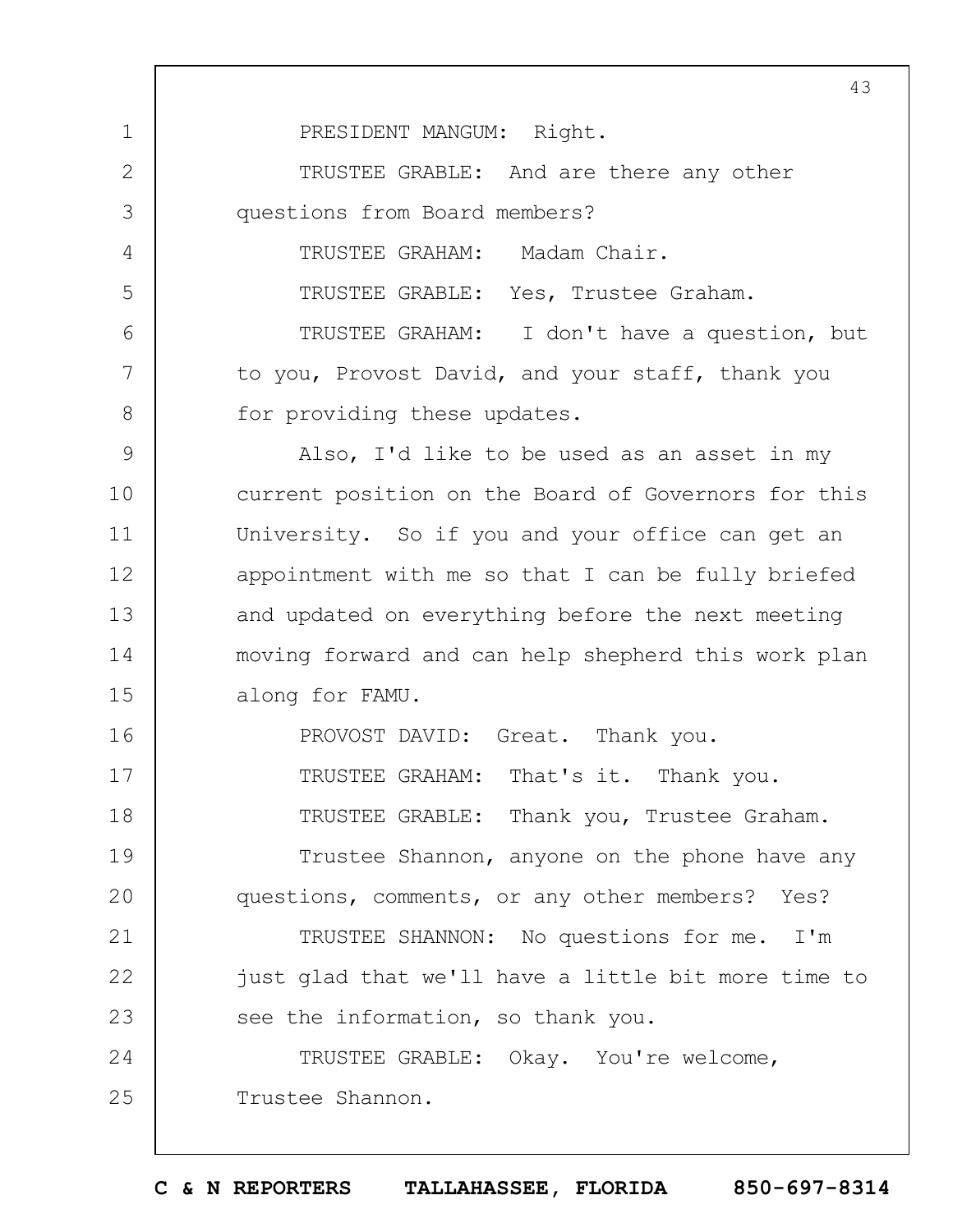1 2 3 4 5 6 7 8 9 10 11 12 13 14 15 16 17 18 19  $20$ 21 22 23 24 25 Okay. So with that said, I would like to make a motion that we delay our approval of the work plan until we've all had a chance to review all appropriate documents, which ties very well to Trustee Graham's request and that we can bring it back either in a called meeting or however we want to address that because we still do have time before -- at least a month out, are we, from the Board of Governors' meeting? PROVOST DAVID: It's a little under a month. TRUSTEE GRABLE: Okay. So would that be enough time for each Board member to review the items that we didn't get today? Chairman Montgomery. CHAIRMAN MONTGOMERY: Madam Chair, I'd only ask that the information from a committee perspective be completed no less than 10 days prior to the Board of -- the next Board of Governors' meeting. That will allow for the Board members who are going to be in attendance and the rest of the Board to take a look at the information. I've also requested that Doctor Mangum brief me, the Vice Chair, and any of the other members of the Board who plan to be in attendance at the  $-$ - actually in person at the meeting. So ten days is all I'm

**C & N REPORTERS TALLAHASSEE, FLORIDA 850-697-8314**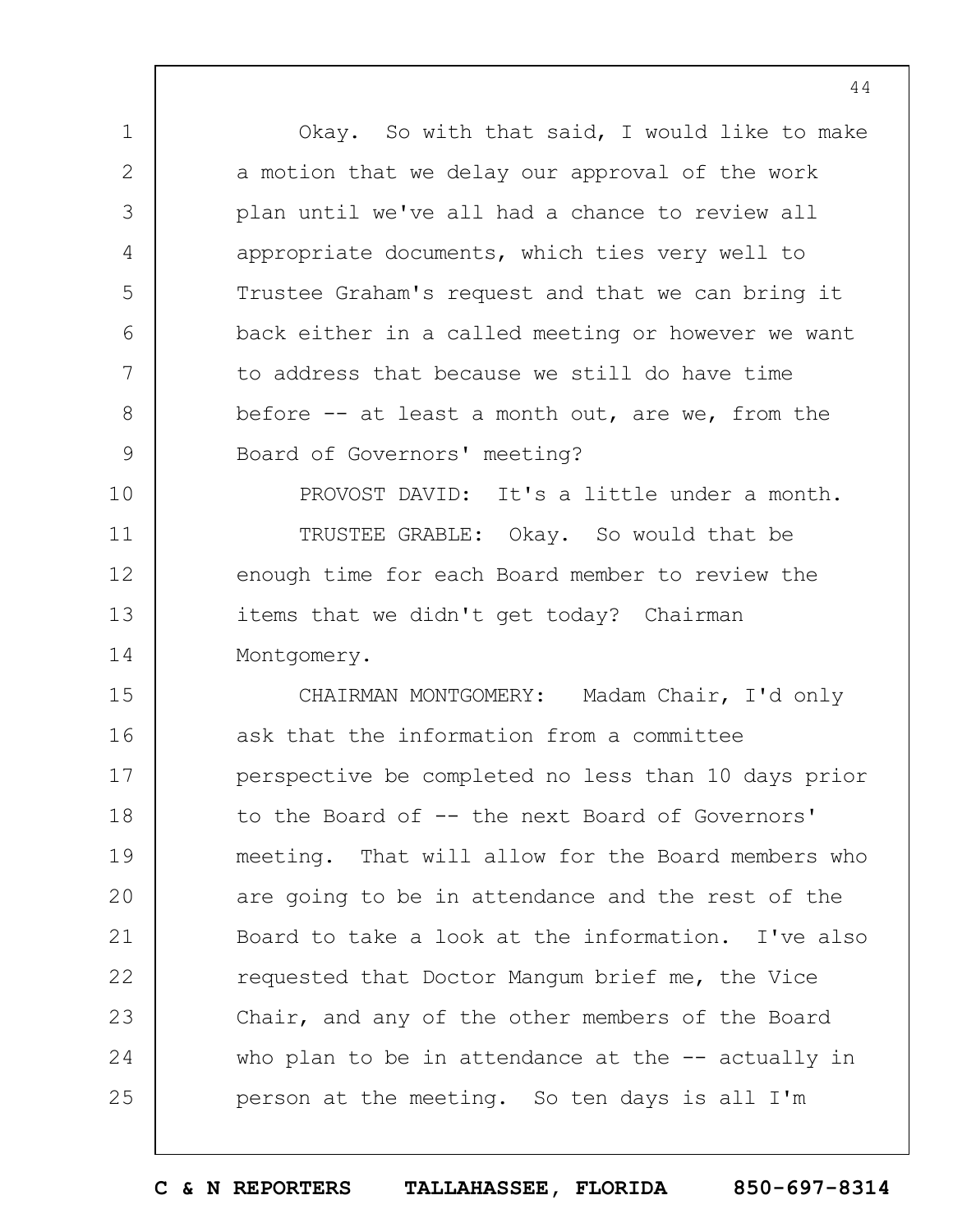1 2 3 4 5 6 7 8 9 10 11 12 13 14 15 16 17 18 19  $20$ 21 22 23 24 25 asking, whatever your process is, so be it. As you know, it's within your charge and authority to call the meeting at any time, but I'd ask that the information be presented to the Board no less than 10 days before the Board of Governors' meeting. TRUSTEE GRABLE: So that would be I guess a friendly amendment to the motion. Are there -- is here any other discussion? TRUSTEE ALSTON: Well -- TRUSTEE GRABLE: Trustee Alston. TRUSTEE ALSTON: Yeah, I -- PROVOST DAVID: Excuse me, I'm sorry. I just received some urgent information from Doctor Pitter, and we do have to submit a final version to the Board of Governors' staff by August the 12th. TRUSTEE GRABLE: But Board members wanted to make sure they had that presentation that was submitted, and then we could just roll back the schedule to where it meets with the Chairman's request. That's an amendment to the motion. TRUSTEE WOODY: Well, but that's next week. PRESIDENT MANGUM: May I ask a question for clarity? TRUSTEE GRABLE: Yes, President Mangum.

**C & N REPORTERS TALLAHASSEE, FLORIDA 850-697-8314**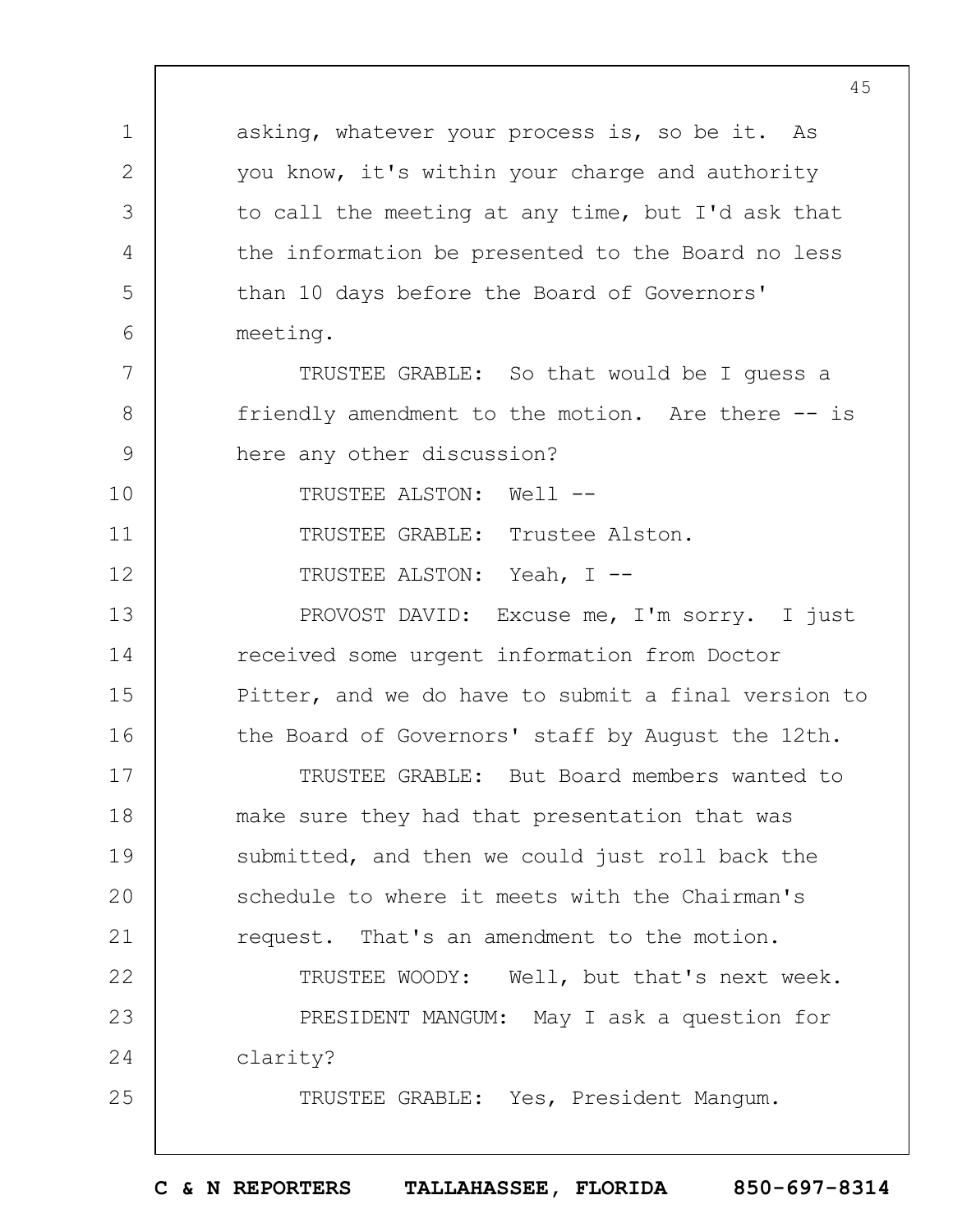PRESIDENT MANGUM: The work plan is a document that the Board of Governors is expecting from us that's approved. The PowerPoint is our way of presenting the summary of the work plan. Those are two different things.

TRUSTEE GRABLE: Right.

1

2

3

4

5

6

7 8 9 10 11 12 PRESIDENT MANGUM: The Board of Governors will not review or approve the presentation, it's just a talking -- these are just talking points that will assist us in communicating the changes in the work plan which was posted to the website a few  $-$ - what, seven --

13 14 PROVOST DAVID: Last week, at the end of last week.

15 16 17 18 19  $20$ 21 22 23 24 25 PRESIDENT MANGUM: Seven days ago with the required amount of time. So this won't change unless you guys tell us something that should be changed in it. This is what's being -- this is what's being requested to be approved that's due. TRUSTEE LAWSON: By the, by the -- TRUSTEE GRABLE: Trustee Lawson. TRUSTEE LAWSON: My only question was just on the due date. So the due date is the 12th? TRUSTEE GRABLE: The 12th, right. TRUSTEE LAWSON: Not at the next upcoming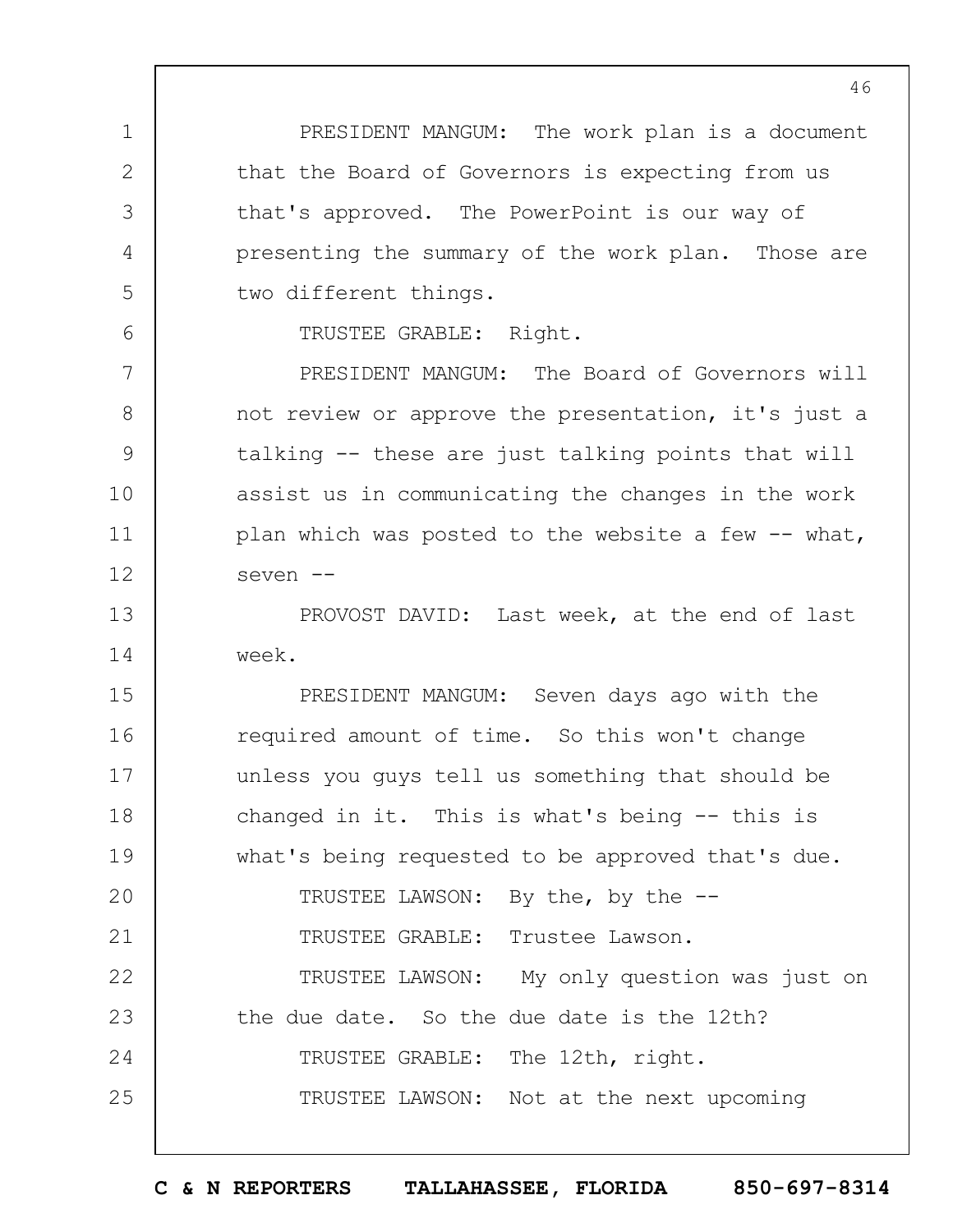Board of Governors' meeting.

1

| $\mathbf{2}$ | TRUSTEE GRABLE: Right, that it must be given        |  |  |  |  |
|--------------|-----------------------------------------------------|--|--|--|--|
| 3            | to them. Well, then so is it not possible then --   |  |  |  |  |
| 4            | because, again, when we look at the information on  |  |  |  |  |
| 5            | your PowerPoint, which is very good, it does        |  |  |  |  |
| 6            | elaborate on some of these items in the work plan a |  |  |  |  |
| 7            | little bit more. And I would feel more comfortable  |  |  |  |  |
| $8\,$        | if I had a chance just to review that, and it's     |  |  |  |  |
| $\mathsf 9$  | what, nine slides, ten slides? How slides did you   |  |  |  |  |
| 10           | have there? Nine? Eleven?                           |  |  |  |  |
| 11           | PROVOST DAVID: Eleven.                              |  |  |  |  |
| 12           | TRUSTEE GRABLE: Okay.                               |  |  |  |  |
| 13           | PROVOST DAVID: Eleven slides.                       |  |  |  |  |
| 14           | TRUSTEE GRABLE: Okay, 11 slides. So it's            |  |  |  |  |
| 15           | just a matter of us taking a moment, jut a moment   |  |  |  |  |
| 16           | to digest that in addition to the work plan so that |  |  |  |  |
| 17           | all Board members feel comfortable with that and,   |  |  |  |  |
| 18           | of course, with what Doctor Mangum will add and     |  |  |  |  |
| 19           | bring forward to us.                                |  |  |  |  |
| 20           | So when would be a reasonable time for you to       |  |  |  |  |
| 21           | get this to us so that we still have time for you   |  |  |  |  |
| 22           | to get the approved $-$ get it sent to the Board of |  |  |  |  |
| 23           | Governors?                                          |  |  |  |  |
| 24           | TRUSTEE ALSTON: Madam Chair.                        |  |  |  |  |
| 25           | TRUSTEE GRABLE: Yes, Trustee Alston.                |  |  |  |  |
|              |                                                     |  |  |  |  |

47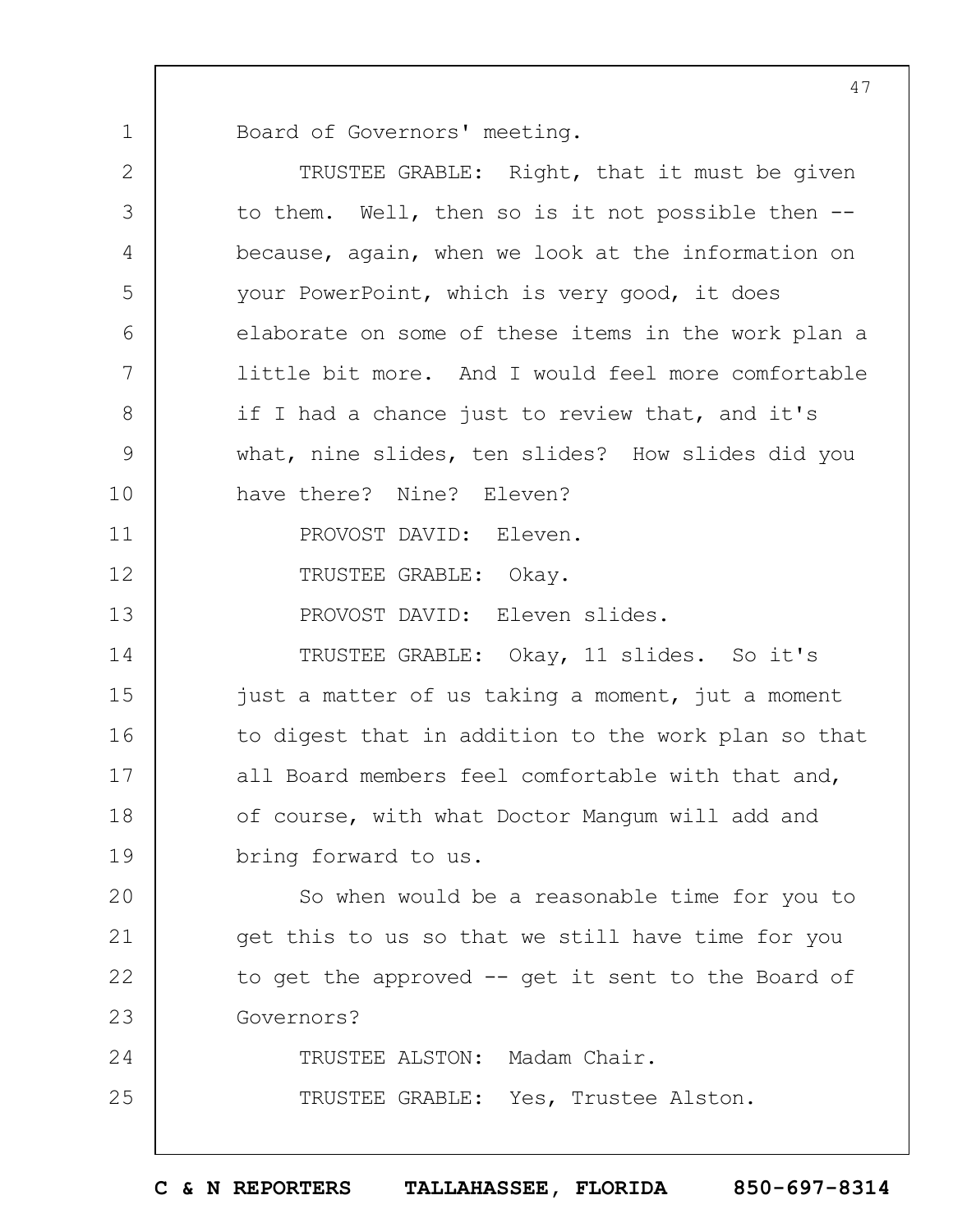TRUSTEE ALSTON: Thank you. I think I've done my homework, and I think that many of these changes that at least I saw, I think  $-$  I didn't go through the presentation to see if there were additional changes in the PowerPoint, so maybe that's a separate question. But in terms of the actual goals that I think where we started from and I think where it's been proposed to us at this point, I know the conversation, at least I think from Trustee Lawson -- I'm sorry, Vice Chair Lawson - initially, was the comfort level around the aggressiveness of the goals.

1

2

3

4

5

6

7

8

9

10

11

12

13 14 15 16 17 18 19  $20$ 21 22 I think we started around another side of the conversation with comments from Governor Levine, who I know personally, I think he is a great person, means well. And actually many of his comments, personally I think, were spot on, only because if you look at, you know, where we are, FAMU today is not FAMU from 1960, 1980, 2000. There are different types of competition that we as a university face, so we're in a totally different era.

23 24 25 If many of you sitting around this table recall, that not too long ago we were talking about the Millennium Famuan. I think that was the term

**C & N REPORTERS TALLAHASSEE, FLORIDA 850-697-8314**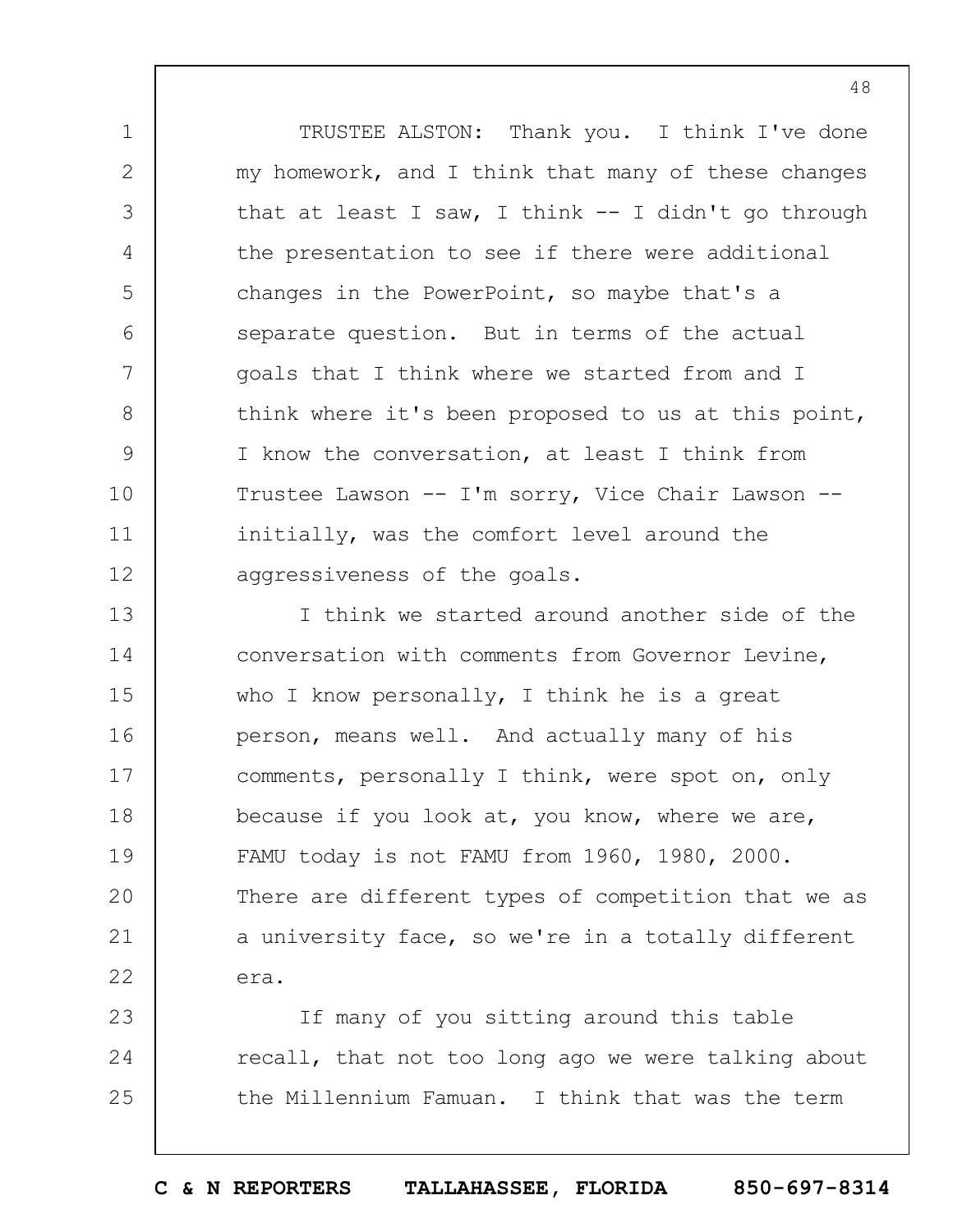that we used probably -- maybe a year or two ago. You know, I think we forgot about, you know, that quality that we were just talking about probably a year or two or three ago, of us doing exactly what we talked about, increasing the number of profile admits or access and opportunity students, talking about reaching out to transfer students, community college students, international students, students outside of Florida.

1

2

3

4

5

6

7

8

9

10 11 12 13 14 15 16 17 So I don't think that this conversation about quality is new. I think we've had this conversation. I think that conversation that we've had probably really over the last couple of years that I've been on the Board finally is crystallized in this document, and the Board of Governors pretty much forced us to do it, which I think is a good thing.

18 19  $20$ 21 22 23 24 25 So me personally, Madam Chair, I am ready to approve this because I think this moves us inline with other universities in the state system. This moves us inline with other universities across the nation, and I think that we've talked about consistently that we want to be the best, not just the best here in Leon County, but the best, you know, across the country.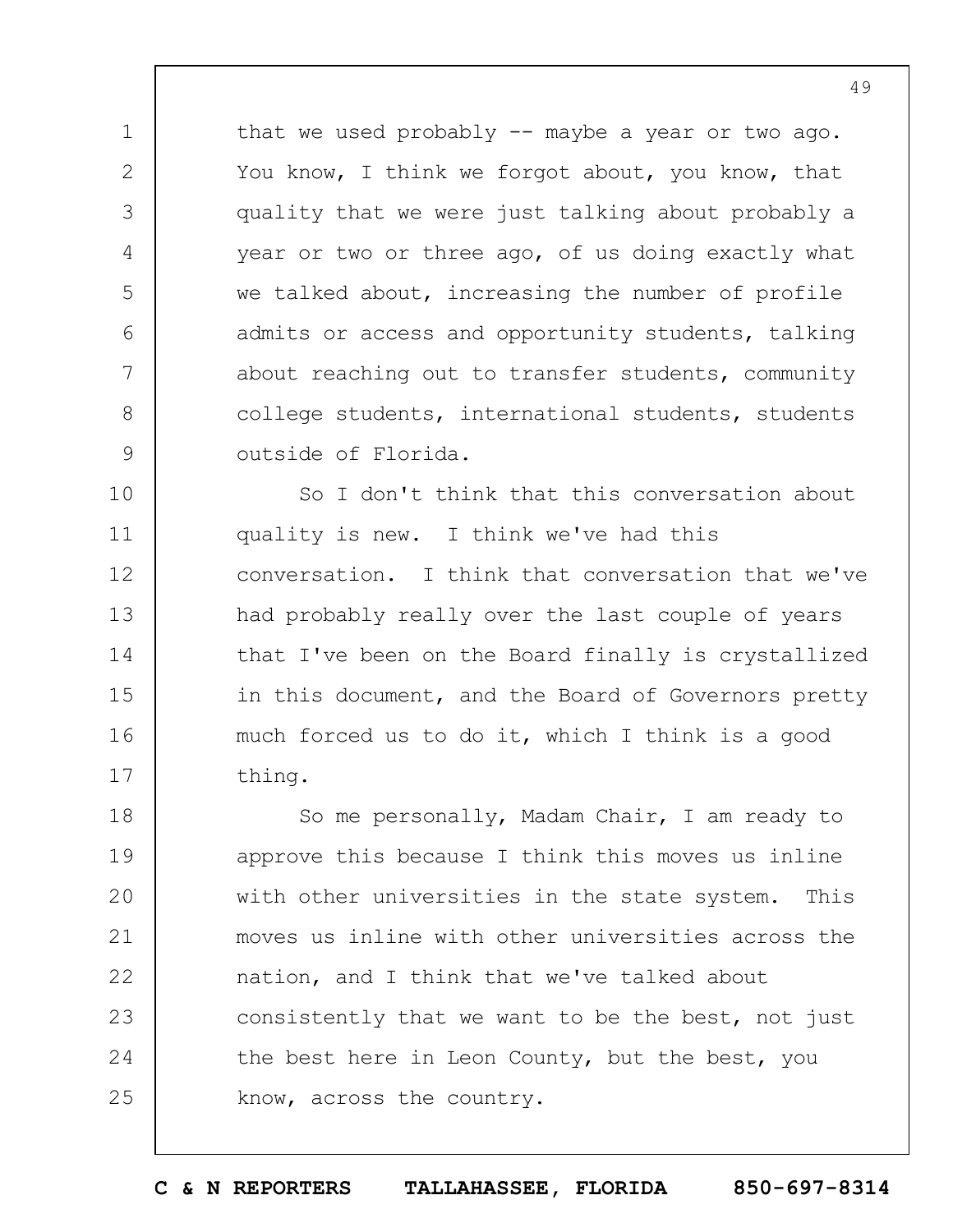1 2 3 4 5 6 7 8 9 10 11 12 13 14 15 16 17 18 19  $20$ 21 22 23 24 25 So I can approve this, but if you want  $-$ - I mean a potential solution is we can withhold approving the changes in these goals maybe until tomorrow, I mean if you just -- if the issue is submitting the actual presentation to the Board. But in terms of these aggressive goals and bringing us inline with other schools, I think it's a good thing. Yes, it's a stretch, I think using your term. Yes, it's going to be tough. But I think this will get us to finding and attracting the type of quality FAMU student that we used to attract not that long ago. TRUSTEE MOORE: Madam Chair. TRUSTEE GRABLE: Thank you, Trustee Alston. Trustee Moore. TRUSTEE MOORE: Just -- I'm not a member of the committee but did want to weigh in on this. I view these as separate conversations. I believe the work plan in and of itself in terms of when it was posted and what the discussions have been thus far, I did go through the prior document and I did compare it to where we are now; and it appears that the questions have been answered in terms of the supplemental document, which appears

50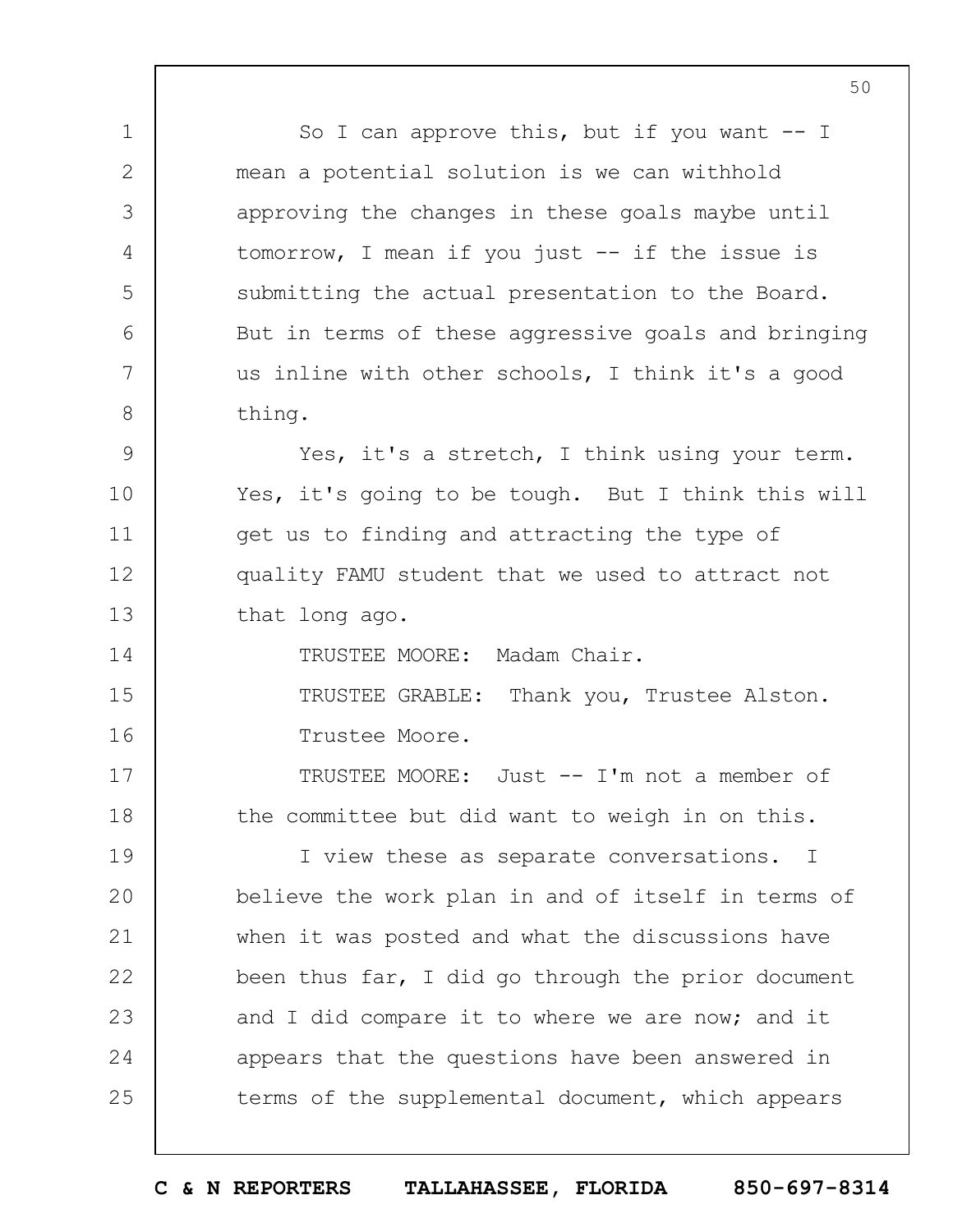1 2 3 4 5 6 7 8 9 10 11 12 13 14 15 16 17 18 19  $20$ 21 22 23 24 25 51 to be an extraction of what was already posted in your full document. From my vantage point, it shouldn't delay voting on it one way or the other in moving us forward to that deadline of August 12th. TRUSTEE GRABLE: Are there any other trustees who want to weigh in on this? (NO RESPONSE). TRUSTEE GRABLE: Okay. Let me just offer this comment. We had these same confident feelings about this report when we submitted it to the Board of -- to the Trustees a couple of months ago, and then we went down to the Board of Governors' meeting and they handed it back to us. I just think we still have -- the 12th is when, next Wednesday? Okay. I'd like to ask Chair  $-$  ask that we take another couple of days just to take a look at this, and I think it's important enough. We do -- at this point, the Board of Governors' staff, from what the Provost said, said they liked the first work plan we submitted. They're saying they think it's aggressive but they're fine with it. So where was the disconnect? That's my concern. And I don't think the University can deal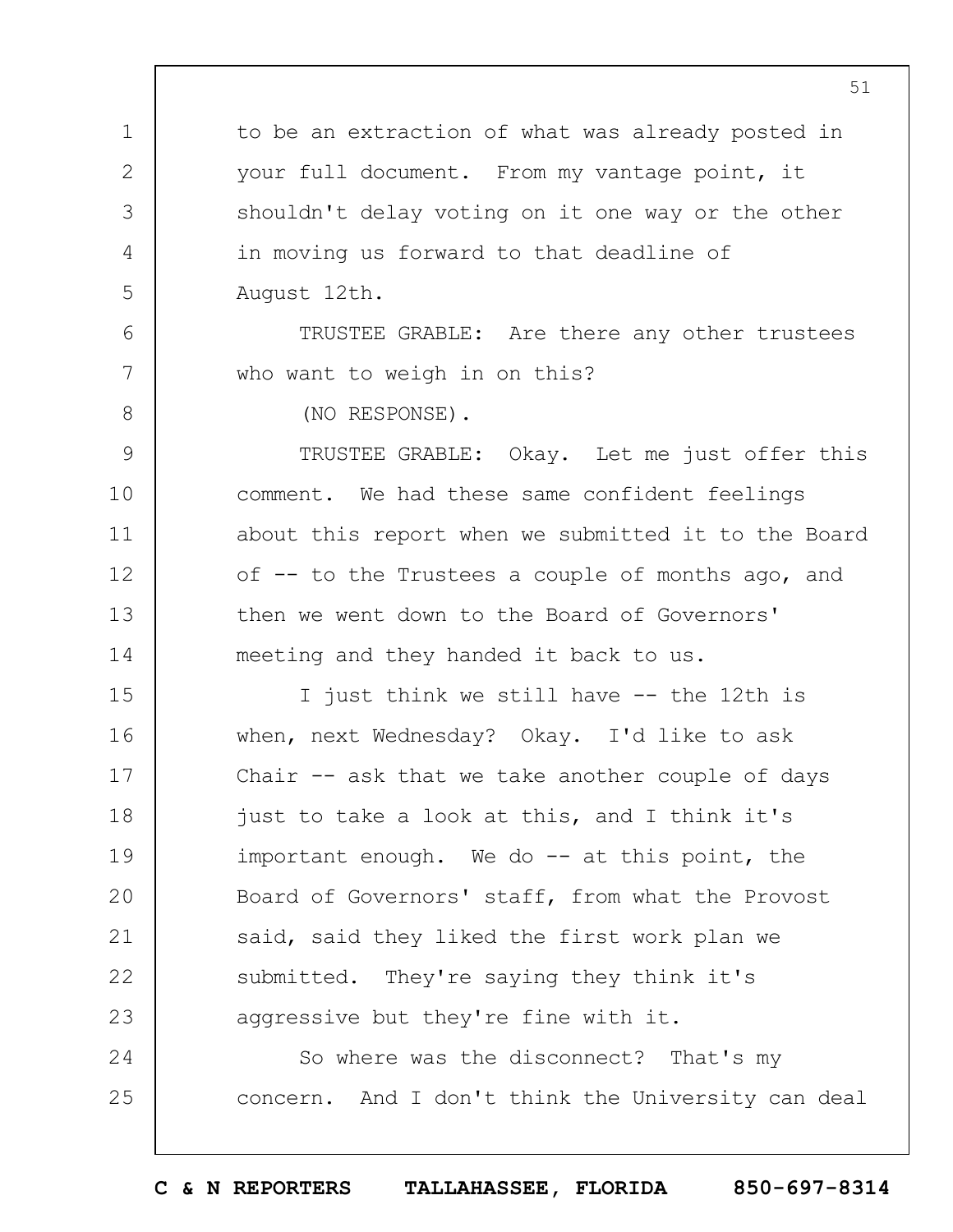1 2 3 4 5 6 7 8 9 10 11 12 13 with any more adverse publicity regarding this report, so that is my concern about us at least letting it stew for a day or two; but, of course, we will hold the vote and it will be up to the trustees. But I think we need to be much more cautious in what we submit to the Board of Governors because we did feel we had a plan, a work plan that would have been accepted before, but somehow things fell apart. And I would assume then that there was surprise on behalf of the Provost and the President that the work plan was not approved the last time, and we've in the same position now.

14 15 16 17 18 19  $20$ So I feel really concerned that we try to be more certain about what we're doing. When I asked the question did BOG staff review this revised plan, you said they did; you also said that they reviewed the previous one. So what happened with the previous one, and what are the possibilities of that happening to this one?

21 22 23 24 25 PROVOST DAVID: I could only tell you that the Board of Governors' staff which knows us on a data level, they know more about the data on an institution than, frankly, we do because they have it all at their fingertips and they put the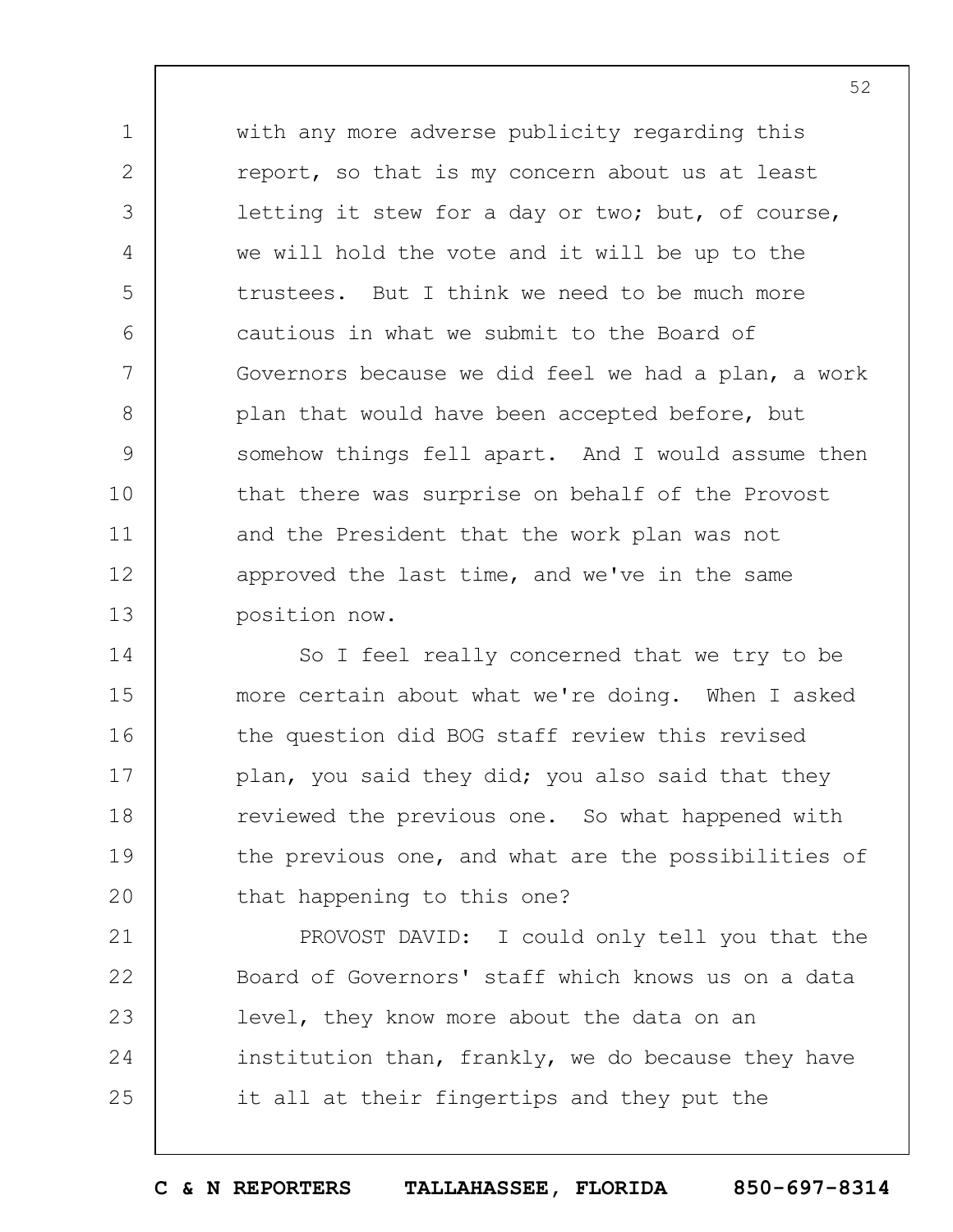situation against other institutions. They thought that the goals we had were realistic and stretched but cautious.

1

2

3

4

5

6

7

8

9

10

11

They are the staff, and the Board of Governors' governors -- just as the Board of Trustees -- are independent from the staff that support them. And the staff members said they were as surprised as we were that our plan was not approved, and it was based on the Board of Governors, who wanted us to have a more aggressive plan.

12 13 14 15 16 17 18 19  $20$ 21 22 23 24 25 And so we are trying to respond and take up the call to invitation in the instructions that they gave us at that meeting, taking them at their word that if we come up with an aggressive plan which requires support that they will give us the support we need, and that's what gives us the confidence because what we are trying to do is say that we want to be with all of the rest  $-$ - in the middle of the mix of all of the rest of the SUS. And that has to be a goal, I believe, that they will support because I think it's a good goal, and it is a very aggressive goal, but it is a goal that really thinks about student success in a very different way.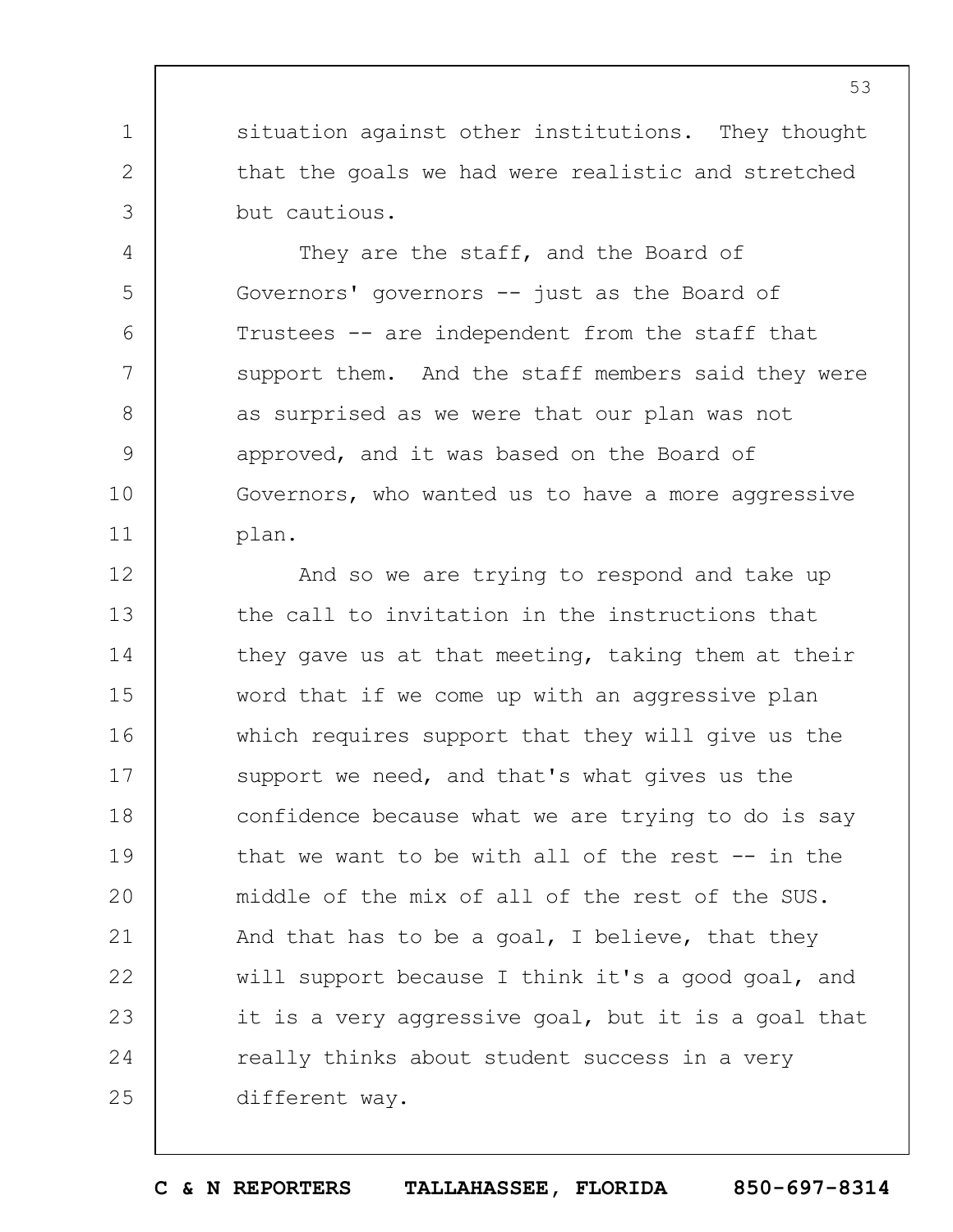1 2 3 4 5 6 7 8 TRUSTEE GRABLE: Okay. With that said --TRUSTEE ALSTON: Madam Chair. TRUSTEE LAWSON: Madam Chair. TRUSTEE GRABLE: Trustee Lawson. TRUSTEE LAWSON: Yeah, I'll try to be brief. I know you guys have gone around on this. I'm not on the committee, but I just had a couple of comments.

9 10 11 12 13 14 15 16 17 18 19  $20$ 21 22 23 24 The first comment I have is around process. There's a lot of conversation around what people haven't seen, want to see, need to see but yet we have a deadline of Wednesday. I don't know how we get there. So in my mind the process needs to be addressed on how this moved. Like we went down, we had a conversation, we got feedback, we came back, we did revisions, and now we have to resubmit, all the logical sequencing of steps. But the process to engage the Board some way, somehow, either it's not what we would all have hoped or maybe in the rush to get it back to the approving body we negated that process. So my first comment is around, Trustee Grable, process, and I feel like coming out of this we need to understand what that looks like moving forward.

My second question is: I get the

25

**C & N REPORTERS TALLAHASSEE, FLORIDA 850-697-8314**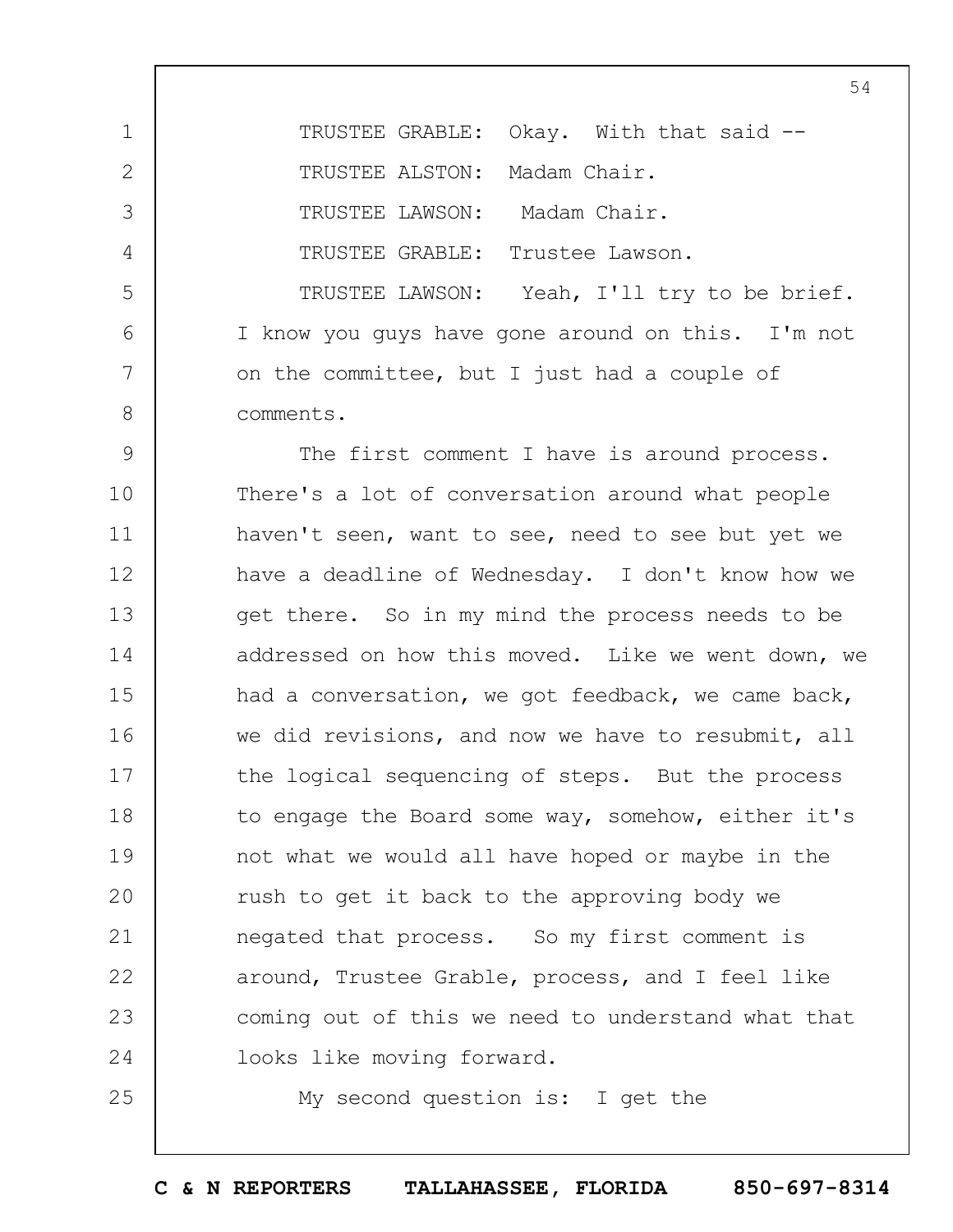aggressiveness of the goals. In listening to the team earlier, you know, it started to sink in. But if I'm sitting on the other side of the table listening to this, I think we're going to have to be able to really articulate how we're going to get from Point A to Point B. Because if I'm the approver of this and you come back and you did what I asked, which is you upped the goal, that's good. So how are you going to get there?

1

2

3

4

5

6

7

8

9

10 11 12 13 14 15 16 And you guys may have that institutional knowledge that you haven't yet shared with us, but that's -- as I look at this, that's my second concern, not that the goals are too high, but how are we going to get there? What's the bridge to go from Point A to Point B? How we do that in a time-bound fashion?

17 18 19  $20$ 21 22 23 24 25 And the last thing, and I think the President actually started to address this, is how do we begin a more holistic approach of partnering with the Board of Governors so that we're not just always answering questions and requests, not that we are, but sometimes it feels like we are. Going back to a conversation we had a couple of months ago around about, hey, who really drives the metrics on performance funding? Do we let them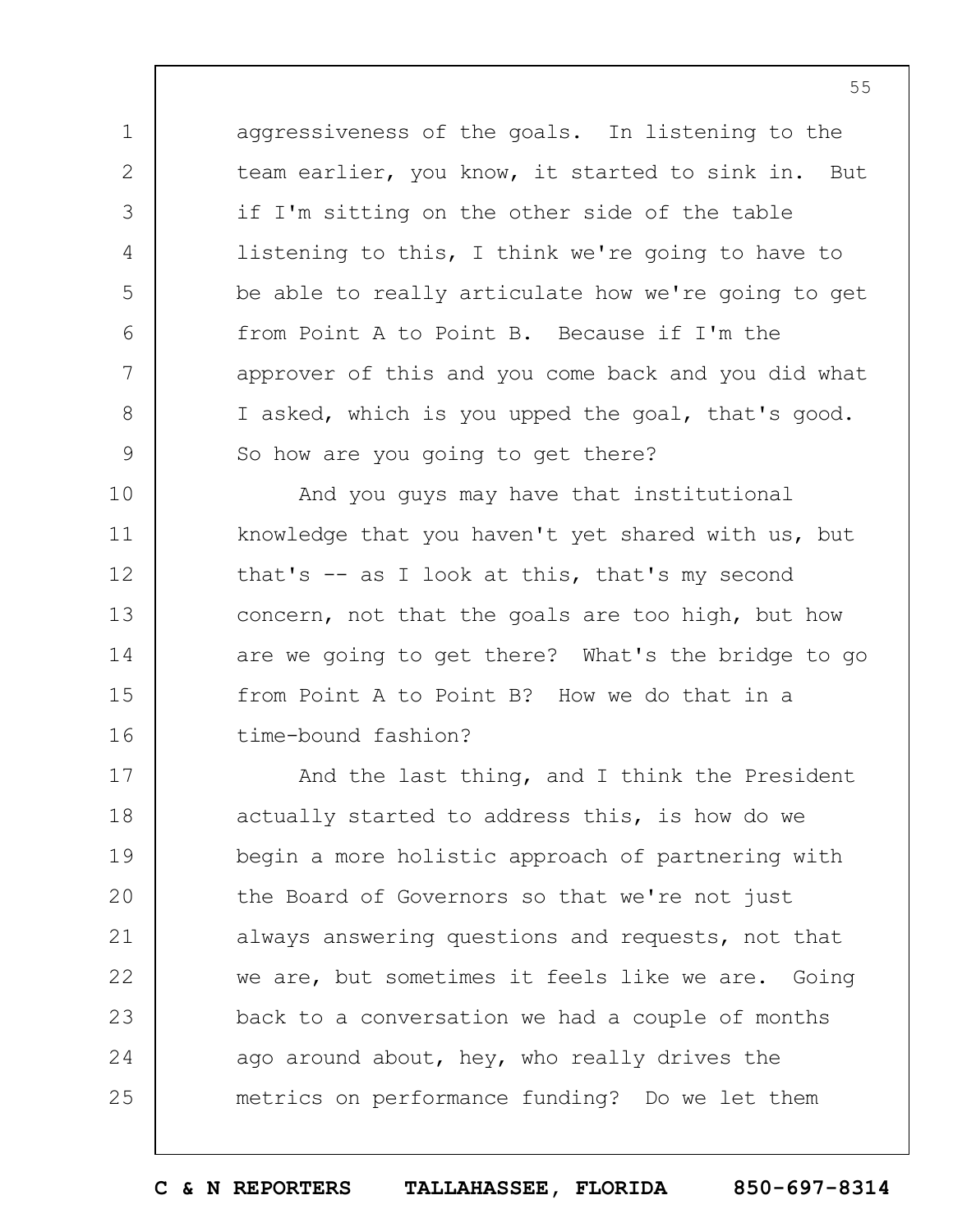1 2 3 4 5 6 7 8 9 10 11 12 13 14 15 16 17 18 19  $20$ 21 22 23 24 25 56 give them to us, or do we have recommendations? So to try and sum this up in three points: One, I feel like we need a process around how we manage this moving forward. Number 2, it is, do we really, really feel good about these goals, and how do we get there? And that's more of an internal question for the team, and you guys may say, yes, we do and we'll have to take you at your word. And Number 3 is, you know, how do we begin to more proactively engage with the Board of Governors on larger scale issues that, you know, have an impact on us? There are a lot of things that we can decide on our own, but then there are other things that we need, if not their full buy-in at least their support around. Doctor Mangum. TRUSTEE GRABLE: President Mangum. PRESIDENT MANGUM: You make some great comments. So these meetings, we probably all labored with the assumption that this is where we have this conversation about whether or not -- what you think about the goals, whether or not they're too aggressive, and whether you'd like us to push back and pull back on them.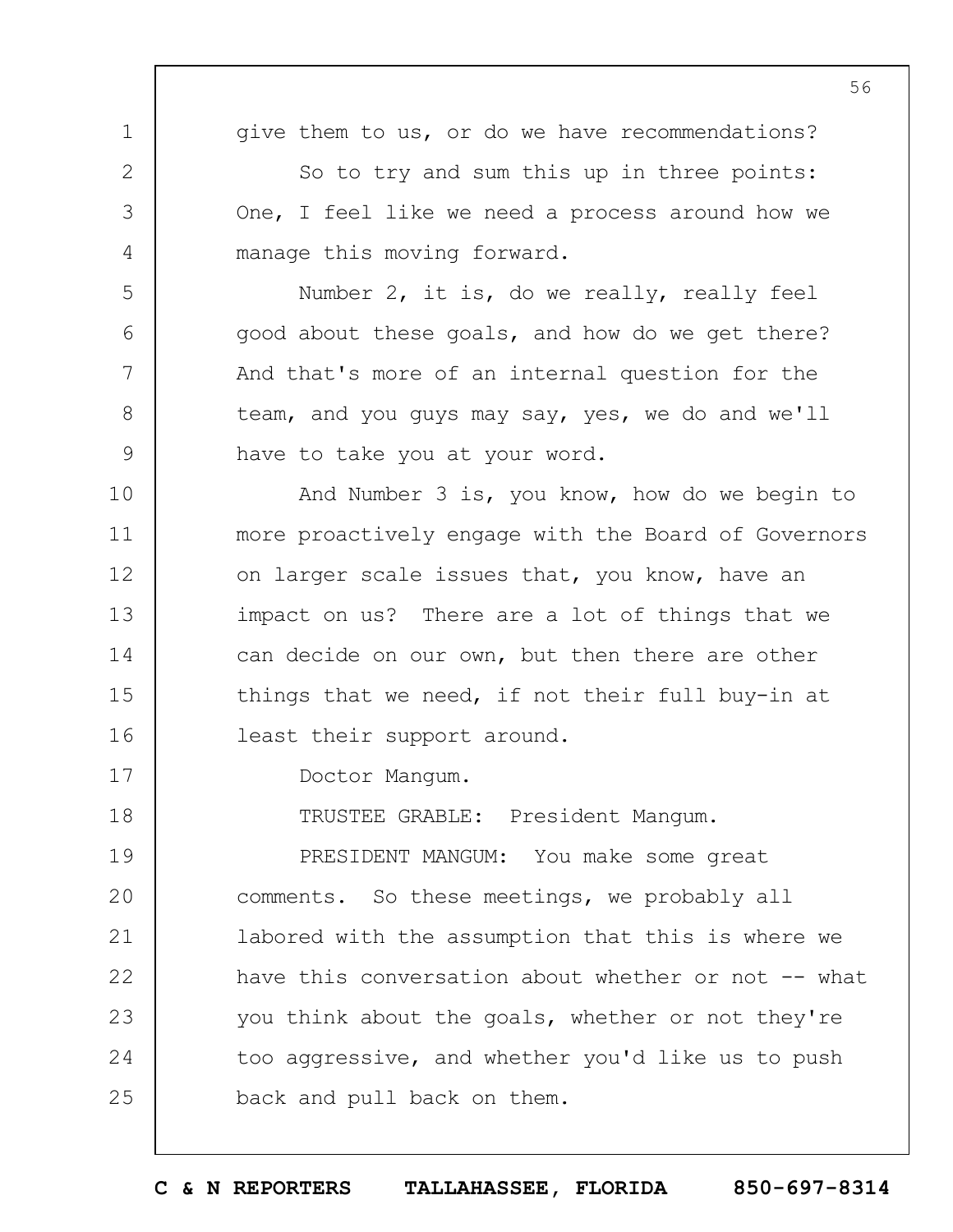This is what I thought or probably what we thought as a team. The committees -- this is what the committee does, is talk about this material and if you want us to change it.

Part of the question I think that many of the governors wanted to know was whether or not we had this conversation holistically as an institution. And that's what we're proposing to do with the strategic planning process. But in the interim -- TRUSTEE LAWSON: Right.

1

2

3

4

5

6

7

8

9

10

11

12

13

14

15

16

PRESIDENT MANGUM: -- the near-term goals haven't changed that much. We're looking to the future because we have to set your  $--$  set goals for ourselves that we could all agree to perhaps and then adjust them every year as this process continues to go.

17 18 19  $20$ 21 22 23 24 25 We had a conversation about the performance metrics and how we believe that members of the Board of Trustees worked with members of the Board of Governors to talk about and advance the cause of Florida A & M University around these metrics. But getting the confluence of thoughts from the Board as a whole and the committee as a whole is something that occurs through the discussion and a conversation. Absent these types of conversations,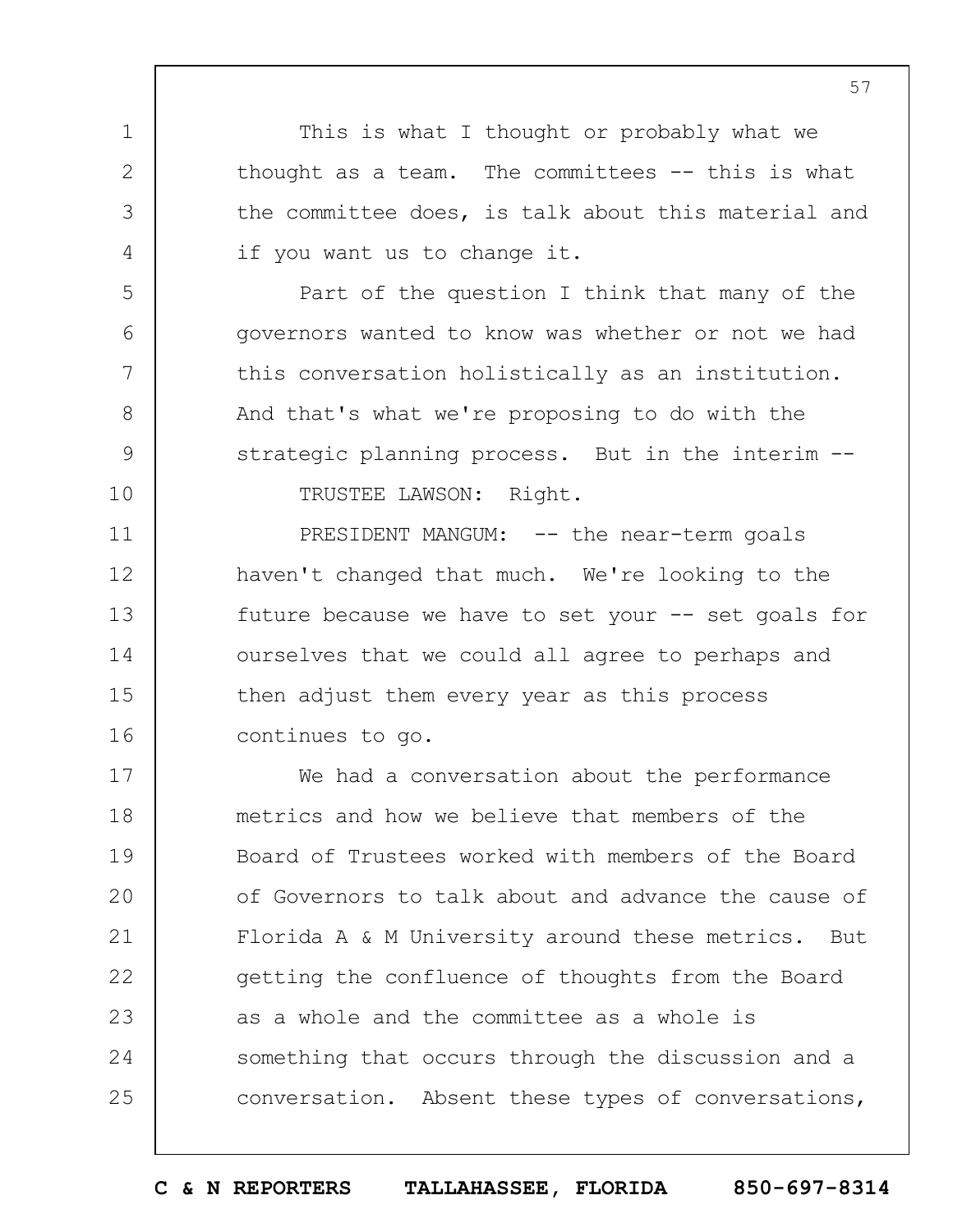we don't get to get all of your input, and so that's what we were hoping to do through these types of discussions.

> TRUSTEE LAWSON: Through this session today. PRESIDENT MANGUM: Yeah.

TRUSTEE LAWSON: Okay.

1

2

3

4

5

6

7 8 9 10 11 12 13 PROVOST DAVID: Well, we presented a draft, we posted a draft before the committee met last time, and then -- was that two weeks ago, a week and a half ago? My days have collapsed. We got your Facebook. We have incorporated new information into this draft, and we are looking for your feedback.

14 15 16 17 18 19  $20$ 21 I did try to see if there was in between the last committee meeting and this committee meeting, I did try to see if there was an opportunity for us, since we had gotten feedback, to have another committee meeting, but it wasn't possible to schedule it. I did reach out to the Chair to try and schedule another meeting so that we can answer questions.

22 23 24 25 I hope I have indicated how excited I am to always talk about this information as long as you will let me, and so I'm happy to have as many meetings with the committee as they would like to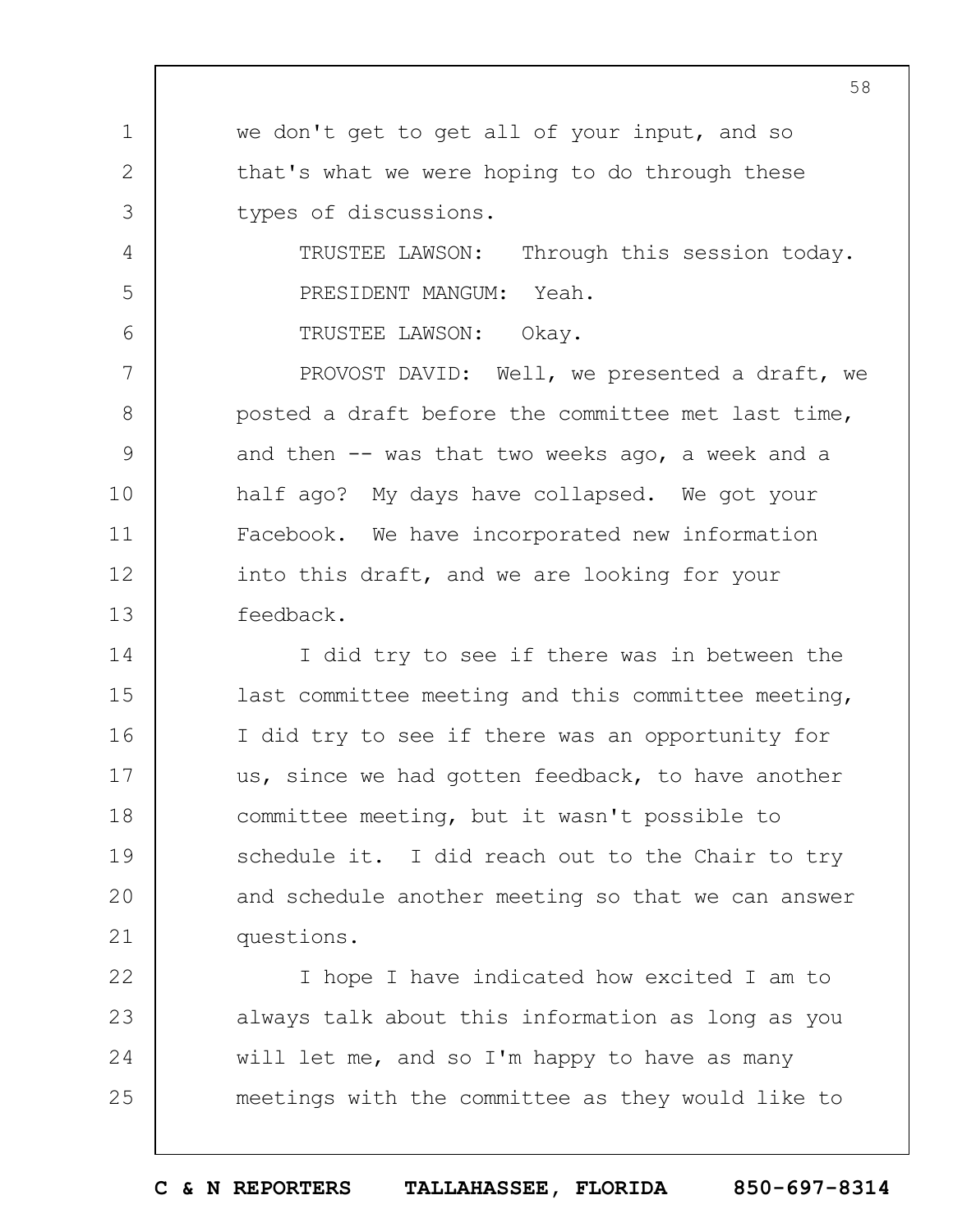talk through these kinds of issues. And I didn't let him talk, but if you really want specific details, Doctor Palm has a huge handout with specific details about the things that we want to do that he will talk about for a very long time because he's exited about what we're trying to accomplish.

1

2

3

4

5

6

7

8 9 10 11 12 13 14 15 16 17 18 19 So we do have  $-$ - I am confident that the team that we have put in place in terms of Doctor Palm, working with the registrar's office, working with academic advising, working with all of our partners on the campus, working with the deans, working when they come back in the fall with the students to change our messaging, that we will be able to accomplish this. I am confident about it, I'm excited about trying to make that kind of a change, and I think we could make  $--$  I wouldn't have put  $--$ I would not have let them put my name to the 2017 and 2018 goals unless I thought it was reasonable.

 $20$ 21 22 23 24 25 On the 2019 goals, I know it's going to take a lot more than what we have right now, but I think we're going to be able to make progress towards those 2017 and 2018 goals based on the plans that we have in place. And if we are fortunate enough to get additional resources, we will go all the way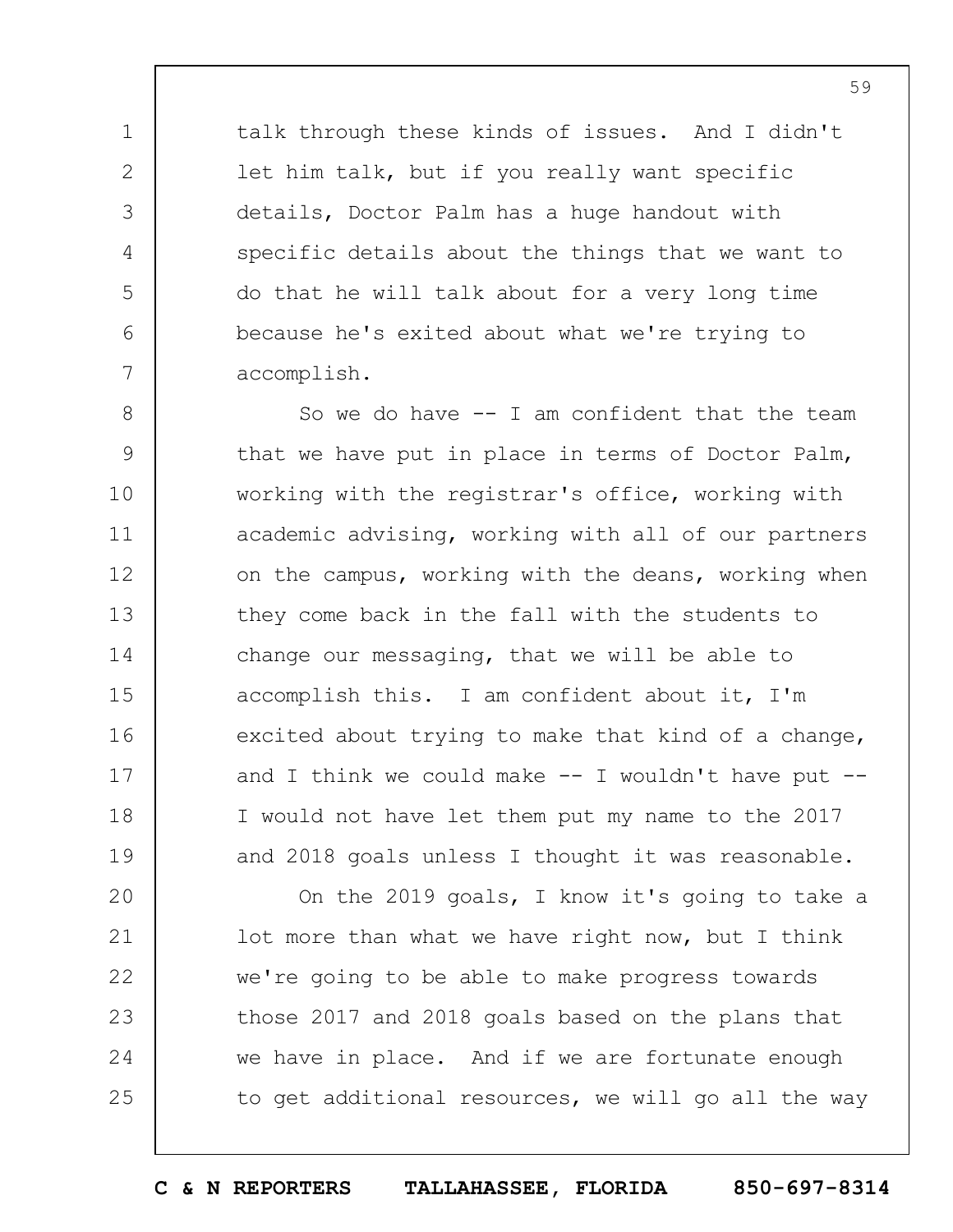1 2 3 4 5 6 7 8 9 10 11 12 13 14 15 16 17 18 19  $20$ 21 22 23 24 25 60 to those 2019 goals. TRUSTEE GRABLE: Okay. Thank you, Provost David. And what -- I will just go ahead and call the vote on this plan, and I remove the previous motion from the floor and call for the vote. All in favor of the work plan. TRUSTEE ALSTON: What is the motion? I'm sorry, Madam Chair. TRUSTEE GRABLE: The motion is that we approve the work plan, the revised work plan that Provost David and her team have put together. Is there any more discussion? (NO RESPONSE). TRUSTEE GRABLE: Okay. All in favor. (AFFIRMATIVE INDICATIONS). TRUSTEE MOORE: You don't have a second. TRUSTEE GRABLE: I'm sorry. I did need a second. Thank you, Trustee Moore. TRUSTEE WOODY: Second. TRUSTEE GRABLE: All in favor. (AFFIRMATIVE INDICATIONS). TRUSTEE LAWSON: I can't vote. TRUSTEE GRABLE: Pardon? TRUSTEE LAWSON: I can't vote --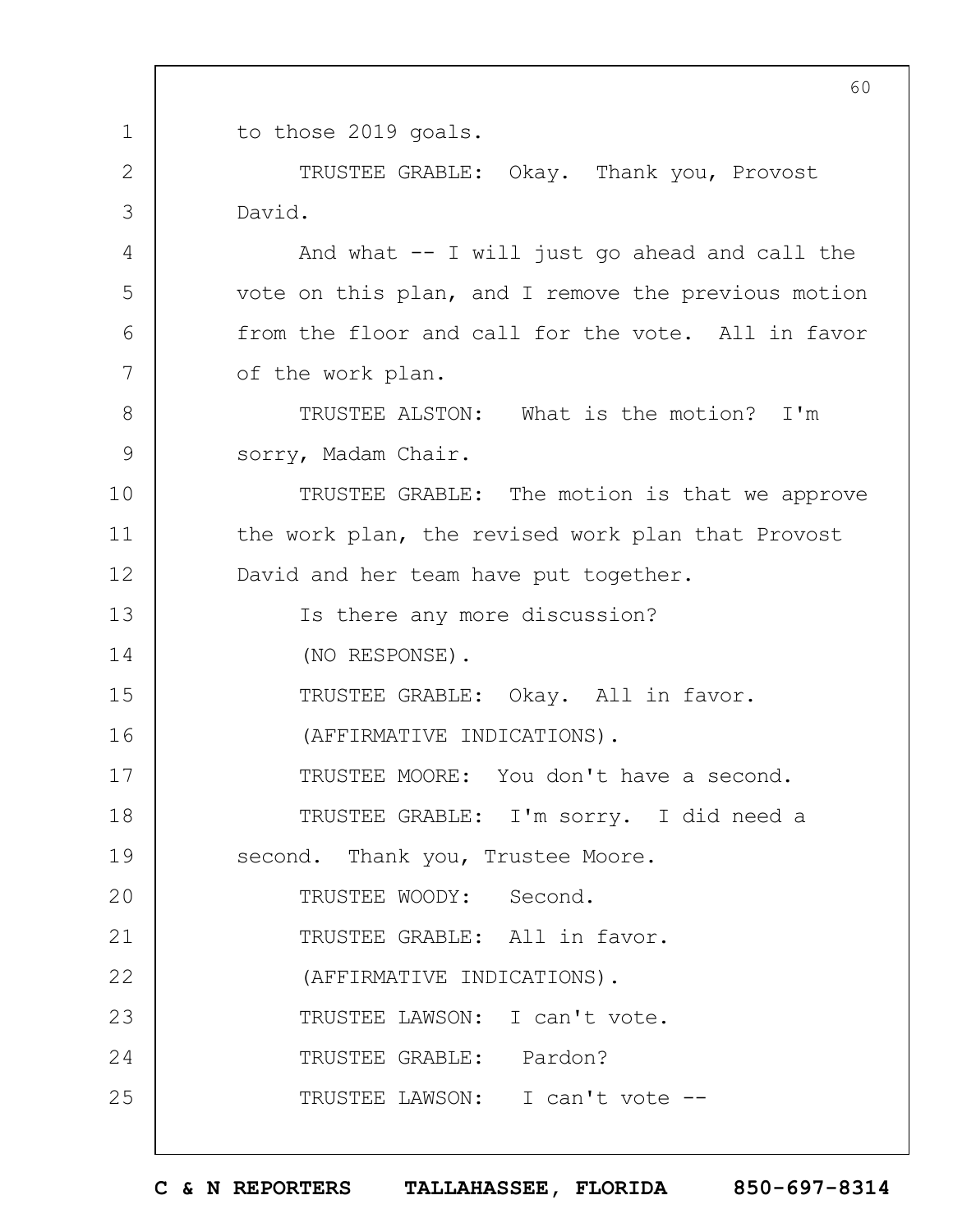1 2 3 4 5 6 7 8 9 10 11 12 13 14 15 16 17 18 19  $20$ 21 22 23 24 25 TRUSTEE ALSTON: I actually was going to suggest maybe just bumping it to tomorrow's meeting because it sounds like there's going to be more discussion from other members outside of the committee. TRUSTEE GRABLE: Okay. TRUSTEE ALSTON: As opposed to, you know, delaying this up or down, just a suggestion. TRUSTEE GRABLE: Okay. All right. Is there -- well, someone give me a motion to either vote it or delay the vote. TRUSTEE WOODY: Delay the vote until tomorrow? TRUSTEE ALSTON: Yes, that's what I was recommending. TRUSTEE LAWSON: I was only commenting. Because I'm not on the committee, I couldn't vote. She looked my way and I said I can't vote because I'm not on the committee. TRUSTEE GRABLE: Okay. All right. Is there a motion on the floor? I need a motion to delay the vote until tomorrow. TRUSTEE ALSTON: Well, is that what you're asking, Vice Chair Lawson? TRUSTEE LAWSON: No, no, no, she looked my

**C & N REPORTERS TALLAHASSEE, FLORIDA 850-697-8314**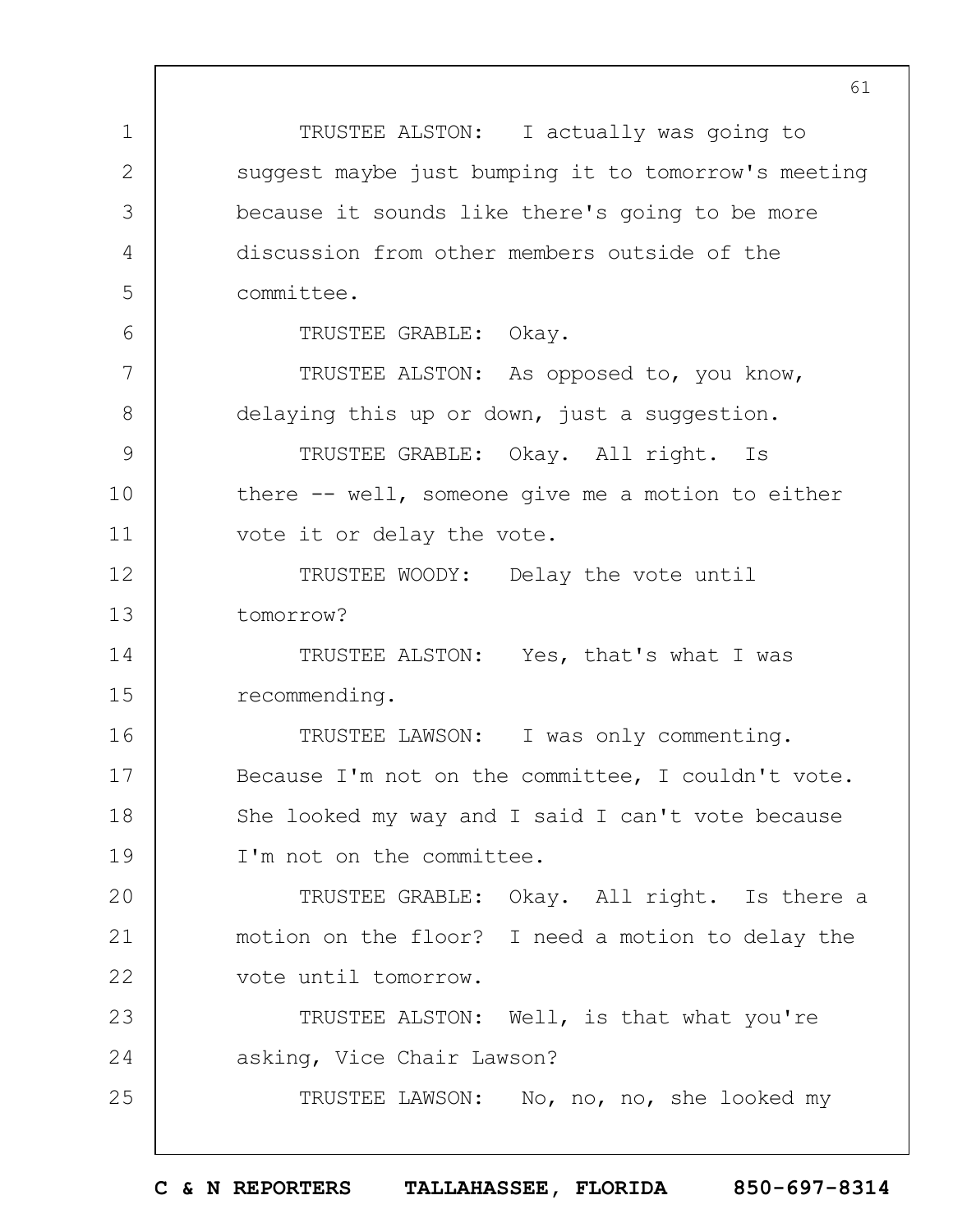1 2 3 4 5 6 7 8 9 10 11 12 13 14 15 16 17 18 19  $20$ 21 22 23 24 25 62 way, and I just a comment that I was not  $-$ TRUSTEE GRABLE: I just am asking all of the Board members, since you suggested that. TRUSTEE ALSTON: Okay. TRUSTEE GRAHAM: Well, we can just proceed. TRUSTEE WOODY: Who made the motion? TRUSTEE GRABLE: I did. TRUSTEE WOODY: No, no, no. TRUSTEE GRABLE: Okay. So we've already pulled back the original motion. I am now asking for a motion to delay the vote, if that is your preference. No? (NO RESPONSE). TRUSTEE GRABLE: Okay. Trustee Woody. TRUSTEE WOODY: For a point of clarification. TRUSTEE GRABLE: Yes, sir. TRUSTEE WOODY: We said delay the vote until tomorrow? TRUSTEE GRABLE: That is the suggestion I think, Trustee Alston, as an alternative? TRUSTEE ALSTON: I'm sorry, Madam Chair, let me clarify. I offered that suggestion because I thought, based on Vice Chair Lawson, I think he wanted to -- and others might have wanted to register comments on this item. I'm actually, as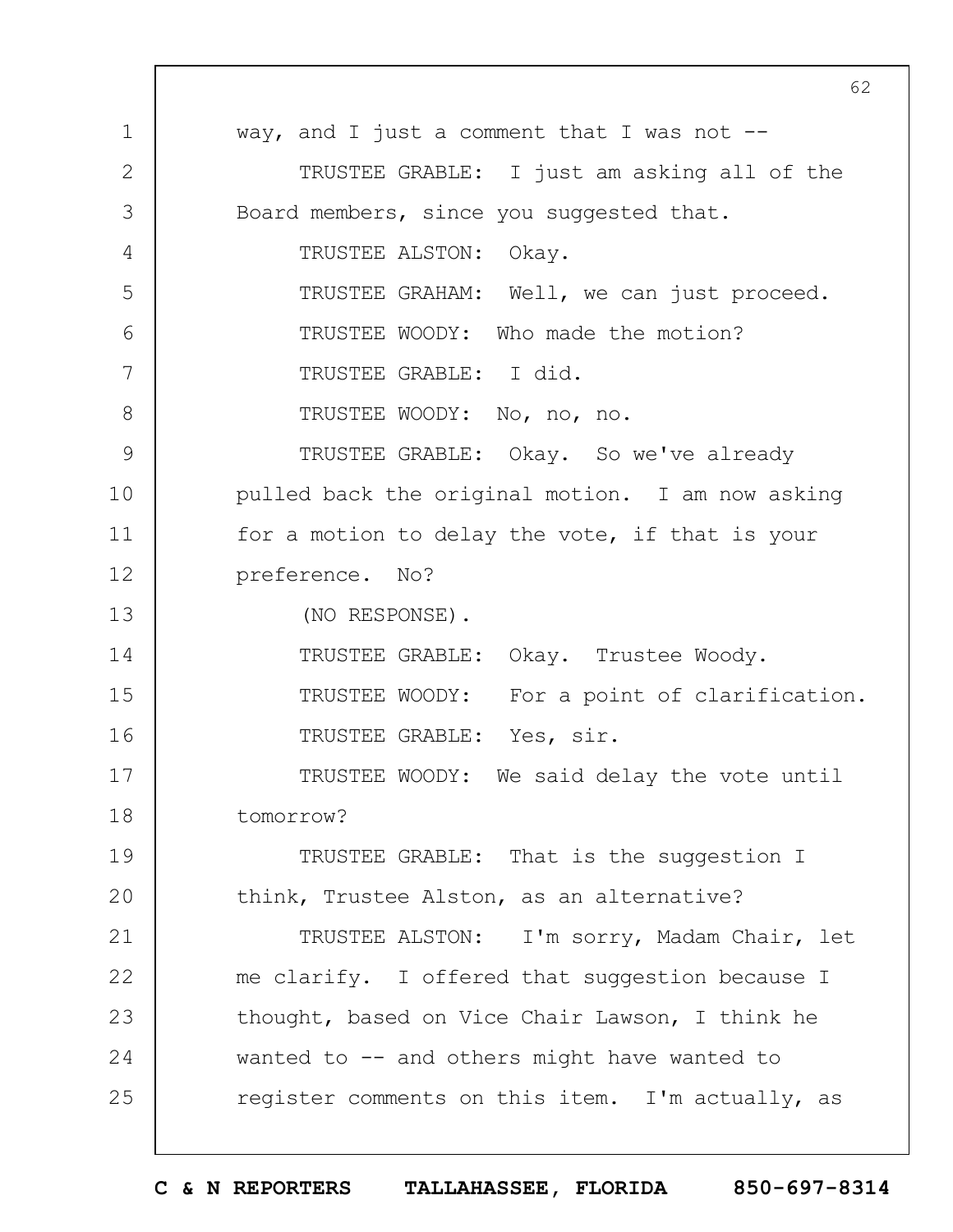stated, you know, which I, you know, voted already. But I wanted others to weigh in because it appeared as if there was going to be some issue. So I was ready to push it forward, but I did not want -- if others wanted to chime in, which I thought - that's what I was really deferring.

CHAIRMAN MONTGOMERY: Madam Chair.

8 9 TRUSTEE WOODY: So there is no motion on the floor now?

TRUSTEE GRABLE: Chairman Montgomery.

11 12 13 14 15 16 17 CHAIRMAN MONTGOMERY: If I may offer a suggestion, Madam Chair. I'm not a member of the committee, but one, obviously, would be to - whoever made the motion, to withdraw the motion; and then at that point, it would be appropriate for the committee to advance this item to the full Board without a recommendation.

TRUSTEE GRABLE: Okay.

1

2

3

4

5

6

7

10

18

19  $20$ 21 22 23 24 25 CHAIRMAN MONTGOMERY: And that would allow you to achieve the goal of advancing this to the full Board without having to vote in the affirmative or the negative, and it would also allow Board members who want to weigh in who are not members of the committee to have a say in the matter; but it accomplishes having gone through a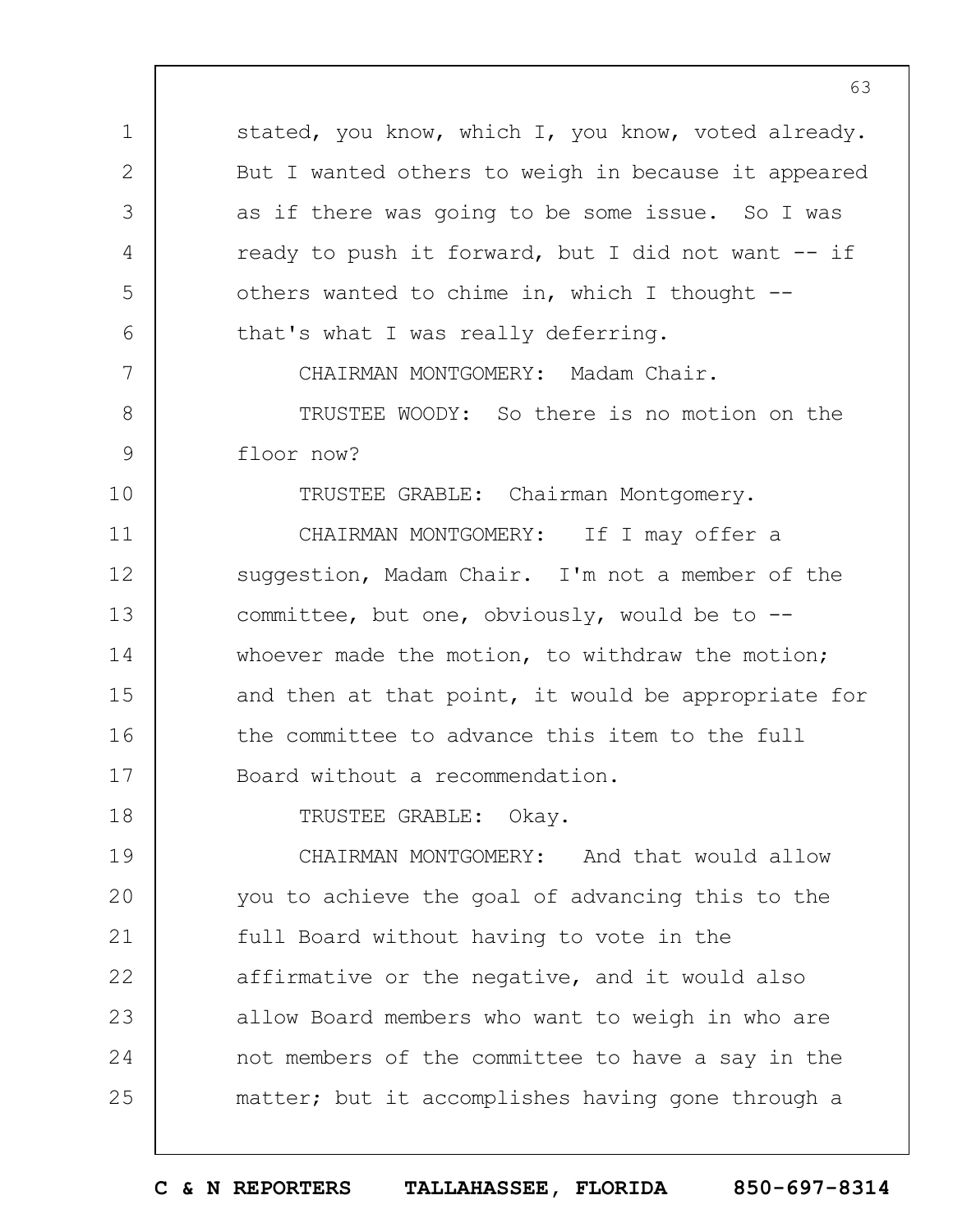committee, so --

1

2

TRUSTEE WOODY: Okay.

3 4 5 6 7 8 9 10 11 12 13 14 15 16 17 18 19  $20$ 21 22 23 24 25 TRUSTEE GRABLE: Okay. All right. Then is that acceptable to the other Board members? We are simply accepting this as information, and it will still move forward to the full Board if that is where we want to go, so I need a motion for that. TRUSTEE WOODY: So moved. TRUSTEE ALSTON: Second. TRUSTEE GRABLE: Okay. The motion has been moved and seconded, and we want to thank the team for their work on this; and the item will still move forward to the full Board. PROVOST DAVID: You have to vote. TRUSTEE GRABLE: I'm working on my Roberts Rules of Order. All in favor. (AFFIRMATIVE INDICATIONS). TRUSTEE GRABLE: All opposed. (NO RESPONSE). TRUSTEE GRABLE: Okay. The motion passes, and the item will move forward to the full agenda tomorrow; and other members who are not members of the committee will have a chance to offer their comments.

**C & N REPORTERS TALLAHASSEE, FLORIDA 850-697-8314**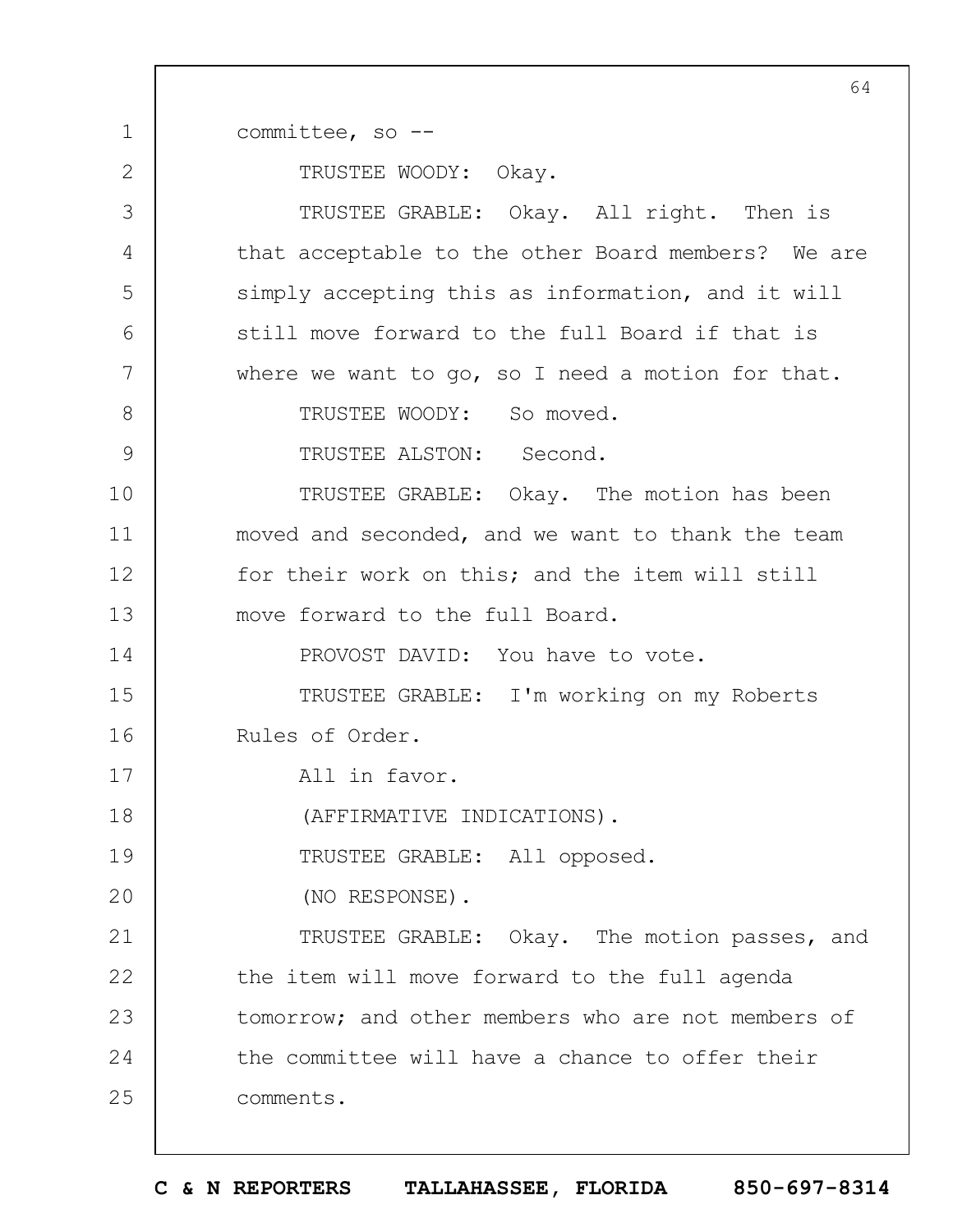Now earlier in the meeting, in the previous committee meeting the Chairman asked that we add a discussion regarding the Sustainability Institute's budget request. And at this time, Mr. Chairman, would you like --

1

2

3

4

5

6 7 8 9 10 11 12 13 14 15 16 17 18 19  $20$ 21 22 23 24 25 CHAIRMAN MONTGOMERY: I'd just -- thank you, Madam Chair. I just wanted to ask Doctor Mangum or the team if they could very briefly tell us about the budget request. I think it's 2.75 million for the Sustainability Institute. And I am of the belief that these things need to come to the Board prior to advancing them so that we may discuss them, study them and provide a recommendation; however, it's already been advanced and we will have an opportunity to weigh in. But the thing that jumped was I don't recall an extended conversation about that particular budget item. And I don't know if asking for close to 3 million for that, if there are other academic issues or other areas where that money could be better spent; so I'd just like to hear briefly what the rationale is behind making that part of the budget request. TRUSTEE GRABLE: Doctor Mangum. PRESIDENT MANGUM: Thank you. If you would turn to the LBR, I think much of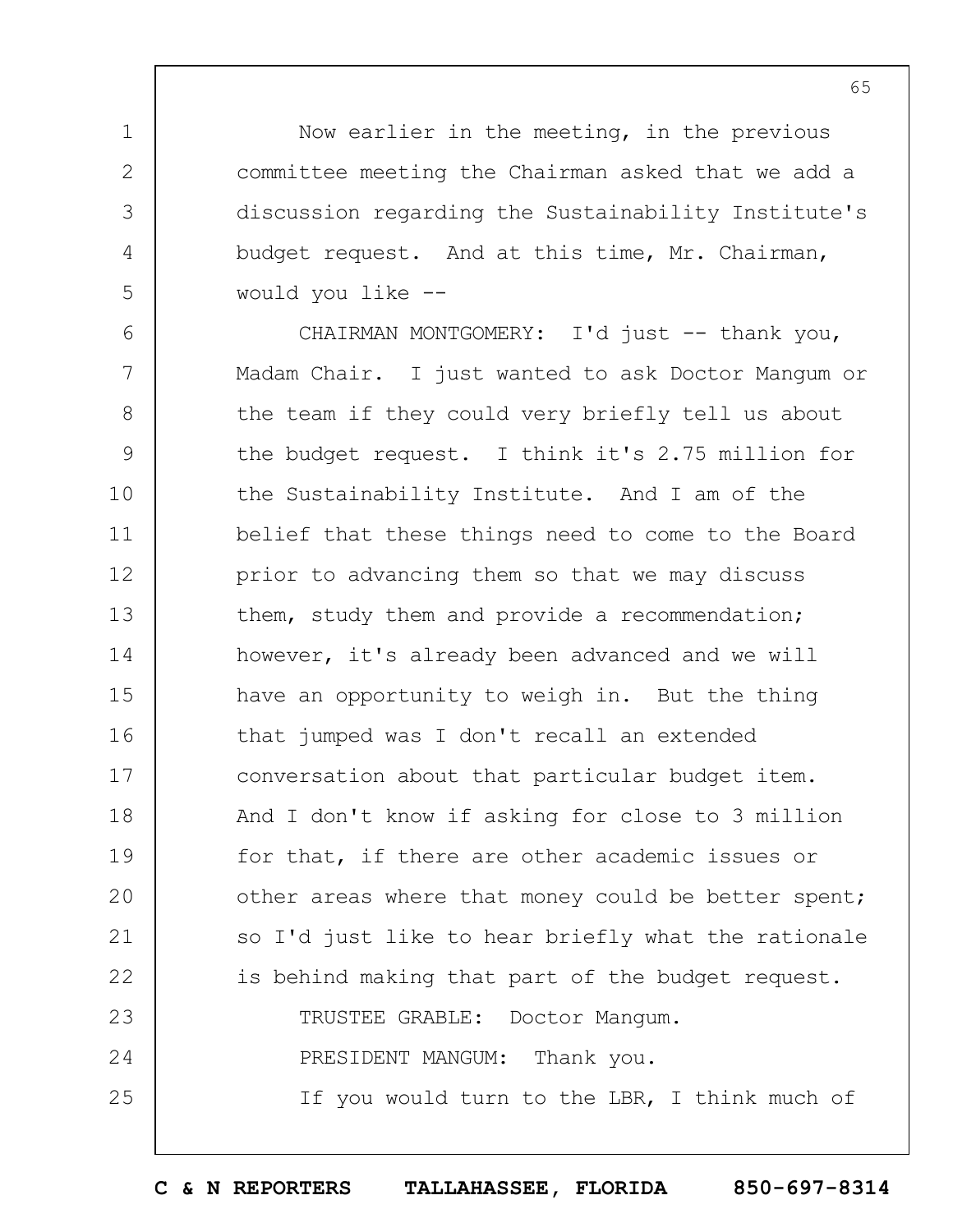the information is included in it, and the value of the Sustainability Institute is also described there, but let me review it for you.

1

2

3

4 5 6 7 8 9 10 11 12 13 14 The Sustainability Institute is a University-wide initiative that advances knowledge and the creation and promotion of socio-economic and environmental viability in Florida. Basically it's an institute that works across the entire University as a way of coordinating our efforts and our interest in environmental sciences, agriculture, and life sciences. And what it does is it gives us a platform to pursue other opportunities to enhance and enrich our University curriculum.

15 16 17 18 19  $20$ 21 22 23 24 25 And so it's a coordinating body across -- an effort across all of the faculty that have interests in this area, creating a 21st century University, one that is respected nationally and that draws national and international attention. It's a way to galvanize our faculty around doing that, so increasing our faculty in building our capacity in science, technology, engineering, math and other areas. We are doing it -- and as well as a way of coordinating interdisciplinary and multidisciplinary types of research is one -- is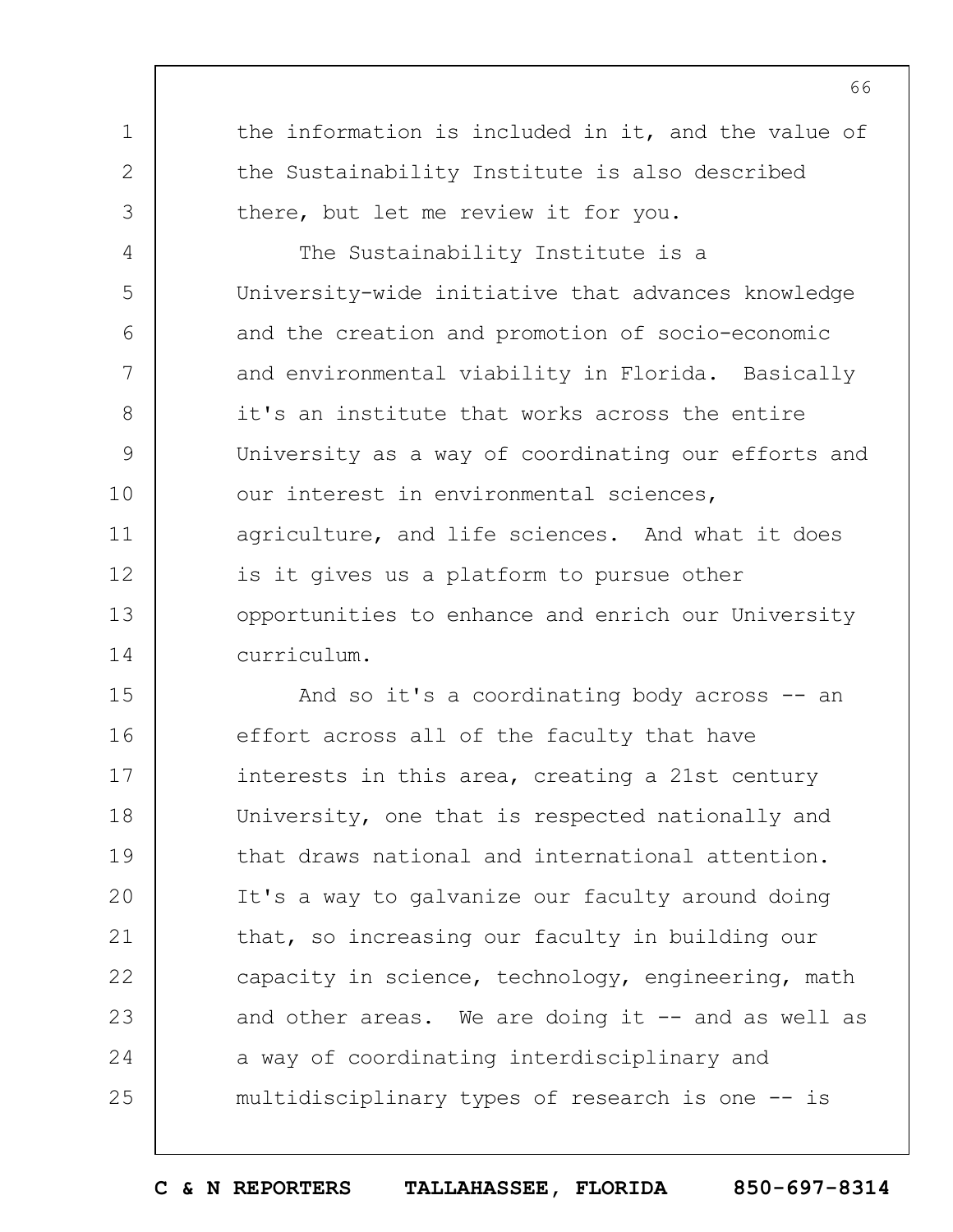the reason why I created the Sustainability Institute when I arrived.

1

2

3

4

5

6

7

8

9

10

11

And we've had a significant amount of success in this area internationally as well as locally and nationally with people being interested in working with Florida A & M University. So it's basically a way to enhance our efforts and prepare our students to work in the 21st century and beyond around some of our strengths. It provides an opportunity for cutting-edge research; looking ahead, basically, for a greater impact of the University.

12 13 14 15 16 17 18 19  $20$ 21 22 23 24 25 Sometimes staying inside a stove -- stovepipe organizations don't allow the faculty to be as free to work with faculty in other areas; and so the environment, agriculture, life science, the humanities, this gives us an opportunity to be able to stretch ourselves across the institution as well as work with other agencies and international governments. So we have had a considerable amount of success in the last year in opening our doors and partnering with other people around the issues of sustainability which includes our footprint in energy, like I said, and life, physical sciences and humanities and other areas and provides training opportunities, as well as research and

**C & N REPORTERS TALLAHASSEE, FLORIDA 850-697-8314**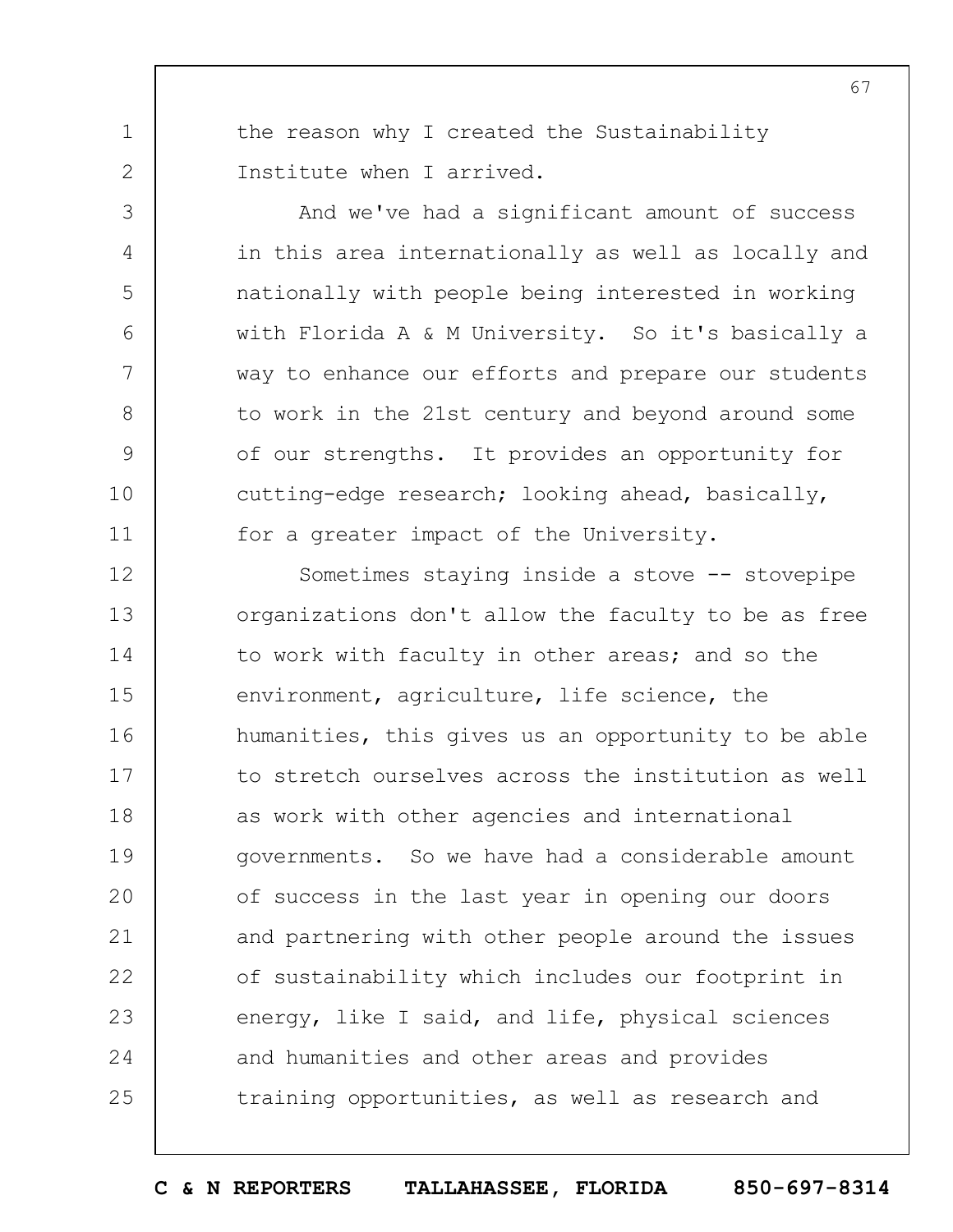1 study opportunities.

2

3

4

5

6

7

8

9

So it's a coordinating effort. It includes increasing -- if you look at the budget in detail, you'll see that it includes increasing faculty and staff and support organizations around -- across the institutions to support our efforts in this area. So it is part of us becoming -- or staying relevant.

TRUSTEE GRABLE: Chairman Montgomery.

10 11 12 13 14 15 16 17 18 19  $20$ CHAIRMAN MONTGOMERY: I just wanted to make sure there was some sort of faculty and Board input into this type of request, and so  $-$  I'm not a member of the committee, but I did want to ensure that it had been brought up in an Academic Affairs Committee so that if there was questions, concerns or comments from an academic perspective about this particular budget request -- I believe there are other things we could do with the \$3 million if we did get the amount approved, but it's a matter for the committee.

21 22 23 24 25 TRUSTEE GRABLE: Okay. Any other comments from other Board members? Trustee Shannon? TRUSTEE SHANNON: No, none from me. TRUSTEE GRABLE: Okay. I think that ends our discussions related to the Academic Affairs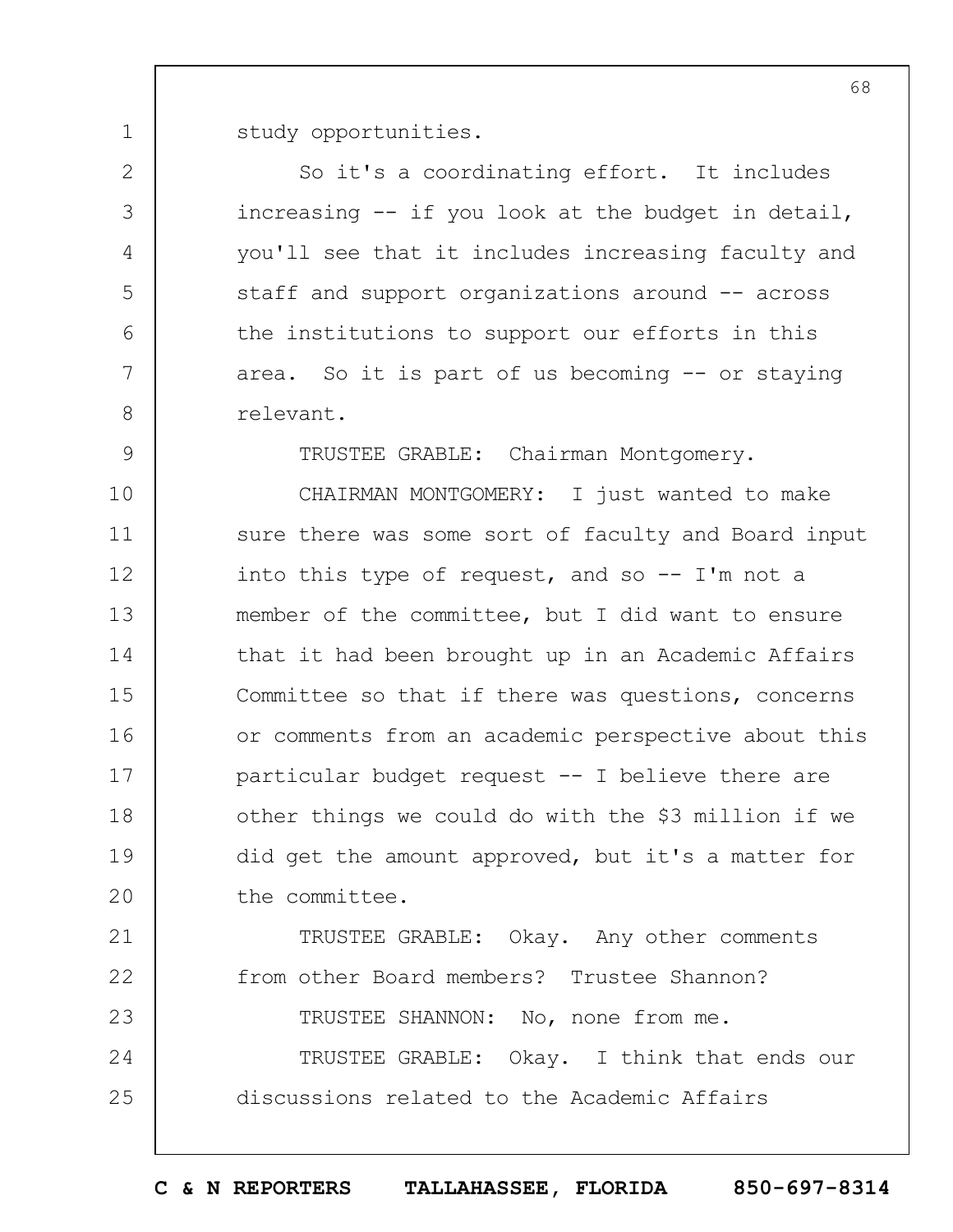|                | 69                                            |  |  |  |  |  |
|----------------|-----------------------------------------------|--|--|--|--|--|
| $1\,$          | Committee. And our meeting is adjourned.      |  |  |  |  |  |
| $\mathbf{2}$   | CHAIRMAN MONTGOMERY: Members of the Board,    |  |  |  |  |  |
| $\mathcal{S}$  | we're going to take a ten-minute break. Let's |  |  |  |  |  |
| $\sqrt{4}$     | convene back here at 3:05.                    |  |  |  |  |  |
| 5              |                                               |  |  |  |  |  |
| $\sqrt{6}$     |                                               |  |  |  |  |  |
| $\overline{7}$ | $\star$<br>$\star$<br>$\star$<br>$\star$      |  |  |  |  |  |
| $\,8\,$        |                                               |  |  |  |  |  |
| $\mathcal{G}$  |                                               |  |  |  |  |  |
| $10$           |                                               |  |  |  |  |  |
| $11$           |                                               |  |  |  |  |  |
| $12$           |                                               |  |  |  |  |  |
| 13             |                                               |  |  |  |  |  |
| 14             |                                               |  |  |  |  |  |
| $15$           |                                               |  |  |  |  |  |
| 16             |                                               |  |  |  |  |  |
| $17$           |                                               |  |  |  |  |  |
| $1\,8$         |                                               |  |  |  |  |  |
| 19             |                                               |  |  |  |  |  |
| 20             |                                               |  |  |  |  |  |
| 21             |                                               |  |  |  |  |  |
| 22             |                                               |  |  |  |  |  |
| 23             |                                               |  |  |  |  |  |
| 24             |                                               |  |  |  |  |  |
| 25             |                                               |  |  |  |  |  |
|                |                                               |  |  |  |  |  |
|                |                                               |  |  |  |  |  |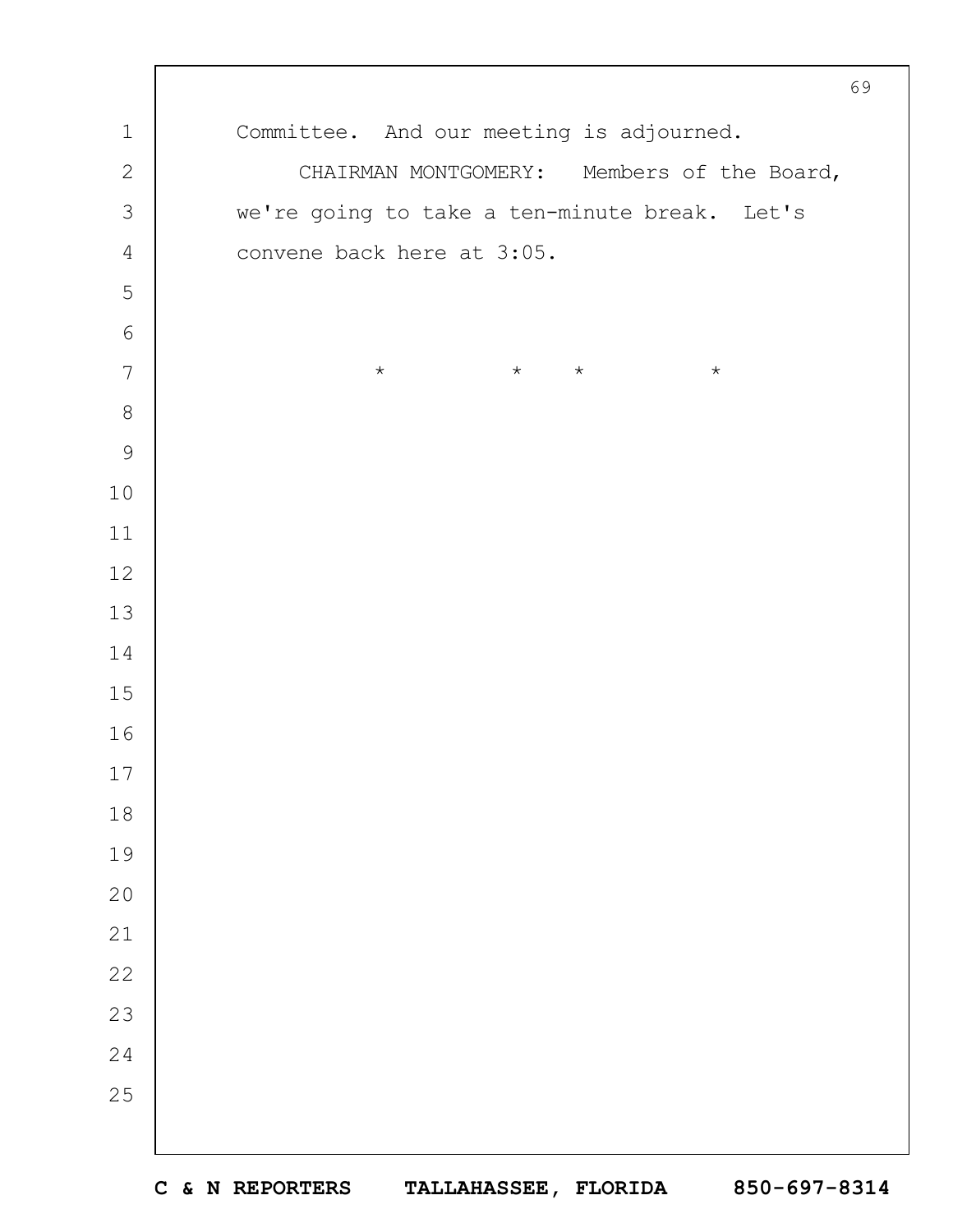|               | 70                                                                                                       |  |  |  |  |  |
|---------------|----------------------------------------------------------------------------------------------------------|--|--|--|--|--|
| 1             | CERTIFICATE                                                                                              |  |  |  |  |  |
| $\mathbf{2}$  |                                                                                                          |  |  |  |  |  |
| 3             | STATE OF FLORIDA<br>COUNTY OF LEON                                                                       |  |  |  |  |  |
| 4             |                                                                                                          |  |  |  |  |  |
| 5             | I, NANCY S. METZKE, RPR, FPR, certify that I<br>was authorized to and did stenographically report the    |  |  |  |  |  |
| 6             | foregoing proceedings and that the transcript is a true<br>and complete record of my stenographic notes. |  |  |  |  |  |
| 7             | DATED this 5th day of September, 2015.                                                                   |  |  |  |  |  |
| $8\,$         |                                                                                                          |  |  |  |  |  |
| $\mathcal{G}$ |                                                                                                          |  |  |  |  |  |
| 10            |                                                                                                          |  |  |  |  |  |
| 11            | NANCY S. METZKE, RPR, FPR<br>Court Reporter                                                              |  |  |  |  |  |
| 12            |                                                                                                          |  |  |  |  |  |
| 13            |                                                                                                          |  |  |  |  |  |
| 14            |                                                                                                          |  |  |  |  |  |
| 15            |                                                                                                          |  |  |  |  |  |
| 16            |                                                                                                          |  |  |  |  |  |
| 17            |                                                                                                          |  |  |  |  |  |
| 18            |                                                                                                          |  |  |  |  |  |
| 19            |                                                                                                          |  |  |  |  |  |
| 20            |                                                                                                          |  |  |  |  |  |
| 21            |                                                                                                          |  |  |  |  |  |
| 22            |                                                                                                          |  |  |  |  |  |
| 23            |                                                                                                          |  |  |  |  |  |
| 24            |                                                                                                          |  |  |  |  |  |
| 25            |                                                                                                          |  |  |  |  |  |
|               |                                                                                                          |  |  |  |  |  |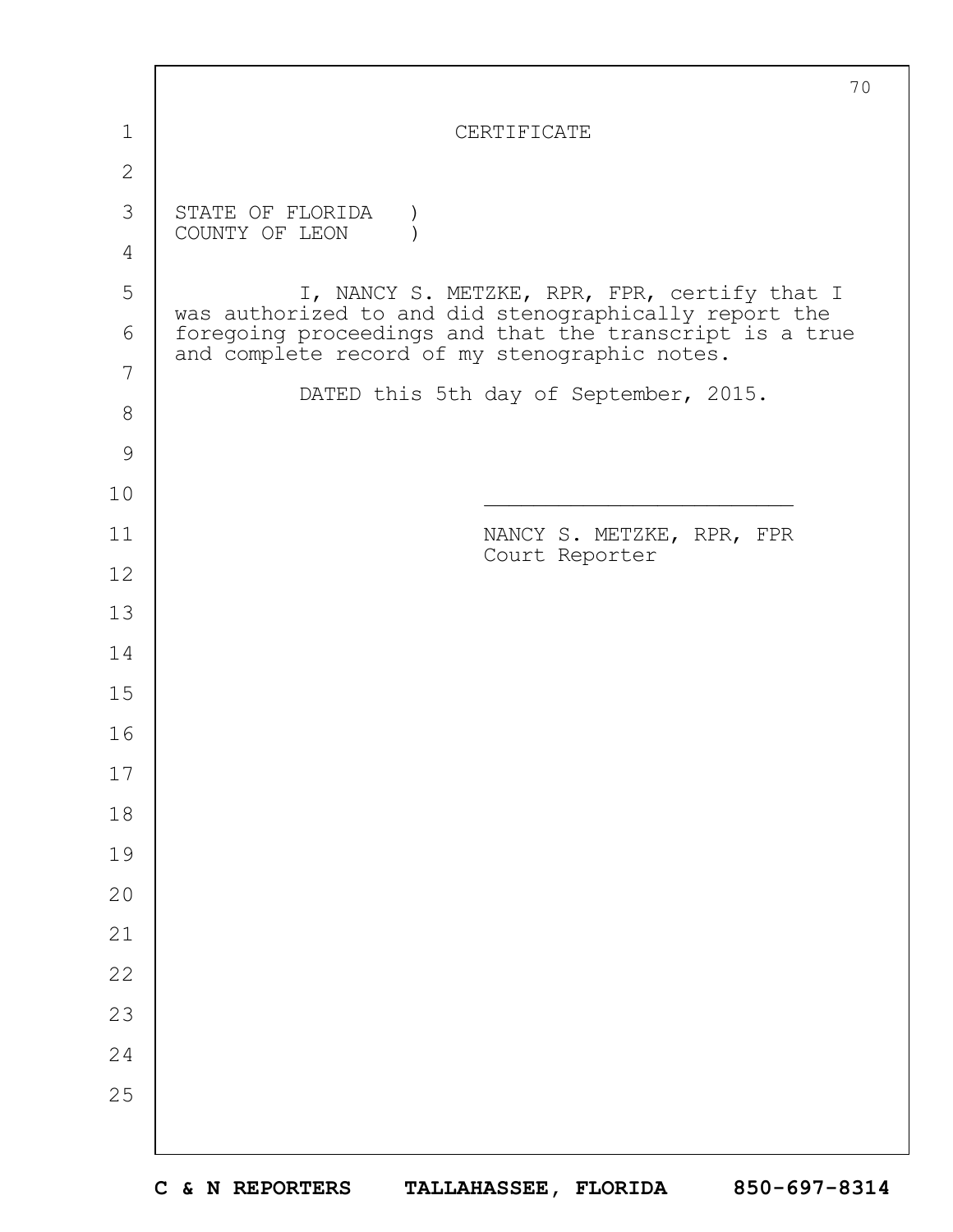|                                     | $54\%$ [1] - 9:6                       | 63:20                            | 51:23, 53:10, 53:15,                            | apply [3] - 13:10,                   |
|-------------------------------------|----------------------------------------|----------------------------------|-------------------------------------------------|--------------------------------------|
|                                     | 5th $[1]$ - 70:7                       | action $[2] - 3:2, 3:4$          | 53:23, 56:24                                    | 14:15, 21:13                         |
| $13/14$ [1] - 11:2                  |                                        | active [1] - 13:11               | aggressiveness [2] -                            | appointment $[1]$ -                  |
| $'16$ [2] - 18:6, 28:13             | 6                                      | activities $[1]$ - 10:17         | 48:12, 55:1                                     | 43:12                                |
| $'18$ [2] - 28:13, 28:17            |                                        | activity [3] - 10:24,            | ago $[11] - 20:5$ ,                             | appreciate $[1] - 5:14$              |
|                                     | 697-8314 [1] - 1:23                    | 10:25, 11:1                      | 36:12, 46:15, 48:24,                            | approach $[1]$ - 55:19               |
|                                     | 697-8715 $[1]$ - 1:23                  | actual $[5] - 10:24$ ,           | 49:1, 49:4, 50:13,                              | appropriate [3] -                    |
|                                     |                                        | 33:15, 36:7, 48:6,               | 51:12, 55:24, 58:9,                             | 26:22, 44:4, 63:15                   |
| $1_{[2]} - 12:8, 30:6$              | $\overline{7}$                         | 50:5                             | 58:10                                           | approval $[3] - 28:12$ ,             |
| 1.7 $[1] - 10:2$                    |                                        | add [2] - 47:18, 65:2            | agree [2] - 17:24,                              | 28:18, 44:2                          |
| 10 [2] - 44:17, 45:5                | $70\%$ [1] - 9:7                       | added $[3] - 22:9$ ,             | 57:14                                           | approve [4] - 46:8,                  |
| 11 $[1] - 47:14$                    | $73$ [1] - 19:16                       | 22:10, 30:9                      | agreed [1] - 36:13                              | 49:19, 50:1, 60:10                   |
| 12-month [1] - 38:19                | 75 [2] - 26:19, 26:23                  | addition $[1] - 47:16$           | agriculture [2] -                               | <b>approved</b> [7] - 35:24,         |
| 12th $[5] - 45:16$ ,                | 75% [3] - 19:16, 25:8,                 | additional [5] -                 | 66:11, 67:15                                    | 46:3, 46:19, 47:22,                  |
| 46:23, 46:24, 51:5,                 | 27:1                                   | 12:16, 19:23, 21:15,             | ahead [6] - 2:4, 2:9,                           | 52:12, 53:9, 68:19                   |
| 51:15                               |                                        | 48:4, 59:25                      | 37:25, 41:19, 60:4,                             | approver [1] - 55:7                  |
| 1960 [1] - 48:19                    | 8                                      | address [6] - 15:15,             | 67:10                                           | approving [3] -                      |
| 1980 [1] - 48:19                    | $850$ [2] - 1:23                       | 15:20, 18:11, 44:7,              | aid [2] - 20:16, 23:24                          | 26:19, 50:3, 54:20                   |
|                                     |                                        | 55:18                            | allocated $[1] - 12:8$                          | <b>area</b> $[6] - 8:10$ ,           |
| $\overline{2}$                      |                                        | addressed [1] -                  | allow $[5] - 19:7$ ,                            | 12:13, 12:14, 66:17,                 |
|                                     | 9                                      | 54:14                            | 44:19, 63:19, 63:23,                            | 67:4, 68:7                           |
| $2$ [1] - 56:5                      | $92\%$ [1] - 23:15                     | addressing [1] -                 | 67:13                                           | areas $[7] - 8:2$ ,                  |
| $2.75$ [1] - 65:9                   |                                        | 24:22                            | <b>allowed</b> $[1] - 9:3$                      | 20:15, 32:2, 65:20,                  |
| $2000$ [1] - 48:19                  | A                                      | adjourned $[1]$ - $69:1$         | almost [2] - 20:20,                             | 66:23, 67:14, 67:24                  |
| $2012$ [1] - 9:1                    |                                        | adjust $[2] - 26:19$ ,           | 20:21                                           | arrived [1] - 67:2                   |
| $2015$ [6] - 1:11, 9:17,            | able [19] - 4:24, 5:8,                 | 57:15                            | <b>Alston</b> $[7] - 2:13$ ,                    | articulate $[1]$ - 55:5              |
| 10:15, 10:24, 27:21,                | 5:12, 9:5, 13:2, 13:23,                | adjustments [1] -                | 8:13, 14:7, 45:11,                              | aspirations [1] -                    |
| 70:7                                | 15:7, 16:18, 17:18,                    | 26:25                            | 47:25, 50:15, 62:20                             | 28:17                                |
| 2016 [4] - 6:24, 26:9,              | 17:21, 19:5, 19:13,                    | admits [4] - 5:25,               | <b>ALSTON</b> [20] - 1:8,                       | <b>assessed</b> $[1] - 21:12$        |
| 28:17                               | 19:21, 28:20, 39:25,                   | 27:13, 27:14, 49:6               | 2:14, 8:12, 8:14, 14:8,<br>14:13, 15:21, 45:10, | <b>asset</b> [1] - 43:9              |
| $2017$ [3] - 26:12,<br>59:18, 59:23 | 55:5, 59:14, 59:22,                    | adopted [1] - 15:15              | 45:12, 47:24, 48:1,                             | <b>assist</b> $[1]$ - 46:10          |
| $2018$ [4] - 6:22, 7:6,             | 67:16                                  | <b>advance</b> $[5] - 16:18$     | 54:2, 60:8, 61:1, 61:7,                         | assistance [1] -                     |
| 59:19, 59:23                        | absent [1] - 57:25                     | 34:22, 35:11, 57:20,<br>63:16    | 61:14, 61:23, 62:4,                             | 23:16                                |
| 2018/19 [1] - 18:6                  | absorb [1] - 35:9                      | advanced [1] - 65:14             | 62:21, 64:9                                     | <b>Associate</b> [2] - 3:12,<br>31:6 |
| $2019$ [12] - 4:21,                 | academic [13] - 9:6,                   | advances [1] - 66:5              | alternative [1] -                               | Association [1] -                    |
| 4:22, 6:11, 6:13, 6:16,             | 9:17, 12:1, 12:12,                     | advancing [2] -                  | 62:20                                           | 31:23                                |
| 6:22, 7:6, 8:22, 12:11,             | 12:21, 19:11, 19:15,                   | 63:20, 65:12                     | Alumni [1] - 17:10                              | assume [1] - 52:9                    |
| 32:23, 59:20, 60:1                  | 28:12, 28:17, 59:11,                   | advantage [1] - 4:19             | amend [1] - 42:9                                | assuming [1] - 18:11                 |
| 21st [2] - 66:17, 67:8              | 65:19, 68:16                           | adverse [1] - 52:1               | amendment [2] -                                 | assumption [1] -                     |
|                                     | <b>Academic</b> $[7] - 2:5$ ,          | <b>advise</b> [1] - 17:4         | 45:8, 45:21                                     | 56:21                                |
| 3                                   | 2:10, 3:2, 3:7, 13:18,<br>68:14, 68:25 | advising $[2] - 9:4$ ,           | amount [6] - 18:10,                             | $AT$ <sub>[2]</sub> - 1:13, 1:13     |
|                                     | <b>ACADEMIC</b> $[2] - 1:4$ ,          | 59:11                            | 38:6, 46:16, 67:3,                              | attendance [2] -                     |
| $3$ [3] - 56:10, 65:18,             | 2:1                                    | <b>advisors</b> $[2] - 12:1$ ,   | 67:19, 68:19                                    | 44:20, 44:24                         |
| 68:18                               | $accept [2] - 5:18,$                   | 12:12                            | <b>annual</b> $[3] - 8:9$ ,                     | <b>attention</b> $[1] - 66:19$       |
| $3.3$ [2] - 9:17, 9:18              | 16:2                                   | <b>Affairs</b> $[6] - 2:5$ ,     | 9:16, 9:22                                      | <b>ATTORNEY</b> [7] -                |
| 3093 $[1]$ - 1:22                   | acceptable $[1] - 64:4$                | 2:10, 3:2, 3:7, 68:14,           | <b>answer</b> [8] - 16:13,                      | 2:11, 2:13, 2:15, 2:17,              |
| 32315-3093 [1] - 1:22               | <b>accepted</b> $[1] - 52:8$           | 68:25                            | 23:7, 32:10, 34:7,                              | 2:19, 2:21, 2:23                     |
| $3:05$ [2] - 1:13, 69:4             | $accepting [2] - 22:7,$                | <b>AFFAIRS</b> [2] - 1:4,        | 35:4, 38:4, 39:16,                              | <b>Attorney</b> $[1] - 3:1$          |
|                                     | 64:5                                   | 2:1                              | 58:20                                           | <b>attract</b> [3] $-27:11$ ,        |
| 4                                   | $access [5] - 5:23,$                   | <b>AFFIRMATIVE [3] -</b>         | answered [1] - 50:24                            | 30:8, 50:12                          |
| 43% [2] - 19:7, 19:8                | 6:5, 12:22, 22:25,                     | 60:16, 60:22, 64:18              | answering [1] -                                 | <b>attracting</b> $[1] - 50:11$      |
| 45 [1] - 25:8                       | 49:6                                   | <b>afternoon</b> [1] - 3:16      | 55:21                                           | <b>audit</b> [3] - $14:24$ ,         |
| 49% [1] - 19:8                      | accomplish [2] -                       | agencies [1] - 67:18             | anticipating [1] -                              | 15:3, 19:1                           |
| 4:30 $[1] - 1:13$                   | 59:7, 59:15                            | agenda $[1] - 64:22$             | 5:15                                            | audits [6] - 13:11,                  |
|                                     | accomplishes [1] -                     | <b>aggressive</b> $[19] - 8:9$ , | <b>AOS</b> [1] - 6:3<br>apart $[1] - 52:9$      | 14:16, 14:17, 14:20,                 |
| 5                                   | 63:25                                  | 8:17, 18:18, 20:7,               | <b>APLU</b> $[1]$ - 31:23                       | 14:25, 19:1                          |
|                                     | <b>achieve</b> $[5] - 4:1$ ,           | 25:6, 27:18, 29:10,              | apologize [1] - 39:9                            | <b>August</b> $[3] - 26:11$ ,        |
| $5$ [2] - 1:11, 10:18               | 17:14, 25:13, 26:13,                   | 29:17, 29:22, 30:15,             | <b>appeared</b> $[1] - 63:2$                    | 45:16, 51:5                          |
|                                     |                                        | 33:1, 33:4, 33:7, 50:6,          |                                                 | <b>AUGUST</b> $[1]$ - 1:11           |
|                                     |                                        |                                  |                                                 |                                      |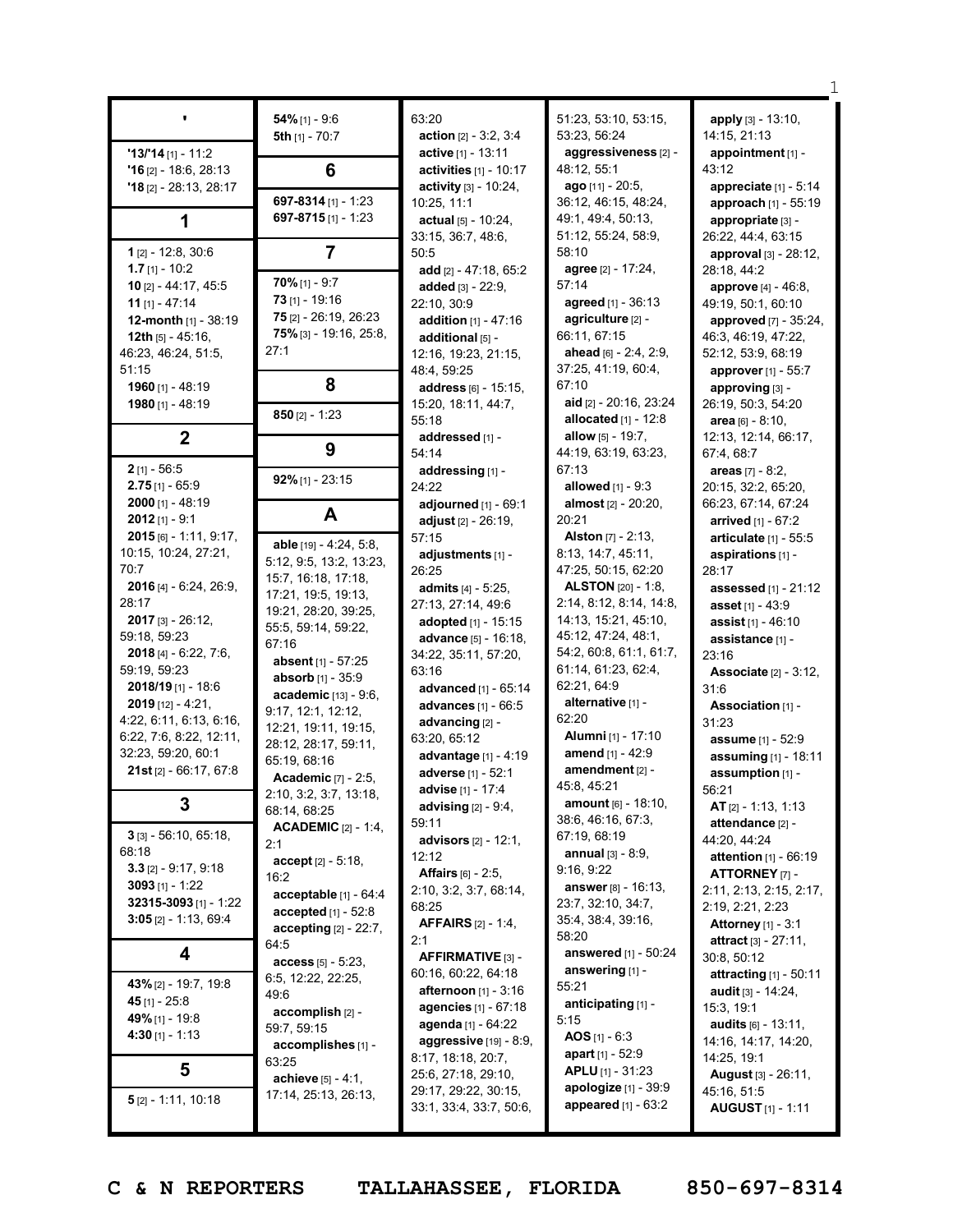|                                |                                             |                              |                            | 2                              |
|--------------------------------|---------------------------------------------|------------------------------|----------------------------|--------------------------------|
| <b>authority</b> $[1] - 45:2$  | <b>BOARD</b> [1] - 1:2                      | 65:17, 65:22, 68:3,          | CHAIRMAN [19] -            | comfortable [3] -              |
| authorized [1] - 70:5          | <b>Board</b> [101] - 3:3,                   | 68:17                        | 9:8, 9:11, 9:13, 9:20,     | 32:12, 47:7, 47:17             |
| average [6] - 6:15,            | 3:10, 3:18, 3:21, 4:20,                     | <b>budgetary</b> [1] - 12:5  | 10:9, 10:11, 11:5,         | <b>coming</b> $[3] - 2:8$ ,    |
| 6:17, 7:18, 7:25,              | 5:24, 6:2, 9:2, 11:13,                      | <b>build</b> $[1] - 8:25$    | 37:21, 37:24, 38:1,        | 19:14, 54:23                   |
| 21:18, 21:20                   | 13:19, 13:23, 16:3,                         | <b>building</b> [1] - 66:21  | 40:23, 40:25, 44:15,       | <b>COMMENCED [1] -</b>         |
| averages [1] - 24:15           | 16:9, 16:25, 17:24,                         | <b>built</b> $[2] - 16:14$ , | 63:7, 63:11, 63:19,        | 1:13                           |
| <b>awarded</b> $[1] - 8:3$     | 22:14, 24:11, 26:4,                         | 25:18                        | 65:6, 68:10, 69:2          | <b>comment</b> $[10] - 11:7$ , |
| aware [2] - 3:5, 39:10         | 27:22, 28:10, 28:25,                        | <b>bulb</b> $[1]$ - 10:10    | Chairman [12] - 9:12,      | 16:4, 27:6, 30:1,              |
|                                | 29:5, 29:14, 30:24,                         | bumping [1] - 61:2           | 10:13, 11:4, 37:22,        | 30:13, 37:24, 51:10,           |
| B                              | 32:14, 32:20, 33:5,                         | <b>burning</b> [2] - 30:12,  | 37:25, 39:4, 39:23,        | 54:9, 54:21, 62:1              |
|                                | 33:6, 33:21, 34:3,                          | 30:14                        | 40:24, 44:13, 63:10,       | commenting [1] -               |
| <b>ball</b> $[1] - 2:7$        | 34:9, 35:21, 36:3,                          | buy $[1] - 56:15$            | 65:2,68:9                  | 61:16                          |
| <b>BALLROOM</b> [1] -          | 36:8, 36:14, 36:15,                         | buy-in $[1]$ - 56:15         | Chairman's [1] -           | comments [13] -                |
| 1:15                           | 36:19, 36:20, 37:1,                         | $BY$ <sub>[1]</sub> - 1:17   | 45:20                      | 27:25, 29:10, 30:3,            |
| <b>BARGE</b> $[7] - 2:11$ ,    | 37:3, 37:4, 37:6, 38:5,                     |                              | challenge [3] - 3:24,      | 32:9, 43:20, 48:14,            |
| 2:13, 2:15, 2:17, 2:19,        | 38:7, 38:9, 38:15,                          | $\mathbf c$                  | 22:1, 24:23                | 48:17, 54:8, 56:20,            |
| 2:21, 2:23                     | 38:18, 38:24, 39:4,                         |                              | challenged [2] -           | 62:25, 64:25, 68:16,           |
| <b>Barge</b> [1] - 3:1         | 39:21, 39:24, 40:4,                         | calendar [2] - 26:10,        | 24:9, 24:12                | 68:21                          |
| <b>BARGE-MILES [7] -</b>       | 42:13, 43:3, 43:10,                         | 38:20                        | challenges [2] -           | committed [2] - 7:16,          |
| 2:11, 2:13, 2:15, 2:17,        | 44:9, 44:12, 44:18,                         | camps [2] - 12:17            | 3:23, 21:14                | 37:10                          |
| 2:19, 2:21, 2:23               | 44:19, 44:21, 44:23,                        | campus $[4] - 15:20$ ,       | chance $[10] - 3:20$ ,     | <b>COMMITTEE [2] -</b>         |
| <b>Barge-Miles</b> [1] - 3:1   | 45:4, 45:5, 45:16,                          | 19:2, 24:16, 59:12           | 7:8, 19:7, 31:22,          | 1:4,2:1                        |
| <b>base</b> $[3] - 23:21$ ,    | 45:17, 46:2, 46:7,                          | <b>CAMPUS</b> $[1] - 1:15$   | 33:12, 35:6, 36:4,         | committee [34] - 2:4,          |
| 23:23, 23:24                   | 47:1, 47:17, 47:22,                         | candnreporters.              | 44:3, 47:8, 64:24          | 3:11, 10:3, 26:6, 32:6,        |
| <b>based</b> $[9] - 7:1$ ,     | 49:14, 49:15, 50:5,                         | com $[1] - 1:24$             | change $[6] - 8:21$ ,      | 33:10, 33:11, 34:19,           |
| 10:16, 18:14, 18:21,           | 51:11, 51:13, 51:20,                        | cannot [1] - 25:12           | 13:25, 46:16, 57:4,        | 37:17, 38:8, 38:16,            |
| 26:9, 26:12, 53:9,             | 52:6, 52:22, 53:4,                          | capacity [2] - 38:22,        | 59:14, 59:16               | 39:15, 44:16, 50:18,           |
| 59:23, 62:23                   | 53:5, 53:9, 54:18,                          | 66:22                        | changed $[6] - 6:10$ ,     | 54:7, 57:3, 57:23,             |
| <b>basis</b> $[1]$ - 38:16     | 55:20, 56:11, 57:19,                        | case [2] - 40:6, 40:17       | 22:2, 22:3, 22:8,          | 58:8, 58:15, 58:18,            |
| become [1] - 16:10             | 57:22, 62:3, 63:17,                         | category [2] - 7:14,         | 46:18, 57:12               | 58:25, 61:5, 61:17,            |
| becoming $[1]$ - 68:7          | 63:21, 63:23, 64:4,                         | 7:15                         | changes [10] - 4:12,       | 61:19, 63:13, 63:16,           |
| beforehand [1] -               | 64:6, 64:13, 65:11,                         | cautious [2] - 52:6,         | 4:15, 5:15, 13:8,          | 63:24, 64:1, 64:24,            |
| 34:17                          | 68:11, 68:22, 69:2                          | 53:3                         | 21:25, 35:13, 46:10,       | 65:2, 68:13, 68:20             |
| <b>begin</b> $[3] - 23:19$ ,   | <b>board</b> $[1] - 22:22$                  | center [1] - 11:25           | 48:2, 48:5, 50:3           | <b>Committee</b> [7] - 2:5,    |
| 55:19, 56:10                   | body [4] $-$ 4:6, 5:16,                     | century [2] - 66:17,         | changing $[2] - 6:7$ ,     | 2:10, 3:2, 13:18, 16:8,        |
| beginning [3] -                | 54:20, 66:15                                | 67:8                         | 23:2                       | 68:15, 69:1                    |
| 16:17, 16:25, 18:24            | <b>BOG</b> [4] - $31:9$ , $32:6$ ,          | certain [2] - 31:11,         | charge [1] - 45:2          | committees [2] -               |
| <b>behalf</b> $[1] - 52:10$    | 32:7, 52:16                                 | 52:15                        | charts [2] - 41:23,        | 42:15, 57:2                    |
| behind [3] - 10:15,            | <b>boot</b> $[1]$ - 12:17                   | certainly [3] - 12:9,        | 41:24                      | communicating [1] -            |
| 10:20, 65:22                   | <b>BOT</b> $[1] - 3:11$                     | 23:11, 33:14                 | chemistry [1] - 27:24      | 46:10                          |
| belief [1] - 65:11             | <b>bound</b> $[1]$ - 55:16                  | <b>CERTIFICATE</b> [1] -     | chime $[2] - 33:14$ ,      | communication [1] -            |
| benchmark [1] -                | $BOX[1] - 1:22$                             | 70:1                         | 63:5                       | 14:22                          |
| 22:15                          | <b>Boyce</b> $[1] - 2:15$                   | certify [1] - 70:5           | choice [2] - 29:22,        | communications [1]             |
| <b>benefit</b> $[1] - 21:11$   | <b>BOYCE</b> [2] - 1:8,                     | certifying [1] - 15:11       | 30:8                       | $-15:16$                       |
| <b>best</b> $[8] - 7:15$       | 2:16                                        | cetera [3] - 18:8,           | circulated $[1] - 4:11$    | community [2] -                |
| 31:20, 31:25, 33:24,           | <b>break</b> $[1] - 69:3$                   | 20:10                        | clarification [1] -        | 24:16, 49:7                    |
| 42:4, 49:23, 49:24             | <b>bridge</b> $[2] - 12:19$ ,               | Chair [32] - 2:23,           | 62:15                      | compare [2] - 42:22,           |
| <b>better</b> $[3] - 7:8$ ,    | 55:14                                       | 8:12, 9:9, 9:10, 9:11,       | clarify $[2] - 40:11$ ,    | 50:23                          |
| 41:20, 65:20                   | brief [2] - 44:22, 54:5                     | 10:11, 14:13, 16:5,          | 62:22                      | comparisons [2] -              |
| <b>BETTYE</b> $[1]$ - 1:7      | <b>briefed</b> $[1] - 43:12$                | 18:2, 20:1, 36:12,           | clarity $[1] - 45:24$      | 35:10, 42:16                   |
| <b>between</b> $[3] - 7:6$ ,   | <b>briefly</b> $[2] - 65:8$ ,               | 37:21, 38:5, 38:7,           | class [2] - 8:6, 20:19     | competition [2] -              |
| 20:18, 58:14                   | 65:21                                       | 43:4, 44:15, 44:23,          | <b>classes</b> [1] - 11:24 | 30:4, 48:20                    |
| <b>beyond</b> $[1] - 67:8$     | bring [5] - 13:19,                          | 47:24, 48:10, 49:18,         | clear $[1]$ - 29:23        | competitive [2] -              |
| <b>big</b> $[2]$ - 18:5, 18:8  | 32:5, 33:13, 44:5,                          | 50:14, 51:17, 54:2,          | close $[2] - 26:10$ ,      | 17:20, 30:7                    |
| <b>Bill</b> $[1]$ - 5:7        | 47:19                                       | 54:3, 58:19, 60:9,           | 65:18                      | complaint $[1] - 41:16$        |
| biomedical $[1]$ -             | <b>bringing</b> $[1] - 50:6$                | 61:24, 62:21, 62:23,         | collapsed [1] - 58:10      | complete [6] - 11:12,          |
| 27:24                          | <b>brought</b> $[3] - 8:5$ ,<br>31:2, 68:14 | 63:7, 63:12, 65:7            | college [7] - 5:1, 5:2,    | 15:8, 34:6, 40:1,              |
| <b>bit</b> [5] $-$ 8:3, 21:14, | <b>budget</b> $[9] - 8:19$ ,                | <b>CHAIR</b> $[1] - 1:7$     | 7:2, 14:18, 18:7, 25:8,    | 40:14, 70:6                    |
| 25:19, 43:22, 47:7             | 8:20, 13:1, 65:4, 65:9,                     | chair [1] - 17:16            | 49:8                       | completed [1] -<br>44:17       |
| <b>blocks</b> $[1]$ - 36:25    |                                             | chairman $[1] - 65:4$        | comfort [1] - 48:11        |                                |
|                                |                                             |                              |                            |                                |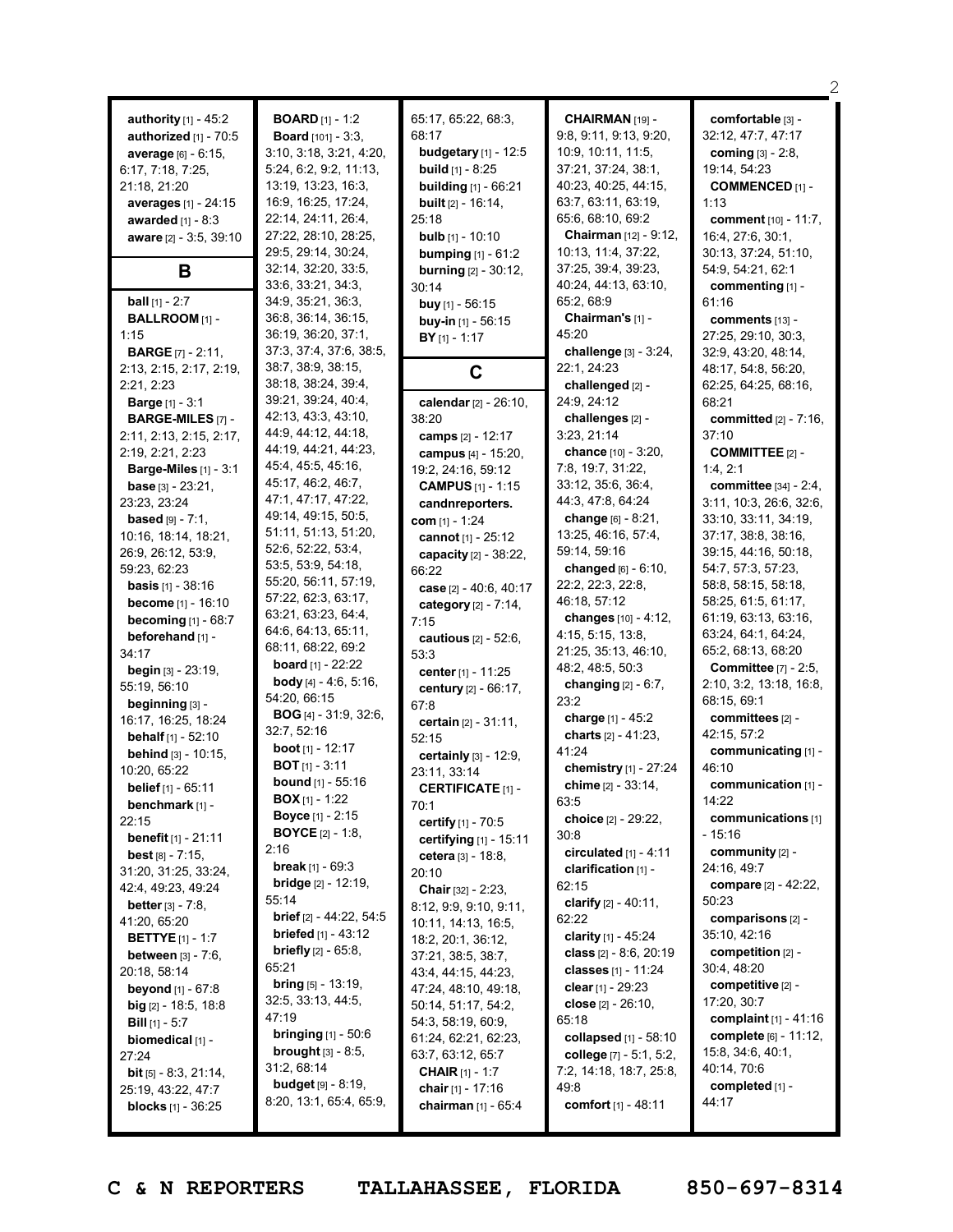| computational [1] -<br>27:24              | <b>correct</b> $[4] - 9:16$ ,<br>9:18, 9:19, 29:3 | 35:20, 35:24, 39:9,<br>41:21, 42:8, 42:18,         | 46:5, 48:20, 48:21,<br>53:25                             | Е                                               |
|-------------------------------------------|---------------------------------------------------|----------------------------------------------------|----------------------------------------------------------|-------------------------------------------------|
| concern [5] - 25:11,                      | correlation [2] -                                 | 43:16, 44:10, 45:13,                               | difficult [1] - 35:9                                     | easier [1] - 19:10                              |
| 25:14, 51:25, 52:2,                       | 20:18, 20:21                                      | 46:13, 47:11, 47:13,                               | digest [3] - 41:15,                                      | echo $[1] - 29:2$                               |
| 55:13                                     | country [1] - 49:25                               | 52:21, 58:7, 64:14                                 | 41:19, 47:16                                             | economic [1] - 66:6                             |
| <b>concerned</b> $[3] - 5:11$ ,           | <b>COUNTY</b> $[1]$ - 70:3                        | <b>David</b> $[13] - 3:11$ ,<br>3:15, 9:15, 10:12, | diluting $[1] - 28:14$                                   | edge $[1]$ - 67:10                              |
| 28:13, 52:14<br>concerns $[6] - 27:8,$    | County [1] - 49:24<br>couple [13] - 8:23,         | 11:8, 26:1, 30:20,                                 | <b>direct</b> $[2] - 20:18$ ,<br>20:21                   | educate [1] - 39:6                              |
| 28:8, 28:9, 29:20,                        | 14:11, 18:4, 23:10,                               | 31:8, 38:2, 41:1, 43:7,                            | <b>direction</b> $[4] - 17:1,$                           | education [1] - 25:21<br>effectively [1] - 39:6 |
| 38:10, 68:15                              | 26:4, 29:3, 29:14,                                | 60:3, 60:12                                        | 17:16, 24:21, 27:16                                      | Effectiveness [1] -                             |
| <b>CONCLUDED [1] -</b>                    | 34:6, 49:13, 51:12,                               | days [6] - 44:17,                                  | directly $[1] - 21:13$                                   | 15:5                                            |
| 1:13                                      | 51:17, 54:7, 55:23                                | 44:25, 45:5, 46:15,                                | director [1] - 22:22                                     | effort $[3] - 15:2$ ,                           |
| concluding [1] -                          | <b>course</b> [8] - 8:8,                          | 51:17, 58:10                                       | disciplines $[1]$ - 21:9                                 | 66:16, 68:2                                     |
| 12:20                                     | 15:1, 15:13, 20:8,                                | <b>deadline</b> $[2] - 51:4$ ,                     | disconnect [1] -                                         | efforts $[7] - 6:23$ ,                          |
| <b>conduct</b> [2] - 14:17,               | 22:9, 33:25, 47:18,                               | 54:12<br>deal [1] - 51:25                          | 51:24                                                    | 19:23, 28:14, 33:24,                            |
| 14:20<br>conducting [1] -                 | 52:3<br><b>courses</b> [4] - 12:4,                | dealing [1] - 36:2                                 | discuss [1] - 65:12                                      | 66:9, 67:7, 68:6                                |
| 14:19                                     | 22:10, 22:12, 23:2                                | deans [1] - 59:12                                  | discussion [6] -<br>39:19, 45:9, 57:24,                  | eight $[1]$ - 17:3                              |
| conference [1] -                          | <b>COURT</b> $[1] - 1:18$                         | decide [1] - 56:14                                 | 60:13, 61:4, 65:3                                        | either [3] - 44:6.<br>54:18, 61:10              |
| 31:23                                     | Court [1] - 70:11                                 | decided [2] - 4:22,                                | discussions [3] -                                        | elaborate [1] - 47:6                            |
| conferences [2] -                         | created [1] - 67:1                                | 6:17                                               | 50:21, 58:3, 68:25                                       | electronically [1] -                            |
| 31:21, 31:24                              | creating [1] - 66:17                              | <b>decides</b> $[1] - 3:3$                         | division $[2] - 12:13$ ,                                 | 15:19                                           |
| confidence [4] -                          | creation $[1] - 66:6$                             | <b>decision</b> $[1]$ - 35:7                       | 12:14                                                    | eleven [1] - 47:13                              |
| 18:17, 18:20, 19:20,                      | credits $[1] - 14:3$                              | decrease [1] - 27:14                               | <b>Doctor</b> [14] - $33:13$ ,                           | Eleven [2] - 47:10,                             |
| 53:18                                     | critical [1] - 30:19                              | defer $[2] - 24:7, 34:1$                           | 34:10, 38:3, 38:12,                                      | 47:11                                           |
| confident [3] - 51:10,<br>59:8, 59:15     | cross $[1] - 20:13$                               | deferring $[1]$ - 63:6                             | 41:13, 42:23, 44:22,                                     | eligible [1] - 13:14                            |
| confluence [1] -                          | crystallized [1] -<br>49:14                       | defining [1] - 17:13<br>definitely [1] - 13:2      | 45:14, 47:18, 56:17,<br>59:3, 59:9, 65:7,                | email [3] - 14:21,                              |
| 57:22                                     | <b>cultural</b> $[2] - 8:21$ ,                    | definition $[1]$ - $6:20$                          | 65:23                                                    | 14:23, 15:15<br>embedding [1] - 23:3            |
| consider [1] - 17:5                       | 13:7                                              | degree [11] - 7:25,                                | doctoral [2] - 27:20,                                    | emphasize [1] -                                 |
| considerable [1] -                        | curious [2] - 9:23,                               | 13:11, 13:14, 13:15,                               | 28:11                                                    | 41:22                                           |
| 67:19                                     | 33:8                                              | 14:25, 15:3, 15:8,                                 | document $[9] - 4:11$ ,                                  | end [2] - 38:23,                                |
| consistently [1] -                        | current [3] - 17:6,                               | 19:1, 19:20, 23:18                                 | 4:13, 4:14, 27:21,                                       | 46:13                                           |
| 49:23                                     | 23:15, 43:10                                      | <b>degrees</b> $[1] - 8:3$                         | 46:1, 49:15, 50:22,                                      | ends $[2] - 17:13$ ,                            |
| constraints $[1]$ -<br>38:11              | curriculum [8] -                                  | delay [7] - 44:2, 51:3,<br>61:11, 61:12, 61:21,    | 50:25, 51:2<br>documentation [2] -                       | 68:24                                           |
| consultant $[1]$ - 23:5                   | 20:8, 21:25, 22:3,<br>22:9, 22:11, 23:1,          | 62:11, 62:17                                       | 10:6, 41:5                                               | energize [1] - 27:1                             |
| contains $[1] - 3:9$                      | 23:3, 66:14                                       | delaying $[1] - 61:8$                              | documents [2] -                                          | energizing [1] -<br>29:12                       |
| contemporary [1] -                        | cut $[1] - 28:16$                                 | demonstrate [1] -                                  | 42:4, 44:4                                               | energy $[1] - 67:23$                            |
| 4:9                                       | cutting [1] - 67:10                               | 28:20                                              | dollars [1] - 25:21                                      | engage [3] - 4:7,                               |
| contingencies [2] -                       | cutting-edge [1] -                                | department [1] -                                   | done $[7] - 15:1$ ,                                      | 54:18.56:11                                     |
| 28:19                                     | 67:10                                             | 15:2                                               | 20:25, 22:21, 26:2,                                      | engineering [1] -                               |
| continues $[1] - 57:16$                   |                                                   | departmental [1] -                                 | 36:17, 37:11, 48:1                                       | 66:22                                           |
| <b>control</b> $[1] - 5:23$               | D                                                 | 15:12<br>departments [1] -                         | <b>doors</b> $[1] - 67:20$<br>down $[5]$ - 13:22,        | enhance [2] - 66:13,                            |
| convene [1] - 69:4<br>convenience [1] -   | data $[3] - 11:3$ ,                               | 20:11                                              | 29:4, 51:13, 54:14,                                      | 67:7                                            |
| 35:20                                     | 52:22, 52:23                                      | dependent $[1] - 24:2$                             | 61:8                                                     | enhancing [1] -<br>11:20                        |
| conversation [14] -                       | date [2] - 46:23                                  | deploying [1] - 12:9                               | <b>downward</b> $[2] - 8:6$ ,                            | enrich [1] - 66:13                              |
| 8:19, 48:9, 48:14,                        | <b>DATE</b> $[1] - 1:11$                          | depth [1] - 39:16                                  | 26:19                                                    | enrollment $[3] - 4:5$ ,                        |
| 49:10, 49:12, 54:10,                      | <b>DATED</b> $[1]$ - 70:7                         | described [1] - 66:2                               | draft $[8] - 3:19, 6:10,$                                | 5:5, 8:8                                        |
| 54:15, 55:23, 56:22,                      | <b>DAVID</b> $[43] - 3:16$ ,                      | detail [1] - 68:3                                  | 27:23, 32:20, 34:2,                                      | <b>ensure</b> $[3] - 11:21$ ,                   |
| 57:7, 57:17, 57:25,                       | 8:23, 9:19, 10:8,                                 | details [2] - 59:3.                                | 58:7, 58:8, 58:12                                        | 20:15, 68:13                                    |
| 65:17                                     | 10:10, 10:14, 11:10,<br>11:17, 14:25, 15:24,      | 59:4                                               | <b>draws</b> $[1] - 66:19$<br><b>drive</b> $[1] - 23:19$ | enter [2] - 19:5, 19:6                          |
| conversations [3] -<br>39:1, 50:19, 57:25 | 18:16, 21:2, 21:11,                               | develop $[2] - 4:1, 4:3$                           | drives $[1]$ - 55:24                                     | entire $[2] - 21:23$ ,                          |
| coordinating [4] -                        | 24:7, 25:25, 26:7,                                | developmental [1] -<br>12:23                       | <b>due</b> $[4] - 5:3$ , 46:19,                          | 66:8                                            |
| 66:9, 66:15, 66:24,                       | 28:2, 28:5, 28:8,                                 | deviations [2] -                                   | 46:23                                                    | environment [1] -<br>67:15                      |
| 68:2                                      | 31:13, 31:17, 31:19,                              | 21:18, 21:19                                       | <b>dunking</b> $[1] - 8:6$                               | environmental [2] -                             |
| copy $[5]$ - 35:6, 39:3,                  | 32:10, 33:25, 34:20,                              | different $[8] - 27:12$ ,                          | during $[1] - 24:11$                                     | 66:7, 66:10                                     |
| 39:4, 39:5, 42:21                         | 34:24, 35:12, 35:17,                              | 27:16, 27:17, 33:16,                               |                                                          | envision $[2] - 12:16$ ,                        |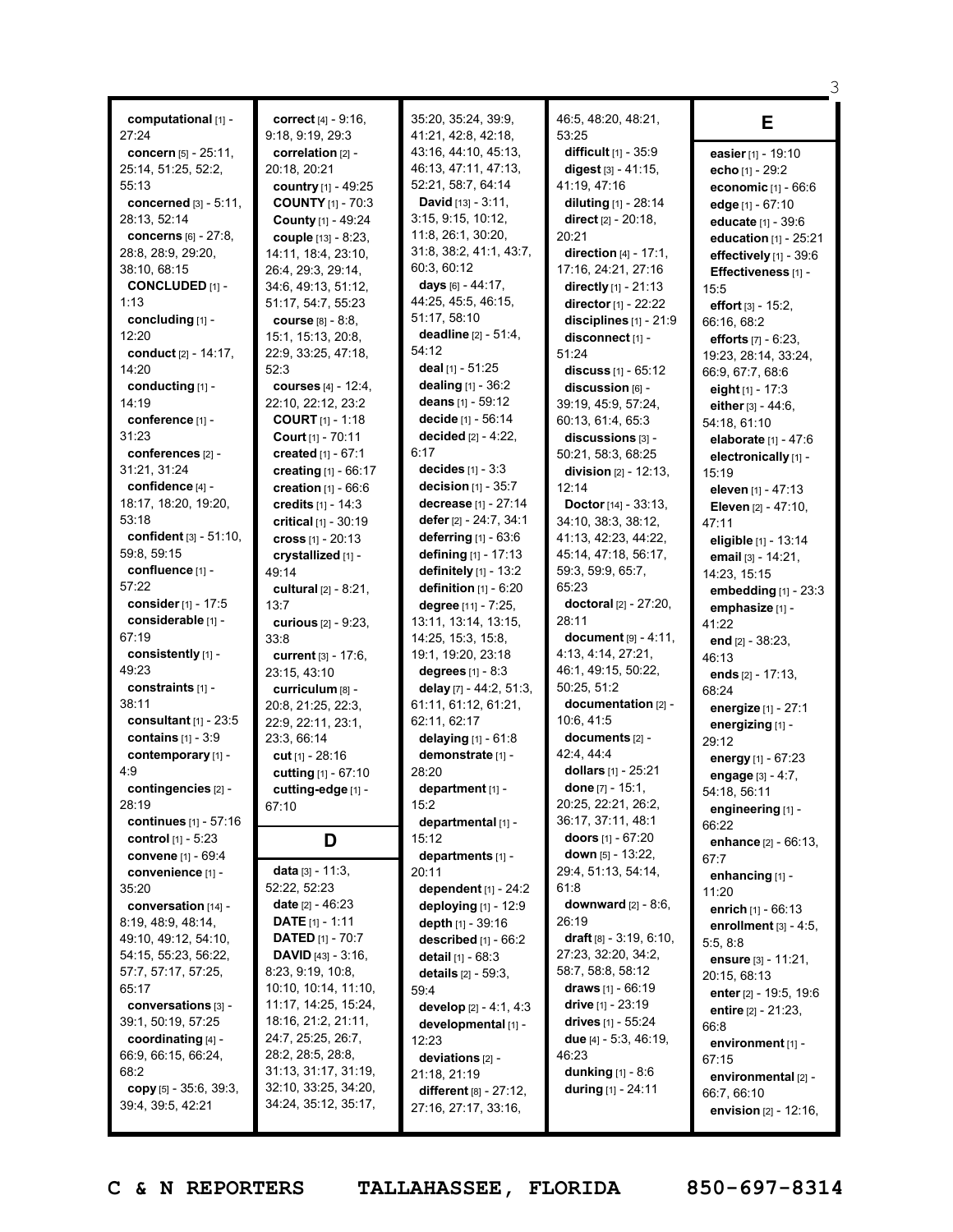|                                                                                                                                                                                                                                                                                                                                                                                                                                                                                                                                                                                                              |                                                                                                                                                                                                                                                                                                                                                                                                                                                                                                                                                                                                                                                   |                                                                                                                                                                                                                                                                                                                                                                                                                                                                                                                                                                                        |                                                                                                                                                                                                                                                                                                                                                                                                                                                                                                                                                                                                               | 4                                                                                                                                                                                                                                                                                                                                                                                                                                                                                                                                                                        |
|--------------------------------------------------------------------------------------------------------------------------------------------------------------------------------------------------------------------------------------------------------------------------------------------------------------------------------------------------------------------------------------------------------------------------------------------------------------------------------------------------------------------------------------------------------------------------------------------------------------|---------------------------------------------------------------------------------------------------------------------------------------------------------------------------------------------------------------------------------------------------------------------------------------------------------------------------------------------------------------------------------------------------------------------------------------------------------------------------------------------------------------------------------------------------------------------------------------------------------------------------------------------------|----------------------------------------------------------------------------------------------------------------------------------------------------------------------------------------------------------------------------------------------------------------------------------------------------------------------------------------------------------------------------------------------------------------------------------------------------------------------------------------------------------------------------------------------------------------------------------------|---------------------------------------------------------------------------------------------------------------------------------------------------------------------------------------------------------------------------------------------------------------------------------------------------------------------------------------------------------------------------------------------------------------------------------------------------------------------------------------------------------------------------------------------------------------------------------------------------------------|--------------------------------------------------------------------------------------------------------------------------------------------------------------------------------------------------------------------------------------------------------------------------------------------------------------------------------------------------------------------------------------------------------------------------------------------------------------------------------------------------------------------------------------------------------------------------|
| 12:19<br>era [1] - $48:22$<br>et [3] - 18:7, 18:8,<br>20:10<br>exactly [1] - 49:4<br>exam [4] - 7:12, 20:9,<br>20:12, 23:4<br>example [6] - 6:25,<br>8:5, 9:5, 13:9, 19:8,<br>31:22<br>exams $[3] - 4:3, 7:13,$<br>7:14<br><b>Excellent</b> $[1] - 11:11$<br><b>excellent</b> $[2] - 11:16$ ,<br>36:16<br>excess $[1] - 25:20$<br>excited [2] - 58:22,<br>59:16<br>excuse [4] - 4:17,<br>10:8, 32:16, 45:13<br><b>existing</b> $[1] - 17:19$                                                                                                                                                                 | <b>FAX</b> [1] - 1:23<br>federal [1] - 23:24<br>fee [1] - 21:12<br>feedback [5] - 3:9.<br>32:13, 54:15, 58:13,<br>58:17<br>feelings [1] - 51:10<br>fell [1] - 52:9<br>few [2] - 8:7, 46:11<br><b>fifth</b> $[1] - 19:6$<br>final $[2] - 42:25$ ,<br>45:15<br>finally $[3] - 4:6, 7:25,$<br>49:14<br>financial $[1]$ - 23:16<br>fine [3] - 11:5, 42:6,<br>51:23<br>fingertips [1] - 52:25<br>firm $[1] - 21:21$<br><b>first</b> $[7] - 3:23, 19:13,$<br>33:10, 34:13, 51:21,                                                                                                                                                                       | 70:11<br><b>frame</b> $[1] - 9:7$<br>frankly [2] - 18:18,<br>52:24<br>free $[2] - 33:14$ ,<br>67:13<br>freshman/<br>sophomore [1] -<br>12:14<br>friendly $[1] - 45.8$<br>front $[1] - 41:11$<br>full $[14] - 4:13, 18:7,$<br>25:8, 26:14, 26:15,<br>32:6, 37:1, 51:2,<br>56:15, 63:16, 63:21,<br>64:6, 64:13, 64:22<br>full-time [1] - 18:7<br>full-time-in-college<br>$[1] - 25:8$<br>fully [2] - 12:7, 43:12<br>function [1] - 15:12                                                                                                                                                 | governments [1] -<br>67:19<br>Governor [4] - 29:7,<br>29:15, 30:2, 48:14<br>Governors [27] -<br>3:18, 3:21, 4:20, 5:25,<br>9:2, 16:9, 28:10,<br>32:15, 33:5, 34:4,<br>34:9, 35:22, 36:8,<br>36:14, 36:19, 37:4,<br>39:24, 43:10, 46:2,<br>46:7, 47:23, 49:15,<br>52:7, 53:10, 55:20,<br>56:11, 57:20<br>governors [4] - 29:6,<br>32:15, 53:5, 57:6<br>Governors' [15] -<br>3:10, 22:15, 24:12,<br>29:5, 29:14, 30:24,<br>44:9, 44:18, 45:5,<br>45:16, 47:1, 51:13,                                                                                                                                            | graduating [1] -<br>15:18<br>graduation $[11]$ -<br>6:25, 7:21, 7:22, 7:24,<br>13:10, 14:15, 15:11,<br>16:19, 18:7, 19:9,<br>25:9<br><b>GRAHAM</b> $[6] - 1:9$ ,<br>2:18, 43:4, 43:6,<br>43:17, 62:5<br><b>Graham</b> $[3] - 2:17$ ,<br>43:5, 43:18<br>Graham's [1] - 44:5<br><b>GRAND</b> $[1] - 1:15$<br><b>Grant</b> $[1] - 31:24$<br><b>graphic</b> $[1] - 6:3$<br>Great $[1] - 43:16$<br>great [3] - 8:15,<br>48:15, 56:19<br>greater [1] - 67:11<br>groan $[1] - 19:3$                                                                                             |
| exited [1] - 59:6<br>expanded [1] - 12:19<br>expected [1] - 39:10<br>expecting $[1]$ - 46:2<br><b>expects</b> $[1] - 34:4$<br>expeditiously [1] -<br>15:9<br>experience $[1] - 5:2$<br>extended [1] - 65:16<br><b>extensive</b> $[1] - 41:12$<br>extraction $[1] - 51:1$                                                                                                                                                                                                                                                                                                                                     | 54:9, 54:21<br>five [4] - 10:4, 10:7,<br>14:2, 39:1<br>five-minute $[1]$ - 39:1<br>floating $[1]$ - 25:21<br>floor $[3] - 60:6$ ,<br>61:21, 63:9<br><b>Florida</b> $[10] - 5:21$ ,<br>16:24, 17:11, 31:14,<br>31:15, 33:18, 49:9,<br>57:21, 66:7, 67:6                                                                                                                                                                                                                                                                                                                                                                                            | fund $[1]$ - 12:9<br>fundamentally [1] -<br>8:20<br>funded [1] - 24:17<br>funding [7] - 12:25,<br>18:10, 18:11, 18:12,<br>23:19, 24:18, 55:25<br><b>future</b> $[6] - 17:11$ ,<br>28:22, 33:8, 39:6,<br>41:18, 57:13                                                                                                                                                                                                                                                                                                                                                                   | 51:20, 52:22, 53:5<br><b>GRABLE</b> [102] - 1:7,<br>2:3, 2:12, 2:25, 8:13,<br>9:12, 10:12, 10:21,<br>11:4, 11:6, 11:11,<br>11:16, 14:6, 14:9,<br>15:22, 16:2, 16:6,<br>17:25, 20:1, 23:7,<br>23:11, 24:6, 26:1,<br>26:3, 27:3, 28:24,<br>29:2, 32:3, 33:3,<br>34:10, 34:15, 34:22,                                                                                                                                                                                                                                                                                                                            | groups [2] - 17:7,<br>17:8<br>grow [1] - 5:16<br>growing [1] - 5:11<br>growth [4] - 4:6, 5:5,<br>5:10, 27:10<br>guess [7] - 20:4,<br>20:8, 20:13, 23:12,<br>39:17, 45:7<br>guys [4] - 46:17,<br>54:6, 55:10, 56:8                                                                                                                                                                                                                                                                                                                                                        |
| eyes [2] - 33:5, 33:22                                                                                                                                                                                                                                                                                                                                                                                                                                                                                                                                                                                       | <b>FLORIDA</b> [4] - 1:1,<br>1:16, 1:22, 70:3                                                                                                                                                                                                                                                                                                                                                                                                                                                                                                                                                                                                     | G<br>galvanize [1] - 66:20                                                                                                                                                                                                                                                                                                                                                                                                                                                                                                                                                             | 34:25, 35:15, 35:19,<br>35:23, 36:2, 36:16,                                                                                                                                                                                                                                                                                                                                                                                                                                                                                                                                                                   | Н                                                                                                                                                                                                                                                                                                                                                                                                                                                                                                                                                                        |
| F<br>face [1] - 48:21<br>Facebook [1] - 58:11<br>Faculty [1] - 13:18<br>faculty [9] - 16:21,<br>17:8, 66:16, 66:20,<br>66:21, 67:13, 67:14,<br>68:4, 68:11<br><b>failure</b> $[1] - 12:4$<br><b>fair</b> [1] - 18:10<br><b>fairly</b> $[1] - 20:6$<br>fall $[6] - 7:13, 8:1,$<br>12:24, 18:24, 19:15,<br>59:13<br><b>FAMU</b> [9] - 1:15, 4:8,<br>4:9, 7:24, 12:24,<br>43:15, 48:19, 50:12<br><b>Famuan</b> [1] - 48:25<br><b>far</b> [1] - 50:22<br><b>fashion</b> $[1] - 55:16$<br><b>fashioned</b> $[1] - 41:9$<br><b>FAU</b> $[2] - 31:16$ ,<br>31:17<br><b>favor</b> [4] - 60:6,<br>60:15, 60:21, 64:17 | focus $[1] - 17:8$<br><b>follow</b> $[1] - 42:23$<br>following [1] - 19:15<br>followup [1] - 14:6<br>footprint [1] - 67:22<br>forced [1] - 49:16<br>foregoing $[1]$ - 70:6<br>forgot $[1] - 49:2$<br>form [2] - 3:19, 23:16<br><b>forms</b> $[1] - 42:16$<br><b>fortunate</b> [1] - 59:24<br><b>forums</b> $[1] - 38:25$<br><b>forward</b> $[20] - 2:4$ ,<br>4:8, 16:20, 25:2, 25:6,<br>26:6, 33:24, 35:8,<br>36:18, 37:18, 41:12,<br>43:14, 47:19, 51:4,<br>54:24, 56:4, 63:4,<br>64:6, 64:13, 64:22<br>Foundation [1] -<br>17:9<br><b>four</b> [4] - 7:20, 7:23,<br>21:17, 25:22<br>four-year $[2] - 7:20$ ,<br>7:23<br>FPR $[3] - 1:17, 70:5,$ | $q$ ift $[1] - 24:2$<br>gifts [3] - 8:9, 9:16,<br>9:22<br>Gita [1] - 22:17<br>given [2] - 25:15,<br>47:2<br>glad $[1]$ - 43:22<br>globally [1] - 17:20<br><b>goal</b> $[12] - 6:16, 6:20,$<br>8:9, 26:9, 26:23, 27:1,<br>53:21, 53:22, 53:23,<br>55:8, 63:20<br>goals $[42] - 3:24, 4:2,$<br>4:4, 4:16, 5:3, 6:11,<br>6:13, 6:24, 7:6, 7:8,<br>8:15, 8:16, 8:17,<br>17:15, 18:4, 18:13,<br>18:14, 18:17, 18:18,<br>18:21, 19:21, 19:22,<br>24:21, 26:14, 30:20,<br>32:23, 48:7, 48:12,<br>50:3, 50:6, 53:2, 55:1,<br>55:13, 56:6, 56:23,<br>57:11, 57:13, 59:19,<br>59:20, 59:23, 60:1 | 36:23, 37:5, 37:9,<br>37:13, 37:19, 37:22,<br>37:25, 39:18, 40:12,<br>40:16, 40:19, 40:22,<br>40:24, 42:6, 42:12,<br>42:19, 43:2, 43:5,<br>43:18, 43:24, 44:11,<br>45:7, 45:11, 45:17,<br>45:25, 46:6, 46:21,<br>46:24, 47:2, 47:12,<br>47:14, 47:25, 50:15,<br>51:6, 51:9, 54:1, 54:4,<br>56:18, 60:2, 60:10,<br>60:15, 60:18, 60:21,<br>60:24, 61:6, 61:9,<br>61:20, 62:2, 62:7,<br>62:9, 62:14, 62:16,<br>62:19, 63:10, 63:18,<br>64:3, 64:10, 64:15,<br>64:19, 64:21, 65:23,<br>68:9, 68:21, 68:24<br><b>Grable</b> $[3] - 2:11$ ,<br>39:14, 54:22<br><b>graduate</b> $[4] - 8:2$ ,<br>13:12, 13:14, 21:1 | half [3] - 10:7, 36:25,<br>58:10<br>half-an-hour [1] -<br>36:25<br>handed [1] - 51:14<br><b>handout</b> $[2] - 41:24$ ,<br>59:3<br><b>hands</b> $[1] - 7:7$<br><b>happy</b> [4] - 13:20,<br>39:12, 41:21, 58:24<br><b>hard</b> $[1] - 42:10$<br><b>HBCU</b> $[1]$ - 30:6<br><b>hear</b> [3] - 13:20,<br>31:20, 65:21<br><b>heard</b> $[3] - 19:4$ ,<br>29:23, 31:10<br>hearing $[1] - 10:18$<br>help $[9] - 10:22$ ,<br>12:17, 15:15, 18:11,<br>21:1, 22:17, 24:20,<br>33:21, 43:14<br>helpful $[6] - 13:20$ ,<br>35:2, 40:8, 41:1, 41:9,<br>41:10<br>helping [1] - 23:6 |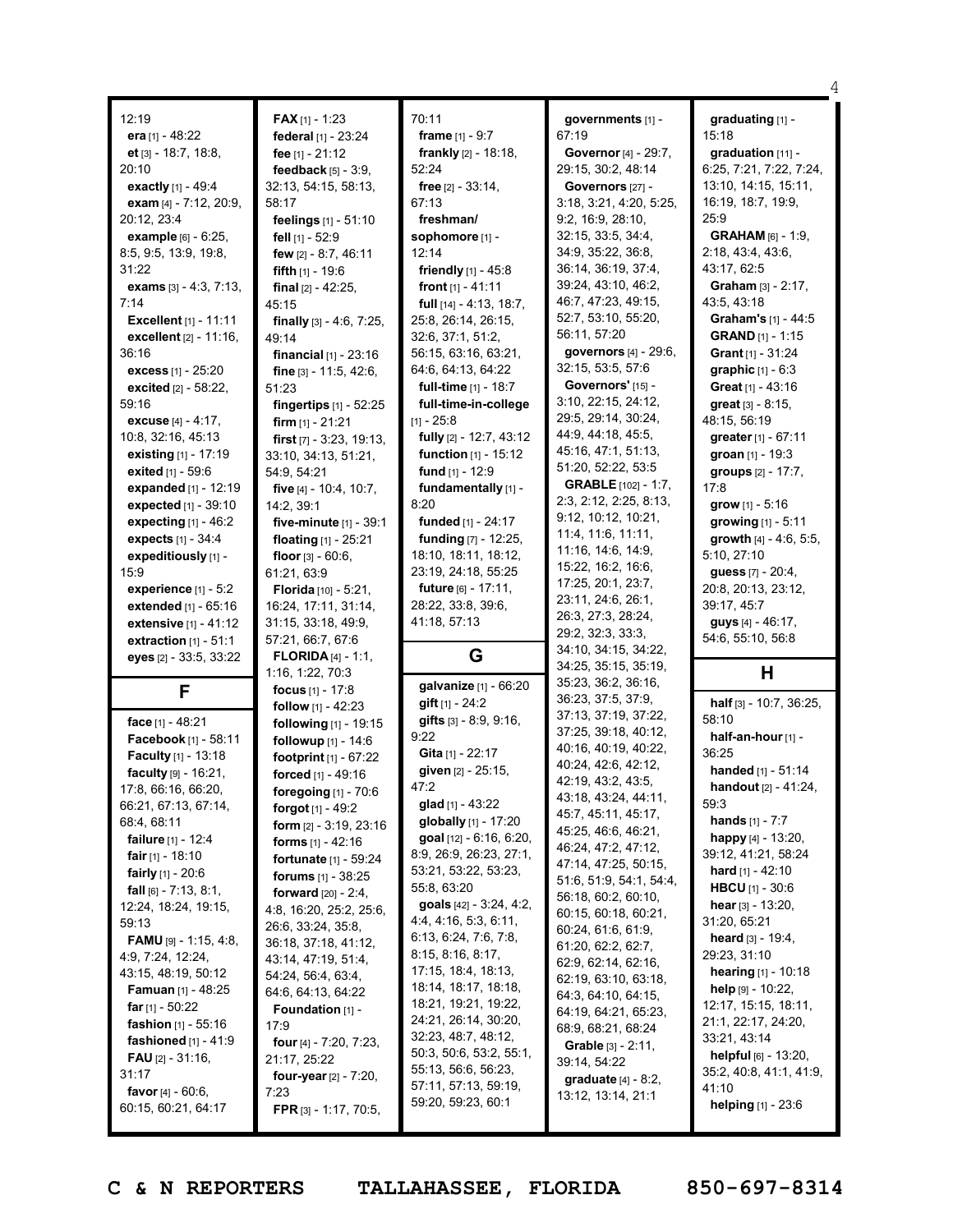| helps $[1] - 27:17$<br>high $[3] - 12:4$ ,<br>20:23, 55:13<br><b>highlight</b> $[1] - 5:9$<br>highlighted [1] -<br>6:11<br>highly $[1]$ - 23:17<br>hill [3] - 20:12, 25:12,<br>25:19<br>hire [1] - 12:12<br>historically [3] -<br>23:14, 23:22, 25:16<br>hit $[1] - 24:2$<br>hold [1] - 52:4 | 67:22, 68:2, 68:4<br>including $[1]$ - 33:20<br>incorporated [2] -<br>32:16, 58:11<br>increase [3] - 5:22,<br>27:13, 32:22<br>increased $[1] - 8:3$<br>increasing $[4] - 49:5$ ,<br>66:21, 68:3, 68:4<br><b>indeed</b> $[1] - 3:3$<br>independent [1] -<br>53:6<br><b>indicated</b> $[4] - 30:20$ ,<br>39:22, 42:24, 58:22 | 53:13<br>integrate [1] - 22:11<br><b>intense</b> [1] - 30:5<br>interdisciplinary [1]<br>- 66:24<br>interest [1] - 66:10<br>interested $[4] - 36:6$ ,<br>40:7, 40:17, 67:5<br>interests $[1]$ - 66:17<br>internal $[1] - 56:7$<br>international [3] -<br>49:8, 66:19, 67:18<br>International [1] - | 12:15, 14:5, 22:5,<br>26:25, 59:1<br><b>knowing</b> $[2] - 8:4$ ,<br>24:1<br>knowledge [2] -<br>55:11, 66:5<br><b>knows</b> [1] - 52:22<br>labored [1] - 56:21<br>$\log$ [2] - 10:15, 11:3<br><b>Land</b> $[1]$ - 31:23<br>large [1] - 24:2                                          | 48:11, 52:23<br>levels [2] - 24:14,<br>24:24<br>leveraged $[1]$ - 23:18<br>Levine [3] - 29:15,<br>30:2, 48:14<br>licensure $[5]$ - 4:3,<br>7:11, 7:14, 7:17, 23:4<br>life [3] - 66:11, 67:15,<br>67:23<br>light [2] - 4:9, 10:10<br>likely [1] - 7:3<br>line [2] - 14:22, 38:2<br>list $[2] - 28:10, 28:21$ |
|----------------------------------------------------------------------------------------------------------------------------------------------------------------------------------------------------------------------------------------------------------------------------------------------|----------------------------------------------------------------------------------------------------------------------------------------------------------------------------------------------------------------------------------------------------------------------------------------------------------------------------|---------------------------------------------------------------------------------------------------------------------------------------------------------------------------------------------------------------------------------------------------------------------------------------------------|--------------------------------------------------------------------------------------------------------------------------------------------------------------------------------------------------------------------------------------------------------------------------------------|-------------------------------------------------------------------------------------------------------------------------------------------------------------------------------------------------------------------------------------------------------------------------------------------------------------|
| <b>holistic</b> $[1] - 55:19$<br>holistically $[1]$ - 57:7<br><b>home</b> $[1]$ - 15:20<br>homework [1] - 48:2<br>hope $[3] - 6:13, 33:3,$<br>58:22<br>hoped [1] - 54:19<br>hopefully $[1]$ - 8:1<br>hoping [3] - 7:4,<br>8:10, 58:2                                                         | <b>INDICATIONS)</b> $[3]$ -<br>60:16, 60:22, 64:18<br>indicators $[2] - 7:9$ ,<br>22:8<br>individual [2] -<br>38:14, 38:16<br>individually [1] -<br>37:8<br>individuals [1] -<br>14:19                                                                                                                                     | 31:14<br>internationally [1] -<br>67:4<br>internet [1] - 34:14<br>introduced [1] -<br>41:18<br>invested [1] - 38:7<br>invitation $[2] - 4:19$ ,<br>53:13<br>irrespective [1] -                                                                                                                    | larger $[2] - 8:6, 56:12$<br><b>Last</b> $[1] - 46:13$<br>$last$ [18] - 3:11, 6:2,<br>8:7, 15:20, 18:19,<br>25:22, 29:15, 35:14,<br>35:25, 36:21, 41:25,<br>46:13, 49:13, 52:12,<br>55:17, 58:8, 58:15,<br>67:20<br>law $[5] - 8:5, 8:7$ ,                                           | listed $[1] - 27:22$<br>listening [2] - 55:1,<br>55:4<br>locally [1] - 67:4<br><b>LOCATION</b> $[1]$ - 1:15<br>$logical$ [1] - 54:17<br>long-range [1] -<br>17:14<br>long-term $[1] - 4:7$<br>longer-term [1] -                                                                                             |
| hour [2] - 36:25, 38:3<br><b>Hudson</b> [1] - 5:7<br>huge $[3] - 19:3$ ,<br>23:18, 59:3<br>humanities $[2]$ -<br>67:16, 67:24                                                                                                                                                                | <b>industry</b> $[1]$ - 7:22<br><b>influence</b> [1] - 19:5<br><b>influx</b> $[1]$ - 12:5<br><b>inform</b> $[1] - 17:10$<br><b>information</b> $[15]$ -<br>17:6, 38:17, 41:6,<br>41:10, 41:22, 43:23,<br>44:16, 44:21, 45:4,<br>45:14, 47:4, 58:11,                                                                        | 30:10<br>issue [3] - 20:12,<br>50:4, 63:3<br><b>issues</b> $[5] - 13:7$ ,<br>56:12, 59:1, 65:19,<br>67:21<br>item $[7] - 3:3, 3:4,$<br>62:25, 63:16, 64:12,<br>64:22, 65:17                                                                                                                       | 20:4, 20:17, 21:11<br><b>LAWSON</b> [22] - 9:10,<br>11:15, 18:3, 20:2,<br>21:10, 23:9, 23:12,<br>25:7, 26:2, 27:2,<br>46:20, 46:22, 46:25,<br>54:3, 54:5, 57:10,<br>58:4, 58:6, 60:23,<br>60:25, 61:16, 61:25<br><b>Lawson</b> $[11] - 18:2$ ,                                       | 19:22<br><b>look</b> [18] - $20:10$ ,<br>23:15, 23:17, 23:20,<br>25:15, 25:22, 26:23,<br>27:10, 27:11, 27:17,<br>29:4, 35:10, 44:21,<br>47:4, 48:18, 51:18,<br>55:12, 68:3<br>looked [3] - 20:22,                                                                                                           |
| idealistic $[1]$ - 25:3<br>imagine [2] - 4:21,<br>38:7<br><b>impact</b> $[4] - 7:4$ ,<br>19:25, 56:13, 67:11<br>imperatives [1] -<br>4:10                                                                                                                                                    | 58:23, 64:5, 66:1<br><b>informed</b> $[2] - 31:4,$<br>38:24<br>initiative [1] - 66:5<br>initiatives $[2] - 8:25$ ,<br>12:10<br>inline [3] - 49:19,                                                                                                                                                                         | <b>items</b> $[2] - 44:13$ ,<br>47:6<br>itself [1] - 50:20<br>J<br>jump [10] - 6:12,                                                                                                                                                                                                              | 20:1, 23:11, 27:4,<br>27:8, 46:21, 48:10,<br>54:4, 61:24, 62:23<br>Lawson's [2] -<br>29:10, 29:19<br>lays $[1] - 41:3$                                                                                                                                                               | 61:18, 61:25<br><b>looking</b> $[13] - 18:4$ ,<br>20:20, 22:6, 23:12,<br>23:25, 24:1, 25:12,<br>27:12, 39:20, 41:8,<br>57:12, 58:12, 67:10<br>looks [5] - 4:14,                                                                                                                                             |
| implementing [2] -<br>19:19, 21:6<br>importance [2] -<br>38:14, 39:23<br>important $[3] - 7:19$ ,<br>26:7, 51:19<br><b>improve</b> $[3] - 7:23$ ,                                                                                                                                            | 49:21, 50:7<br><b>input</b> $[2] - 58:1$ ,<br>68:11<br><b>inputs</b> $[1] - 33:15$<br><b>inquire</b> $[1] - 32:21$<br>inside $[1] - 67:12$<br><b>Institute</b> $[4] - 65:10$ ,                                                                                                                                             | 6:21, 7:5, 10:1, 10:2,<br>12:11, 18:5, 18:19,<br>19:7, 19:16<br>jumped [1] - 65:16<br><b>jumps</b> $[1] - 18.9$<br>June [2] - 3:10, 29:5<br>jut $[1] - 47:15$                                                                                                                                     | <b>LBR</b> [1] - 65:25<br><b>LBRs</b> [1] - 16:16<br>leadership $[2] - 31:1$ ,<br>38:22<br><b>learned</b> [1] - 11:18<br><b>least</b> $[6] - 38:15$ ,<br>44:8, 48:3, 48:9, 52:2,                                                                                                     | 26:23, 27:20, 27:23,<br>54:24<br><b>loud</b> [1] - 29:23<br>lower [2] - 12:14,<br>18:19<br><b>LUCAS</b> $[1] - 1:8$                                                                                                                                                                                         |
| 12:1, 36:9<br>improvement [2] -                                                                                                                                                                                                                                                              | 66:2, 66:4, 67:2<br>institute $[1] - 66:8$                                                                                                                                                                                                                                                                                 | Κ                                                                                                                                                                                                                                                                                                 | 56:16<br>leave [1] - 14:2                                                                                                                                                                                                                                                            | M                                                                                                                                                                                                                                                                                                           |
| 3:24,9:6<br>improving [1] -<br>11:24<br>$IN$ [1] - 1:4<br>in-college [1] - 18:7<br>inaudible [1] - 30:18<br><b>include</b> $[2] - 17:5$ ,<br>20:8<br><b>included</b> $[2] - 20:7$ ,<br>66:1<br>includes [4] - 16:23,                                                                         | Institute's [1] - 65:3<br>institution [5] -<br>16:20, 25:5, 52:24,<br>57:7, 67:17<br>Institutional [1] -<br>15:5<br>institutional $[1]$ -<br>55:10<br>institutions $[3]$ -<br>25:1, 53:1, 68:6<br>instructions $[1]$ -                                                                                                     | <b>keep</b> $[1] - 2:7$<br>keeping [1] - 21:24<br>key [1] - 7:9<br><b>kind</b> $[17] - 4:25, 5:1,$<br>5:2, 6:6, 7:3, 8:6,<br>12:11, 13:3, 13:4,<br>13:21, 21:1, 23:13,<br>28:20, 34:8, 36:21,<br>41:3, 59:16<br><b>kinds</b> $[6] - 12:10$ ,                                                      | $led$ [1] - 9:5<br><b>left</b> $[1] - 7:1$<br>$legislative[2] - 13:1,$<br>18:9<br><b>Leon</b> [1] - 49:24<br><b>LEON</b> [1] - 70:3<br>$less$ [2] - 44:17, 45:4<br><b>letter</b> $[1] - 15:19$<br><b>letting</b> $[1] - 52:3$<br><b>level</b> $[6] - 21:1$ ,<br>24:17, 38:13, 39:23, | $madam [1] - 9:11$<br>Madam [23] - 2:23,<br>8:12, 8:14, 9:8, 9:10,<br>10:9, 10:11, 14:13,<br>16:5, 27:19, 37:21,<br>43:4, 44:15, 47:24,<br>49:18, 50:14, 54:2,<br>54:3, 60:9, 62:21,<br>63:7, 63:12, 65:7<br>magnitude [1] -<br>18:19                                                                       |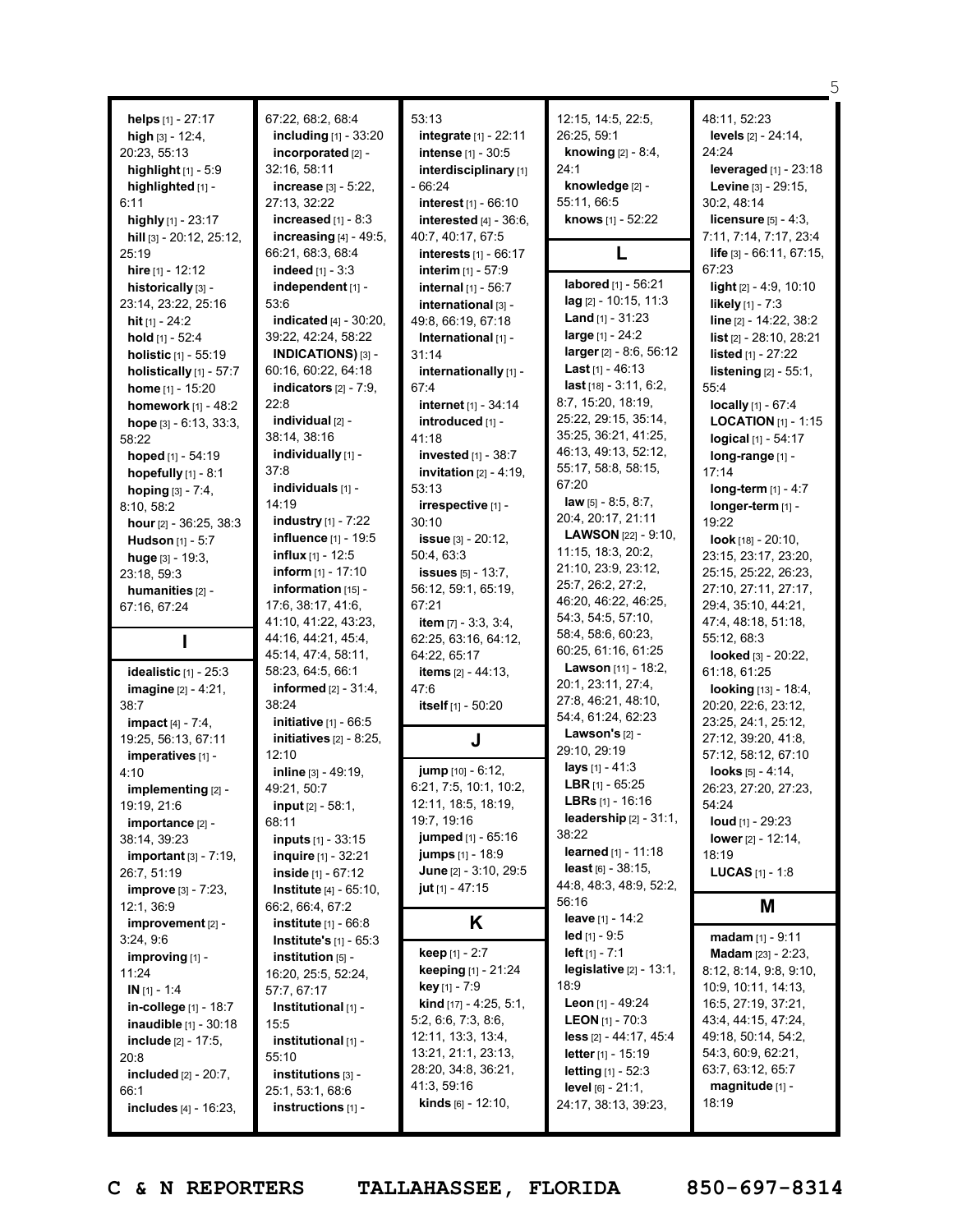| main $[1]$ - 14:22<br>major $[1]$ - 13:25<br>manage [1] - 56:4<br>mandatory [1] -                                                                                                                                                                                                                                                                                                                                                                               | <b>member</b> [8] - 26:4,<br>32:19, 35:1, 37:2,<br>44:12, 50:17, 63:12,<br>68:13                                                                                                                                                                                                                                                                                                                                                              | $-9.8, 9.11, 9.13, 9.20,$<br>10:9, 10:11, 11:5,<br>37:21, 37:24, 38:1,<br>40:23, 40:25, 44:15,                                                                                                                                                                                                                                                                                                  | 19:21, 57:11<br>nearer $[2] - 18:17$ ,<br>18:20<br>nearer-term [1] -                                                                                                                                                                                                                                                                                                                                                                                                   | 26:9, 26:12, 29:10,<br>29:25, 32:13<br><b>nursing</b> $[1] - 22:6$                                                                                                                                                                                                                                                                                                                                                                                         |
|-----------------------------------------------------------------------------------------------------------------------------------------------------------------------------------------------------------------------------------------------------------------------------------------------------------------------------------------------------------------------------------------------------------------------------------------------------------------|-----------------------------------------------------------------------------------------------------------------------------------------------------------------------------------------------------------------------------------------------------------------------------------------------------------------------------------------------------------------------------------------------------------------------------------------------|-------------------------------------------------------------------------------------------------------------------------------------------------------------------------------------------------------------------------------------------------------------------------------------------------------------------------------------------------------------------------------------------------|------------------------------------------------------------------------------------------------------------------------------------------------------------------------------------------------------------------------------------------------------------------------------------------------------------------------------------------------------------------------------------------------------------------------------------------------------------------------|------------------------------------------------------------------------------------------------------------------------------------------------------------------------------------------------------------------------------------------------------------------------------------------------------------------------------------------------------------------------------------------------------------------------------------------------------------|
| 20:19                                                                                                                                                                                                                                                                                                                                                                                                                                                           | <b>MEMBERS</b> $[1] - 1:7$                                                                                                                                                                                                                                                                                                                                                                                                                    | 63:7, 63:11, 63:19,                                                                                                                                                                                                                                                                                                                                                                             | 18:20                                                                                                                                                                                                                                                                                                                                                                                                                                                                  | O                                                                                                                                                                                                                                                                                                                                                                                                                                                          |
| <b>Mangum</b> $[18] - 10:21$ ,<br>18:1, 24:6, 29:3,<br>33:13, 34:10, 38:4,<br>38:12, 40:10, 41:14,<br>42:23, 44:22, 45:25,<br>47:18, 56:17, 56:18,<br>65:7, 65:23<br><b>MANGUM</b> $[26]$ -<br>10:22, 16:5, 16:7,<br>24:5, 24:8, 34:11,<br>34:16, 36:11, 36:17,<br>36:24, 37:6, 37:10,<br>37:14, 40:11, 40:13,                                                                                                                                                  | members [30] -<br>11:14, 16:3, 28:25,<br>31:1, 31:8, 33:6, 36:4,<br>38:8, 38:9, 38:15,<br>39:5, 43:3, 43:20,<br>44:19, 44:23, 45:17,<br>47:17, 53:7, 57:18,<br>57:19, 61:4, 62:3,<br>63:23, 63:24, 64:4,<br>64:23, 68:22, 69:2<br><b>mention</b> $[1] - 41:13$<br>mentioned [3] - 32:5,<br>33:10, 33:17                                                                                                                                       | 65:6, 68:10, 69:2<br>Montgomery [6] -<br>9:12, 37:23, 40:24,<br>44:14, 63:10, 68:9<br><b>month</b> $[3] - 29:15$ ,<br>44:8, 44:10<br><b>months</b> $[3] - 17:4$ ,<br>51:12, 55:23<br><b>Moore</b> [4] - $27:5$ ,<br>29:20, 50:16, 60:19<br><b>MOORE</b> $[7] - 27:6$ ,<br>28:4, 28:7, 28:23,<br>50:14, 50:17, 60:17                                                                             | necessarily [1] -<br>41:4<br><b>need</b> $[27] - 12:6$ ,<br>14:3, 15:8, 16:18,<br>17:14, 17:19, 17:21,<br>18:14, 19:22, 20:13,<br>21:3, 21:16, 24:13,<br>24:17, 24:23, 25:2,<br>29:24, 52:5, 53:17,<br>54:11, 54:23, 56:3,<br>56:15, 60:18, 61:21,<br>64:7, 65:11<br>needle [1] - 19:10<br>$\text{needs}$ [6] - 8:21,                                                                                                                                                  | obtain [1] - 24:21<br>obviously $[1] - 63:13$<br>occurs [1] - 57:24<br>OF [3] - 1:2, 70:3,<br>70:3<br>offer $[8] - 3:12$ , 32:8,<br>33:21, 36:8, 40:17,<br>51:9, 63:11, 64:24<br>offered $[1] - 62:22$<br>offers $[1] - 30:3$<br>office $[2] - 43:11$ ,<br>59:10                                                                                                                                                                                           |
| 40:18, 40:20, 43:1,<br>45:23, 46:1, 46:7,<br>46:15, 56:19, 57:11,                                                                                                                                                                                                                                                                                                                                                                                               | message [1] - 29:23<br>messaging [1] -<br>59:14                                                                                                                                                                                                                                                                                                                                                                                               | most $[1] - 13:20$<br><b>motion</b> $[18] - 44:2$ ,<br>45:8, 45:21, 60:5,                                                                                                                                                                                                                                                                                                                       | 12:23, 22:4, 32:14,<br>35:24, 54:13                                                                                                                                                                                                                                                                                                                                                                                                                                    | <b>Office</b> [1] - 15:6<br><b>OFFICE</b> [1] - 1:22<br>old $[1] - 41:9$                                                                                                                                                                                                                                                                                                                                                                                   |
| 58:5, 65:24<br>marshalling [1] -                                                                                                                                                                                                                                                                                                                                                                                                                                | $met$ [2] - 11:8, 58:8<br><b>metric</b> $[2] - 6:18$ ,                                                                                                                                                                                                                                                                                                                                                                                        | 60:8, 60:10, 61:10,<br>61:21, 62:6, 62:10,                                                                                                                                                                                                                                                                                                                                                      | negated [1] - 54:21<br>negative [1] - 63:22                                                                                                                                                                                                                                                                                                                                                                                                                            | old-fashioned [1] -<br>41:9                                                                                                                                                                                                                                                                                                                                                                                                                                |
| 15:4<br><b>material</b> $[1] - 57:3$<br>math [1] - 66:22<br>matriculates $[1] - 6.5$<br><b>matter</b> $[5] - 15:1$ ,<br>24:18, 47:15, 63:25,<br>68:19<br>mean $[9] - 10:1$ ,<br>25:7, 25:9, 35:5, 41:3,<br>41:7, 41:13, 50:2,<br>50:4<br><b>meaning</b> $[1] - 31:1$<br>means [1] - 48:16<br>measured $[1]$ - $7:15$<br>measures [1] - 6:9<br>meet $[5] - 22:3$ ,<br>22:14, 29:24, 30:19,<br>32:14<br><b>MEETING</b> [1] - 1:4<br><b>meeting</b> $[44] - 2:5$ , | 7:19<br><b>metrics</b> $[16] - 6:7$ .<br>6:8, 6:9, 7:10, 10:23,<br>11:1, 23:17, 24:1,<br>24:3, 24:10, 25:15,<br>29:16, 55:25, 57:18,<br>57:21<br><b>METZKE</b> $[3] - 1:17$ ,<br>70:5, 70:11<br><b>middle</b> $[2] - 4:23$ ,<br>53:20<br><b>might</b> $[5] - 13:13$<br>26:19, 28:21, 38:9,<br>62:24<br><b>MILES</b> $[7] - 2:11$ ,<br>2:13, 2:15, 2:17, 2:19,<br>2:21, 2:23<br><b>Miles</b> $[1] - 3:1$<br><b>Millennium</b> $[1]$ -<br>48:25 | 62:11, 63:8, 63:14,<br>64:7, 64:10, 64:21<br>move $[18] - 2:4$ ,<br>14:10, 16:19, 19:10,<br>24:9, 24:21, 25:2,<br>25:5, 26:5, 30:21,<br>30:22, 35:8, 38:23,<br>39:7, 64:6, 64:13,<br>64:22<br>moved $[3] - 54:14$ ,<br>64:8, 64:11<br><b>moves</b> [2] - 49:19,<br>49:21<br>moving $[5] - 27:15$ ,<br>43:14, 51:4, 54:24,<br>56:4<br>multidisciplinary [1]<br>- 66:25<br><b>must</b> [1] - 47:2 | $new$ [9] - 4:16, 6:10,<br>12:12, 22:21, 28:11,<br>31:1, 42:8, 49:11,<br>58:11<br><b>newest</b> $[1] - 27:23$<br>newly [1] - 41:18<br>news [2] - 8:4, 13:21<br>$next$ [13] - 2:4, 3:21,<br>15:24, 16:15, 26:13,<br>26:18, 26:23, 38:21,<br>43:13, 44:18, 45:22,<br>46:25, 51:16<br><b>night</b> $[1]$ - 42:9<br><b>nine</b> $[1] - 47:9$<br><b>Nine</b> $[1] - 47:10$<br>NO [6] - 2:20, 29:1,<br>51:8, 60:14, 62:13,<br>64:20<br>none [1] - 68:23<br>nonresident [1] - | once $[1] - 36:17$<br>one $[37] - 3:2, 3:4,$<br>4:18, 5:16, 7:1, 7:10,<br>11:7, 11:14, 11:18,<br>15:14, 16:7, 16:22,<br>17:7, 20:3, 20:14,<br>20:21, 22:16, 23:9,<br>28:3, 28:8, 28:9, 30:1,<br>30:17, 36:17, 40:3,<br>40:23, 40:25, 42:25,<br>51:3, 52:18, 52:19,<br>52:20, 56:3, 63:13,<br>66:18, 66:25<br>one-to-one [1] -<br>20:21<br>one-word [1] - 30:17<br>ones [1] - 37:17<br>opening [1] - 67:20<br>operating $[1] - 41:2$<br>opportunities [4] - |
| 3:10, 3:11, 6:2, 7:8,<br>7:12, 24:12, 26:6,                                                                                                                                                                                                                                                                                                                                                                                                                     | <b>million</b> $[7] - 9:18$ ,<br>10:2, 10:18, 12:8,                                                                                                                                                                                                                                                                                                                                                                                           | N                                                                                                                                                                                                                                                                                                                                                                                               | 5:19<br>normal $[2] - 15:13$ ,                                                                                                                                                                                                                                                                                                                                                                                                                                         | 12:17, 66:13, 67:25,<br>68:1                                                                                                                                                                                                                                                                                                                                                                                                                               |
| 29:5, 29:15, 30:16,<br>30:24, 31:4, 31:5,<br>31:9, 32:6, 33:10,<br>33:11, 37:1, 37:7,<br>38:19, 39:7, 39:11,<br>39:13, 39:15, 40:20,<br>43:13, 44:6, 44:9,<br>44:19, 44:25, 45:3,<br>45:6, 47:1, 51:14,<br>53:14, 58:15, 58:18,<br>58:20, 61:2, 65:1,<br>65:2, 69:1<br>meetings [3] - 36:12,<br>56:20, 58:25<br>meets $[1] - 45:20$                                                                                                                             | 65:9, 65:18, 68:18<br>mind $[1] - 54:13$<br><b>minority</b> $[1] - 30:4$<br>minute [3] - 36:22,<br>39:1, 69:3<br>mission [1] - 23:14<br>$mix$ [4] - 4:5, 5:17,<br>5:22, 53:20<br>model [1] - 27:11<br>modest $[1] - 26:14$<br>moment $[3] - 10:10$ ,<br>47:15<br>money [1] - 65:20<br>monitoring $[1]$ - 12:3<br><b>MONTGOMERY</b> [19]                                                                                                       | name [1] - 59:18<br><b>NANCY</b> [3] - 1:17,<br>70:5, 70:11<br>nancy@metzke.<br>com $[1] - 1:23$<br><b>nation</b> [1] - 49:22<br><b>national</b> $[6] - 7:17$ ,<br>8:7, 21:18, 21:19,<br>22:24, 66:19<br>nationally [2] -<br>66:18, 67:5<br><b>nature</b> [1] - 25:4<br>near $[2] - 19:21$ ,<br>57:11<br>near-term [2] -                                                                        | 24:10<br><b>notes</b> $[1] - 70:6$<br>nothing [1] - 23:23<br>noticed [1] - 32:22<br>notified [2] - 14:24,<br>15:13<br><b>Number</b> [3] - 30:6,<br>56:5, 56:10<br><b>number</b> $[13] - 5:23$ ,<br>8:2, 9:16, 9:20, 9:23,<br>10:6, 10:15, 10:16,<br>10:18, 19:17, 22:21,<br>27:18, 49:5<br>numbers $[9] - 6:24$ ,<br>10:14, 24:9, 24:17,                                                                                                                               | opportunity [14] -<br>5:24, 6:5, 12:22,<br>34:18, 35:5, 36:19,<br>37:2, 37:15, 49:6,<br>58:16, 65:15, 67:9,<br>67:16<br>opposed $[3] - 12:13$ ,<br>61:7, 64:19<br>optional [1] - 20:23<br>options [1] - 30:14<br>order $[5] - 11:21$ ,<br>12:7, 15:8, 23:19,<br>28:16<br>Order $[1] - 64:16$<br>organizations [2] -                                                                                                                                        |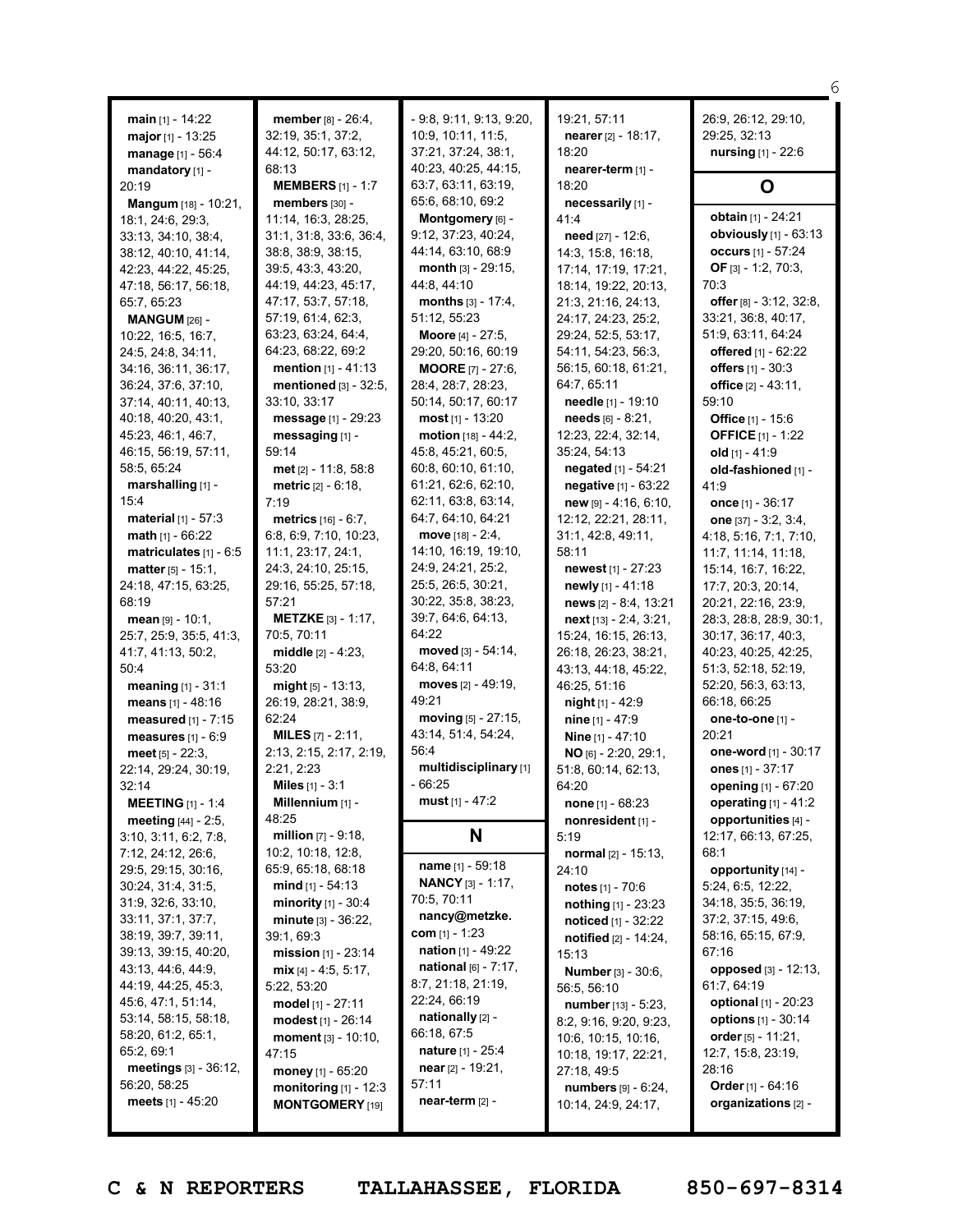| 67:13, 68:5<br>original [2] - 32:12,<br>62:10<br>ourselves [4] -<br>17:20, 24:3, 57:14,<br>67:17<br><b>outcomes</b> [1] - 3:25<br><b>outline</b> $[1] - 16:22$<br>outlining $[1]$ - 17:23<br><b>outside</b> $[3] - 21:21$ ,<br>49:9, 61:4<br>overall [1] - 30:21<br>own [1] - 56:14<br>P | pharmacy [1] - 21:17<br><b>phone</b> $[1] - 43:19$<br>physical [3] - 22:16,<br>22:17, 67:23<br>Physical [1] - 22:20<br>piece [1] - 40:15<br><b>Pitter</b> $[2] - 3:12$ ,<br>45:15<br><b>PITTER [3] - 22:20,</b><br>31:16. 31:18<br>place [11] - 4:24,<br>6:23, 10:25, 11:1,<br>18:24, 19:11, 19:19,<br>26:22, 34:19, 59:9,<br>59:24 | pool [1] - 22:24<br>population $[4]$ -<br>23:21, 23:24, 25:17<br>portion $[1] - 18:12$<br><b>position</b> $[5] - 26:20$ ,<br>26:21, 39:3, 43:10,<br>52:13<br><b>positions</b> $[1] - 16:21$<br>positive [1] - 27:9<br>possibilities [1] -<br>52:19<br>possible [5] - 15:9.<br>30:15, 33:9, 47:3,<br>58:18<br><b>post</b> $[1] - 39:12$ | 32:8, 46:4<br>PRESIDENT [29] -<br>10:22, 16:5, 16:7,<br>22:20, 24:5, 24:8,<br>31:16, 31:18, 34:11,<br>34:16, 36:11, 36:17,<br>36:24, 37:6, 37:10,<br>37:14, 40:11, 40:13,<br>40:18, 40:20, 43:1,<br>45:23, 46:1, 46:7,<br>46:15, 56:19, 57:11,<br>58:5, 65:24<br><b>President</b> [17] - 2:8,<br>5:7, 10:21, 16:3,<br>17:25, 24:6, 24:7, | provide [5] - 4:24,<br>5:1, 5:12, 17:1, 65:13<br>provided $[3] - 4:12$ ,<br>24:25, 27:21<br>provides $[3] - 21:22$ ,<br>67:9, 67:24<br>providing $[3] - 12:1$ ,<br>17:6, 43:8<br>Provost [26] - 3:5,<br>3:11, 3:12, 3:15, 8:15,<br>9:15, 10:12, 11:8,<br>24:9, 24:15, 26:1,<br>27:19, 28:24, 29:11,<br>29:21, 30:20, 31:6,<br>31:8, 38:2, 41:1, 42:7, |
|------------------------------------------------------------------------------------------------------------------------------------------------------------------------------------------------------------------------------------------------------------------------------------------|-------------------------------------------------------------------------------------------------------------------------------------------------------------------------------------------------------------------------------------------------------------------------------------------------------------------------------------|----------------------------------------------------------------------------------------------------------------------------------------------------------------------------------------------------------------------------------------------------------------------------------------------------------------------------------------|------------------------------------------------------------------------------------------------------------------------------------------------------------------------------------------------------------------------------------------------------------------------------------------------------------------------------------------|-------------------------------------------------------------------------------------------------------------------------------------------------------------------------------------------------------------------------------------------------------------------------------------------------------------------------------------------------------|
|                                                                                                                                                                                                                                                                                          | placement [1] -                                                                                                                                                                                                                                                                                                                     | <b>POST</b> $[1]$ - 1:22                                                                                                                                                                                                                                                                                                               | 29:3, 31:2, 34:1,                                                                                                                                                                                                                                                                                                                        | 43:7, 51:20, 52:10,                                                                                                                                                                                                                                                                                                                                   |
| <b>P.M</b> $[2] - 1:13, 1:13$<br>packet <sub>[1]</sub> - 34:13<br><b>Palm</b> [4] - $3:12$ , $31:6$ ,<br>59:3, 59:9<br>pardon [1] - 60:24<br>part $[11] - 6:22, 13:1,$                                                                                                                   | 11:23<br><b>plan</b> $[49] - 3:6, 3:8,$<br>3:14, 4:1, 4:3, 6:14,<br>9:1, 12:7, 16:14,<br>17:10, 17:19, 18:13,<br>20:7, 29:18, 30:23,                                                                                                                                                                                                | posted [6] - 34:13,<br>39:11, 46:11, 50:21,<br>51:1, 58:8<br>posture [1] - 41:20<br>potential $[3]$ - 3:4,<br>5:20, 50:2                                                                                                                                                                                                               | 39:22, 40:5, 40:10,<br>45:25, 52:11, 55:17,<br>56:18<br>pretty [4] - 18:8,<br>19:3, 25:9, 49:15<br><b>prevent</b> $[1] - 39:5$<br>previous $[9] - 9:14$ ,                                                                                                                                                                                | 60:2, 60:11<br>PROVOST <sub>[43]</sub> -<br>3:16, 8:23, 9:19, 10:8,<br>10:10, 10:14, 11:10,<br>11:17, 14:25, 15:24,<br>18:16, 21:2, 21:11,<br>24:7, 25:25, 26:7,                                                                                                                                                                                      |
| 17:13, 17:22, 18:21,<br>22:1, 40:13, 57:5,                                                                                                                                                                                                                                               | 32:1, 32:8, 32:25,<br>33:1, 33:13, 35:8,                                                                                                                                                                                                                                                                                            | potentially [2] -                                                                                                                                                                                                                                                                                                                      | 9:15, 9:21, 9:24, 10:3,                                                                                                                                                                                                                                                                                                                  | 28:2, 28:5, 28:8,                                                                                                                                                                                                                                                                                                                                     |
| 65:22, 68:7                                                                                                                                                                                                                                                                              | 35:12, 35:13, 35:25,                                                                                                                                                                                                                                                                                                                | 25:12, 33:13<br><b>Power</b> $[2] - 3:18$ ,                                                                                                                                                                                                                                                                                            | 52:18, 52:19, 60:5,                                                                                                                                                                                                                                                                                                                      | 31:13, 31:17, 31:19,                                                                                                                                                                                                                                                                                                                                  |
| participate [1] -                                                                                                                                                                                                                                                                        | 36:3, 39:17, 41:11,                                                                                                                                                                                                                                                                                                                 | 42:4                                                                                                                                                                                                                                                                                                                                   | 65:1                                                                                                                                                                                                                                                                                                                                     | 32:10, 33:25, 34:20,                                                                                                                                                                                                                                                                                                                                  |
| 17:24                                                                                                                                                                                                                                                                                    | 41:25, 43:14, 44:3,                                                                                                                                                                                                                                                                                                                 | PowerPoint [12] -                                                                                                                                                                                                                                                                                                                      | proactively [1] -                                                                                                                                                                                                                                                                                                                        | 34:24, 35:12, 35:17,                                                                                                                                                                                                                                                                                                                                  |
| participating [1] -                                                                                                                                                                                                                                                                      | 44:24, 46:1, 46:4,                                                                                                                                                                                                                                                                                                                  | 39:12, 39:21, 40:2,                                                                                                                                                                                                                                                                                                                    | 56:11<br>problems [1] - 20:5                                                                                                                                                                                                                                                                                                             | 35:20, 35:24, 39:9,                                                                                                                                                                                                                                                                                                                                   |
| 22:24                                                                                                                                                                                                                                                                                    | 46:11, 47:6, 47:16,<br>50:20, 51:21, 52:7,                                                                                                                                                                                                                                                                                          | 41:23, 42:1, 42:9,                                                                                                                                                                                                                                                                                                                     | procedures [1] -                                                                                                                                                                                                                                                                                                                         | 41:21, 42:8, 42:18,<br>43:16, 44:10, 45:13,                                                                                                                                                                                                                                                                                                           |
| particular $[6]$ - 20:3,<br>22:2, 37:16, 42:21,                                                                                                                                                                                                                                          | 52:8, 52:11, 52:17,                                                                                                                                                                                                                                                                                                                 | 42:10, 42:14, 42:21,<br>46:3, 47:5, 48:5                                                                                                                                                                                                                                                                                               | 41:2                                                                                                                                                                                                                                                                                                                                     | 46:13, 47:11, 47:13,                                                                                                                                                                                                                                                                                                                                  |
| 65:17, 68:17                                                                                                                                                                                                                                                                             | 53:8, 53:11, 53:15,                                                                                                                                                                                                                                                                                                                 | PowerPoints [1] -                                                                                                                                                                                                                                                                                                                      | proceed [1] - 62:5                                                                                                                                                                                                                                                                                                                       | 52:21, 58:7, 64:14                                                                                                                                                                                                                                                                                                                                    |
| particularly [1] -                                                                                                                                                                                                                                                                       | 60:5, 60:7, 60:11                                                                                                                                                                                                                                                                                                                   | 39:10                                                                                                                                                                                                                                                                                                                                  | proceedings [1] -                                                                                                                                                                                                                                                                                                                        | <b>Provost's</b> $[1]$ - 40:13                                                                                                                                                                                                                                                                                                                        |
| 12:13                                                                                                                                                                                                                                                                                    | <b>planned</b> $[3] - 5:5$ ,                                                                                                                                                                                                                                                                                                        | practice [1] - 39:12                                                                                                                                                                                                                                                                                                                   | 70:6                                                                                                                                                                                                                                                                                                                                     | <b>Public</b> $[1] - 31:23$                                                                                                                                                                                                                                                                                                                           |
| partnering [2] -                                                                                                                                                                                                                                                                         | 27:10, 31:5                                                                                                                                                                                                                                                                                                                         | practices $[4] - 7:16$ ,                                                                                                                                                                                                                                                                                                               | process [16] - 15:7,                                                                                                                                                                                                                                                                                                                     | <b>publicity</b> $[1] - 52:1$                                                                                                                                                                                                                                                                                                                         |
| 55:19, 67:21                                                                                                                                                                                                                                                                             | <b>Planning</b> [1] - 16:8                                                                                                                                                                                                                                                                                                          | 13:9, 31:20, 31:25                                                                                                                                                                                                                                                                                                                     | 16:23, 17:3, 17:13,                                                                                                                                                                                                                                                                                                                      | pull $[1] - 56:25$                                                                                                                                                                                                                                                                                                                                    |
| partners [1] - 59:11                                                                                                                                                                                                                                                                     | planning $[9] - 4:7$ ,<br>8:24, 16:12, 16:23,                                                                                                                                                                                                                                                                                       | pre $[1] - 31:4$                                                                                                                                                                                                                                                                                                                       | 17:23, 20:10, 36:21,<br>45:1, 54:9, 54:13,                                                                                                                                                                                                                                                                                               | pulled [2] - 4:12,<br>62:10                                                                                                                                                                                                                                                                                                                           |
| pass [2] - 7:11, 7:17<br>passage [7] - 20:2,                                                                                                                                                                                                                                             | 17:2, 17:17, 26:22,                                                                                                                                                                                                                                                                                                                 | pre-meeting [1] -<br>31:4                                                                                                                                                                                                                                                                                                              | 54:17, 54:21, 54:22,                                                                                                                                                                                                                                                                                                                     | <b>pursue</b> $[1] - 66:12$                                                                                                                                                                                                                                                                                                                           |
| 20:6, 20:12, 20:15,                                                                                                                                                                                                                                                                      | 40:15, 57:9                                                                                                                                                                                                                                                                                                                         | preference [1] -                                                                                                                                                                                                                                                                                                                       | 56:3, 57:9, 57:15                                                                                                                                                                                                                                                                                                                        | push [3] - 25:19,                                                                                                                                                                                                                                                                                                                                     |
| 20:16, 20:20, 20:23                                                                                                                                                                                                                                                                      | <b>plans</b> $[4] - 17:15$ ,                                                                                                                                                                                                                                                                                                        | 62:12                                                                                                                                                                                                                                                                                                                                  | productive [2] -                                                                                                                                                                                                                                                                                                                         | 56:24, 63:4                                                                                                                                                                                                                                                                                                                                           |
| <b>passes</b> $[1] - 64:21$                                                                                                                                                                                                                                                              | 33:9, 35:11, 59:23                                                                                                                                                                                                                                                                                                                  | <b>prepare</b> $[2] - 34:1$ ,                                                                                                                                                                                                                                                                                                          | 7:12, 25:18                                                                                                                                                                                                                                                                                                                              | put $[12] - 18:23$ ,                                                                                                                                                                                                                                                                                                                                  |
| <b>path</b> $[2] - 13:22$                                                                                                                                                                                                                                                                | platform [3] - 30:11,                                                                                                                                                                                                                                                                                                               | 67:7                                                                                                                                                                                                                                                                                                                                   | professional [1] -                                                                                                                                                                                                                                                                                                                       | 19:13, 26:8, 33:23,                                                                                                                                                                                                                                                                                                                                   |
| people [6] - 19:3,                                                                                                                                                                                                                                                                       | 30:14, 66:12                                                                                                                                                                                                                                                                                                                        | <b>present</b> $[5] - 3:20$ ,                                                                                                                                                                                                                                                                                                          | 20:2<br>profile $[3] - 5:25$ ,                                                                                                                                                                                                                                                                                                           | 34:7, 40:15, 42:1,<br>52:25, 59:9, 59:17,                                                                                                                                                                                                                                                                                                             |
| 20:22, 27:1, 54:10,                                                                                                                                                                                                                                                                      | <b>poignant</b> $[2] - 30:3$<br>30:13                                                                                                                                                                                                                                                                                               | 38:19, 41:11, 41:14,                                                                                                                                                                                                                                                                                                                   | 27:14, 49:5                                                                                                                                                                                                                                                                                                                              | 59:18, 60:12                                                                                                                                                                                                                                                                                                                                          |
| 67:5, 67:21<br><b>perform</b> $[2] - 24:13$ ,                                                                                                                                                                                                                                            | <b>Point</b> $[5] - 3:18, 55:6,$                                                                                                                                                                                                                                                                                                    | 42:13<br>presentation $[21]$ -                                                                                                                                                                                                                                                                                                         | program $[4] - 12:20$ ,                                                                                                                                                                                                                                                                                                                  | <b>puts</b> $[1] - 41:20$                                                                                                                                                                                                                                                                                                                             |
| 24:24                                                                                                                                                                                                                                                                                    | 55:15                                                                                                                                                                                                                                                                                                                               | 11:12, 15:23, 17:22,                                                                                                                                                                                                                                                                                                                   | 21:24, 22:7, 27:20                                                                                                                                                                                                                                                                                                                       | putting [3] - 6:23,                                                                                                                                                                                                                                                                                                                                   |
| performance [9] -                                                                                                                                                                                                                                                                        | point [11] - 11:18,                                                                                                                                                                                                                                                                                                                 | 33:15, 33:23, 35:1,                                                                                                                                                                                                                                                                                                                    | <b>programs</b> $[4] - 7:13$ ,                                                                                                                                                                                                                                                                                                           | 11:24, 19:11                                                                                                                                                                                                                                                                                                                                          |
| 6:7, 6:8, 6:9, 7:9,                                                                                                                                                                                                                                                                      | 15:10, 29:9, 30:7,                                                                                                                                                                                                                                                                                                                  | 35:17, 35:22, 36:3,                                                                                                                                                                                                                                                                                                                    | 25:2, 27:22, 28:11                                                                                                                                                                                                                                                                                                                       |                                                                                                                                                                                                                                                                                                                                                       |
| 7:10, 10:23, 30:7,                                                                                                                                                                                                                                                                       | 30:15, 40:3, 48:8,                                                                                                                                                                                                                                                                                                                  | 36:5, 36:6, 36:7,                                                                                                                                                                                                                                                                                                                      | progress [13] - 7:20,                                                                                                                                                                                                                                                                                                                    | Q                                                                                                                                                                                                                                                                                                                                                     |
| 55:25, 57:17                                                                                                                                                                                                                                                                             | 51:2, 51:19, 62:15,<br>63:15                                                                                                                                                                                                                                                                                                        | 36:18, 39:20, 39:24,                                                                                                                                                                                                                                                                                                                   | 8:1, 8:10, 9:6, 13:3,<br>13:4, 19:11, 21:4,                                                                                                                                                                                                                                                                                              | qualified [1] - 22:25                                                                                                                                                                                                                                                                                                                                 |
| <b>perhaps</b> $[1] - 57:14$<br><b>persist</b> $[1] - 13:22$                                                                                                                                                                                                                             | <b>points</b> $[2] - 46:9$                                                                                                                                                                                                                                                                                                          | 40:4, 40:14, 45:18,<br>46:8, 48:4, 50:5                                                                                                                                                                                                                                                                                                | 21:5, 21:16, 21:20,                                                                                                                                                                                                                                                                                                                      | quality $[4] - 27:16$ ,                                                                                                                                                                                                                                                                                                                               |
| <b>person</b> $[2] - 44:25$ ,                                                                                                                                                                                                                                                            | 56:2                                                                                                                                                                                                                                                                                                                                | presentations [2] -                                                                                                                                                                                                                                                                                                                    | 28:21, 59:22                                                                                                                                                                                                                                                                                                                             | 49:3, 49:11, 50:12                                                                                                                                                                                                                                                                                                                                    |
| 48:16                                                                                                                                                                                                                                                                                    | <b>Points</b> $[1] - 42:4$                                                                                                                                                                                                                                                                                                          | 36:14, 37:15                                                                                                                                                                                                                                                                                                                           | projected $[1]$ - $6:14$                                                                                                                                                                                                                                                                                                                 | questions $[25] - 5.8$ ,                                                                                                                                                                                                                                                                                                                              |
| personally [3] -                                                                                                                                                                                                                                                                         | <b>policies</b> $[1] - 13:9$                                                                                                                                                                                                                                                                                                        | presented $[6]$ - 3:5,                                                                                                                                                                                                                                                                                                                 | promotion $[1] - 66:6$                                                                                                                                                                                                                                                                                                                   | 11:13, 14:11, 16:3,                                                                                                                                                                                                                                                                                                                                   |
| 48:15, 48:17, 49:18                                                                                                                                                                                                                                                                      | <b>policy</b> $[2] - 13:17$ ,                                                                                                                                                                                                                                                                                                       | 3:8, 36:7, 41:6, 45:4,                                                                                                                                                                                                                                                                                                                 | proposed $[1]$ - 48:8                                                                                                                                                                                                                                                                                                                    | 16:7, 16:12, 21:22,<br>22:10, 23:3, 23:5,                                                                                                                                                                                                                                                                                                             |
| $perspecificize$ [2] -                                                                                                                                                                                                                                                                   | 15:14                                                                                                                                                                                                                                                                                                                               | 58:7                                                                                                                                                                                                                                                                                                                                   | proposing [2] -<br>16:13, 57:8                                                                                                                                                                                                                                                                                                           | 26:5, 28:25, 30:22,                                                                                                                                                                                                                                                                                                                                   |
| 44:17, 68:16                                                                                                                                                                                                                                                                             | <b>Policy</b> [1] - 13:18                                                                                                                                                                                                                                                                                                           | presenting [2] -                                                                                                                                                                                                                                                                                                                       |                                                                                                                                                                                                                                                                                                                                          |                                                                                                                                                                                                                                                                                                                                                       |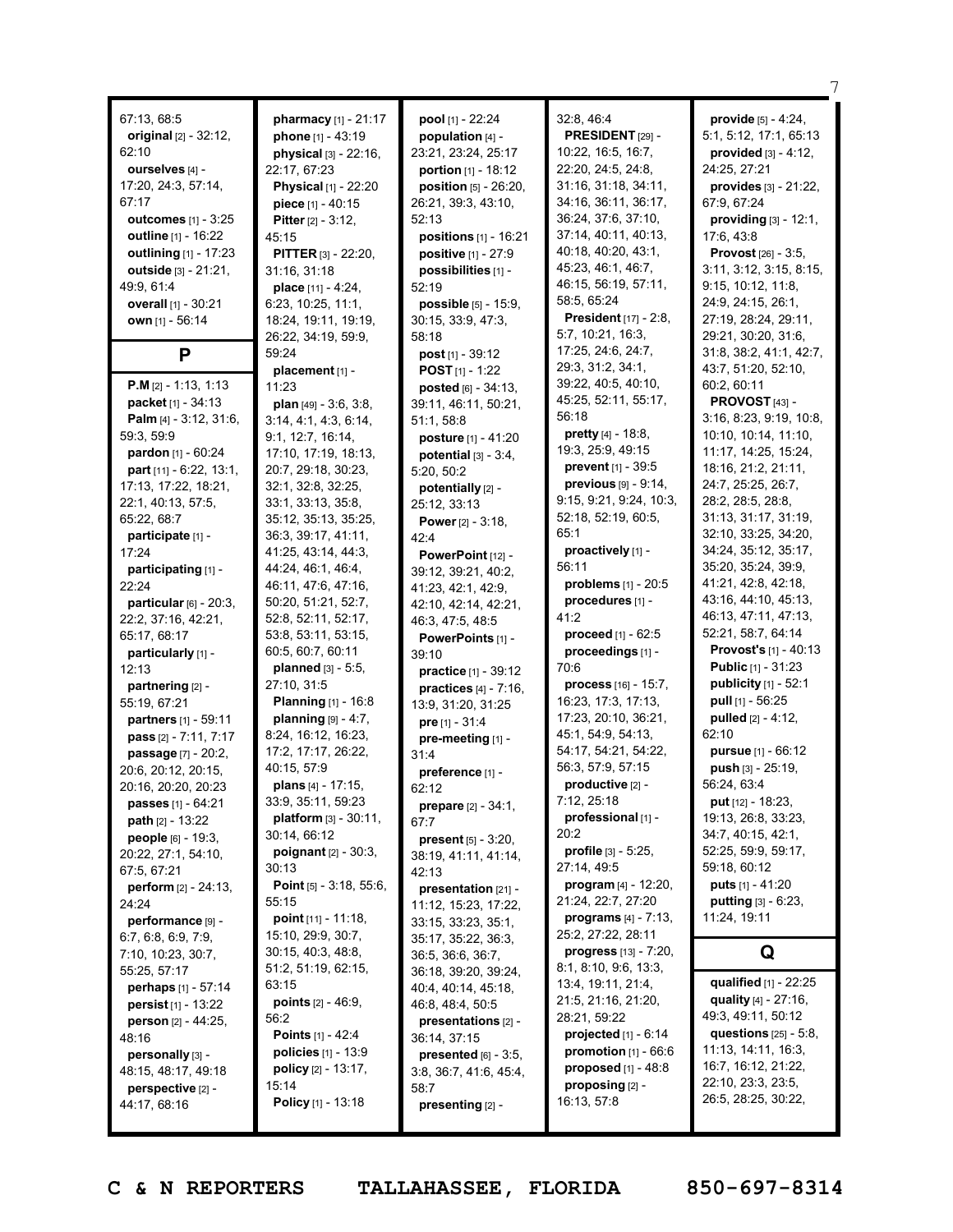34:7, 38:4, 38:5, 38:10, 39:16, 43:3, 43:20, 43:21, 50:24, 55:21, 58:21, 68:15 **quickly** [3] - 21:4, 21:16, 22:3 **quite** [1] - 20:23 **quorum** [1] - 2:24 **quote** [2] - 29:16, 30:3 **R raised** [2] - 16:8, 28:10 **ramp** [1] - 19:23 **range** [2] - 17:14, 18:19 **rate** [14] - 6:25, 7:21, 7:22, 7:24, 9:6, 12:4, 18:7, 19:9, 19:11, 20:15, 20:16, 20:20, 20:23, 25:9 **rates** [7] - 4:2, 7:11, 7:17, 16:19, 20:3, 20:6 **rather** [1] - 35:9 **ratio** [1] - 12:2 **rationale** [2] - 32:23, 65:21 **Rattlers** [2] - 5:19, 5:20 **RE** [1] - 1:4 **reach** [6] - 5:18, 29:12, 38:13, 38:14, 39:14, 58:19 **reached** [1] - 31:14 **reaching** [3] - 19:24, 32:1, 49:7 **read** [2] - 29:13, 41:4 **ready** [4] - 13:12, 42:5, 49:18, 63:4 **realistic** [5] - 23:20, 25:23, 26:14, 26:23, 53:2 **realities** [2] - 4:9, 25:23 **reality** [2] - 23:15, 23:25 **realize** [2] - 18:5, 41:7 **really** [23] - 4:19, 5:6, 5:9, 8:20, 10:16, 12:12, 13:21, 13:24, 19:22, 30:19, 41:9, 41:10, 41:23, 42:20, 49:13, 52:14, 53:24, 55:5, 55:24, 56:5, 59:2, 63:6 **reason** [2] - 24:11,

67:1 **reasonable** [2] - 47:20, 59:19 **reassess** [3] - 3:24, 4:2, 4:4 **received** [4] - 3:9, 9:17, 9:22, 45:14 **receiving** [2] - 23:18, 42:24 **recently** [1] - 15:15 **recognize** [2] - 26:7, 30:11 **recommendation** [2] - 63:17, 65:13 **recommendations**  $[1] - 56:1$ **recommended** [1] - 3:7 **recommending** [1] - 61:15 **reconfiguring** [1] - 23:1 **record** [1] - 70:6 **recruitment** [2] - 22:23, 22:24 **red** [1] - 6:11 **redesigning** [1] -  $12.3$ **references** [1] - 31:11 **referred** [1] - 40:3 **referring** [1] - 40:2 **reframe** [1] - 17:20 **regard** [2] - 4:5, 15:17 **regarding** [3] - 3:13, 52:1, 65:3 **register** [1] - 62:25 **Registrar's** [1] - 15:5 **registrar's** [1] - 59:10 **regular** [1] - 27:13 **rehash** [1] - 25:14 **reinstate** [1] - 36:21 **reinvention** [2] - 30:18, 33:4 **related** [1] - 68:25 **relevant** [1] - 68:8 **remember** [1] - 22:17 **remove** [1] - 60:5 **removed** [1] - 27:25 **renewal** [1] - 17:19 **report** [7] - 3:13, 10:23, 14:10, 26:8, 51:11, 52:2, 70:5 **REPORTED** [1] - 1:17 **reported** [3] - 10:5, 10:20, 11:2 **Reporter** [1] - 70:11

**REPORTER** [1] - 1:18 **REPORTERS** [1] - 1:21 **represent** [1] - 5:4 **representation** [1] - 33:19 **representatives** [1] - 33:20 **request** [10] - 13:1, 16:25, 18:9, 44:5, 45:21, 65:4, 65:9, 65:22, 68:12, 68:17 **requested** [3] - 24:19, 44:22, 46:19 **requesting** [1] - 18:10 **requests** [1] - 55:21 **require** [2] - 12:5, 12:25 **required** [1] - 46:16 **requires** [1] - 53:16 **requiring** [1] - 13:10 **research** [3] - 66:25, 67:10, 67:25 **resource** [1] - 21:14 **resources** [15] - 12:6, 12:16, 13:5, 15:4, 16:18, 17:14, 19:23, 21:15, 24:20, 24:23, 26:16, 26:17, 26:21, 59:25 **respect** [1] - 27:19 **respected** [1] - 66:18 **respond** [5] - 10:13, 25:25, 28:16, 36:12, 53:12 **RESPONSE)** [6] - 2:20, 29:1, 51:8, 60:14, 62:13, 64:20 **rest** [3] - 44:20, 53:19, 53:20 **resubmit** [1] - 54:16 **result** [1] - 6:24 **retention** [1] - 16:19 **rethink** [1] - 12:12 **return** [1] - 2:6 **review** [13] - 31:9, 33:19, 36:4, 36:13, 36:20, 37:7, 37:15, 44:3, 44:12, 46:8, 47:8, 52:16, 66:3 **reviewed** [3] - 32:7,  $41.2, 52.18$ **reviewing** [1] - 35:3 **revise** [1] - 18:14 **revised** [6] - 3:6, 3:8, 3:13, 32:7, 52:16, 60:11 **revising** [1] - 20:7

**revision** [1] - 27:23 **revisions** [2] - 31:10, 54:16 **revisit** [1] - 28:21 **revitalization** [1] - 4:8 **righty** [1] - 42:19 **ROBERT** [1] - 1:9 **Roberts** [1] - 64:15 **Robinson** [1] - 29:8 **roll** [3] - 2:9, 15:17, 45:19 **rolling** [2] - 2:7, 18:22 **room** [2] - 21:7, 31:7 **RPR** [3] - 1:17, 70:5, 70:11 **Rules** [1] - 64:16 **rush** [2] - 38:22, 54:20 **S saw** [1] - 48:3 **scale** [1] - 56:12 **schedule** [4] - 36:19, 45:20, 58:19, 58:20 **scheduling** [1] -  $40.21$ **school** [7] - 8:5, 8:7, 14:17, 20:4, 20:17, 21:11, 23:24 **schools** [5] - 20:25, 24:15, 31:15, 31:20, 50:7 **schools'** [1] - 35:11 **science** [4] - 27:24, 27:25, 66:22, 67:15 **sciences** [3] - 66:10, 66:11, 67:23 **search** [1] - 4:13 **seats** [1] - 2:6 **second** [7] - 5:17, 54:25, 55:12, 60:17, 60:19, 60:20, 64:9 **seconded** [1] - 64:11 **section** [2] - 27:10, 27:20 **see** [25] - 3:20, 6:12, 6:21, 6:24, 7:5, 9:25, 18:17, 20:17, 29:5, 32:25, 33:1, 33:6, 33:14, 34:16, 34:21, 39:25, 42:15, 42:20, 43:23, 48:4, 54:11, 58:14, 58:16, 68:4 **seeing** [2] - 40:7, 40:17 **seek** [2] - 28:12, 28:18

**seem** [1] - 29:11 **segmented** [1] - 4:6 **semester** [1] - 18:25 **Senate** [1] - 13:18 **sense** [1] - 10:19 **sent** [5] - 15:18, 15:19, 41:24, 41:25, 47:22 **separate** [4] - 4:11, 33:22, 48:6, 50:19 **September** [3] - 19:13, 37:12, 70:7 **sequence** [1] - 23:2 **sequencing** [1] - 54:17 **serve** [1] - 24:19 **services** [4] - 11:20, 12:2, 24:25, 25:1 **session** [1] - 58:4 **set** [6] - 16:12, 24:10, 33:22, 39:15, 57:13 **setting** [2] - 24:3, 25:24 **seven** [2] - 46:12, 46:15 **several** [2] - 16:15, 29:6 **Shannon** [3] - 43:19, 43:25, 68:22 **SHANNON** [2] - 43:21, 68:23 **share** [5] - 7:15, 20:24, 27:8, 34:8, 38:18 **shared** [1] - 55:11 **shepherd** [1] - 43:14 **shoot** [1] - 6:19 **shop** [1] - 14:18 **showed** [1] - 28:13 **showing** [3] - 3:19, 22:13, 35:16 **shows** [4] - 4:15, 4:16, 6:4, 28:5 **side** [2] - 48:13, 55:3 **significant** [10] - 4:1, 4:4, 6:12, 6:21, 7:3, 7:5, 7:20, 10:15, 32:22, 67:3 **significantly** [2] - 10:20, 11:23 **similar** [2] - 21:6, 21:9 **simply** [1] - 64:5 **simulated** [1] - 20:9 **single** [2] - 15:3, 19:2 **sink** [1] - 55:2 **site** [1] - 40:9 **sitting** [2] - 48:23,

8

55:3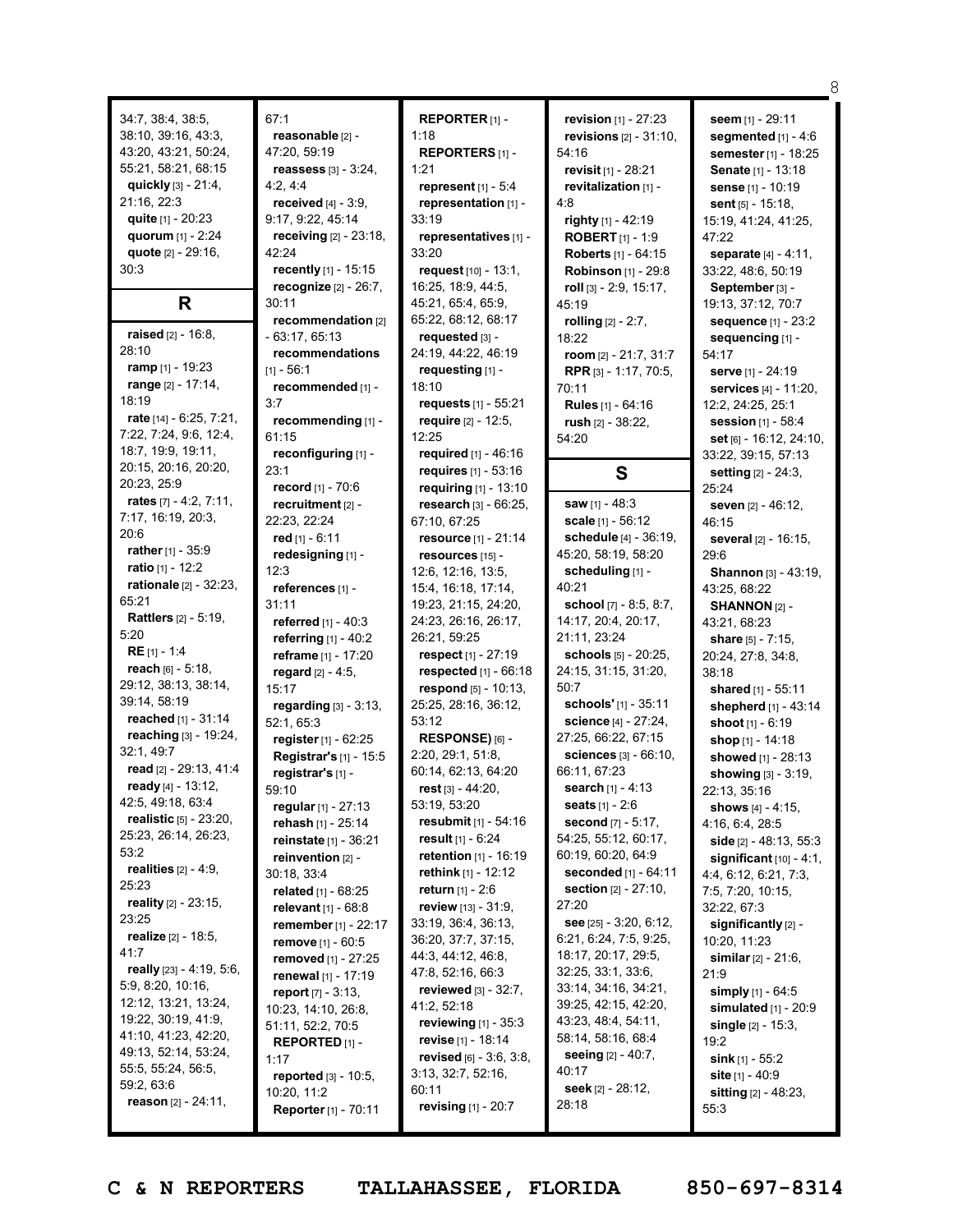|                                   |                                              |                                           |                                          | 9                                           |
|-----------------------------------|----------------------------------------------|-------------------------------------------|------------------------------------------|---------------------------------------------|
| situation [2] - 23:13,            | State [4] - 4:23, 5:21,                      | 24:24, 25:2, 30:4,                        | sustained $[1]$ - 10:2                   | together [1] - 60:12                        |
| 53:1                              | 6:14, 6:15                                   | 30:8, 49:6, 49:7, 49:8,                   | System [3] - 4:23,                       | tomorrow [6] -                              |
| $\sin$ [7] - 6:25, 7:22,          | <b>STATE</b> [1] - 70:3                      | 59:13, 67:7                               | 6:14, 6:16                               | 38:18, 50:4, 61:13,                         |
| 18:7, 19:8, 25:8,                 | state $[4] - 7:18$ ,                         | studied [1] - 34:23                       | system [3] - 24:10,                      | 61:22, 62:18, 64:23                         |
| 27:22, 28:11                      | 23:18, 25:21, 49:20                          | study $[3] - 42:22$ ,                     | 24:14, 49:20                             | tomorrow's [1] -                            |
| six-year $[5] - 6:25$ ,           | <b>statement</b> $[1] - 17:18$               | 65:13, 68:1                               |                                          | 61:2                                        |
| 7:22, 18:7, 19:8, 25:8            | statements $[2]$ -                           | <b>stuff</b> [1] - 38:20                  | Τ                                        | <b>TONNETTE</b> $[1] - 1:9$                 |
| sixth $[1]$ - 19:6                | 14:5, 29:14                                  | submit [3] - 13:17,                       |                                          | took $[5] - 4:19, 6:15,$                    |
| slide [5] - 3:21, 9:15,           | <b>status</b> [1] - 17:6                     | 45:15, 52:6                               | table [5] - 2:9, 20:6,                   | 6:17, 10:25, 11:1                           |
| 15:24, 28:3, 35:1                 | staying [2] - 67:12,                         | submitted [3] -                           | 31:1, 48:23, 55:3                        | <b>TOREY</b> $[1] - 1:8$                    |
| <b>slides</b> $[10] - 8:24$ ,     | 68:7                                         | 45:19, 51:11, 51:22                       | TALLAHASSEE [2] -                        | totally [1] - 48:21                         |
| 11:9, 34:2, 34:5, 34:6,           | steep [1] - 25:10                            | submitting [1] - 50:5                     | 1:16, 1:22                               | touch [1] - 19:12                           |
| 47:9, 47:13, 47:14                | stenographic [1] -                           | succeeded [1] -                           | targets [1] - 25:24                      | tough [1] - 50:10                           |
| slightly $[1]$ - 18:14            | 70:6                                         | 16:11                                     | team [9] - 14:19,                        | towards [2] - 21:13,                        |
| snapshot $[1] - 6.6$              | stenographically [1]                         | <b>success</b> [17] - 3:25,               | 31:1, 55:2, 56:8, 57:2,                  | 59:22                                       |
| <b>socio</b> [1] - 66:6           | - 70:5                                       | 4:1, 4:2, 4:4, 5:1,                       | 59:8, 60:12, 64:11,                      | track $[5] - 12:18$ ,                       |
| socio-economic [1]                | step [1] - 16:17                             | 5:12, 11:21, 11:25,                       | 65:8                                     | 12:23, 19:14, 21:24,                        |
| $-66:6$                           | steps [3] - 13:16,                           | 13:23, 22:13, 24:4,                       | technology [1] -                         | 26:17                                       |
| <b>solution</b> [1] - 50:2        | 22:5, 54:17                                  | 24:14, 28:15, 31:25,                      | 66:22                                    | <b>training</b> $[1] - 67:25$               |
| someone [3] - 14:18,              | stew $[1] - 52:3$                            | 53:24, 67:3, 67:20                        | <b>template</b> $[2] - 34:3$ ,           | transcript $[3]$ - 29:4,                    |
| 15:11, 61:10                      | still $[8] - 22:13, 35:3,$                   | SUCCeSSeS [1] -                           | 35:21                                    | 31:9, 70:6                                  |
| sometimes [2] -                   | 40:8, 44:7, 47:21,                           | 11:18                                     | ten $[4] - 36:22$ ,                      | <b>transfer</b> $[2] - 5:17$ ,              |
| 55:22, 67:12                      | 51:15, 64:6, 64:12                           | successful [4] -                          | 44:25, 47:9, 69:3                        | 49:7                                        |
| soon $[1]$ - 39:25                | stop [1] - 11:7                              | 8:25, 9:4, 12:7, 17:5                     | ten-minute $[2]$ -                       | transfers $[1] - 27:14$                     |
| <b>sorry</b> [10] - 9:14,         | stove $[1] - 67:12$                          | successfully [1] -                        | 36:22, 69:3                              | transformative [2] -                        |
| 10:8, 10:9, 34:20,                | stovepipe [1] - 67:12                        | 12:20                                     | <b>term</b> $[8] - 4:7, 18:20,$          | 30:17, 33:4                                 |
| 37:22, 45:13, 48:10,              | <b>Strategic [1] - 16:8</b>                  | suggest [1] - 61:2                        | 19:21, 19:22, 30:24,                     | transition $[1]$ - 23:6                     |
| 60:9, 60:18, 62:21                | strategic [8] - 16:12,                       | suggested [2] -                           | 48:25, 50:9, 57:11                       | <b>trend</b> $[2] - 6:2, 8:6$               |
| sort $[2] - 33:21$ ,              | 16:23, 17:2, 17:10,                          | 38:12,62:3                                | terms [7] - 15:14,<br>33:23, 48:6, 50:6, | trending [1] - 9:25                         |
| 68:11                             | 17:15, 17:16, 40:15,                         | suggesting $[1]$ - 33:6                   | 50:20, 50:25, 59:9                       | tried [1] - 36:20                           |
| <b>sounds</b> $[1] - 61:3$        | 57:9                                         | suggestion [6] -                          | test [3] - 22:2, 22:4,                   | true [2] - 12:6, 70:6                       |
| <b>South [1] - 33:18</b>          | strategically [1] -                          | 38:11, 39:2, 61:8,<br>62:19, 62:22, 63:12 | 22:11                                    | <b>Trustee</b> $[32] - 2:11$ ,              |
| <b>specific</b> [5] - 22:9,       | 13:5                                         | suggestions [3] -                         | testing [2] - 21:22,                     | 2:13, 2:15, 2:19, 2:21,                     |
| 32:13, 34:7, 59:2,<br>59:4        | strategies [4] -                             | 32:9, 34:5, 36:9                          | 32:1                                     | 8:13, 14:7, 23:11,                          |
| specifics $[3]$ - $30:23$ .       | 18:22, 18:23, 19:18,                         | suggests [1] - 27:15                      | tests [1] - 11:23                        | 27:3, 27:5, 27:8, 29:9,                     |
| 41:17, 42:3                       | 21:7                                         | sum $[1] - 56:2$                          | themselves [2] -                         | 29:19, 29:20, 39:14,<br>43:5, 43:18, 43:19, |
| spent $[2] - 38:3$ ,              | strategy [1] - 27:11<br>strengths [1] - 67:9 | summarize [1] -                           | 32:15, 32:16                             | 43:25, 44:5, 45:11,                         |
| 65:20                             | stretch [4] - 6:20,                          | 15:25                                     | therapy $[3] - 22:16$ ,                  | 46:21, 47:25, 48:10,                        |
| spot [1] - 48:17                  | 8:16, 50:9, 67:17                            | summary [1] - 46:4                        | 22:18, 22:20                             | 50:15, 50:16, 54:4,                         |
| <b>spring</b> [1] - 18:24         | stretched [1] - 53:2                         | <b>summer</b> [4] - 15:17,                | they've $[5] - 22:10$ ,                  | 54:22, 60:19, 62:14,                        |
| <b>staff</b> $[14] - 17:9, 31:9,$ | <b>strong</b> [1] - 18:20                    | 15:18, 18:23, 31:22                       | 22:12, 22:23, 23:5                       | 62:20, 68:22                                |
| 32:7, 32:19, 43:7,                | <b>student</b> [28] - 3:25,                  | supplemental [2] -                        | <b>thinking</b> $[1]$ - 13:6             | <b>TRUSTEE</b> [169] - 1:7,                 |
| 45:16, 51:20, 52:16,              | 4:2, 4:5, 4:6, 5:1,                          | 21:22, 50:25                              | <b>thinks</b> $[1]$ - 53:24              | 2:3, 2:12, 2:14, 2:16,                      |
| 52:22, 53:4, 53:6,                | 5:16, 5:17, 9:4, 11:20,                      | support [15] - 4:7,                       | <b>third</b> $[1]$ - 22:16               | 2:18, 2:22, 2:25, 8:12,                     |
| 53:7,68:5                         | 11:21, 11:25, 12:2,                          | 4:25, 12:9, 13:23,                        | thoroughbreds [1] -                      | 8:13, 8:14, 9:10, 9:12,                     |
| stakeholder [1] -                 | 13:24, 14:20, 14:24,                         | 14:4, 29:18, 33:2,                        | 30:25                                    | 10:12, 10:21, 11:4,                         |
| 17:7                              | 15:4, 15:7, 15:13,                           | 53:7, 53:16, 53:17,                       | <b>thoughts</b> $[1] - 57:22$            | 11:6, 11:11, 11:15,                         |
| stakeholders [6] -                | 19:2, 20:19, 25:17,                          | 53:22, 56:16, 68:5,                       | three [2] - 49:4, 56:2                   | 11:16, 14:6, 14:8,                          |
| 16:24, 17:7, 29:13,               | 27:12, 27:16, 31:25,                         | 68:6                                      | throughout $[2]$ -                       | 14:9, 14:13, 15:21,                         |
| 33:12, 33:16, 33:20               | 50:12, 53:24                                 | supporting $[1]$ - 41:5                   | 21:22, 22:11                             | 15:22, 16:2, 16:6,                          |
| <b>standard</b> $[4]$ - 7:22,     | <b>students</b> $[38] - 4:25$ ,              | <b>surprise</b> [1] - 52:10               | ties $[1]$ - 44:4                        | 17:25, 18:3, 20:1,                          |
| 7:24, 21:17, 21:19                | 5:12, 5:19, 5:24, 6:3,                       | surprised $[1]$ - 53:8                    | <b>TIME</b> $[1]$ - 1:13                 | 20:2, 21:10, 23:7,                          |
| <b>standing</b> [1] - 19:15       | 7:1, 7:7, 11:24, 12:18,                      | $SUS$ [3] - 24:10,                        | time-bound [1] -                         | 23:9, 23:11, 23:12,                         |
| <b>standpoint</b> $[1] - 8:21$    | 12:22, 13:10, 13:12,                         | 24:14, 53:20                              | 55:16                                    | 24:6, 25:7, 26:1, 26:2,                     |
| <b>start</b> [1] - 19:13          | 13:20, 13:21, 14:23,                         | Sustainability [5] -                      | timeline [1] - 17:23                     | 26:3, 27:2, 27:3, 27:6,                     |
| <b>started</b> $[4] - 48:7$ ,     | 15:16, 15:17, 17:9,                          | 65:3, 65:10, 66:2,                        | today $[11] - 3:4, 3:9,$                 | 28:4, 28:7, 28:23,<br>28:24, 29:2, 32:3,    |
| 48:13, 55:2, 55:18                | 19:5, 19:12, 19:24,                          | 66:4, 67:1                                | 30:11, 31:6, 32:6,                       | 33:3, 34:10, 34:15,                         |
| <b>starting</b> $[2] - 12:18$ ,   | 19:25, 21:23, 22:7,                          | sustainability [1] -                      | 32:8, 38:3, 41:18,<br>44:13, 48:19, 58:4 | 34:22, 34:25, 35:15,                        |
| 22:22                             | 22:25, 23:15, 24:19,                         | 67:22                                     |                                          |                                             |